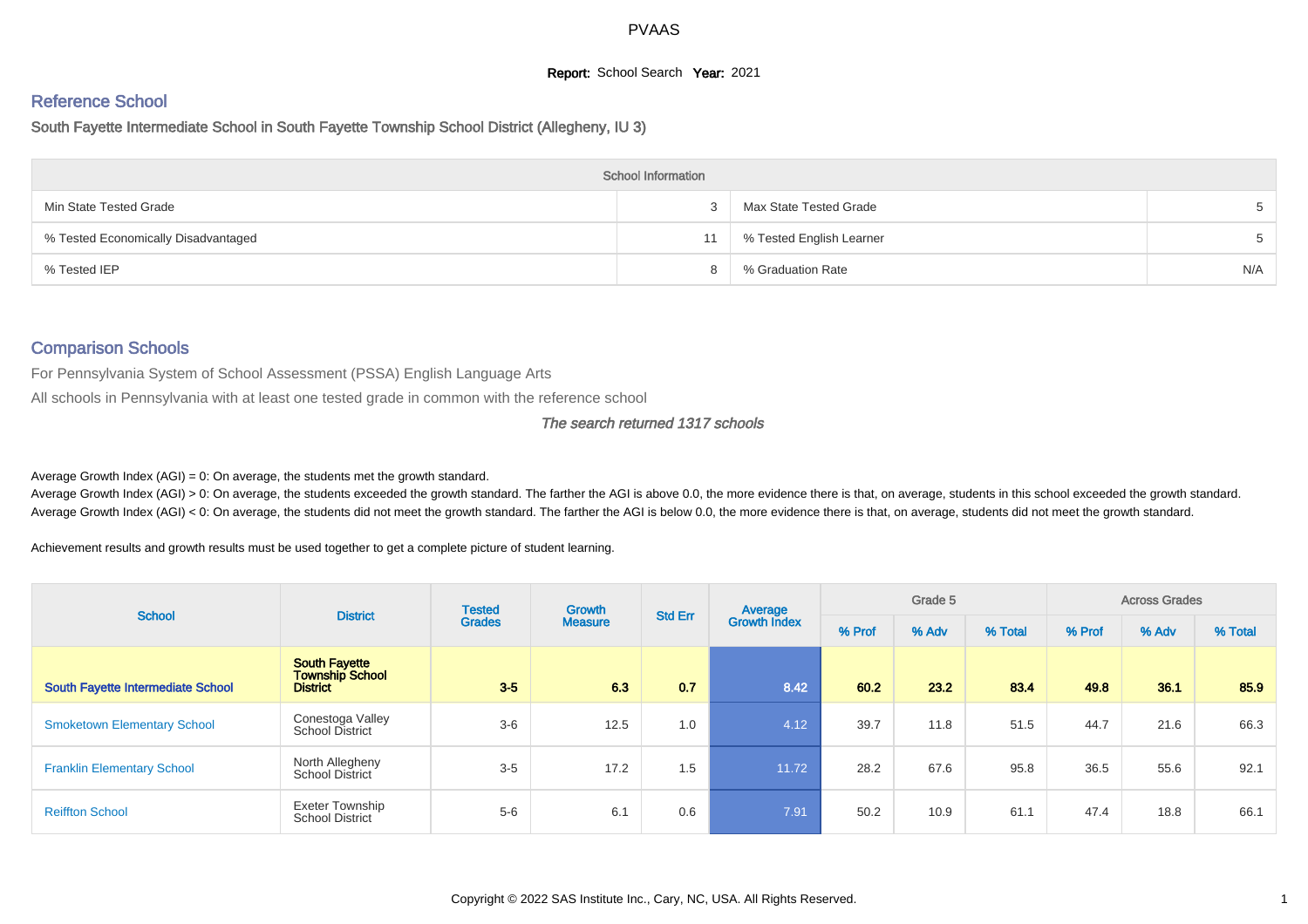| <b>School</b>                              | <b>District</b>                                                   | <b>Tested</b><br><b>Grades</b> | <b>Growth</b>  | <b>Std Err</b> | Average<br>Growth Index | Grade 5 |       |         | <b>Across Grades</b> |       |         |  |
|--------------------------------------------|-------------------------------------------------------------------|--------------------------------|----------------|----------------|-------------------------|---------|-------|---------|----------------------|-------|---------|--|
|                                            |                                                                   |                                | <b>Measure</b> |                |                         | % Prof  | % Adv | % Total | % Prof               | % Adv | % Total |  |
| South Fayette Intermediate School          | <b>South Fayette</b><br><b>Township School</b><br><b>District</b> | $3-5$                          | 6.3            | 0.7            | 8.42                    | 60.2    | 23.2  | 83.4    | 49.8                 | 36.1  | 85.9    |  |
| <b>Merion Elementary School</b>            | <b>Lower Merion School</b><br><b>District</b>                     | $3-5$                          | 13.0           | 1.3            | 9.74                    | 45.2    | 43.0  | 88.2    | 41.2                 | 47.9  | 89.1    |  |
| <b>Saegertown Elementary School</b>        | <b>Penncrest School</b><br><b>District</b>                        | $3-6$                          | 10.8           | 1.2            | 3.62                    | 44.6    | 17.9  | 62.5    | 44.1                 | 15.6  | 59.7    |  |
| <b>Circle Of Seasons Charter School</b>    | Circle Of Seasons<br><b>Charter School</b>                        | $3 - 8$                        | 11.4           | 1.3            | 8.33                    | 65.7    | 11.4  | 77.1    | 50.8                 | 18.6  | 69.5    |  |
| <b>Saucon Valley Middle School</b>         | Saucon Valley School<br><b>District</b>                           | $5-8$                          | 3.7            | 0.5            | 6.84                    | 50.8    | 21.0  | 71.8    | 46.5                 | 20.2  | 66.7    |  |
| <b>Baresville Elementary School</b>        | South Western School<br><b>District</b>                           | $3-5$                          | 11.4           | 1.3            | 8.61                    | 56.8    | 12.5  | 69.3    | 51.8                 | 13.6  | 65.4    |  |
| <b>South Fayette Intermediate School</b>   | <b>South Fayette</b><br>Township School<br>District               | $3-5$                          | 6.3            | 0.7            | 8.42                    | 60.2    | 23.2  | 83.4    | 49.8                 | 36.1  | 85.9    |  |
| <b>Line Mountain Middle School</b>         | Line Mountain School<br><b>District</b>                           | $5 - 8$                        | 5.9            | 0.7            | 2.80                    | 43.9    | 13.6  | 57.6    | 45.0                 | 17.9  | 62.9    |  |
| <b>General Nash Elementary School</b>      | North Penn School<br><b>District</b>                              | $3-6$                          | 9.1            | 1.1            | 7.49                    | 67.3    | 3.6   | 70.9    | 46.0                 | 26.8  | 72.8    |  |
| <b>Knapp Elementary School</b>             | North Penn School<br><b>District</b>                              | $3-6$                          | 9.3            | 1.2            | 6.06                    | 40.4    | 11.5  | 51.9    | 41.4                 | 20.9  | 62.3    |  |
| <b>Upper Merion Middle School</b>          | <b>Upper Merion Area</b><br>School District                       | $5 - 8$                        | 3.6            | 0.5            | 0.73                    | 55.7    | 7.0   | 62.7    | 49.6                 | 14.6  | 64.2    |  |
| <b>Lewistown Intermediate School</b>       | Mifflin County School<br><b>District</b>                          | $4 - 5$                        | 6.7            | 0.9            | 7.80                    | 53.2    | 6.5   | 59.7    | 43.5                 | 10.0  | 53.5    |  |
| <b>Curwensville Area Elementary School</b> | Curwensville Area<br><b>School District</b>                       | $3-6$                          | 9.3            | 1.2            | 3.85                    | 46.3    | 19.5  | 65.8    | 45.6                 | 20.8  | 66.4    |  |
| <b>Smethport Area Elementary School</b>    | Smethport Area<br>School District                                 | $3-6$                          | 8.8            | 1.2            | 3.96                    | 54.0    | 8.0   | 62.0    | 42.4                 | 17.6  | 60.0    |  |
| <b>Marshall Elementary School</b>          | North Allegheny<br>School District                                | $3-5$                          | 7.4            | 1.0            | 7.26                    | 64.9    | 24.7  | 89.6    | 49.7                 | 36.2  | 85.9    |  |
| <b>North Hills Elementary School</b>       | <b>Central York School</b><br><b>District</b>                     | $3-6$                          | 4.9            | 0.7            | 4.32                    | 49.4    | 3.2   | 52.6    | 43.8                 | 7.7   | 51.6    |  |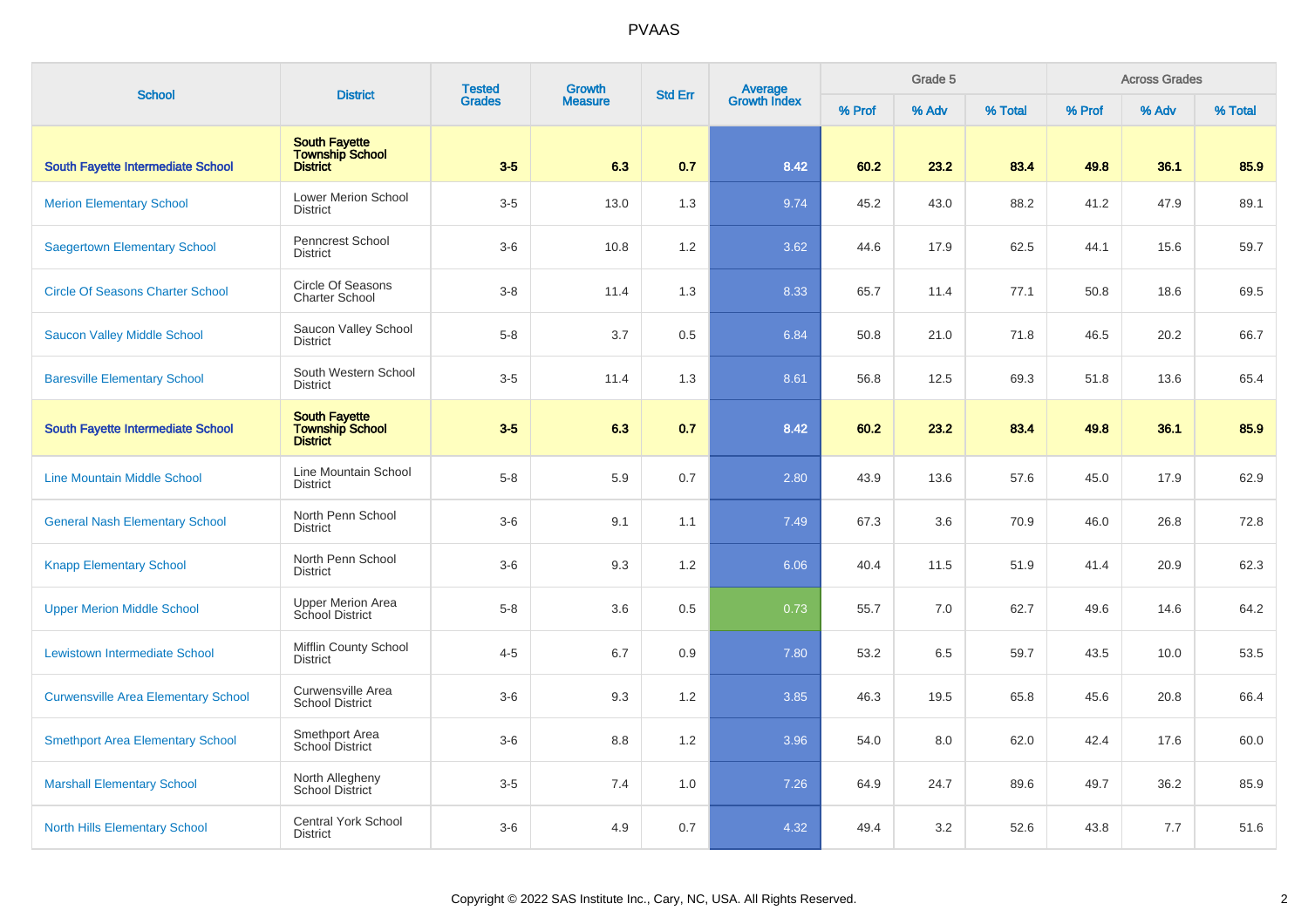| <b>School</b>                                                | <b>District</b>                                              | <b>Tested</b><br><b>Grades</b> | Growth         | <b>Std Err</b> | <b>Average</b><br>Growth Index | Grade 5 |       |         | <b>Across Grades</b> |       |         |  |
|--------------------------------------------------------------|--------------------------------------------------------------|--------------------------------|----------------|----------------|--------------------------------|---------|-------|---------|----------------------|-------|---------|--|
|                                                              |                                                              |                                | <b>Measure</b> |                |                                | % Prof  | % Adv | % Total | % Prof               | % Adv | % Total |  |
| South Fayette Intermediate School                            | <b>South Fayette</b><br>Township School<br>District          | $3-5$                          | 6.3            | 0.7            | 8.42                           | 60.2    | 23.2  | 83.4    | 49.8                 | 36.1  | 85.9    |  |
| Spring-Ford Intermediate School 5th/6th                      | Spring-Ford Area<br>School District                          | $5-6$                          | 2.7            | 0.4            | 5.77                           | 62.0    | 13.4  | 75.4    | 56.7                 | 20.6  | 77.3    |  |
| <b>Hosack Elementary School</b>                              | North Allegheny<br>School District                           | $3-5$                          | 12.9           | 1.8            | 7.20                           | 41.7    | 47.9  | 89.6    | 43.8                 | 42.6  | 86.4    |  |
| <b>Lionville Elementary School</b>                           | Downingtown Area<br><b>School District</b>                   | $3-5$                          | 9.6            | 1.4            | 7.10                           | 47.6    | 40.2  | 87.8    | 47.1                 | 34.1  | 81.2    |  |
| South Mountain Elementary School                             | Northern York County<br><b>School District</b>               | $3-5$                          | 9.5            | 1.3            | 7.09                           | 51.8    | 12.4  | 64.2    | 45.3                 | 17.8  | 63.1    |  |
| Ephrata Intermediate School                                  | Ephrata Area School<br><b>District</b>                       | $5-6$                          | 1.5            | 0.5            | 2.92                           | 51.3    | 10.6  | 61.8    | 50.0                 | 11.8  | 61.8    |  |
| Defranco Elementary School (8450)                            | Bangor Area School<br><b>District</b>                        | $5-6$                          | 4.9            | 0.7            | 4.13                           | 38.6    | 14.4  | 52.9    | 41.9                 | 15.5  | 57.4    |  |
| <b>Franconia Elementary School</b>                           | Souderton Area<br><b>School District</b>                     | $3-5$                          | 10.1           | 1.5            | 6.94                           | 53.5    | 21.1  | 74.6    | 47.9                 | 20.3  | 68.2    |  |
| <b>Universal Alcorn Charter School</b>                       | <b>Universal Alcorn</b><br><b>Charter School</b>             | $3 - 8$                        | 6.0            | 0.9            | 3.22                           | 32.1    | 9.4   | 41.5    | 29.2                 | 4.4   | 33.6    |  |
| <b>Folk Arts-Cultural Treasures Charter</b><br><b>School</b> | Folk Arts-Cultural<br><b>Treasures Charter</b><br>School     | $3 - 7$                        | 7.1            | 1.0            | $-1.67$                        | 50.0    | 6.8   | 56.8    | 46.5                 | 14.6  | 61.1    |  |
| <b>Richard Allen Preparatory Charter</b><br><b>School</b>    | <b>Richard Allen</b><br><b>Preparatory Charter</b><br>School | $5 - 8$                        | 4.8            | 0.7            | 0.43                           | 9.3     | 0.0   | 9.3     | 16.4                 | 1.1   | 17.5    |  |
| Mifflinburg Area Intermediate School                         | Mifflinburg Area<br><b>School District</b>                   | $3-5$                          | 7.4            | 1.1            | 6.68                           | 60.5    | 8.1   | 68.6    | 50.0                 | 14.3  | 64.3    |  |
| <b>Sinking Springs Elementary School</b>                     | <b>Central York School</b><br><b>District</b>                | $4 - 6$                        | 4.5            | 0.7            | 3.25                           | 53.3    | 6.5   | 59.8    | 48.7                 | 13.1  | 61.8    |  |
| <b>Bridle Path Elementary School</b>                         | North Penn School<br><b>District</b>                         | $3-6$                          | 6.6            | 1.0            | 3.43                           | 51.6    | 18.8  | 70.3    | 48.1                 | 26.4  | 74.4    |  |
| <b>Bear Creek Community Charter School</b>                   | <b>Bear Creek</b><br><b>Community Charter</b><br>School      | $3 - 8$                        | 5.5            | 0.9            | 2.26                           | 51.9    | 7.7   | 59.6    | 45.2                 | 12.1  | 57.4    |  |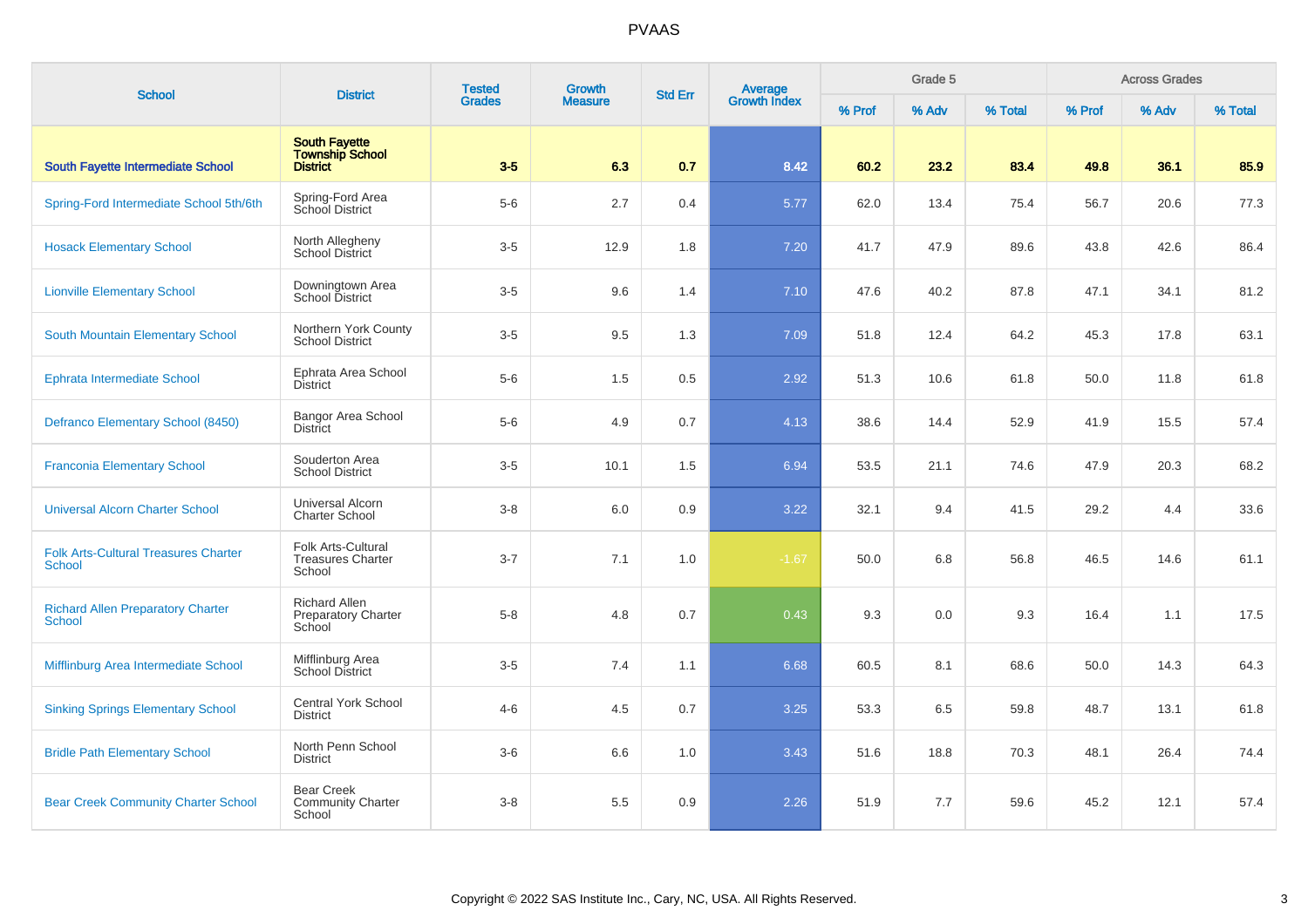| <b>School</b>                                    | <b>District</b>                                                   | <b>Tested</b> | <b>Growth</b>  | <b>Std Err</b> |                                | Grade 5 |       |         | <b>Across Grades</b> |       |         |
|--------------------------------------------------|-------------------------------------------------------------------|---------------|----------------|----------------|--------------------------------|---------|-------|---------|----------------------|-------|---------|
|                                                  |                                                                   | <b>Grades</b> | <b>Measure</b> |                | <b>Average</b><br>Growth Index | % Prof  | % Adv | % Total | % Prof               | % Adv | % Total |
| <b>South Fayette Intermediate School</b>         | <b>South Fayette</b><br><b>Township School</b><br><b>District</b> | $3-5$         | 6.3            | 0.7            | 8.42                           | 60.2    | 23.2  | 83.4    | 49.8                 | 36.1  | 85.9    |
| <b>Snyder Elementary School</b>                  | Sayre Area School<br><b>District</b>                              | $3-6$         | 7.1            | 1.1            | 3.35                           | 32.8    | 4.9   | 37.7    | 45.4                 | 13.2  | 58.6    |
| <b>Chester Community Charter School</b>          | <b>Chester Community</b><br><b>Charter School</b>                 | $3 - 8$       | 3.8            | 0.6            | 1.83                           | 15.7    | 0.8   | 16.4    | 13.2                 | 0.7   | 13.9    |
| <b>Standing Stone Elementary School</b>          | Huntingdon Area<br>School District                                | $3-5$         | 9.7            | 1.6            | 6.24                           | 42.2    | 4.7   | 46.9    | 39.9                 | 8.6   | 48.5    |
| <b>Asbury Elementary School</b>                  | Millcreek Township<br><b>School District</b>                      | $3-5$         | 8.4            | 1.4            | 6.22                           | 46.0    | 27.6  | 73.6    | 45.4                 | 29.7  | 75.1    |
| <b>Bear Creek School</b>                         | Elizabethtown Area<br><b>School District</b>                      | $4 - 6$       | 3.5            | 0.6            | 5.08                           | 51.9    | 12.9  | 64.8    | 42.6                 | 22.9  | 65.5    |
| Southern Lehigh Intermediate School              | Southern Lehigh<br>School District                                | $4 - 6$       | 4.1            | 0.7            | 1.81                           | 57.9    | 13.1  | 71.0    | 45.7                 | 31.3  | 77.0    |
| <b>Foot Of Ten Elementary School</b>             | Hollidaysburg Area<br>School District                             | $3-6$         | 6.1            | 1.0            | 1.66                           | 54.9    | 14.1  | 69.0    | 47.1                 | 18.3  | 65.4    |
| <b>Brownstown Elementary School</b>              | Conestoga Valley<br><b>School District</b>                        | $3-6$         | 6.2            | 1.0            | 2.46                           | 49.3    | 13.0  | 62.3    | 43.8                 | 28.7  | 72.4    |
| <b>Hopewell Elementary School</b>                | Oxford Area School<br><b>District</b>                             | $5-6$         | 3.8            | 0.6            | 3.60                           | 43.9    | 6.1   | 50.0    | 42.7                 | 11.9  | 54.6    |
| <b>Fairview Elementary School</b>                | Fox Chapel Area<br>School District                                | $3-5$         | 8.6            | 1.4            | 5.99                           | 52.0    | 42.9  | 94.8    | 38.7                 | 54.4  | 93.2    |
| <b>Salford Hills Elementary School</b>           | Souderton Area<br>School District                                 | $3-5$         | 8.9            | 1.5            | 5.93                           | 67.6    | 16.2  | 83.8    | 55.4                 | 22.3  | 77.7    |
| <b>Poff Elementary School</b>                    | Hampton Township<br>School District                               | $3-5$         | 10.2           | 1.7            | 5.91                           | 36.0    | 48.0  | 84.0    | 38.3                 | 46.8  | 85.1    |
| <b>Hershey Intermediate Elementary</b><br>School | Derry Township<br>School District                                 | $4 - 5$       | 5.7            | 1.0            | 5.89                           | 57.4    | 21.0  | 78.4    | 48.7                 | 32.4  | 81.1    |
| <b>Franklin Township Elementary School</b>       | Gettysburg Area<br>School District                                | $3-5$         | 9.0            | 1.5            | 5.85                           | 59.7    | 11.9  | 71.6    | 50.6                 | 18.5  | 69.1    |
| <b>Greenwood Elementary School</b>               | Kennett Consolidated<br><b>School District</b>                    | $3-5$         | 7.8            | 1.3            | 5.84                           | 46.6    | 21.6  | 68.2    | 39.9                 | 16.0  | 56.0    |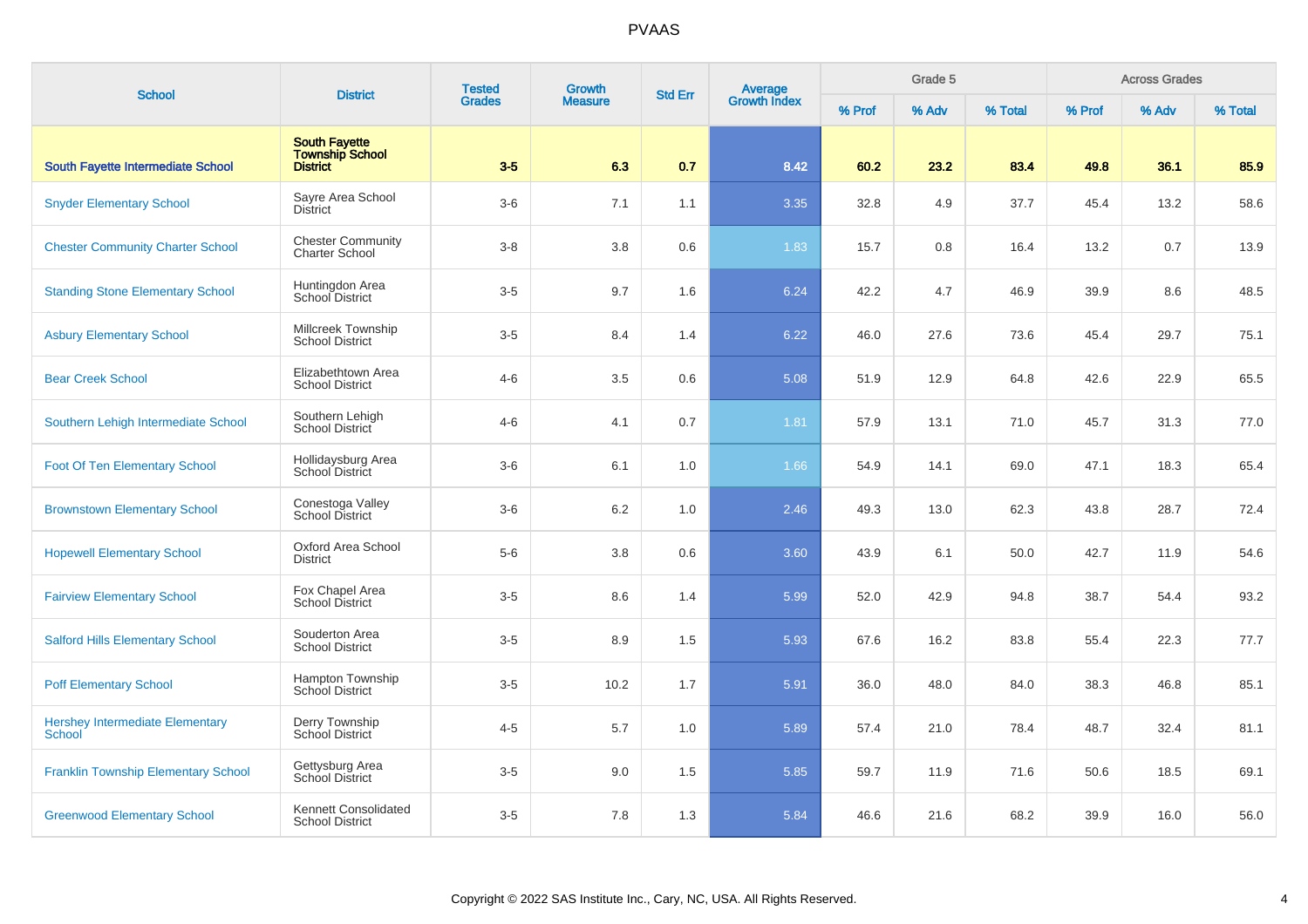| <b>School</b>                                              |                                                                   | <b>Tested</b> | <b>Growth</b>  | <b>Std Err</b> |                                |        | Grade 5 |         |        | <b>Across Grades</b> |         |
|------------------------------------------------------------|-------------------------------------------------------------------|---------------|----------------|----------------|--------------------------------|--------|---------|---------|--------|----------------------|---------|
|                                                            | <b>District</b>                                                   | <b>Grades</b> | <b>Measure</b> |                | <b>Average</b><br>Growth Index | % Prof | % Adv   | % Total | % Prof | % Adv                | % Total |
| South Fayette Intermediate School                          | <b>South Fayette</b><br><b>Township School</b><br><b>District</b> | $3-5$         | 6.3            | 0.7            | 8.42                           | 60.2   | 23.2    | 83.4    | 49.8   | 36.1                 | 85.9    |
| <b>Montgomery Elementary School</b>                        | North Penn School<br><b>District</b>                              | $3-6$         | 5.4            | 0.9            | 3.31                           | 55.4   | 16.3    | 71.7    | 47.3   | 27.0                 | 74.2    |
| <b>Alloway Creek Elementary School</b>                     | Littlestown Area<br><b>School District</b>                        | $3-5$         | 6.6            | 1.2            | 5.72                           | 50.0   | 3.6     | 53.6    | 43.2   | 9.9                  | 53.1    |
| <b>Central Columbia Middle School</b>                      | Central Columbia<br><b>School District</b>                        | $5 - 8$       | 3.0            | 0.5            | 1.81                           | 58.7   | 17.3    | 76.0    | 50.5   | 22.8                 | 73.3    |
| <b>Memphis Street Academy Charter</b><br>School @ Jp Jones | <b>Memphis Street</b><br>Academy Charter<br>School @ JP Jones     | $5-8$         | 4.3            | 0.8            | 2.13                           | 13.3   | 0.0     | 13.3    | 16.6   | 0.6                  | 17.2    |
| John B. Stetson Charter School                             | John B. Stetson<br><b>Charter School</b>                          | $5 - 8$       | 3.5            | $0.6\,$        | 1.73                           | 4.5    | 0.0     | 4.5     | 8.5    | 0.5                  | $8.9\,$ |
| <b>Chestnut Hill Elementary School</b>                     | Millcreek Township<br><b>School District</b>                      | $3-5$         | 9.1            | 1.7            | 5.48                           | 53.6   | 21.4    | 75.0    | 52.7   | 18.8                 | 71.5    |
| <b>Eshleman Elementary School</b>                          | Penn Manor School<br><b>District</b>                              | $3-6$         | 7.8            | 1.4            | 2.85                           | 48.9   | 24.4    | 73.3    | 46.5   | 26.5                 | 72.9    |
| <b>Butler Middle School</b>                                | <b>Butler Area School</b><br><b>District</b>                      | $5-6$         | 2.3            | 0.4            | 5.37                           | 50.4   | 12.3    | 62.7    | 47.1   | 15.5                 | 62.6    |
| <b>Brockway Area Elementary School</b>                     | Brockway Area School<br><b>District</b>                           | $3-6$         | 5.4            | 1.0            | 2.03                           | 61.5   | 14.1    | 75.6    | 46.3   | 21.6                 | 67.8    |
| Penns Valley Area Elementary and<br>Intermediate School    | Penns Valley Area<br><b>School District</b>                       | $3-6$         | 4.7            | 0.9            | 0.60                           | 56.1   | 8.2     | 64.3    | 46.9   | 17.7                 | 64.6    |
| <b>Bucks County Montessori Charter</b><br><b>School</b>    | <b>Bucks County</b><br>Montessori Charter<br>School               | $3-6$         | 10.3           | 1.9            | 4.84                           | 64.5   | 19.4    | 83.9    | 51.1   | 35.1                 | 86.2    |
| David E Williams Middle School                             | Montour School<br><b>District</b>                                 | $5 - 8$       | 2.4            | 0.5            | 3.96                           | 62.6   | 17.3    | 79.9    | 52.1   | 24.2                 | 76.3    |
| <b>Central Mountain Middle School</b>                      | Keystone Central<br>School District                               | $5 - 8$       | 2.2            | 0.4            | 1.46                           | 35.4   | 4.0     | 39.5    | 35.9   | 6.3                  | 42.2    |
| <b>Glendale Elementary School</b>                          | Glendale School<br><b>District</b>                                | $3-6$         | 6.7            | 1.3            | 0.38                           | 50.0   | 12.5    | 62.5    | 48.7   | 13.8                 | 62.4    |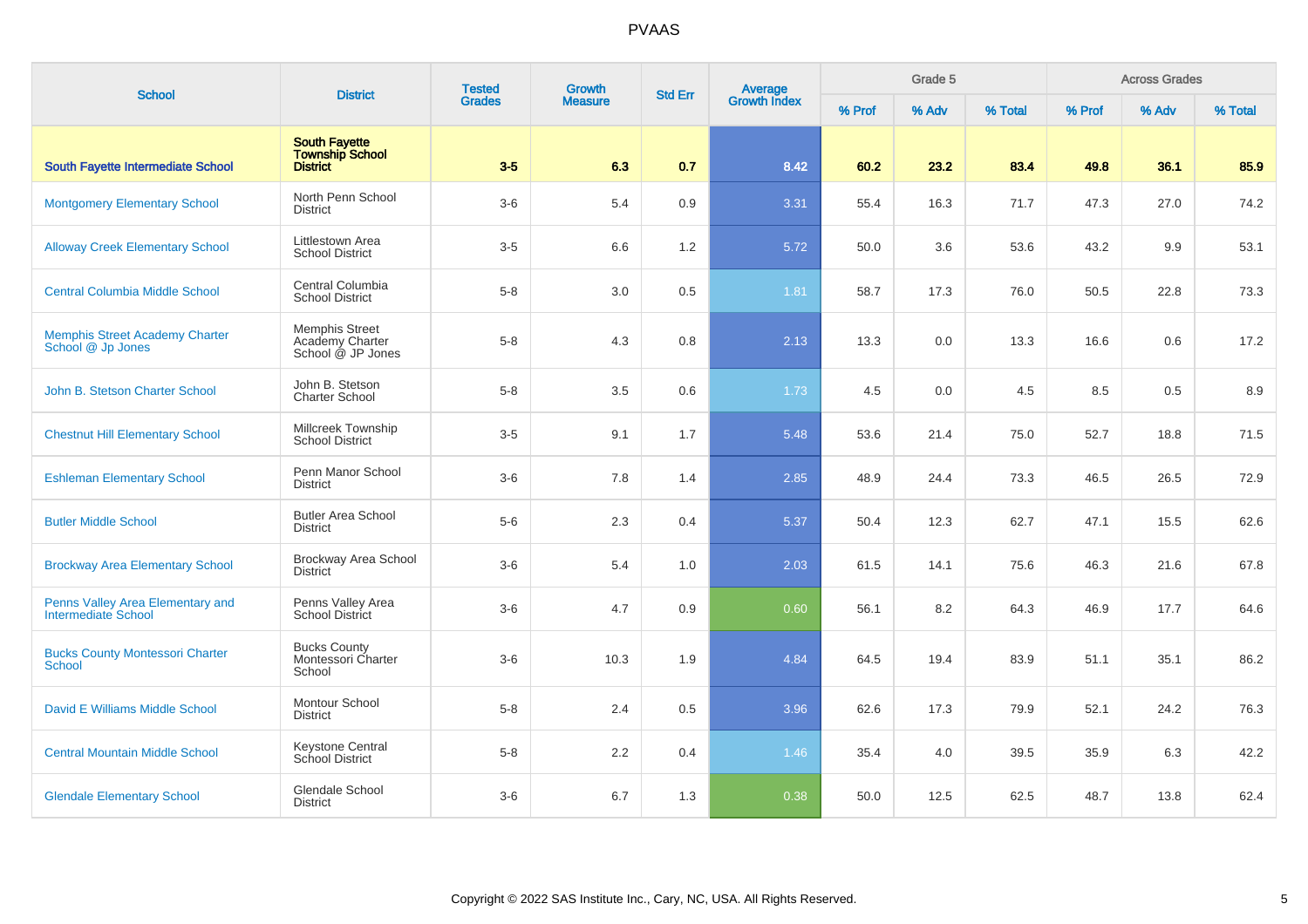| <b>School</b>                                         | <b>District</b>                                            | <b>Tested</b> | Growth         | <b>Std Err</b> | Average<br>Growth Index | Grade 5 |       |         | <b>Across Grades</b> |       |         |  |
|-------------------------------------------------------|------------------------------------------------------------|---------------|----------------|----------------|-------------------------|---------|-------|---------|----------------------|-------|---------|--|
|                                                       |                                                            | <b>Grades</b> | <b>Measure</b> |                |                         | % Prof  | % Adv | % Total | % Prof               | % Adv | % Total |  |
| <b>South Fayette Intermediate School</b>              | <b>South Favette</b><br><b>Township School</b><br>District | $3-5$         | 6.3            | 0.7            | 8.42                    | 60.2    | 23.2  | 83.4    | 49.8                 | 36.1  | 85.9    |  |
| Philadelphia Performing Arts Charter<br><b>School</b> | Philadelphia<br>Performing Arts<br>Charter School          | $3-9$         | 4.0            | 0.8            | $-1.81$                 | 42.9    | 9.1   | 52.0    | 50.6                 | 15.6  | 66.2    |  |
| <b>Lower Gwynedd Elementary School</b>                | Wissahickon School<br><b>District</b>                      | $3-5$         | 7.3            | 1.4            | 5.17                    | 64.0    | 21.3  | 85.3    | 52.0                 | 30.4  | 82.4    |  |
| <b>Shallow Brook Inter School</b>                     | Northeastern York<br><b>School District</b>                | $4 - 6$       | 4.3            | 0.8            | 5.05                    | 54.6    | 20.0  | 74.6    | 46.2                 | 17.6  | 63.8    |  |
| <b>Twin Valley Middle School</b>                      | Twin Valley School<br><b>District</b>                      | $5 - 8$       | 2.3            | 0.5            | $-1.90$                 | 52.6    | 7.8   | 60.4    | 47.2                 | 17.8  | 65.0    |  |
| <b>Independence Middle School</b>                     | <b>Bethel Park School</b><br><b>District</b>               | $5 - 8$       | 2.9            | 0.6            | 5.12                    |         |       |         | 56.4                 | 18.3  | 74.6    |  |
| <b>Richland Elementary School</b>                     | <b>Richland School</b><br><b>District</b>                  | $3-6$         | 3.1            | 0.9            | 3.54                    | 51.5    | 18.4  | 69.9    | 50.0                 | 21.4  | 71.4    |  |
| <b>Universal Daroff Charter School</b>                | <b>Universal Daroff</b><br><b>Charter School</b>           | $3 - 8$       | 4.3            | 0.8            | 1.13                    | 14.5    | 0.0   | 14.5    | 15.2                 | 1.3   | 16.5    |  |
| <b>Moon Area Lower Middle School</b>                  | Moon Area School<br><b>District</b>                        | $5-6$         | 0.8            | 0.6            | 1.40                    | 57.7    | 16.7  | 74.4    | 53.5                 | 18.0  | 71.6    |  |
| <b>First District Elementary School</b>               | <b>Crawford Central</b><br><b>School District</b>          | $3-6$         | 7.2            | 1.4            | 2.97                    | 52.9    | 5.9   | 58.8    | 43.9                 | 8.7   | 52.6    |  |
| <b>Ohara Elementary School</b>                        | Fox Chapel Area<br>School District                         | $3-5$         | 6.3            | 1.2            | 5.03                    | 55.0    | 38.0  | 93.0    | 38.7                 | 51.9  | 90.6    |  |
| <b>Indian Valley Intermediate School</b>              | Mifflin County School<br><b>District</b>                   | $4 - 5$       | 6.5            | 1.3            | 5.03                    | 41.4    | 11.5  | 52.9    | 40.1                 | 12.4  | 52.5    |  |
| <b>East Goshen Elementary School</b>                  | West Chester Area<br><b>School District</b>                | $3-5$         | 8.0            | 1.6            | 5.01                    | 66.1    | 22.0  | 88.1    | 55.7                 | 28.7  | 84.4    |  |
| <b>Brandywine-Wallace Elementary School</b>           | Downingtown Area<br>School District                        | $3-5$         | 7.7            | 1.6            | 4.98                    | 55.7    | 31.2  | 86.9    | 56.7                 | 29.5  | 86.2    |  |
| <b>Gray's Woods Elementary School</b>                 | State College Area<br>School District                      | $3-5$         | 7.9            | 1.6            | 4.98                    | 60.0    | 10.0  | 70.0    | 57.0                 | 16.3  | 73.3    |  |
| <b>Dillsburg Elementary School</b>                    | Northern York County<br><b>School District</b>             | $3-5$         | 7.1            | 1.4            | 4.97                    | 61.1    | 13.9  | 75.0    | 54.0                 | 24.3  | 78.4    |  |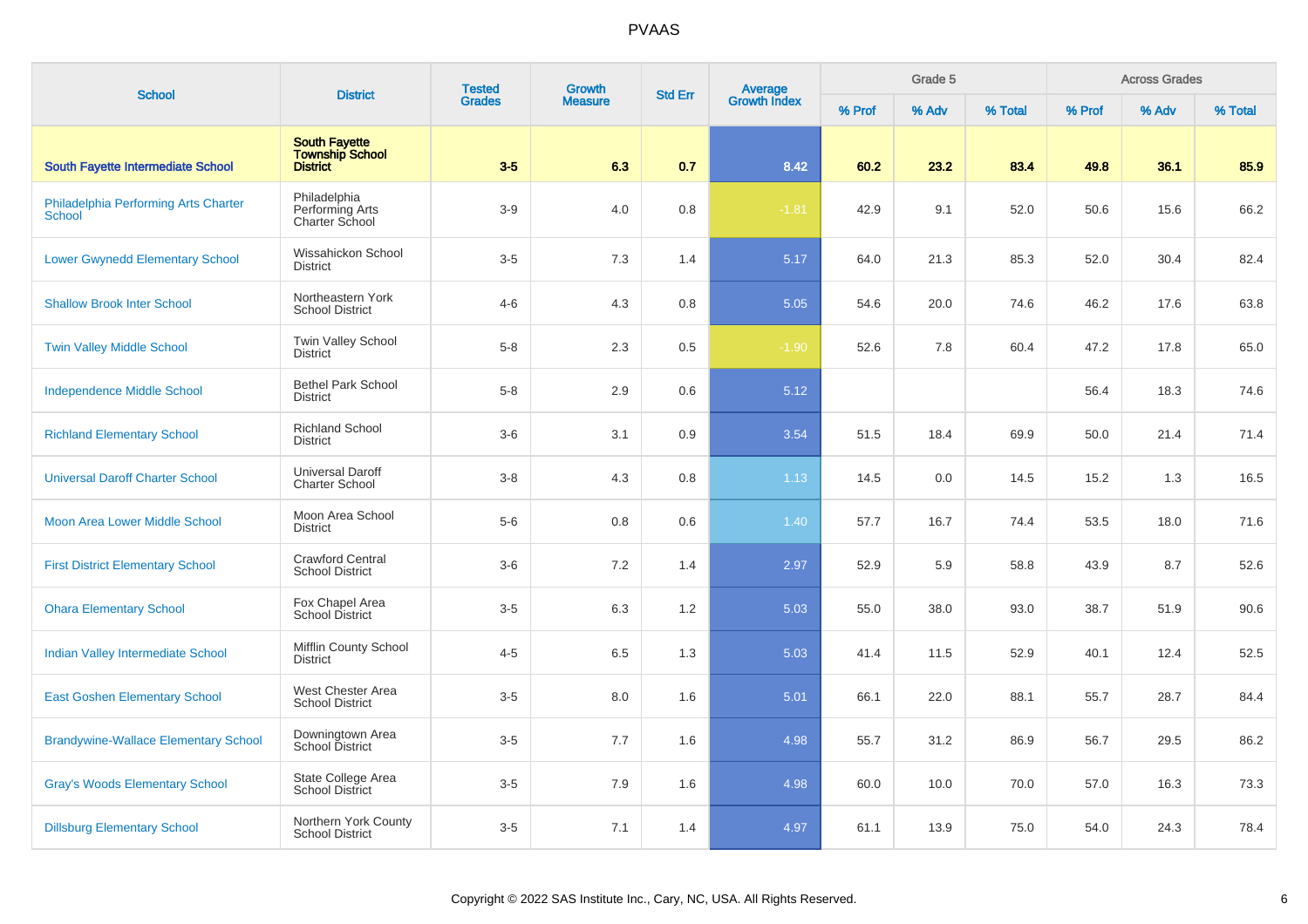| <b>School</b>                              | <b>District</b>                                                   | <b>Tested</b> | Growth         | <b>Std Err</b> |                                | Grade 5 |       |         | <b>Across Grades</b> |       |         |
|--------------------------------------------|-------------------------------------------------------------------|---------------|----------------|----------------|--------------------------------|---------|-------|---------|----------------------|-------|---------|
|                                            |                                                                   | <b>Grades</b> | <b>Measure</b> |                | <b>Average</b><br>Growth Index | % Prof  | % Adv | % Total | % Prof               | % Adv | % Total |
| South Fayette Intermediate School          | <b>South Fayette</b><br><b>Township School</b><br><b>District</b> | $3-5$         | 6.3            | 0.7            | 8.42                           | 60.2    | 23.2  | 83.4    | 49.8                 | 36.1  | 85.9    |
| <b>Overlook School</b>                     | Abington School<br><b>District</b>                                | $3-6$         | 6.0            | 1.2            | 0.17                           | 48.0    | 10.0  | 58.0    | 44.0                 | 25.3  | 69.3    |
| <b>West Hills Intermediate School</b>      | Armstrong School<br><b>District</b>                               | $4 - 6$       | 3.5            | 0.7            | 3.47                           | 45.2    | 8.3   | 53.5    | 43.1                 | 15.8  | 58.9    |
| <b>Discovery Charter School</b>            | Discovery Charter<br>School                                       | $3 - 8$       | 4.6            | 0.9            | 0.34                           | 36.4    | 2.3   | 38.6    | 29.8                 | 3.4   | 33.2    |
| <b>Locust Grove Elementary School</b>      | Red Lion Area School<br><b>District</b>                           | $3-6$         | 6.2            | 1.3            | 1.87                           | 56.9    | 5.9   | 62.8    | 44.2                 | 12.6  | 56.8    |
| <b>Sporting Hill Elementary School</b>     | <b>Cumberland Valley</b><br><b>School District</b>                | $3-5$         | 6.4            | 1.3            | 4.89                           | 50.6    | 19.8  | 70.3    | 44.6                 | 27.3  | 72.0    |
| Jersey Shore Area Elementary School        | Jersey Shore Area<br>School District                              | $3-5$         | 5.8            | 1.2            | 4.88                           | 42.6    | 9.3   | 51.8    | 43.6                 | 12.5  | 56.1    |
| <b>Colonial Elementary School</b>          | <b>Colonial School</b><br><b>District</b>                         | $4 - 5$       | 3.3            | 0.7            | 4.81                           | 55.2    | 20.3  | 75.4    | 44.8                 | 29.8  | 74.6    |
| Franklin Regional Intermediate School      | Franklin Regional<br>School District                              | $3-5$         | 5.7            | $1.2\,$        | 4.81                           | 53.8    | 23.6  | 77.4    | 48.1                 | 28.2  | 76.3    |
| <b>Keystone Elementary School</b>          | Keystone School<br><b>District</b>                                | $3-6$         | 4.2            | 1.1            | 3.71                           | 49.2    | 26.9  | 76.1    | 45.2                 | 25.8  | 71.0    |
| <b>Radnor Elementary School</b>            | Radnor Township<br><b>School District</b>                         | $3-5$         | 6.2            | 1.3            | 4.80                           | 68.1    | 22.0  | 90.1    | 51.9                 | 38.5  | 90.4    |
| <b>Cambridge Springs Elementary School</b> | Penncrest School<br><b>District</b>                               | $3-6$         | 5.7            | 1.2            | 3.77                           | 36.8    | 12.3  | 49.1    | 40.4                 | 13.2  | 53.5    |
| <b>Oil City Area Middle School</b>         | Oil City Area School<br><b>District</b>                           | $5 - 8$       | 2.6            | 0.5            | 2.22                           | 47.2    | 2.8   | 50.0    | 41.1                 | 6.1   | 47.2    |
| <b>Bradford Hgts Elementary School</b>     | Downingtown Area<br>School District                               | $3-5$         | 6.6            | 1.4            | 4.77                           | 56.4    | 29.5  | 85.9    | 52.0                 | 31.5  | 83.6    |
| <b>Shady Grove Elementary School</b>       | Wissahickon School<br><b>District</b>                             | $3-5$         | 5.6            | 1.2            | 4.71                           | 51.8    | 20.4  | 72.2    | 45.0                 | 25.8  | 70.8    |
| <b>School Street Elementary School</b>     | <b>Bradford Area School</b><br><b>District</b>                    | $3-5$         | 4.5            | 1.0            | 4.71                           | 53.6    | 11.3  | 64.9    | 46.9                 | 14.6  | 61.5    |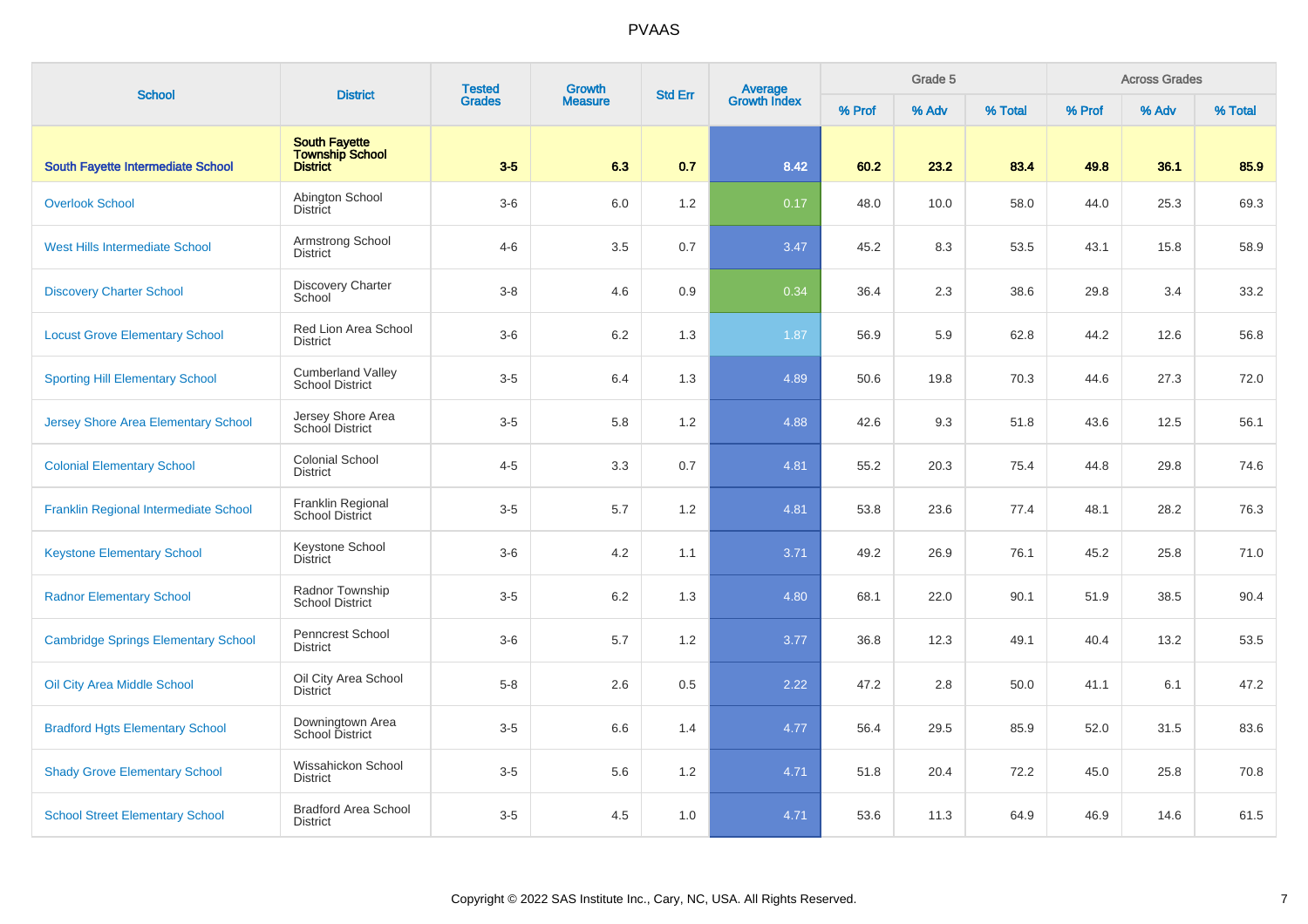| <b>School</b>                            | <b>District</b>                                                   | <b>Tested</b><br><b>Grades</b> | <b>Growth</b>  | <b>Std Err</b> | <b>Average</b><br>Growth Index | Grade 5 |       |         | <b>Across Grades</b> |       |         |  |
|------------------------------------------|-------------------------------------------------------------------|--------------------------------|----------------|----------------|--------------------------------|---------|-------|---------|----------------------|-------|---------|--|
|                                          |                                                                   |                                | <b>Measure</b> |                |                                | % Prof  | % Adv | % Total | % Prof               | % Adv | % Total |  |
| <b>South Fayette Intermediate School</b> | <b>South Fayette</b><br><b>Township School</b><br><b>District</b> | $3-5$                          | 6.3            | 0.7            | 8.42                           | 60.2    | 23.2  | 83.4    | 49.8                 | 36.1  | 85.9    |  |
| <b>Bedford Elementary School</b>         | <b>Bedford Area School</b><br><b>District</b>                     | $3-5$                          | 5.3            | 1.1            | 4.70                           | 54.2    | 3.4   | 57.6    | 50.8                 | 10.3  | 61.1    |  |
| <b>Wattsburg Area Middle School</b>      | Wattsburg Area<br><b>School District</b>                          | $5-9$                          | 3.0            | 0.6            | 2.25                           | 48.9    | 9.1   | 58.0    | 52.4                 | 11.5  | 63.9    |  |
| <b>Stevens Elementary School</b>         | Chambersburg Area<br>School District                              | $3-5$                          | 10.3           | 2.2            | 4.64                           | 24.2    | 6.1   | 30.3    | 21.9                 | 6.7   | 28.6    |  |
| <b>Camp Curtin Academy</b>               | Harrisburg City School<br><b>District</b>                         | $5 - 8$                        | 2.7            | 0.6            | 0.79                           | 1.7     | 0.0   | 1.7     | 4.9                  | 0.2   | 5.1     |  |
| <b>Sabold Elementary School</b>          | Springfield School<br><b>District</b>                             | $3-5$                          | 4.3            | 0.9            | 4.57                           | 50.3    | 37.3  | 87.6    | 48.6                 | 34.4  | 83.0    |  |
| <b>Decatur Stephen School</b>            | Philadelphia City<br><b>School District</b>                       | $3 - 8$                        | 5.0            | 1.1            | 3.40                           | 51.1    | 12.8  | 63.8    | 41.1                 | 7.5   | 48.6    |  |
| Hartman Intermediate School              | Ellwood City Area<br>School District                              | $5-6$                          | 3.7            | 0.8            | 3.01                           | 53.8    | 11.5  | 65.4    | 50.2                 | 13.2  | 63.5    |  |
| <b>Manheim Elementary School</b>         | South Western School<br><b>District</b>                           | $3-5$                          | 10.0           | 2.2            | 4.50                           | 48.3    | 27.6  | 75.9    | 36.8                 | 23.7  | 60.5    |  |
| <b>East Coventry Elementary School</b>   | Owen J Roberts<br><b>School District</b>                          | $3-6$                          | 4.7            | 1.0            | 3.77                           | 70.2    | 10.4  | 80.6    | 54.0                 | 21.1  | 75.1    |  |
| <b>Mercer Area Elementary School</b>     | Mercer Area School<br><b>District</b>                             | $3-6$                          | 4.9            | 1.1            | 1.19                           | 56.9    | 1.7   | 58.6    | 42.5                 | 19.7  | 62.2    |  |
| <b>Park Hills Elementary School</b>      | South Western School<br><b>District</b>                           | $3-5$                          | 6.1            | 1.4            | 4.43                           | 42.5    | 2.5   | 45.0    | 41.8                 | 8.9   | 50.6    |  |
| <b>Fred L Aiken Elementary School</b>    | Keystone Oaks School<br><b>District</b>                           | $3-5$                          | 9.4            | 2.1            | 4.41                           | 51.5    | 18.2  | 69.7    | 48.2                 | 27.1  | 75.3    |  |
| <b>Oakview Elementary School</b>         | West Middlesex Area<br><b>School District</b>                     | $4 - 6$                        | 5.2            | 1.2            | 3.30                           | 52.2    | 17.4  | 69.6    | 43.0                 | 18.0  | 61.0    |  |
| <b>Liberty-Valley Elementary School</b>  | Danville Area School<br><b>District</b>                           | $3-5$                          | 4.4            | 1.0            | 4.35                           | 56.7    | 16.6  | 73.2    | 47.3                 | 20.5  | 67.8    |  |
| <b>Morton Thomas G School</b>            | Philadelphia City<br>School District                              | $3-5$                          | 12.4           | 2.9            | 4.32                           | 17.6    | 0.0   | 17.6    | 13.5                 | 1.9   | 15.4    |  |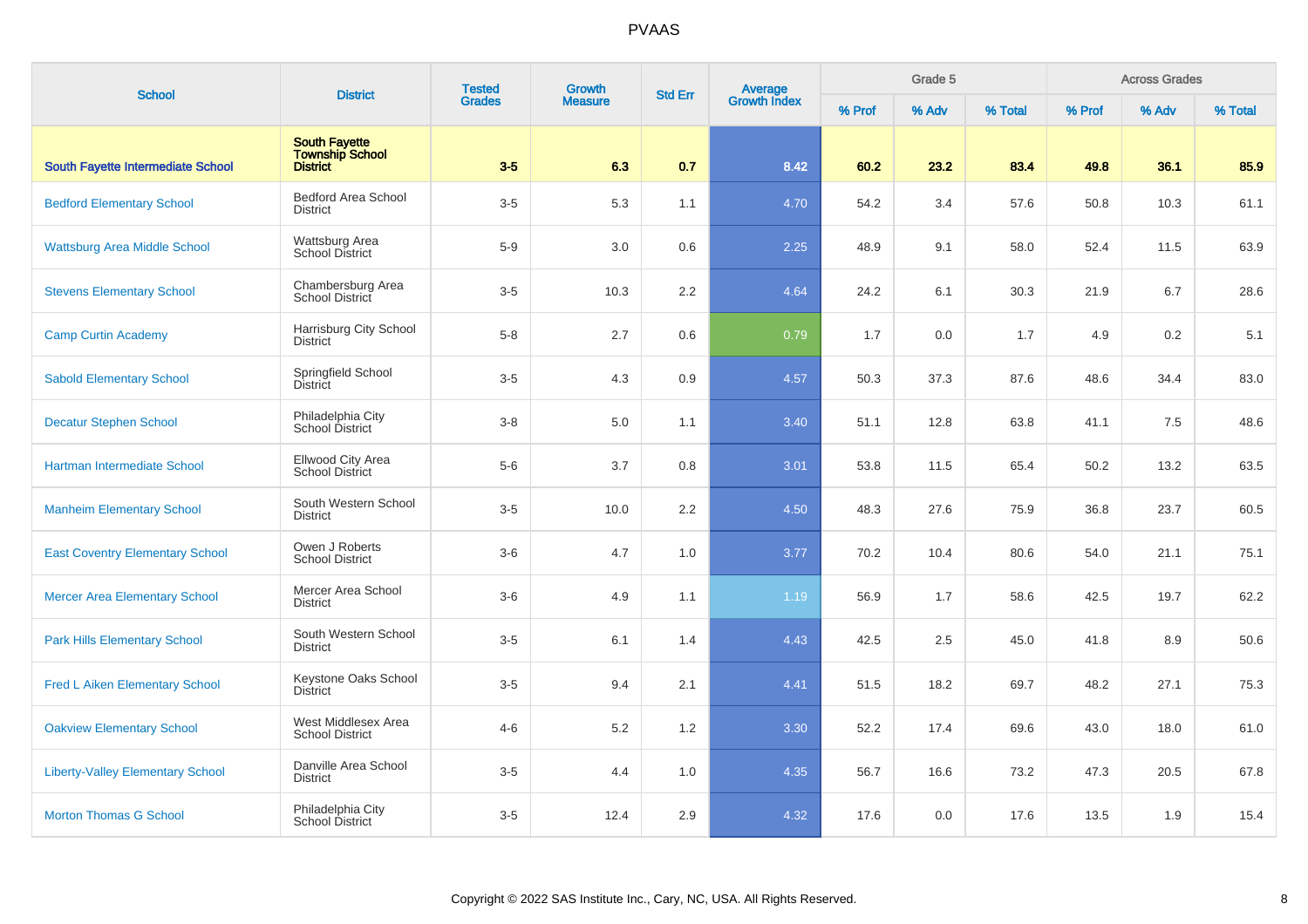| <b>School</b>                                    | <b>District</b>                                                   | <b>Tested</b> | <b>Growth</b>  | <b>Std Err</b> |                                | Grade 5 |       |         | <b>Across Grades</b> |       |         |
|--------------------------------------------------|-------------------------------------------------------------------|---------------|----------------|----------------|--------------------------------|---------|-------|---------|----------------------|-------|---------|
|                                                  |                                                                   | <b>Grades</b> | <b>Measure</b> |                | <b>Average</b><br>Growth Index | % Prof  | % Adv | % Total | % Prof               | % Adv | % Total |
| <b>South Fayette Intermediate School</b>         | <b>South Fayette</b><br><b>Township School</b><br><b>District</b> | $3-5$         | 6.3            | 0.7            | 8.42                           | 60.2    | 23.2  | 83.4    | 49.8                 | 36.1  | 85.9    |
| <b>Linntown Elementary School</b>                | Lewisburg Area<br>School District                                 | $4 - 5$       | 5.1            | $1.2\,$        | 4.28                           | 53.6    | 21.4  | 75.0    | 45.4                 | 29.4  | 74.8    |
| <b>Bellefonte Elementary School</b>              | <b>Bellefonte Area</b><br><b>School District</b>                  | $3-5$         | 8.3            | 1.9            | 4.25                           | 53.7    | 2.4   | 56.1    | 43.8                 | 9.2   | 52.9    |
| Pennsylvania Cyber Charter School                | Pennsylvania Cyber<br>Charter School                              | $3 - 11$      | 2.1            | 0.5            | $-0.33$                        | 41.0    | 4.9   | 45.8    | 40.1                 | 7.4   | 47.5    |
| <b>Clark Wood Elementary School</b>              | Northern Tioga School<br><b>District</b>                          | $3-6$         | 6.3            | 1.5            | 2.34                           | 54.0    | 5.4   | 59.5    | 41.7                 | 10.9  | 52.6    |
| <b>Shenandoah Valley Elementary School</b>       | Shenandoah Valley<br><b>School District</b>                       | $3-6$         | 5.1            | $1.2\,$        | 1.61                           | 37.3    | 3.0   | 40.3    | 35.6                 | 6.9   | 42.5    |
| <b>Hamilton Elementary School</b>                | Carlisle Area School<br><b>District</b>                           | $3-5$         | 8.0            | 1.9            | 4.19                           | 35.6    | 17.8  | 53.3    | 33.3                 | 14.4  | 47.7    |
| <b>Lawnton Elementary School</b>                 | Central Dauphin<br>School District                                | $3-5$         | 8.9            | 2.1            | 4.17                           | 52.6    | 0.0   | 52.6    | 38.7                 | 8.0   | 46.7    |
| <b>Mohawk Elementary School</b>                  | Mohawk Area School<br><b>District</b>                             | $3-6$         | 1.2            | 0.9            | 1.33                           | 43.7    | 6.8   | 50.5    | 41.5                 | 21.4  | 62.9    |
| <b>Cynwyd School</b>                             | Lower Merion School<br><b>District</b>                            | $3-5$         | 5.8            | 1.4            | 4.16                           | 61.2    | 22.5  | 83.8    | 52.6                 | 34.5  | 87.1    |
| <b>Warrior Run Middle School</b>                 | Warrior Run School<br><b>District</b>                             | $4 - 8$       | 2.6            | 0.6            | $-3.03$                        | 48.0    | 6.5   | 54.6    | 42.8                 | 13.3  | 56.1    |
| <b>Maplewood Elementary School</b>               | Penncrest School<br><b>District</b>                               | $3-6$         | 3.2            | 1.1            | 2.96                           | 31.8    | 3.0   | 34.8    | 39.4                 | 10.0  | 49.4    |
| Rockwood Area Elementary School                  | Rockwood Area<br><b>School District</b>                           | $3-6$         | 3.6            | 1.3            | 2.66                           | 65.8    | 2.4   | 68.3    | 49.7                 | 13.2  | 62.9    |
| <b>Sarah W Starkweather Elementary</b><br>School | West Chester Area<br><b>School District</b>                       | $3-5$         | 6.4            | 1.5            | 4.13                           | 53.0    | 18.2  | 71.2    | 51.9                 | 24.6  | 76.5    |
| <b>Lenape Elementary School</b>                  | Armstrong School<br><b>District</b>                               | $3-6$         | 3.7            | 0.9            | 1.54                           | 38.7    | 4.3   | 43.0    | 39.8                 | 11.9  | 51.7    |
| <b>Turner Intermediate School</b>                | Wilkinsburg Borough<br><b>School District</b>                     | $3-6$         | 4.9            | 1.4            | 3.44                           | 41.0    | 0.0   | 41.0    | 23.5                 | 1.0   | 24.5    |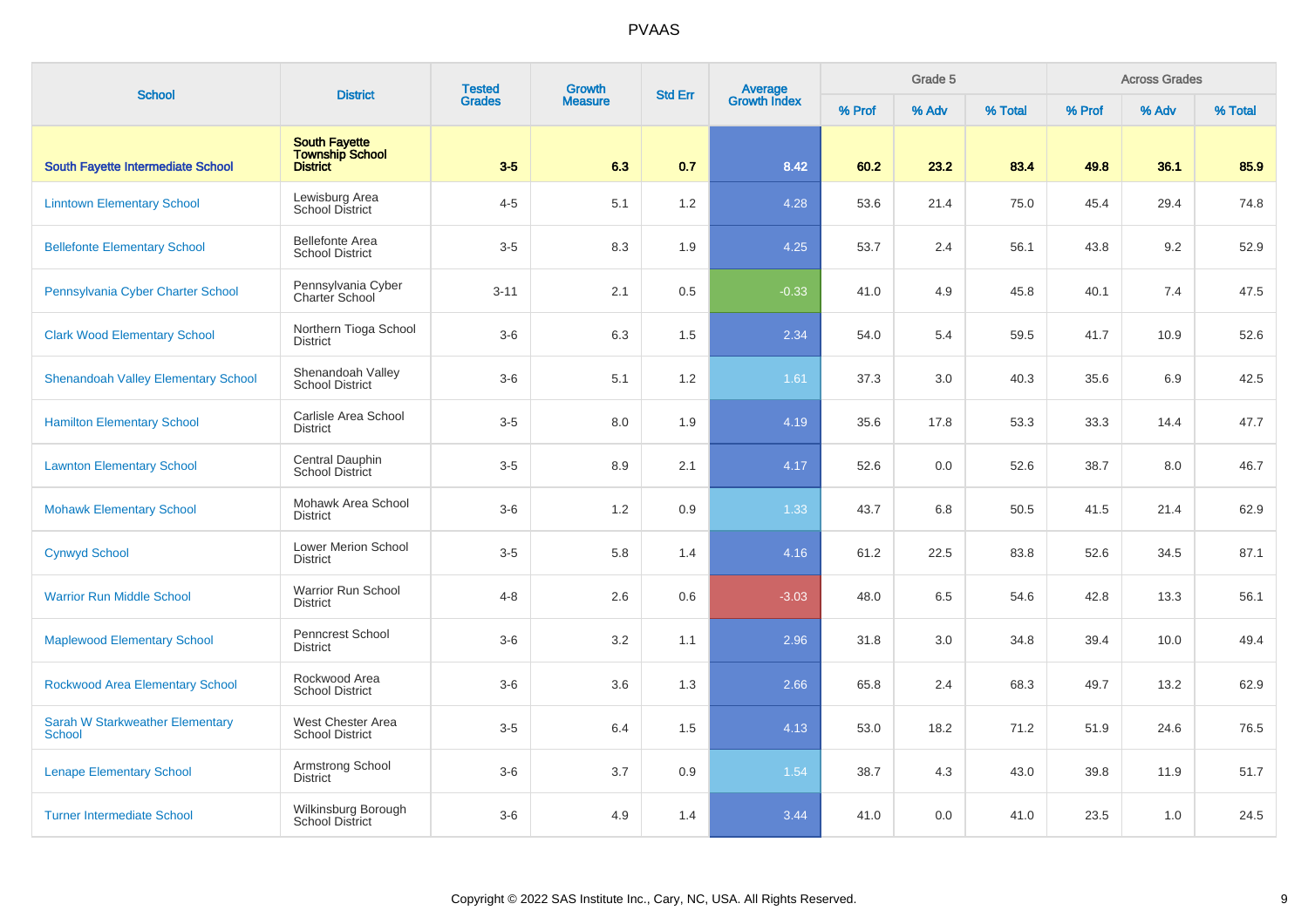| <b>School</b>                                                   | <b>District</b>                                                   | <b>Tested</b> | <b>Growth</b>  | <b>Std Err</b> | Average<br>Growth Index |        | Grade 5 |         |        | <b>Across Grades</b> |         |
|-----------------------------------------------------------------|-------------------------------------------------------------------|---------------|----------------|----------------|-------------------------|--------|---------|---------|--------|----------------------|---------|
|                                                                 |                                                                   | <b>Grades</b> | <b>Measure</b> |                |                         | % Prof | % Adv   | % Total | % Prof | % Adv                | % Total |
| <b>South Fayette Intermediate School</b>                        | <b>South Fayette</b><br><b>Township School</b><br><b>District</b> | $3-5$         | 6.3            | 0.7            | 8.42                    | 60.2   | 23.2    | 83.4    | 49.8   | 36.1                 | 85.9    |
| <b>Corl Street Elementary School</b>                            | State College Area<br><b>School District</b>                      | $3-5$         | 10.3           | 2.5            | 4.10                    | 54.2   | 41.7    | 95.8    | 46.5   | 36.0                 | 82.6    |
| Donald E. Schick School                                         | Loyalsock Township<br><b>School District</b>                      | $3-5$         | 4.7            | 1.2            | 4.08                    | 48.3   | 12.9    | 61.2    | 42.4   | 16.8                 | 59.1    |
| <b>Walton Farm Elementary School</b>                            | North Penn School<br><b>District</b>                              | $3-6$         | 4.1            | 1.0            | $-0.14$                 | 52.3   | 12.3    | 64.6    | 46.3   | 20.5                 | 66.8    |
| <b>Towanda Area Elementary School</b>                           | Towanda Area School<br><b>District</b>                            | $3-6$         | 3.3            | 0.8            | 0.27                    | 40.8   | 6.7     | 47.5    | 34.4   | 12.8                 | 47.2    |
| <b>Conemaugh Township Area Elementary</b><br><b>School</b>      | Conemaugh Township<br>Area School District                        | $3-5$         | 6.5            | 1.6            | 4.05                    | 53.2   | 22.6    | 75.8    | 51.3   | 26.9                 | 78.2    |
| <b>Robert Benjamin Wiley Community</b><br><b>Charter School</b> | Robert Benjamin<br><b>Wiley Community</b><br>Charter School       | $3 - 8$       | 3.6            | 0.9            | $-1.43$                 | 20.9   | 0.0     | 20.9    | 24.2   | 2.4                  | 26.5    |
| <b>Robison Elementary School</b>                                | Fort Leboeuf School<br><b>District</b>                            | $3-5$         | 6.1            | 1.5            | 4.03                    | 47.8   | 32.8    | 80.6    | 48.2   | 32.1                 | 80.3    |
| <b>Cecil Intermediate School</b>                                | Canon-Mcmillan<br><b>School District</b>                          | $5-6$         | 2.7            | 0.7            | $-1.77$                 | 55.4   | 11.3    | 66.7    | 46.3   | 24.3                 | 70.6    |
| <b>Portage Area Elementary School</b>                           | Portage Area School<br><b>District</b>                            | $3-6$         | 5.2            | 1.3            | 2.01                    | 50.0   | 9.5     | 59.5    | 51.4   | 21.4                 | 72.9    |
| <b>Wayne Elementary School</b>                                  | Radnor Township<br><b>School District</b>                         | $3-5$         | 5.4            | 1.4            | 4.02                    | 38.6   | 38.6    | 77.3    | 41.8   | 40.1                 | 81.9    |
| John R Bonfield Elementary School                               | <b>Warwick School</b><br><b>District</b>                          | $3-6$         | 4.1            | 1.0            | $-0.88$                 | 50.6   | 4.4     | 55.0    | 44.8   | 10.7                 | 55.6    |
| Jefferson Hills Intermediate School                             | West Jefferson Hills<br><b>School District</b>                    | $3-5$         | 3.0            | 0.8            | 3.99                    | 59.2   | 14.9    | 74.0    | 50.4   | 23.7                 | 74.1    |
| <b>Audrielle Lynch-Ellen Bustin Elementary</b><br>School        | Athens Area School<br><b>District</b>                             | $3-5$         | 6.0            | 1.5            | 3.99                    | 56.1   | 7.6     | 63.6    | 41.3   | 15.6                 | 57.0    |
| <b>Cold Spring Elementary School</b>                            | <b>Central Bucks School</b><br><b>District</b>                    | $3-6$         | 4.4            | 1.1            | 2.35                    | 66.7   | 5.0     | 71.7    | 54.8   | 18.4                 | 73.2    |
| <b>Davis Elementary School</b>                                  | <b>Centennial School</b><br><b>District</b>                       | $3-5$         | 4.6            | 1.2            | 3.94                    | 52.2   | 10.8    | 63.1    | 48.8   | 15.5                 | 64.3    |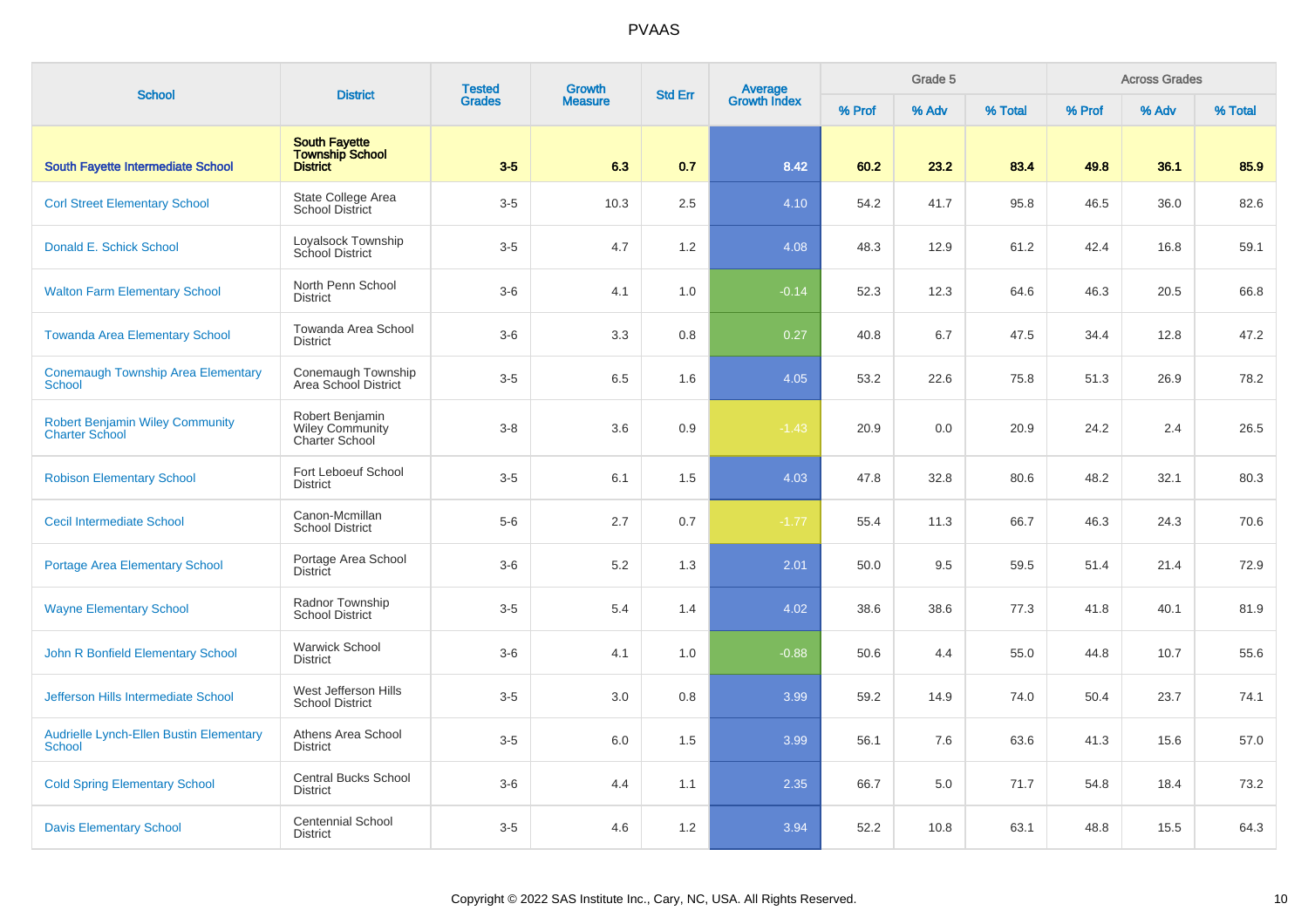| <b>School</b>                               | <b>District</b>                                                   | <b>Tested</b> | <b>Growth</b>  | <b>Std Err</b> |                                | Grade 5 |       |         | <b>Across Grades</b> |       |         |
|---------------------------------------------|-------------------------------------------------------------------|---------------|----------------|----------------|--------------------------------|---------|-------|---------|----------------------|-------|---------|
|                                             |                                                                   | <b>Grades</b> | <b>Measure</b> |                | <b>Average</b><br>Growth Index | % Prof  | % Adv | % Total | % Prof               | % Adv | % Total |
| <b>South Fayette Intermediate School</b>    | <b>South Fayette</b><br><b>Township School</b><br><b>District</b> | $3-5$         | 6.3            | 0.7            | 8.42                           | 60.2    | 23.2  | 83.4    | 49.8                 | 36.1  | 85.9    |
| <b>Inglewood Elementary School</b>          | North Penn School<br><b>District</b>                              | $3-6$         | 4.2            | 1.2            | 3.43                           | 53.1    | 10.2  | 63.3    | 51.5                 | 15.5  | 67.0    |
| <b>Westtown-Thornbury Elementary School</b> | West Chester Area<br><b>School District</b>                       | $3-5$         | 6.2            | 1.6            | 3.92                           | 59.0    | 21.3  | 80.3    | 51.8                 | 28.0  | 79.8    |
| <b>Moshannon Valley Elementary School</b>   | Moshannon Valley<br><b>School District</b>                        | $3-6$         | 4.8            | 1.2            | 3.28                           | 51.1    | 2.1   | 53.2    | 37.3                 | 10.4  | 47.8    |
| <b>Landisville Intermediate Center</b>      | <b>Hempfield School</b><br><b>District</b>                        | $4 - 6$       | 3.1            | 0.8            | 1.29                           | 56.2    | 11.7  | 67.9    | 46.3                 | 26.4  | 72.8    |
| <b>Marshall Thurgood</b>                    | Philadelphia City<br>School District                              | $3 - 8$       | 7.4            | 1.9            | 3.90                           |         |       |         | 15.2                 | 0.9   | 16.1    |
| <b>Provident Charter School</b>             | <b>Provident Charter</b><br>School                                | $3 - 8$       | 4.1            | 1.1            | 0.88                           | 19.6    | 0.0   | 19.6    | 16.4                 | 2.9   | 19.3    |
| <b>Economy Elementary School</b>            | Ambridge Area School<br><b>District</b>                           | $3-5$         | 6.5            | 1.7            | 3.87                           | 48.2    | 17.9  | 66.1    | 51.0                 | 25.5  | 76.4    |
| North Strabane Intermediate School          | Canon-Mcmillan<br><b>School District</b>                          | $5-6$         | 2.8            | 0.7            | 1.77                           | 65.8    | 10.7  | 76.5    | 55.5                 | 18.7  | 74.2    |
| <b>Drums Elementary/Middle School</b>       | Hazleton Area School<br><b>District</b>                           | $3 - 8$       | 3.7            | 1.1            | 3.46                           | 38.5    | 15.4  | 53.8    | 42.7                 | 12.0  | 54.8    |
| <b>Belle Valley Elementary School</b>       | Millcreek Township<br><b>School District</b>                      | $3-5$         | 5.3            | 1.4            | 3.82                           | 64.3    | 10.7  | 75.0    | 48.1                 | 21.2  | 69.3    |
| <b>Clarion-Limestone Elementary School</b>  | Clarion-Limestone<br>Area School District                         | $3-6$         | 4.2            | 1.2            | 3.53                           | 54.6    | 29.1  | 83.6    | 48.8                 | 23.5  | 72.4    |
| <b>Neason Hill Elementary School</b>        | <b>Crawford Central</b><br><b>School District</b>                 | $3-6$         | 5.6            | 1.5            | 3.31                           | 35.5    | 6.4   | 41.9    | 33.8                 | 8.6   | 42.4    |
| <b>Clermont Elementary School</b>           | Solanco School<br><b>District</b>                                 | $3-5$         | 5.7            | 1.5            | 3.77                           | 47.8    | 11.9  | 59.7    | 38.8                 | 15.1  | 53.9    |
| <b>West Point Elementary School</b>         | Hempfield Area<br><b>School District</b>                          | $3-5$         | 5.8            | 1.5            | 3.76                           | 61.3    | 19.4  | 80.6    | 59.2                 | 22.3  | 81.5    |
| <b>West Reading Elementary Center</b>       | <b>Wyomissing Area</b><br>School District                         | $5-6$         | 1.7            | 0.8            | 2.08                           | 47.3    | 14.7  | 62.0    | 48.7                 | 17.8  | 66.5    |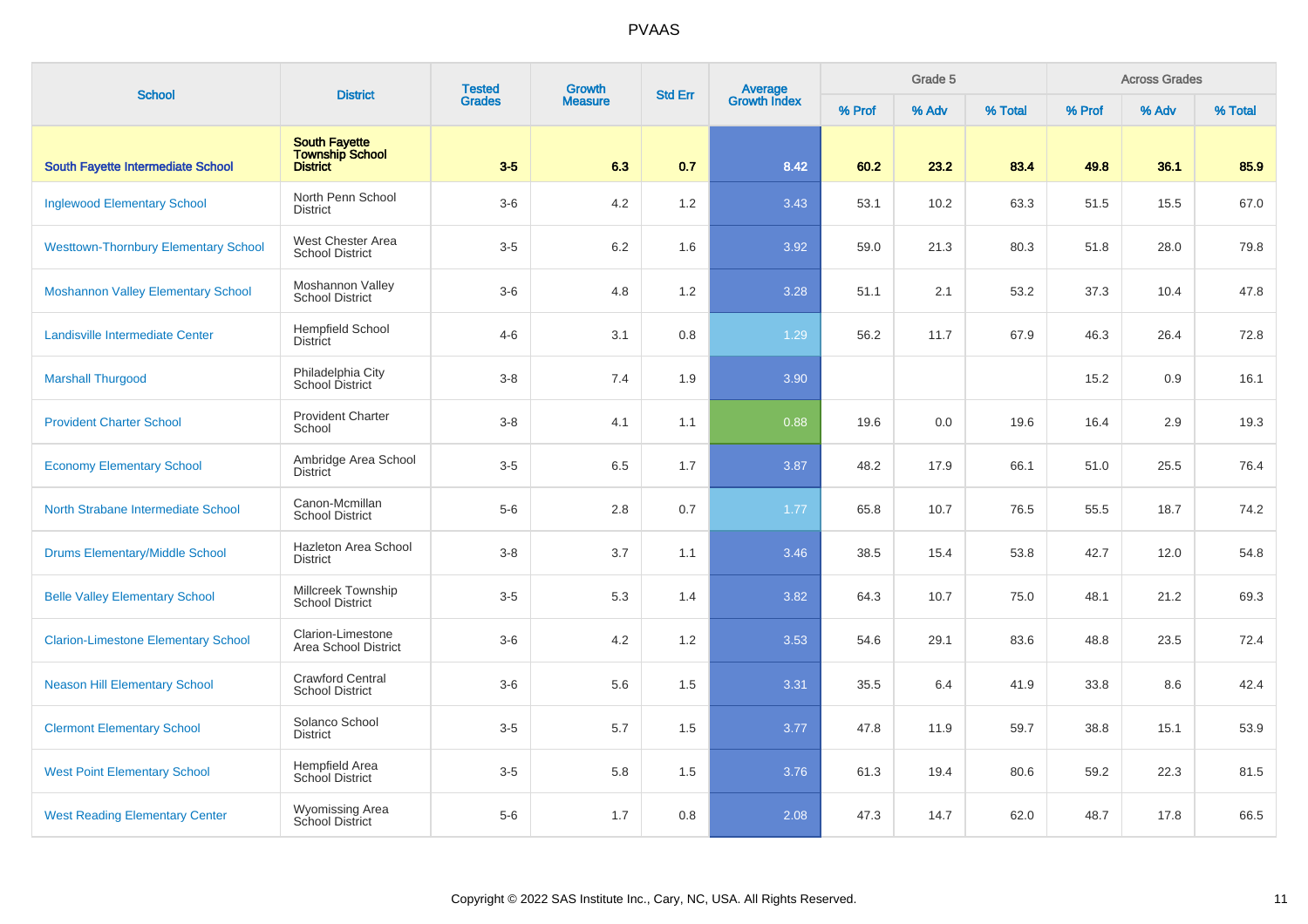| <b>School</b>                           | <b>District</b>                                     | <b>Tested</b> | Growth         | <b>Std Err</b> | Average<br>Growth Index |        | Grade 5 |         |        | <b>Across Grades</b> |         |
|-----------------------------------------|-----------------------------------------------------|---------------|----------------|----------------|-------------------------|--------|---------|---------|--------|----------------------|---------|
|                                         |                                                     | <b>Grades</b> | <b>Measure</b> |                |                         | % Prof | % Adv   | % Total | % Prof | % Adv                | % Total |
| South Fayette Intermediate School       | <b>South Fayette</b><br>Township School<br>District | $3-5$         | 6.3            | 0.7            | 8.42                    | 60.2   | 23.2    | 83.4    | 49.8   | 36.1                 | 85.9    |
| <b>Vernfield Elementary School</b>      | Souderton Area<br><b>School District</b>            | $3-5$         | 5.4            | 1.5            | 3.71                    | 56.3   | 15.5    | 71.8    | 52.1   | 19.4                 | 71.4    |
| <b>Whitehall Elementary School</b>      | <b>Baldwin-Whitehall</b><br><b>School District</b>  | $3-5$         | 3.6            | 1.0            | 3.67                    | 50.0   | 8.8     | 58.8    | 46.3   | 18.6                 | 64.9    |
| <b>Avon Grove Intermediate School</b>   | Avon Grove School<br><b>District</b>                | $3-6$         | $-0.6$         | 0.5            | $-1.26$                 | 48.2   | 14.6    | 62.9    | 43.3   | 15.3                 | 58.6    |
| <b>Radio Park Elementary School</b>     | State College Area<br><b>School District</b>        | $3-5$         | 6.3            | 1.7            | 3.66                    | 50.9   | 21.8    | 72.7    | 45.3   | 39.6                 | 84.9    |
| <b>Horace Mann Elementary School</b>    | Indiana Area School<br><b>District</b>              | $4 - 5$       | 4.7            | 1.3            | 3.66                    | 52.8   | 21.4    | 74.2    | 44.4   | 30.8                 | 75.2    |
| South Eastern Intermediate School       | South Eastern School<br><b>District</b>             | $5-6$         | 2.2            | 0.7            | 3.31                    | 55.2   | 6.3     | 61.5    | 49.1   | 11.3                 | 60.5    |
| People For People Charter School        | People For People<br>Charter School                 | $3 - 12$      | 3.5            | 1.0            | $-0.65$                 | 12.9   | 3.2     | 16.1    | 13.2   | 0.4                  | 13.6    |
| <b>John Beck Elementary School</b>      | <b>Warwick School</b><br><b>District</b>            | $3-6$         | 4.0            | 1.1            | 0.71                    | 62.3   | 6.6     | 68.8    | 49.4   | 18.6                 | 68.0    |
| <b>Blue Bell Elementary School</b>      | Wissahickon School<br><b>District</b>               | $3-5$         | 5.7            | 1.6            | 3.61                    | 61.0   | 13.6    | 74.6    | 48.8   | 21.8                 | 70.6    |
| <b>Riverside Elementary School</b>      | Riverside Beaver<br><b>County School District</b>   | $3-5$         | 4.5            | 1.2            | 3.61                    | 53.1   | 9.4     | 62.5    | 45.8   | 22.7                 | 68.5    |
| <b>Riverside Elementary School East</b> | <b>Riverside School</b><br><b>District</b>          | $3-6$         | 3.1            | 0.9            | 1.95                    | 44.6   | 4.0     | 48.5    | 44.4   | 11.2                 | 55.6    |
| <b>Vida Charter School</b>              | Vida Charter School                                 | $3-6$         | 3.8            | 1.9            | 2.00                    | 56.0   | 16.0    | 72.0    | 33.7   | 19.8                 | 53.5    |
| <b>Carroll Elementary School</b>        | West Perry School<br><b>District</b>                | $3-5$         | 6.1            | 1.7            | 3.57                    | 51.0   | 11.8    | 62.8    | 44.4   | 15.0                 | 59.5    |
| <b>Lingle Avenue Elementary School</b>  | Palmyra Area School<br><b>District</b>              | $3-5$         | 5.2            | 1.5            | 3.56                    | 54.4   | 27.9    | 82.4    | 45.3   | 37.5                 | 82.8    |
| <b>Kulp Elementary School</b>           | North Penn School<br><b>District</b>                | $3-6$         | 3.8            | 1.1            | 0.89                    | 64.7   | 4.4     | 69.1    | 50.4   | 17.9                 | 68.3    |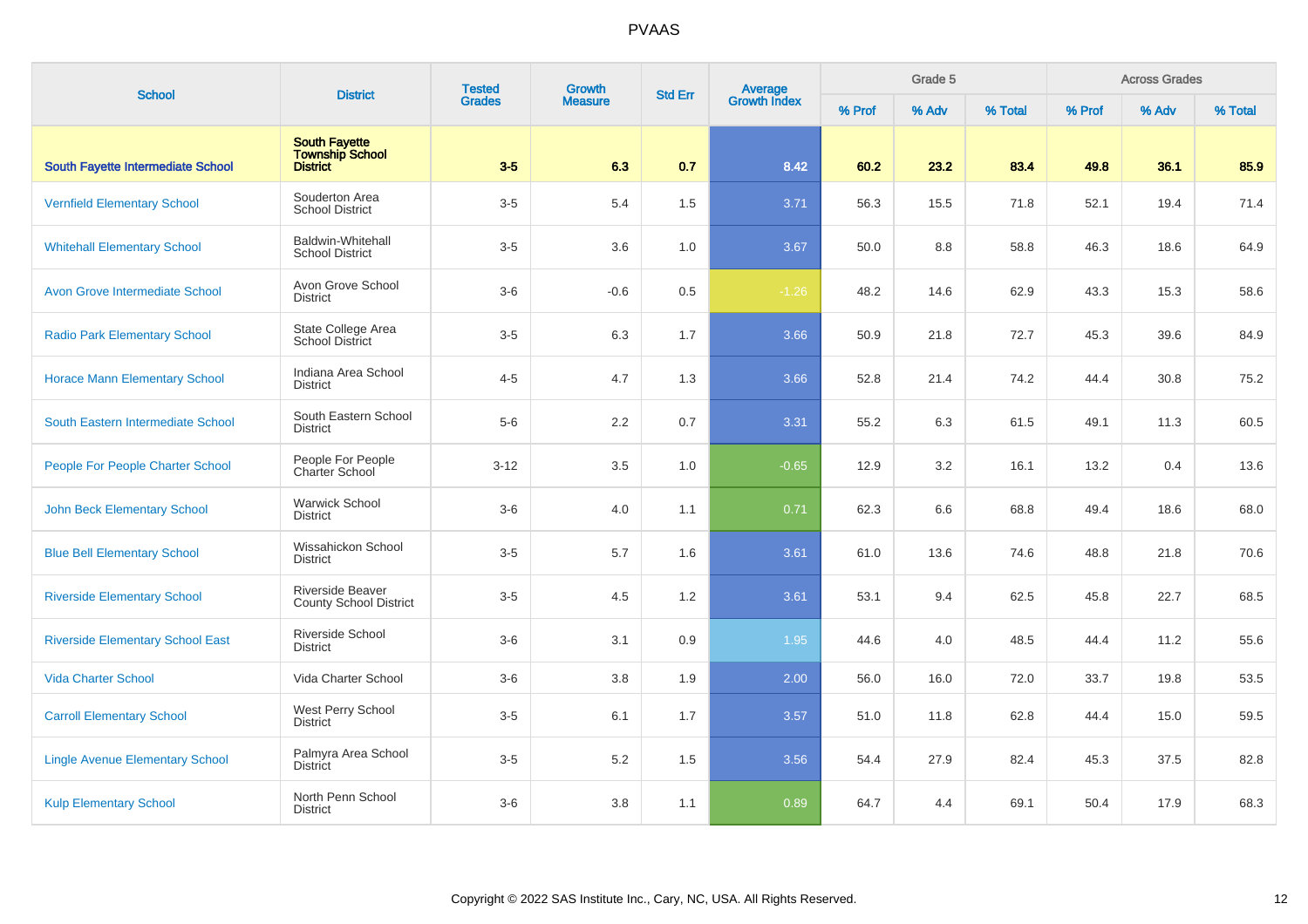| <b>School</b>                            | <b>District</b>                                                   | <b>Tested</b> | <b>Growth</b>  | <b>Std Err</b> | Average<br>Growth Index |        | Grade 5 |         |        | <b>Across Grades</b> |         |
|------------------------------------------|-------------------------------------------------------------------|---------------|----------------|----------------|-------------------------|--------|---------|---------|--------|----------------------|---------|
|                                          |                                                                   | <b>Grades</b> | <b>Measure</b> |                |                         | % Prof | % Adv   | % Total | % Prof | % Adv                | % Total |
| <b>South Fayette Intermediate School</b> | <b>South Fayette</b><br><b>Township School</b><br><b>District</b> | $3-5$         | 6.3            | 0.7            | 8.42                    | 60.2   | 23.2    | 83.4    | 49.8   | 36.1                 | 85.9    |
| <b>Edgeworth Elementary School</b>       | Quaker Valley School<br><b>District</b>                           | $3-5$         | 5.4            | 1.5            | 3.56                    | 58.1   | 24.3    | 82.4    | 42.3   | 39.9                 | 82.2    |
| <b>Leola Elementary School</b>           | Conestoga Valley<br>School District                               | $3-6$         | 4.5            | 1.3            | 3.01                    | 38.1   | 4.8     | 42.9    | 37.1   | 11.8                 | 48.9    |
| <b>Kunkel Elementary School</b>          | Middletown Area<br><b>School District</b>                         | $3-5$         | $5.2\,$        | 1.5            | 3.53                    | 48.6   | 10.0    | 58.6    | 43.9   | 15.0                 | 58.9    |
| <b>Walter M Senkow Elementary School</b> | <b>Upper Darby School</b><br><b>District</b>                      | $3-5$         | 12.7           | 3.6            | 3.52                    | 33.3   | 0.0     | 33.3    | 29.3   | 4.0                  | 33.3    |
| <b>Park Forest Elementary School</b>     | State College Area<br><b>School District</b>                      | $3-5$         | 5.8            | 1.7            | 3.52                    | 60.3   | 17.2    | 77.6    | 48.3   | 16.9                 | 65.1    |
| <b>Blue Ball Elementary School</b>       | Eastern Lancaster<br><b>County School District</b>                | $3-6$         | 3.9            | 1.1            | 3.17                    | 56.9   | 1.7     | 58.6    | 42.1   | 7.9                  | 50.0    |
| <b>Irving Elementary School</b>          | Altoona Area School<br><b>District</b>                            | $3-5$         | 7.0            | 2.0            | 3.49                    | 52.8   | 13.9    | 66.7    | 53.1   | 12.2                 | 65.3    |
| <b>Frankstown Elementary School</b>      | Hollidaysburg Area<br>School District                             | $3-6$         | 3.1            | 0.9            | 1.39                    | 48.1   | 13.5    | 61.5    | 44.2   | 23.3                 | 67.6    |
| <b>Donaldson Elementary School</b>       | West Allegheny<br><b>School District</b>                          | $3-5$         | 4.5            | 1.3            | 3.47                    | 62.6   | 22.0    | 84.6    | 50.6   | 35.5                 | 86.0    |
| <b>East Petersburg Elementary School</b> | Hempfield School<br><b>District</b>                               | $3-6$         | 3.7            | 1.1            | 1.59                    | 46.0   | 1.4     | 47.3    | 44.7   | 13.6                 | 58.3    |
| <b>Avon Grove Charter School</b>         | Avon Grove Charter<br>School                                      | $3 - 11$      | 1.7            | 0.6            | 2.84                    | 53.3   | 4.9     | 58.2    | 42.6   | 14.8                 | 57.4    |
| <b>West Manheim Elementary School</b>    | South Western School<br><b>District</b>                           | $3-5$         | 4.5            | 1.3            | 3.46                    | 51.1   | 7.8     | 58.9    | 50.0   | 13.3                 | 63.3    |
| <b>Hillview Elementary School</b>        | Grove City Area<br><b>School District</b>                         | $3-5$         | 4.2            | 1.2            | 3.44                    | 45.0   | 21.0    | 66.0    | 44.1   | 22.6                 | 66.8    |
| <b>Wind Gap Middle School</b>            | Pen Argyl Area School<br><b>District</b>                          | $4 - 8$       | 2.2            | 0.6            | 2.16                    | 49.4   | 10.1    | 59.6    | 44.6   | 11.6                 | 56.2    |
| <b>Tinicum Elementary School</b>         | Palisades School<br><b>District</b>                               | $3-5$         | 7.8            | 2.3            | 3.42                    | 55.2   | 24.1    | 79.3    | 39.3   | 27.4                 | 66.7    |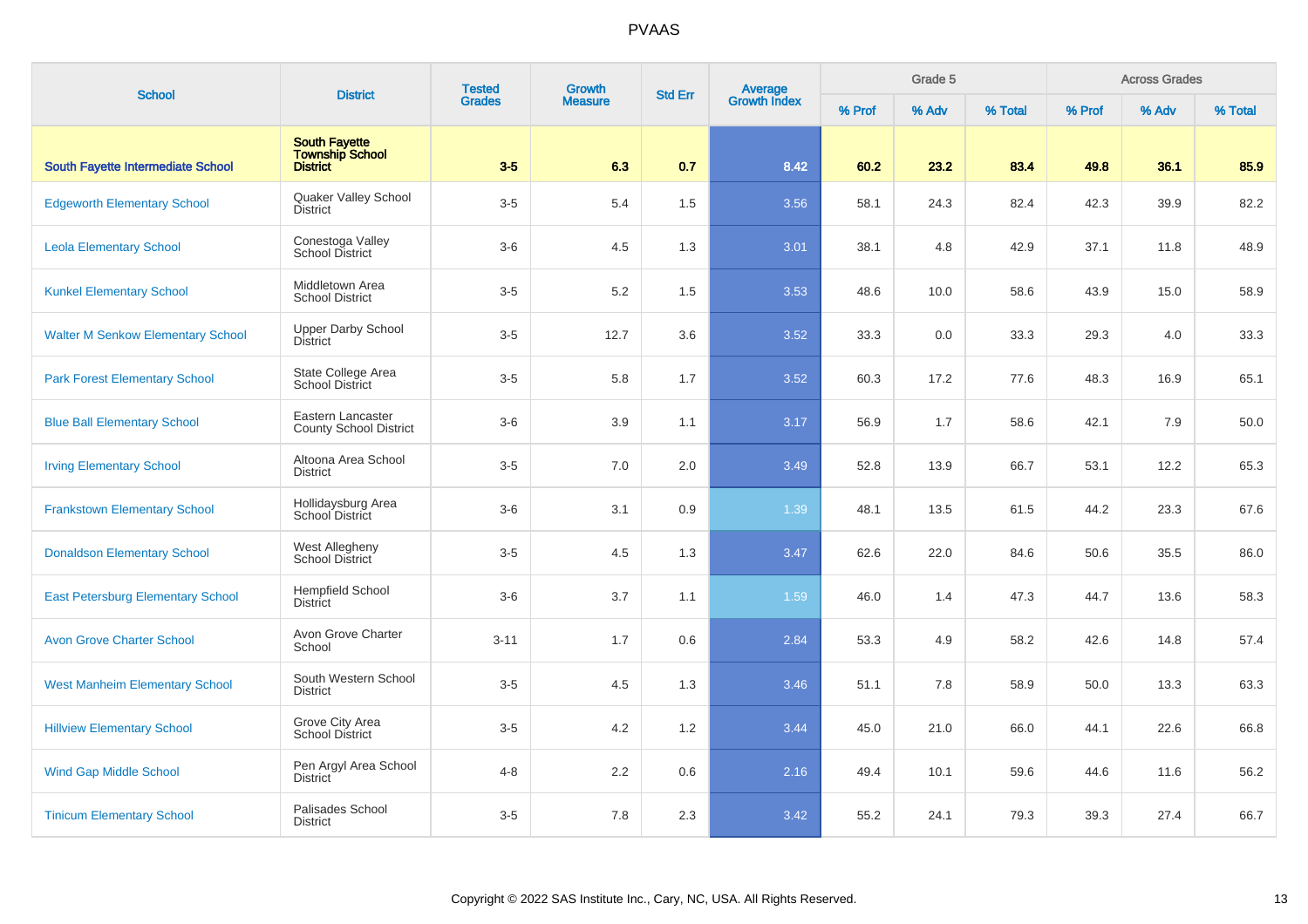| <b>School</b>                             | <b>District</b>                                                   | <b>Tested</b><br><b>Grades</b> | <b>Growth</b>  | <b>Std Err</b> | Average<br>Growth Index |        | Grade 5 |         |        | <b>Across Grades</b> |         |
|-------------------------------------------|-------------------------------------------------------------------|--------------------------------|----------------|----------------|-------------------------|--------|---------|---------|--------|----------------------|---------|
|                                           |                                                                   |                                | <b>Measure</b> |                |                         | % Prof | % Adv   | % Total | % Prof | % Adv                | % Total |
| <b>South Fayette Intermediate School</b>  | <b>South Fayette</b><br><b>Township School</b><br><b>District</b> | $3-5$                          | 6.3            | 0.7            | 8.42                    | 60.2   | 23.2    | 83.4    | 49.8   | 36.1                 | 85.9    |
| <b>Gwynedd Square Elementary School</b>   | North Penn School<br><b>District</b>                              | $3-6$                          | 3.8            | 1.1            | 3.38                    | 54.1   | 26.2    | 80.3    | 48.5   | 26.9                 | 75.4    |
| <b>Easterly Parkway Elementary School</b> | State College Area<br><b>School District</b>                      | $3-5$                          | 9.5            | 2.8            | 3.39                    | 50.0   | 31.8    | 81.8    | 47.7   | 21.6                 | 69.3    |
| <b>E</b> M Crouthamel Elementary School   | Souderton Area<br>School District                                 | $3-5$                          | 5.8            | 1.7            | 3.39                    | 52.9   | 15.7    | 68.6    | 43.5   | 21.4                 | 64.9    |
| <b>Universal Institute Charter School</b> | Universal Institute<br><b>Charter School</b>                      | $3 - 8$                        | 2.4            | 0.7            | $-1.60$                 | 20.3   | 0.0     | 20.3    | 26.8   | 1.5                  | 28.3    |
| <b>Boyce Middle School</b>                | <b>Upper Saint Clair</b><br><b>School District</b>                | $5-6$                          | 0.9            | 0.5            | 1.72                    | 49.8   | 35.9    | 85.7    | 48.7   | 37.7                 | 86.5    |
| <b>Marion-Walker Elementary School</b>    | <b>Bellefonte Area</b><br><b>School District</b>                  | $3-5$                          | 4.9            | 1.5            | 3.36                    | 59.4   | 14.5    | 73.9    | 52.1   | 15.3                 | 67.4    |
| Mt Holly Springs Elementary School        | Carlisle Area School<br><b>District</b>                           | $3-5$                          | 8.4            | 2.5            | 3.33                    | 43.5   | 8.7     | 52.2    | 38.3   | 8.6                  | 46.9    |
| <b>Oak Ridge Elementary School</b>        | Souderton Area<br><b>School District</b>                          | $3-5$                          | 4.7            | 1.4            | 3.33                    | 54.6   | 20.8    | 75.3    | 53.0   | 23.7                 | 76.7    |
| <b>Pickering Valley Elementary School</b> | Downingtown Area<br>School District                               | $3-5$                          | 4.9            | 1.5            | 3.33                    | 43.7   | 46.5    | 90.1    | 44.6   | 46.8                 | 91.4    |
| <b>Linden Elementary School</b>           | <b>Central Bucks School</b><br><b>District</b>                    | $3-6$                          | 4.5            | 1.4            | 1.18                    | 53.5   | 20.9    | 74.4    | 54.1   | 25.4                 | 79.6    |
| <b>Belmont Hills Elementary School</b>    | Lower Merion School<br><b>District</b>                            | $3-5$                          | 5.0            | 1.5            | 3.32                    | 65.7   | 17.1    | 82.9    | 51.8   | 31.2                 | 83.0    |
| <b>Conewago Elementary School</b>         | Lower Dauphin School<br><b>District</b>                           | $3-5$                          | 7.7            | 2.3            | 3.32                    | 59.3   | 18.5    | 77.8    | 53.2   | 22.8                 | 76.0    |
| <b>Mcdonald Elementary School</b>         | <b>Centennial School</b><br><b>District</b>                       | $3-5$                          | 3.7            | 1.1            | 3.31                    | 51.6   | 4.1     | 55.7    | 43.7   | 9.9                  | 53.5    |
| <b>Mckee Elementary School</b>            | West Allegheny<br>School District                                 | $3-5$                          | 4.4            | 1.3            | 3.31                    | 64.7   | 15.3    | 80.0    | 53.3   | 26.7                 | 80.0    |
| <b>Ad Prima Charter School</b>            | Ad Prima Charter<br>School                                        | $3 - 8$                        | 2.7            | 0.8            | $-2.46$                 | 25.9   | 1.8     | 27.8    | 33.2   | 4.8                  | 38.1    |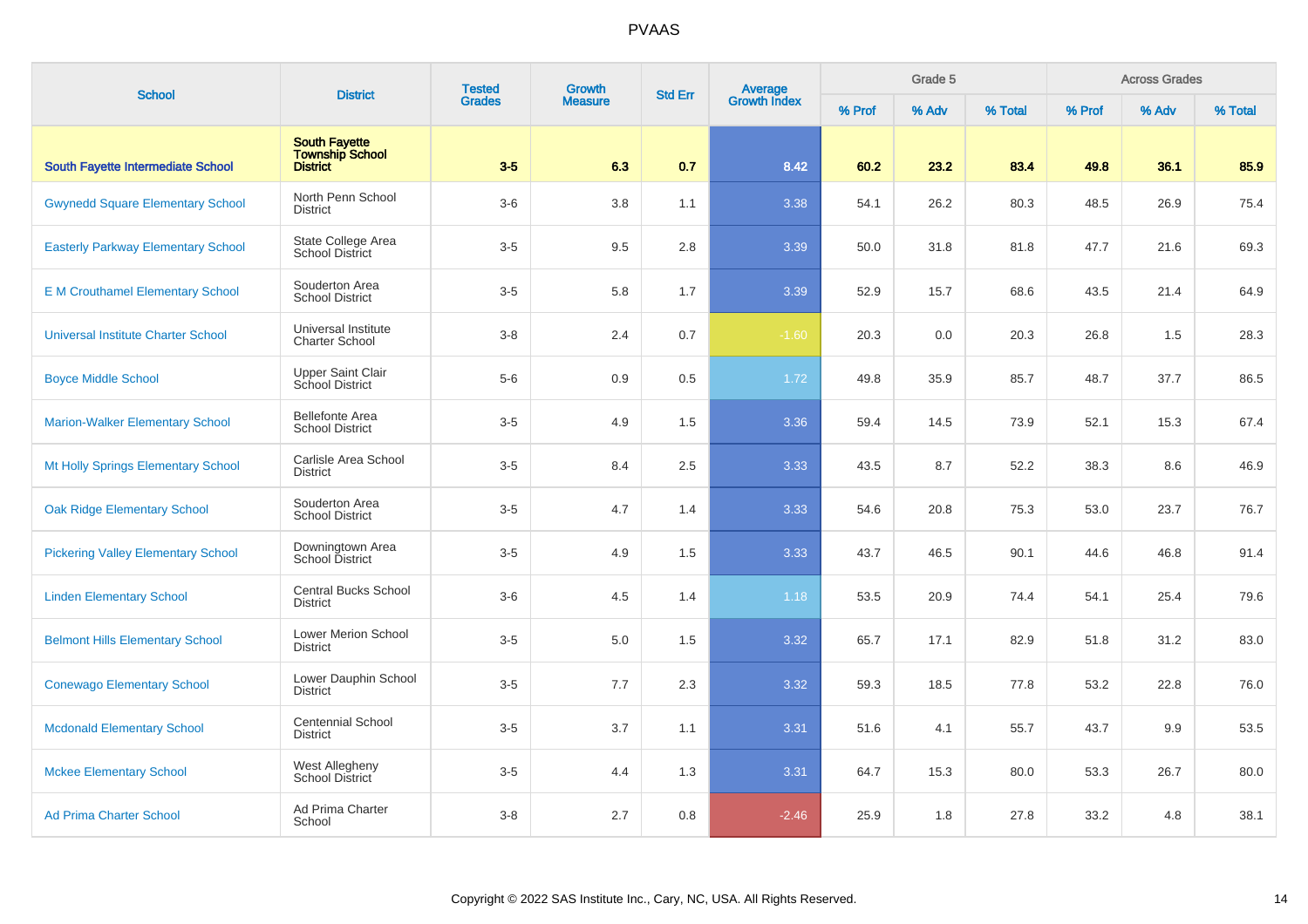| <b>School</b>                                 | <b>District</b>                                            | <b>Tested</b> | <b>Growth</b>  | <b>Std Err</b> | Average<br>Growth Index |        | Grade 5 |         |        | <b>Across Grades</b> |         |
|-----------------------------------------------|------------------------------------------------------------|---------------|----------------|----------------|-------------------------|--------|---------|---------|--------|----------------------|---------|
|                                               |                                                            | <b>Grades</b> | <b>Measure</b> |                |                         | % Prof | % Adv   | % Total | % Prof | % Adv                | % Total |
| <b>South Fayette Intermediate School</b>      | <b>South Fayette</b><br><b>Township School</b><br>District | $3-5$         | 6.3            | 0.7            | 8.42                    | 60.2   | 23.2    | 83.4    | 49.8   | 36.1                 | 85.9    |
| <b>Greencastle-Antrim Elementary School</b>   | Greencastle-Antrim<br><b>School District</b>               | $3-5$         | 3.1            | 0.9            | 3.27                    | 46.3   | 16.4    | 62.7    | 42.9   | 20.4                 | 63.3    |
| <b>Belmont Charter School</b>                 | <b>Belmont Charter</b><br>School                           | $3 - 10$      | 2.8            | 0.9            | $-2.19$                 | 10.2   | 0.0     | 10.2    | 18.0   | 1.9                  | 19.9    |
| <b>New Bloomfield Elementary School</b>       | West Perry School<br><b>District</b>                       | $3-5$         | 5.4            | 1.6            | 3.25                    | 41.8   | 3.6     | 45.4    | 37.9   | 11.8                 | 49.7    |
| <b>Penn Valley School</b>                     | Lower Merion School<br><b>District</b>                     | $3-5$         | 3.9            | 1.2            | 3.25                    | 54.3   | 28.6    | 82.9    | 45.6   | 40.8                 | 86.4    |
| Pennsylvania Virtual Charter School           | Pennsylvania Virtual<br><b>Charter School</b>              | $3 - 11$      | 2.2            | 0.7            | $-0.98$                 | 51.9   | 4.7     | 56.6    | 42.3   | 11.6                 | 53.9    |
| <b>Souderton Charter School Collaborative</b> | Souderton Charter<br>School Collaborative                  | $3 - 8$       | 4.3            | 1.3            | 0.87                    | 74.1   | 25.9    | 100.0   | 50.7   | 40.8                 | 91.6    |
| <b>Ithan Elementary School</b>                | Radnor Township<br><b>School District</b>                  | $3-5$         | 5.0            | 1.5            | 3.23                    | 57.6   | 25.8    | 83.3    | 50.7   | 33.8                 | 84.5    |
| <b>Washington Elementary School</b>           | Mt Lebanon School<br><b>District</b>                       | $3-5$         | 5.8            | 1.8            | 3.22                    | 65.3   | 24.5    | 89.8    | 47.9   | 37.7                 | 85.6    |
| <b>Mid Valley Elementary Center</b>           | Mid Valley School<br><b>District</b>                       | $3-6$         | 2.6            | 0.8            | 0.67                    | 41.6   | 5.0     | 46.5    | 43.3   | 10.6                 | 53.9    |
| <b>Grandview Elementary School</b>            | Derry Area School<br><b>District</b>                       | $3-6$         | 3.7            | 1.2            | 3.22                    | 44.6   | 8.3     | 52.9    | 42.3   | 15.2                 | 57.4    |
| <b>Rice Avenue Middle School</b>              | <b>Girard School District</b>                              | $5 - 8$       | 1.9            | 0.6            | 2.55                    | 54.5   | 12.5    | 67.0    | 48.4   | 15.0                 | 63.4    |
| <b>Trumbauersville Elementary School</b>      | Quakertown<br><b>Community School</b><br><b>District</b>   | $3-5$         | 5.1            | 1.6            | 3.21                    | 55.0   | 11.7    | 66.7    | 55.2   | 12.4                 | 67.5    |
| <b>East Juniata Elementary School</b>         | Juniata County School<br><b>District</b>                   | $3-6$         | 3.5            | 1.1            | 0.72                    | 40.6   | 2.9     | 43.5    | 39.4   | 12.8                 | 52.3    |
| <b>Second District Elementary School</b>      | <b>Crawford Central</b><br><b>School District</b>          | $3-6$         | 4.4            | 1.4            | 2.70                    | 37.5   | 5.0     | 42.5    | 39.5   | 6.6                  | 46.0    |
| <b>Houck Elementary School</b>                | Lebanon School<br><b>District</b>                          | $3-5$         | 5.9            | 1.9            | 3.16                    | 33.9   | 7.1     | 41.1    | 29.7   | 9.7                  | 39.4    |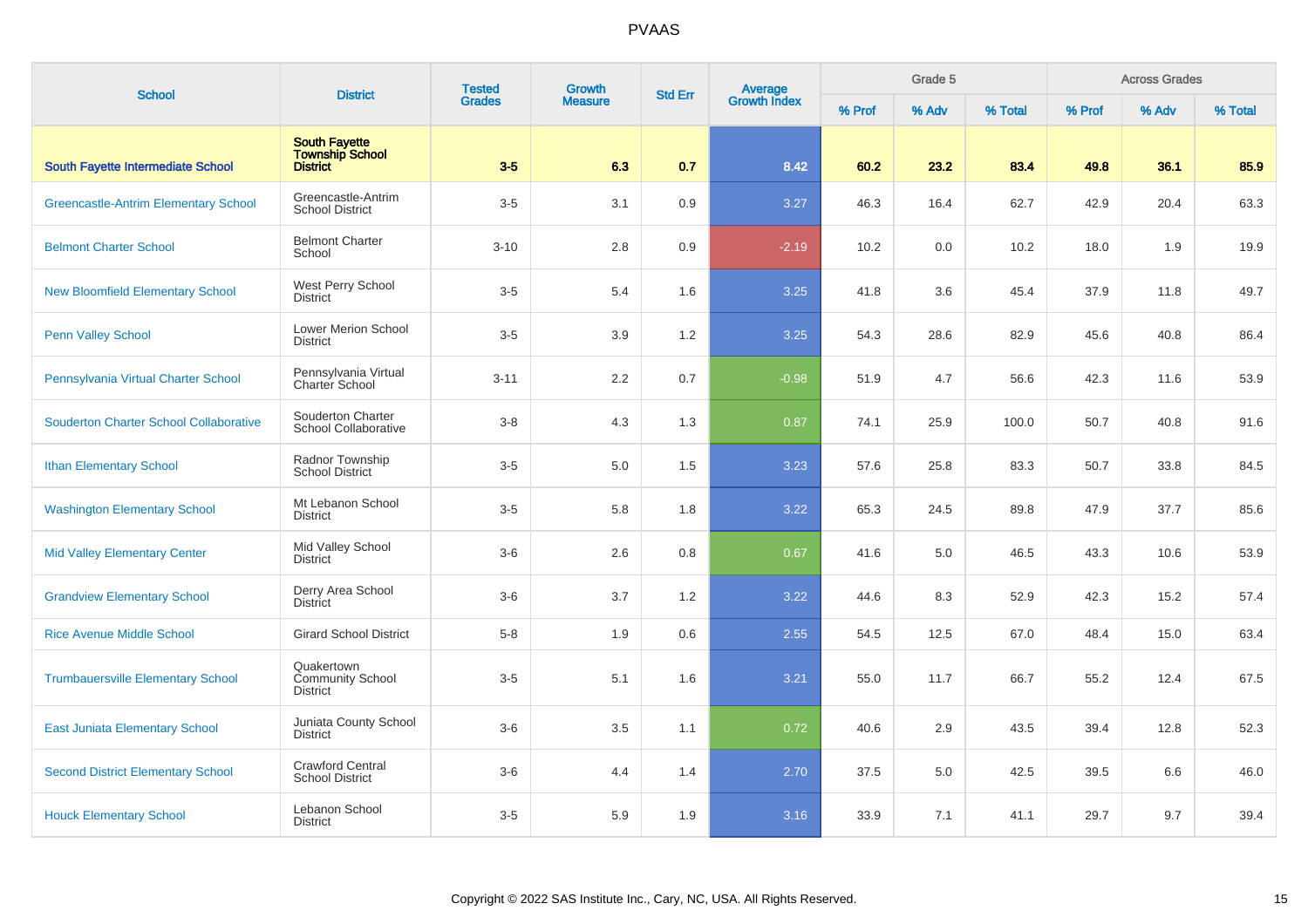| <b>School</b>                                         | <b>District</b>                                                   | <b>Tested</b> | Growth         | <b>Std Err</b> | Average<br>Growth Index |        | Grade 5 |         |        | <b>Across Grades</b> |         |
|-------------------------------------------------------|-------------------------------------------------------------------|---------------|----------------|----------------|-------------------------|--------|---------|---------|--------|----------------------|---------|
|                                                       |                                                                   | <b>Grades</b> | <b>Measure</b> |                |                         | % Prof | % Adv   | % Total | % Prof | % Adv                | % Total |
| South Fayette Intermediate School                     | <b>South Fayette</b><br><b>Township School</b><br><b>District</b> | $3-5$         | 6.3            | 0.7            | 8.42                    | 60.2   | 23.2    | 83.4    | 49.8   | 36.1                 | 85.9    |
| <b>Rohrerstown Elementary School</b>                  | Hempfield School<br><b>District</b>                               | $3-6$         | 3.7            | 1.2            | 2.82                    | 53.3   | 11.7    | 65.0    | 46.8   | 21.3                 | 68.1    |
| <b>Elk Lake Elementary School</b>                     | Elk Lake School<br><b>District</b>                                | $3-6$         | 2.9            | 0.9            | 3.09                    | 43.8   | 3.8     | 47.5    | 38.5   | 13.3                 | 51.8    |
| Arcola Intermediate School                            | Methacton School<br><b>District</b>                               | $5 - 8$       | 1.6            | 0.5            | 3.11                    |        |         |         | 53.2   | 16.1                 | 69.4    |
| <b>Unionville Elementary School</b>                   | Unionville-Chadds<br><b>Ford School District</b>                  | $3-5$         | 5.8            | 1.9            | 3.11                    | 77.3   | 15.9    | 93.2    | 57.4   | 31.8                 | 89.2    |
| <b>Central Middle School</b>                          | <b>Reading School</b><br><b>District</b>                          | $5 - 8$       | 1.8            | 0.6            | $-0.12$                 | 15.6   | 0.7     | 16.3    | 14.1   | 1.2                  | 15.4    |
| <b>Uwchlan Hills Elementary School</b>                | Downingtown Area<br>School District                               | $3-5$         | 4.9            | 1.6            | 3.09                    | 52.5   | 37.7    | 90.2    | 45.9   | 42.0                 | 87.9    |
| <b>Mckinley School</b>                                | <b>York City School</b><br><b>District</b>                        | $3 - 8$       | 2.6            | 0.8            | 2.97                    | 8.2    | 2.0     | 10.2    | 12.7   | 1.2                  | 13.8    |
| Young Scholars Of Central PA Charter<br><b>School</b> | Young Scholars Of<br>Central PA Charter<br>School                 | $3 - 8$       | 3.9            | 1.2            | $-0.71$                 | 35.6   | 13.3    | 48.9    | 42.6   | 11.6                 | 54.2    |
| <b>Annville Elementary School</b>                     | Annville-Cleona<br>School District                                | $3-6$         | 2.9            | 0.9            | 0.15                    | 47.5   | 11.2    | 58.8    | 44.4   | 15.7                 | 60.2    |
| <b>Conestoga Elementary School</b>                    | Penn Manor School<br><b>District</b>                              | $3-6$         | 4.0            | 1.3            | 2.46                    | 66.7   | 4.4     | 71.1    | 49.7   | 24.9                 | 74.6    |
| <b>Ingomar Elementary School</b>                      | North Allegheny<br><b>School District</b>                         | $3-5$         | 4.2            | 1.4            | 3.06                    | 63.3   | 22.8    | 86.1    | 51.2   | 34.0                 | 85.2    |
| <b>Bentworth Middle School</b>                        | <b>Bentworth School</b><br><b>District</b>                        | $5 - 8$       | 2.1            | 0.7            | 1.72                    | 60.3   | 15.4    | 75.6    | 50.6   | 13.4                 | 64.0    |
| <b>Case Avenue Elementary School</b>                  | Sharon City School<br><b>District</b>                             | $3-6$         | 3.1            | 1.0            | 1.57                    | 45.4   | 6.5     | 52.0    | 39.3   | 9.3                  | 48.6    |
| <b>Grandview Elementary School</b>                    | Millcreek Township<br><b>School District</b>                      | $3-5$         | 4.3            | 1.4            | 3.01                    | 38.8   | 16.2    | 55.0    | 45.6   | 23.4                 | 69.0    |
| <b>Leib Elementary School</b>                         | Dover Area School<br><b>District</b>                              | $3-5$         | 4.7            | 1.6            | 3.00                    | 51.7   | 5.0     | 56.7    | 45.6   | 10.9                 | 56.5    |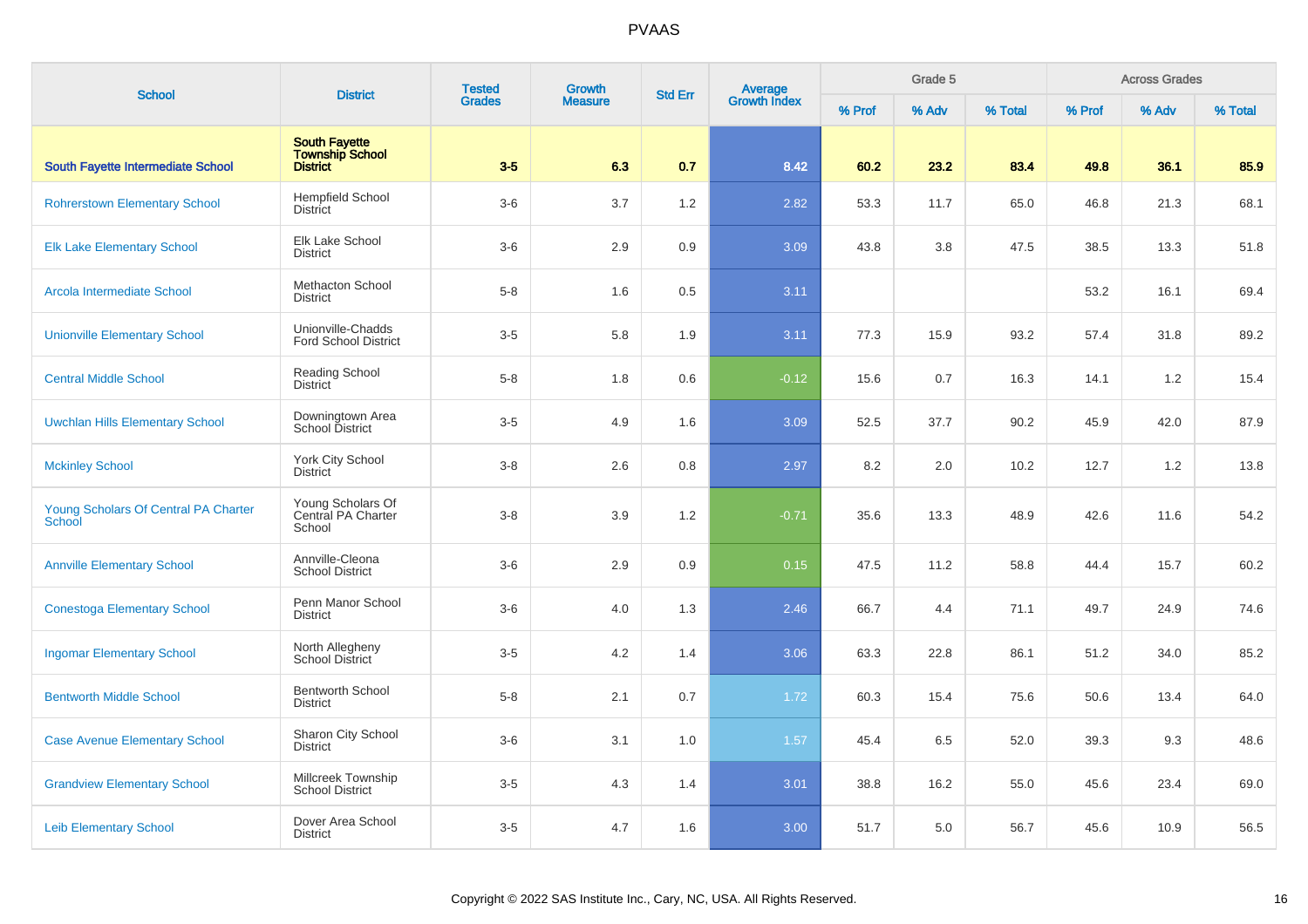| <b>School</b>                            | <b>District</b>                                                   | <b>Tested</b> | <b>Growth</b>  | <b>Std Err</b> | <b>Average</b><br>Growth Index |        | Grade 5 |         |        | <b>Across Grades</b> |         |
|------------------------------------------|-------------------------------------------------------------------|---------------|----------------|----------------|--------------------------------|--------|---------|---------|--------|----------------------|---------|
|                                          |                                                                   | <b>Grades</b> | <b>Measure</b> |                |                                | % Prof | % Adv   | % Total | % Prof | % Adv                | % Total |
| <b>South Fayette Intermediate School</b> | <b>South Fayette</b><br><b>Township School</b><br><b>District</b> | $3-5$         | 6.3            | 0.7            | 8.42                           | 60.2   | 23.2    | 83.4    | 49.8   | 36.1                 | 85.9    |
| W.A. Mccreery Elementary School          | <b>Marion Center Area</b><br><b>School District</b>               | $3-6$         | 1.7            | 1.3            | 1.31                           | 47.5   | 17.5    | 65.0    | 45.2   | 18.4                 | 63.7    |
| <b>KIPP Philadelphia Charter School</b>  | <b>KIPP Philadelphia</b><br>Charter School                        | $3 - 8$       | 2.8            | 0.9            | 0.62                           | 13.5   | 0.0     | 13.5    | 21.5   | 0.4                  | 21.9    |
| <b>Devers School</b>                     | <b>York City School</b><br><b>District</b>                        | $3 - 8$       | 2.4            | 0.8            | 0.39                           | 7.4    | 1.8     | 9.3     | 16.8   | 0.6                  | 17.4    |
| Meyersdale Area Elementary School        | Meyersdale Area<br>School District                                | $3-5$         | 4.9            | 1.7            | 2.93                           | 51.8   | 13.0    | 64.8    | 47.1   | 15.7                 | 62.8    |
| <b>Rhodes E Washington School</b>        | Philadelphia City<br><b>School District</b>                       | $3-8$         | 5.1            | 1.7            | 1.03                           | 7.7    | 0.0     | 7.7     | 4.4    | 0.0                  | 4.4     |
| <b>Hanover Middle School</b>             | Hanover Public School<br><b>District</b>                          | $5-8$         | 1.6            | 0.5            | $-3.94$                        | 40.6   | 3.0     | 43.6    | 42.2   | 6.5                  | 48.7    |
| <b>Blain Elementary School</b>           | West Perry School<br><b>District</b>                              | $3-5$         | 5.7            | 2.0            | 2.89                           | 41.9   | 11.6    | 53.5    | 41.9   | 16.1                 | 58.1    |
| <b>Hatfield Elementary School</b>        | North Penn School<br><b>District</b>                              | $3-6$         | 3.4            | 1.2            | 2.25                           | 50.0   | 7.7     | 57.7    | 41.8   | 16.3                 | 58.2    |
| <b>Towamensing Elementary School</b>     | Palmerton Area<br><b>School District</b>                          | $3-6$         | 4.7            | 1.6            | 0.63                           | 56.5   | 13.0    | 69.6    | 45.1   | 19.6                 | 64.7    |
| <b>Wharton School</b>                    | Uniontown Area<br><b>School District</b>                          | $3-5$         | 9.5            | 3.3            | 2.87                           | 40.0   | 26.7    | 66.7    | 42.9   | 24.3                 | 67.1    |
| <b>Donegal Intermediate School</b>       | Donegal School<br><b>District</b>                                 | $3-6$         | 1.8            | 0.6            | 0.86                           | 42.0   | 11.6    | 53.6    | 40.0   | 16.9                 | 56.8    |
| <b>Afton Elementary School</b>           | Pennsbury School<br><b>District</b>                               | $3-5$         | 4.2            | 1.5            | 2.86                           | 42.9   | 40.0    | 82.9    | 39.7   | 45.3                 | 85.0    |
| <b>Gwyn-Nor Elementary School</b>        | North Penn School<br><b>District</b>                              | $3-6$         | 3.3            | 1.2            | 2.60                           | 54.1   | 16.4    | 70.5    | 45.9   | 21.2                 | 67.1    |
| <b>Laboratory Charter School</b>         | Laboratory Charter<br>School                                      | $3 - 8$       | 3.4            | 1.2            | $-4.40$                        | 17.2   | 0.0     | 17.2    | 27.2   | 2.4                  | 29.6    |
| <b>Iron Forge Elementary School</b>      | South Middleton<br><b>School District</b>                         | $3-5$         | 3.1            | 1.1            | 2.85                           | 48.5   | 12.1    | 60.6    | 46.7   | 19.0                 | 65.7    |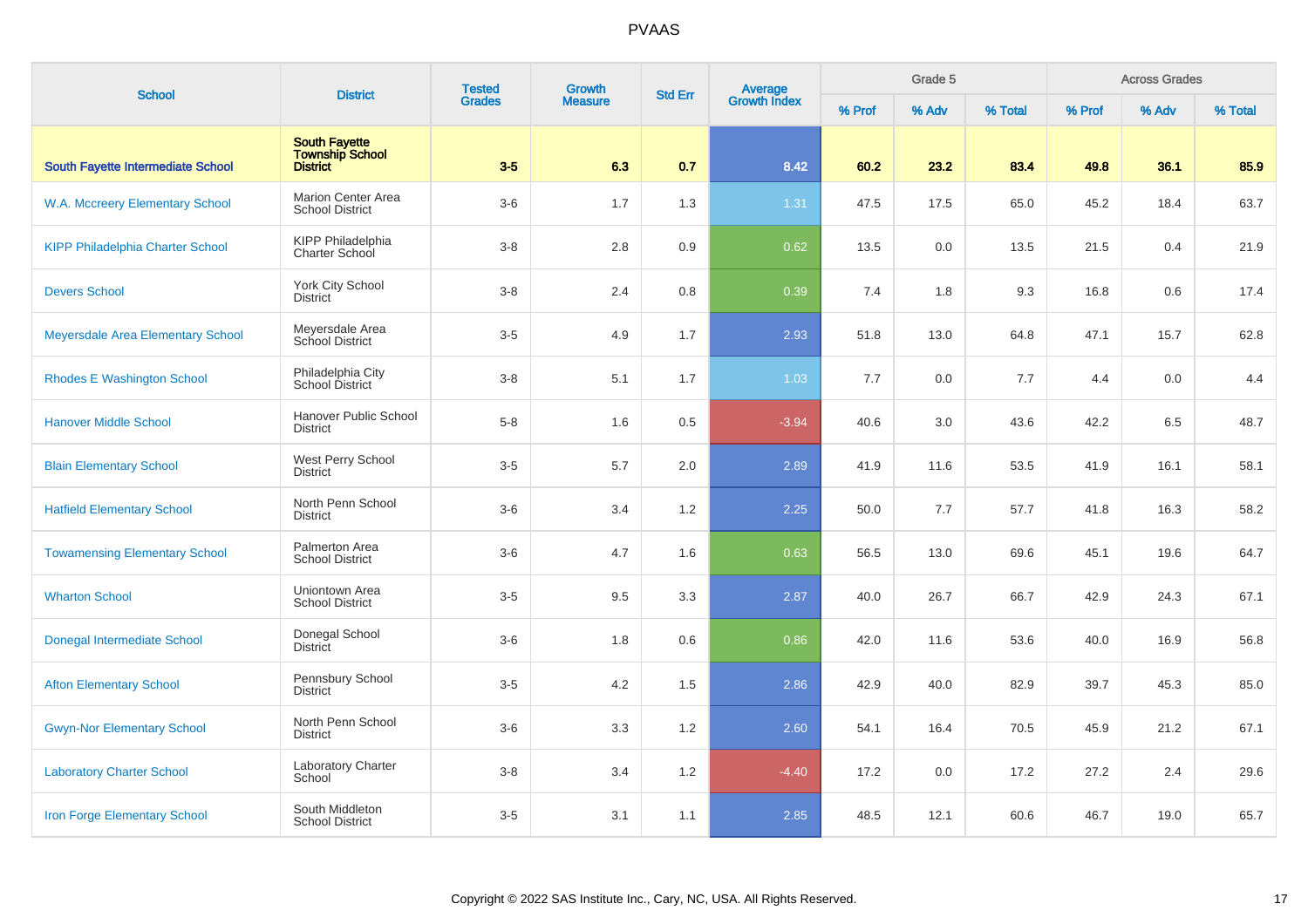| <b>School</b>                               | <b>District</b>                                            | <b>Tested</b> | <b>Growth</b>  | <b>Std Err</b> | Average<br>Growth Index |        | Grade 5 |         |        | <b>Across Grades</b> |         |
|---------------------------------------------|------------------------------------------------------------|---------------|----------------|----------------|-------------------------|--------|---------|---------|--------|----------------------|---------|
|                                             |                                                            | <b>Grades</b> | <b>Measure</b> |                |                         | % Prof | % Adv   | % Total | % Prof | % Adv                | % Total |
| <b>South Fayette Intermediate School</b>    | <b>South Fayette</b><br><b>Township School</b><br>District | $3-5$         | 6.3            | 0.7            | 8.42                    | 60.2   | 23.2    | 83.4    | 49.8   | 36.1                 | 85.9    |
| <b>Preston School</b>                       | Wayne Highlands<br>School District                         | $3 - 8$       | 4.5            | 1.6            | 1.50                    | 50.0   | 0.0     | 50.0    | 48.5   | 8.1                  | 56.6    |
| <b>Russell B Walter Elementary School</b>   | Northern Tioga School<br><b>District</b>                   | $3-6$         | 3.3            | 1.1            | 1.14                    | 49.1   | 1.9     | 50.9    | 48.4   | 12.0                 | 60.3    |
| <b>Hillcrest Elementary School</b>          | <b>Upper Darby School</b><br><b>District</b>               | $3-5$         | 4.2            | 1.5            | 2.82                    | 38.0   | 5.1     | 43.0    | 38.6   | 7.9                  | 46.5    |
| <b>West Penn Township Elementary School</b> | Tamagua Area School<br><b>District</b>                     | $3-5$         | 5.5            | 2.0            | 2.82                    | 61.5   | 7.7     | 69.2    | 50.8   | 12.1                 | 62.9    |
| Conewago Valley Intermediate School         | Conewago Valley<br><b>School District</b>                  | $4 - 6$       | 1.5            | 0.5            | 1.60                    | 52.7   | 3.4     | 56.1    | 46.6   | 11.0                 | 57.6    |
| <b>Macungie Elementary School</b>           | East Penn School<br><b>District</b>                        | $3-5$         | 4.2            | 1.5            | 2.79                    | 61.2   | 7.5     | 68.7    | 50.0   | 15.4                 | 65.4    |
| Fanny Jackson Coppin School                 | Philadelphia City<br>School District                       | $3 - 8$       | 8.0            | 2.9            | 2.78                    | 21.0   | 0.0     | 21.0    | 29.7   | 6.2                  | 35.9    |
| <b>Mountville Elementary School</b>         | <b>Hempfield School</b><br><b>District</b>                 | $3-6$         | 3.2            | 1.1            | 2.64                    | 46.5   | 7.0     | 53.5    | 40.3   | 15.7                 | 56.0    |
| <b>Clark Elementary School</b>              | Harbor Creek School<br><b>District</b>                     | $3-6$         | 1.0            | 1.3            | 0.81                    | 52.4   | 31.0    | 83.3    | 47.3   | 28.7                 | 76.0    |
| <b>Sugarcreek Elementary School</b>         | Karns City Area<br><b>School District</b>                  | $3-6$         | 4.2            | 1.5            | 1.13                    | 64.3   | 14.3    | 78.6    | 53.2   | 11.3                 | 64.5    |
| <b>Howe Elementary School</b>               | Mt Lebanon School<br><b>District</b>                       | $3-5$         | 4.7            | 1.7            | 2.72                    | 72.0   | 18.0    | 90.0    | 55.8   | 29.9                 | 85.7    |
| <b>Northeast Middle School</b>              | <b>Reading School</b><br><b>District</b>                   | $5 - 8$       | 2.5            | 0.9            | $-0.47$                 | 18.2   | 0.0     | 18.2    | 20.4   | 2.5                  | 22.9    |
| <b>West Vincent Elementary School</b>       | Owen J Roberts<br><b>School District</b>                   | $3-6$         | 2.8            | 1.0            | 0.49                    | 62.0   | 15.5    | 77.5    | 48.8   | 32.6                 | 81.4    |
| Mccall Gen George A School                  | Philadelphia City<br><b>School District</b>                | $3 - 8$       | 8.0            | 3.0            | 2.68                    | 47.1   | 35.3    | 82.4    | 50.5   | 33.3                 | 83.9    |
| <b>Middlesex Elementary School</b>          | <b>Cumberland Valley</b><br><b>School District</b>         | $3-5$         | 4.7            | 1.7            | 2.68                    | 58.8   | 5.9     | 64.7    | 43.3   | 14.0                 | 57.3    |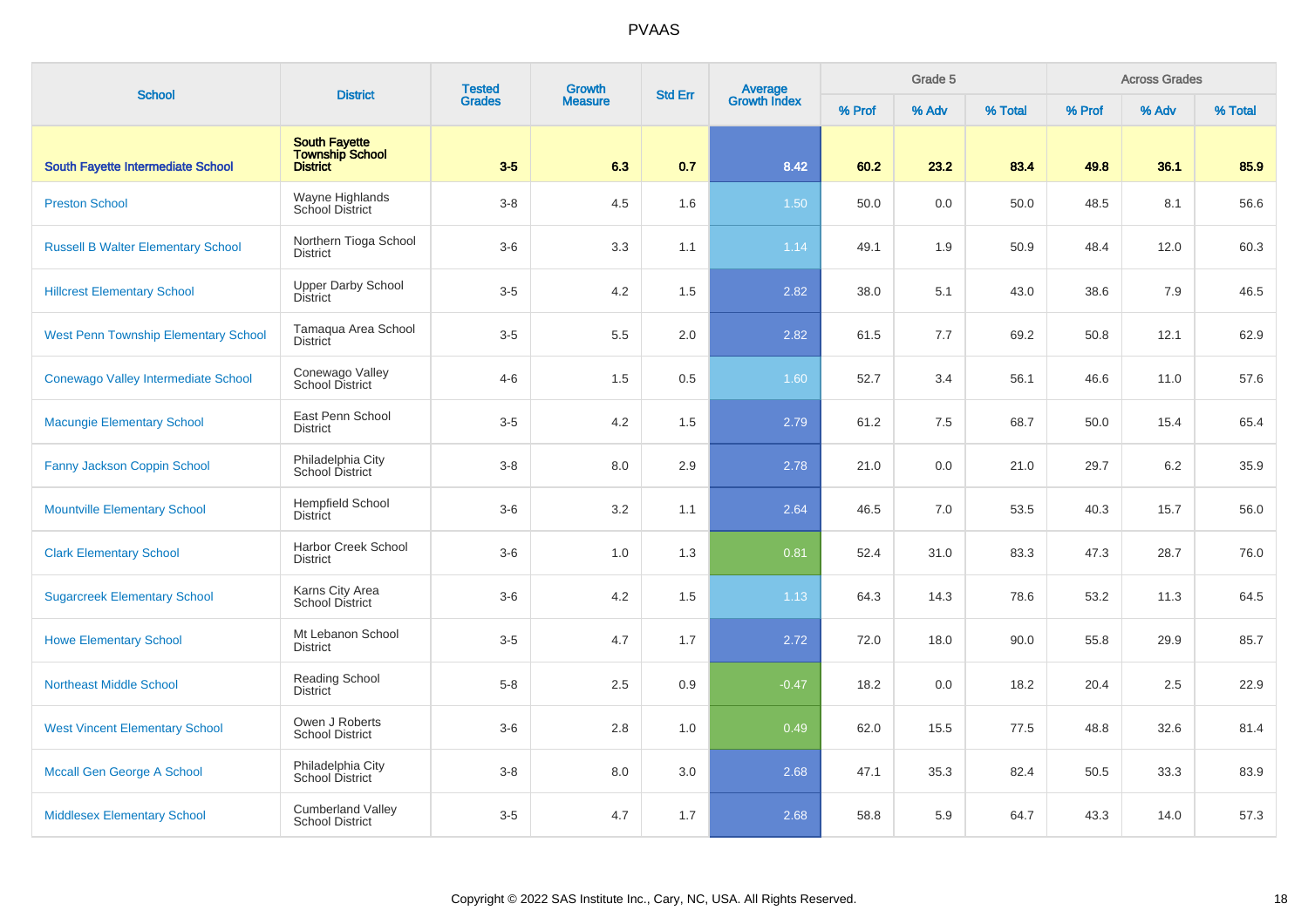| <b>School</b>                                     | <b>District</b>                                                   | <b>Tested</b> | <b>Growth</b>  | <b>Std Err</b> | Average<br>Growth Index |        | Grade 5 |         |        | <b>Across Grades</b> |         |
|---------------------------------------------------|-------------------------------------------------------------------|---------------|----------------|----------------|-------------------------|--------|---------|---------|--------|----------------------|---------|
|                                                   |                                                                   | <b>Grades</b> | <b>Measure</b> |                |                         | % Prof | % Adv   | % Total | % Prof | % Adv                | % Total |
| <b>South Fayette Intermediate School</b>          | <b>South Fayette</b><br><b>Township School</b><br><b>District</b> | $3-5$         | 6.3            | 0.7            | 8.42                    | 60.2   | 23.2    | 83.4    | 49.8   | 36.1                 | 85.9    |
| <b>Wallenpaupack North Intermediate</b><br>School | Wallenpaupack Area<br><b>School District</b>                      | $3-5$         | 2.9            | 1.1            | 2.66                    | 58.1   | 4.6     | 62.8    | 47.6   | 10.5                 | 58.2    |
| <b>Ardmore Avenue School</b>                      | William Penn School<br><b>District</b>                            | $3-6$         | 4.0            | 1.5            | 1.06                    | 26.7   | 2.2     | 28.9    | 27.0   | 4.6                  | 31.6    |
| <b>Tinicum School</b>                             | Interboro School<br><b>District</b>                               | $3 - 8$       | 2.7            | 1.0            | $-0.07$                 | 35.1   | 8.1     | 43.2    | 41.4   | 10.2                 | 51.6    |
| <b>Shawmont School</b>                            | Philadelphia City<br>School District                              | $3-8$         | 4.3            | 1.6            | 0.76                    | 35.3   | 5.9     | 41.2    | 35.0   | 6.0                  | 41.0    |
| Jeannette Mckee Elementary School                 | Jeannette City School<br><b>District</b>                          | $3-6$         | 3.0            | 1.1            | $-0.40$                 | 41.7   | 1.4     | 43.1    | 38.1   | 8.1                  | 46.2    |
| <b>Duquesne Elementary School</b>                 | Duquesne City School<br><b>District</b>                           | $3-6$         | 3.1            | 1.3            | 2.28                    | 11.5   | 0.0     | 11.5    | 15.2   | 0.6                  | 15.8    |
| <b>Wescosville Elementary School</b>              | East Penn School<br><b>District</b>                               | $3-5$         | 3.9            | 1.5            | 2.63                    | 56.0   | 2.7     | 58.7    | 55.6   | 10.0                 | 65.6    |
| <b>Northern Elementary School</b>                 | Northern York County<br><b>School District</b>                    | $3-5$         | 4.6            | 1.7            | 2.63                    | 50.0   | 4.0     | 54.0    | 41.7   | 7.2                  | 48.9    |
| <b>Spring Farms Elementary School</b>             | Southern Huntingdon<br>County School District                     | $3-5$         | 6.0            | 2.3            | 2.63                    | 51.6   | 6.4     | 58.1    | 33.0   | 9.1                  | 42.0    |
| <b>Mowrie A Ebner Elementary School</b>           | Altoona Area School<br><b>District</b>                            | $3-5$         | 4.8            | 1.8            | 2.62                    | 60.0   | 0.0     | 60.0    | 41.2   | 1.5                  | 42.6    |
| South Butler Intermediate Elementary<br>School    | South Butler County<br><b>School District</b>                     | $4 - 5$       | 2.7            | 1.0            | 2.61                    | 59.9   | 14.3    | 74.2    | 52.3   | 22.1                 | 74.4    |
| <b>Wilson Elementary School</b>                   | <b>West Allegheny</b><br>School District                          | $3-5$         | 3.9            | 1.5            | 2.60                    | 54.6   | 22.1    | 76.6    | 48.6   | 34.6                 | 83.2    |
| <b>Upper Moreland Intermediate School</b>         | <b>Upper Moreland</b><br>Township School<br><b>District</b>       | $3-5$         | 2.2            | 0.9            | 2.60                    | 54.1   | 10.5    | 64.6    | 46.7   | 17.2                 | 63.9    |
| <b>Hallowell Elementary School</b>                | Hatboro-Horsham<br><b>School District</b>                         | $3-5$         | 4.2            | 1.6            | 2.59                    | 52.5   | 6.8     | 59.3    | 50.3   | 9.7                  | 60.0    |
| <b>Foster Elementary School</b>                   | Mt Lebanon School<br><b>District</b>                              | $3-5$         | 5.3            | 2.0            | 2.59                    | 52.8   | 36.1    | 88.9    | 41.2   | 46.4                 | 87.6    |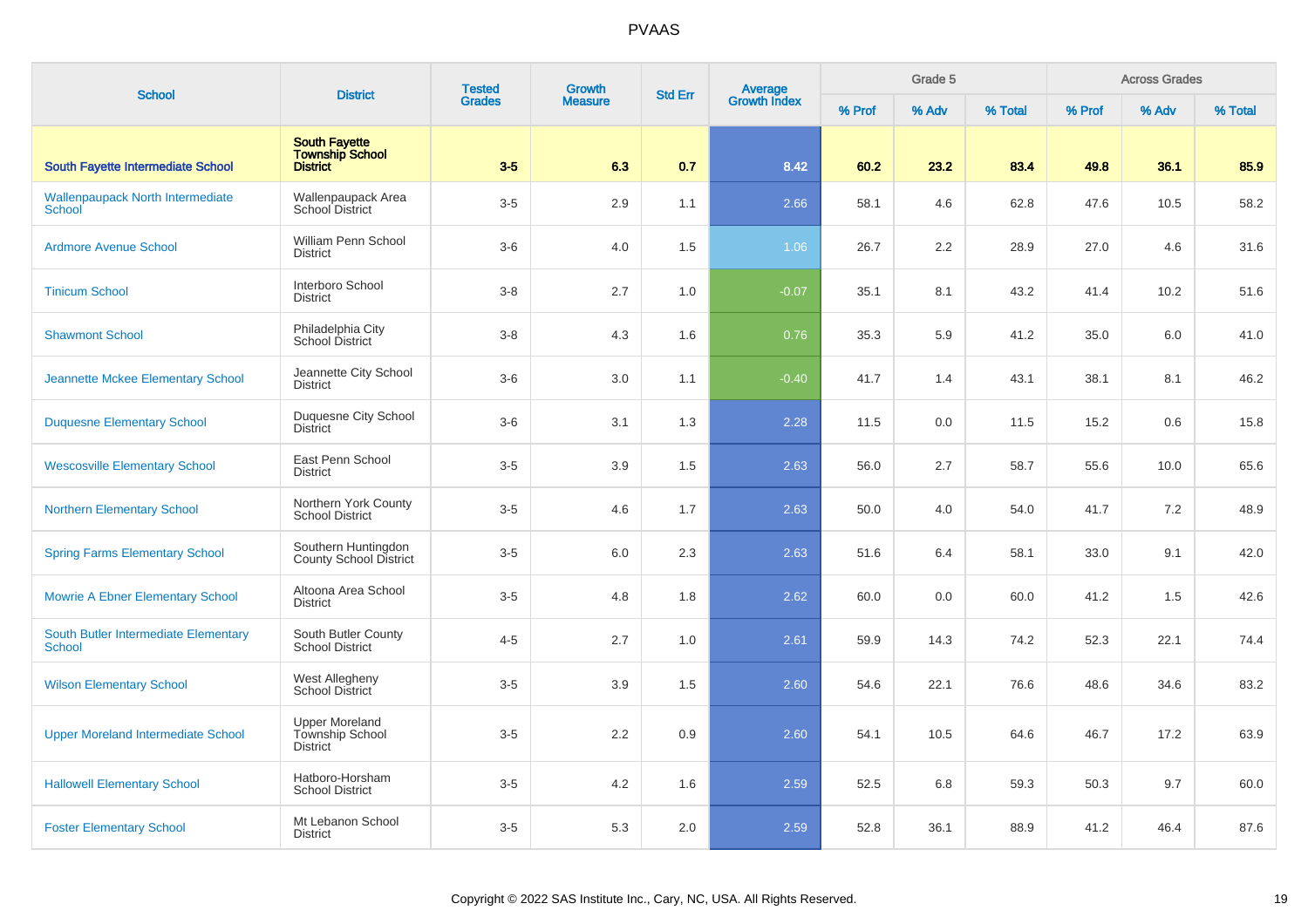| <b>School</b>                                            | <b>District</b>                                                   | <b>Tested</b> | <b>Growth</b>  | <b>Std Err</b> | Average<br>Growth Index |        | Grade 5 |         |        | <b>Across Grades</b> |         |
|----------------------------------------------------------|-------------------------------------------------------------------|---------------|----------------|----------------|-------------------------|--------|---------|---------|--------|----------------------|---------|
|                                                          |                                                                   | <b>Grades</b> | <b>Measure</b> |                |                         | % Prof | % Adv   | % Total | % Prof | % Adv                | % Total |
| South Fayette Intermediate School                        | <b>South Fayette</b><br><b>Township School</b><br><b>District</b> | $3-5$         | 6.3            | 0.7            | 8.42                    | 60.2   | 23.2    | 83.4    | 49.8   | 36.1                 | 85.9    |
| <b>Shannock Valley Elementary School</b>                 | Armstrong School<br><b>District</b>                               | $3-6$         | 3.5            | 1.3            | 0.55                    | 50.0   | 6.5     | 56.5    | 44.9   | 14.4                 | 59.4    |
| <b>Dutch Ridge Elementary School</b>                     | Beaver Area School<br><b>District</b>                             | $3-6$         | 2.0            | 0.8            | $-2.17$                 | 56.2   | 21.5    | 77.7    | 46.0   | 36.8                 | 82.8    |
| <b>Otto-Eldred Elementary School</b>                     | Otto-Eldred School<br><b>District</b>                             | $3-6$         | 3.6            | 1.4            | 1.16                    | 57.1   | 9.5     | 66.7    | 47.0   | 10.6                 | 57.6    |
| <b>Fitzwater Elementary School</b>                       | Upper Dublin School<br><b>District</b>                            | $3-5$         | 3.9            | 1.5            | 2.57                    | 50.8   | 17.5    | 68.2    | 42.5   | 29.3                 | 71.8    |
| <b>Schuylkill Elementary School</b>                      | Phoenixville Area<br><b>School District</b>                       | $3-5$         | 3.7            | 1.5            | 2.56                    | 52.1   | 15.5    | 67.6    | 48.8   | 17.6                 | 66.4    |
| <b>Paxtonia Elementary School</b>                        | Central Dauphin<br><b>School District</b>                         | $3-5$         | 3.3            | 1.3            | 2.55                    | 56.6   | 16.2    | 72.7    | 50.7   | 17.1                 | 67.8    |
| <b>North Clarion County Elementary School</b>            | North Clarion County<br><b>School District</b>                    | $3-6$         | 2.1            | 1.3            | 1.63                    | 51.1   | 8.9     | 60.0    | 42.5   | 14.4                 | 56.9    |
| <b>Premier Arts And Science Charter</b><br><b>School</b> | <b>Premier Arts And</b><br><b>Science Charter</b><br>School       | $3-5$         | 5.2            | 2.1            | 2.52                    | 16.7   | 0.0     | 16.7    | 14.2   | 1.9                  | 16.0    |
| <b>Mountain View Elementary School</b>                   | Central Dauphin<br>School District                                | $3-5$         | 4.2            | 1.7            | 2.51                    | 47.2   | 15.1    | 62.3    | 40.0   | 18.2                 | 58.2    |
| <b>Highland Park Elementary School</b>                   | <b>Upper Darby School</b><br><b>District</b>                      | $3-5$         | 3.2            | 1.3            | 2.51                    | 35.7   | 3.1     | 38.8    | 34.5   | 8.4                  | 42.9    |
| <b>Holland Elementary School</b>                         | <b>Council Rock School</b><br><b>District</b>                     | $3-6$         | 2.8            | 1.1            | 1.21                    | 53.5   | 8.4     | 62.0    | 48.1   | 16.9                 | 65.0    |
| Southern Columbia Middle School                          | Southern Columbia<br><b>Area School District</b>                  | $5 - 8$       | 1.6            | 0.7            | $-0.35$                 | 56.2   | 5.5     | 61.6    | 48.1   | 14.8                 | 62.9    |
| Philadelphia Academy Charter School                      | Philadelphia Academy<br>Charter School                            | $3 - 11$      | 1.9            | 0.8            | $-1.74$                 | 42.3   | 9.0     | 51.3    | 45.5   | 14.9                 | 60.4    |
| South Side Elementary School                             | Central Dauphin<br><b>School District</b>                         | $3-5$         | 3.2            | 1.3            | 2.48                    | 43.0   | 1.0     | 44.0    | 34.8   | 5.2                  | 40.1    |
| <b>Peebles Elementary School</b>                         | North Allegheny<br><b>School District</b>                         | $3-5$         | 3.9            | 1.6            | 2.48                    | 58.1   | 24.2    | 82.3    | 46.2   | 35.8                 | 82.1    |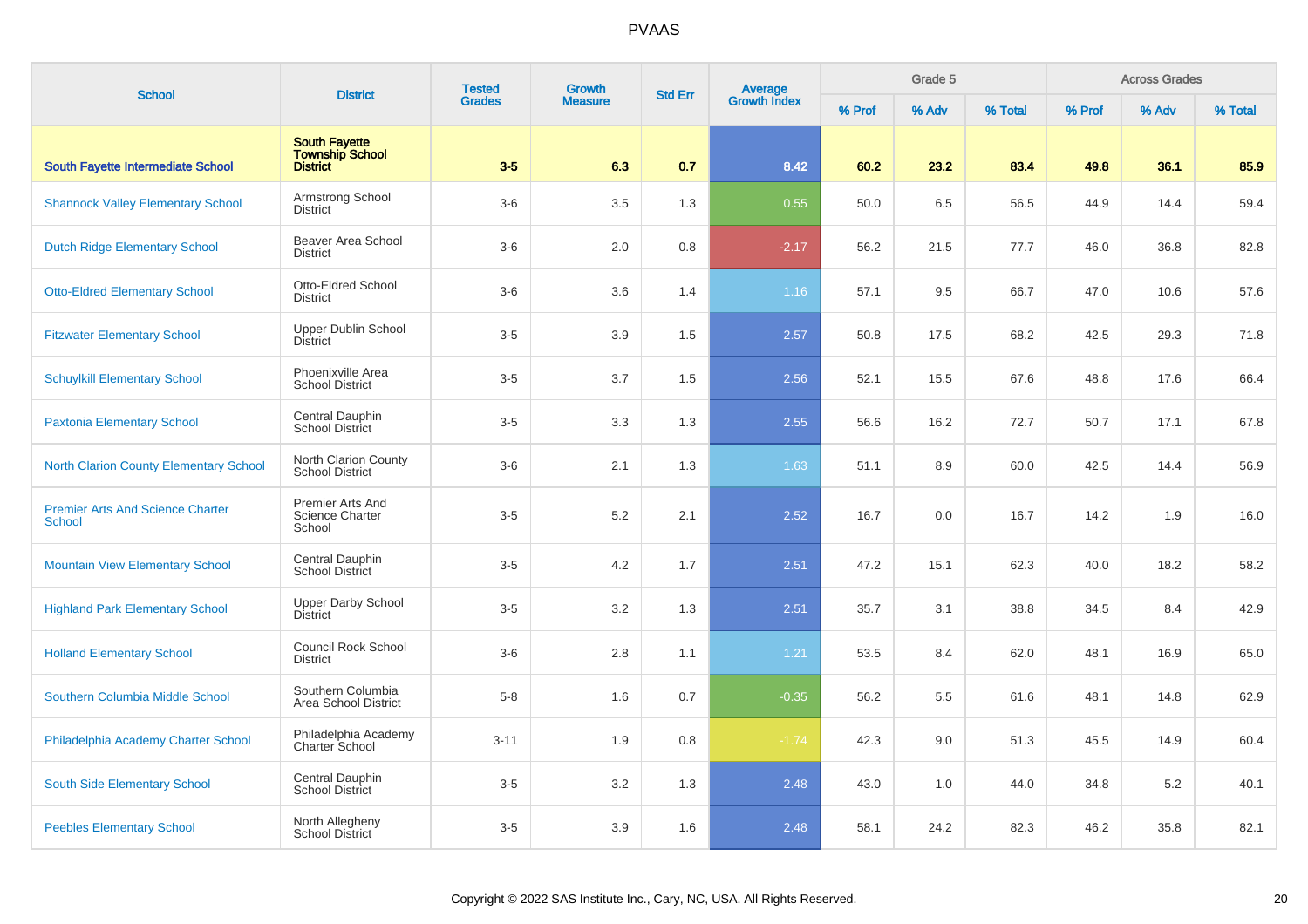| <b>School</b>                             | <b>District</b>                                                      | <b>Tested</b><br><b>Grades</b> | <b>Growth</b>  | <b>Std Err</b> | <b>Average</b><br>Growth Index |        | Grade 5 |         |        | <b>Across Grades</b> |         |
|-------------------------------------------|----------------------------------------------------------------------|--------------------------------|----------------|----------------|--------------------------------|--------|---------|---------|--------|----------------------|---------|
|                                           |                                                                      |                                | <b>Measure</b> |                |                                | % Prof | % Adv   | % Total | % Prof | % Adv                | % Total |
| <b>South Fayette Intermediate School</b>  | <b>South Fayette</b><br><b>Township School</b><br><b>District</b>    | $3-5$                          | 6.3            | 0.7            | 8.42                           | 60.2   | 23.2    | 83.4    | 49.8   | 36.1                 | 85.9    |
| <b>Elco Intermd School</b>                | Eastern Lebanon<br><b>County School District</b>                     | $3-5$                          | 2.3            | 0.9            | 2.47                           | 48.9   | 2.8     | 51.7    | 45.0   | 10.1                 | 55.2    |
| <b>Freire Charter School</b>              | <b>Freire Charter School</b>                                         | $5 - 11$                       | 1.6            | 0.7            | 0.24                           | 17.5   | 0.0     | 17.5    | 27.6   | 1.9                  | 29.5    |
| <b>Esperanza Academy Charter School</b>   | Esperanza Academy<br>Charter School                                  | $4 - 11$                       | 1.2            | 0.5            | 2.47                           |        |         |         | 19.0   | 0.9                  | 19.9    |
| <b>Seven Generations Charter School</b>   | <b>Seven Generations</b><br><b>Charter School</b>                    | $3-5$                          | 5.1            | 2.1            | 2.46                           | 62.2   | 2.7     | 64.9    | 48.0   | 8.8                  | 56.8    |
| <b>Northside Elementary School</b>        | Palmyra Area School<br><b>District</b>                               | $3-5$                          | 4.3            | 1.8            | 2.45                           | 51.0   | 14.3    | 65.3    | 42.2   | 25.8                 | 68.0    |
| <b>George A Ferrell Elementary School</b> | East Lycoming School<br><b>District</b>                              | $3-6$                          | 4.9            | 2.0            | 1.42                           | 62.5   | 6.2     | 68.8    | 41.9   | 21.6                 | 63.5    |
| <b>Makefield Elementary School</b>        | Pennsbury School<br><b>District</b>                                  | $3-5$                          | 3.8            | 1.6            | 2.45                           | 58.3   | 15.0    | 73.3    | 51.0   | 26.4                 | 77.4    |
| Kane Area Elementary School               | Kane Area School<br><b>District</b>                                  | $3-5$                          | 3.6            | 1.4            | 2.45                           | 40.8   | 19.7    | 60.6    | 41.4   | 10.0                 | 51.4    |
| <b>Damascus Area School</b>               | Wayne Highlands<br>School District                                   | $3 - 8$                        | 2.9            | 1.2            | 1.12                           | 54.8   | 19.4    | 74.2    | 45.0   | 30.2                 | 75.2    |
| <b>Green Ridge Elementary School</b>      | <b>Cumberland Valley</b><br><b>School District</b>                   | $3-5$                          | 3.5            | 1.5            | 2.40                           | 54.2   | 13.9    | 68.1    | 50.2   | 26.8                 | 77.0    |
| <b>West Phila. Achievement Ces</b>        | West Philadelphia<br>Achievement Charter<br><b>Elementary School</b> | $3-5$                          | 3.8            | 1.6            | 2.40                           | 21.0   | 0.0     | 21.0    | 18.1   | 1.5                  | 19.6    |
| <b>Marshall Academy</b>                   | Harrisburg City School<br><b>District</b>                            | $5 - 8$                        | 4.2            | 1.7            | 2.39                           |        |         |         | 5.9    | 0.0                  | 5.9     |
| <b>Willow Lane Elementary School</b>      | East Penn School<br><b>District</b>                                  | $3-5$                          | 2.8            | 1.2            | 2.39                           | 59.8   | 6.2     | 66.1    | 50.3   | 19.5                 | 69.9    |
| <b>Beaver Creek Elementary School</b>     | Downingtown Area<br><b>School District</b>                           | $3-5$                          | 4.1            | 1.7            | 2.38                           | 49.1   | 16.4    | 65.4    | 43.5   | 28.0                 | 71.4    |
| <b>Fritz Elementary School</b>            | Conestoga Valley<br><b>School District</b>                           | $3-6$                          | 2.3            | 1.0            | 1.82                           | 50.6   | 9.6     | 60.2    | 43.6   | 13.5                 | 57.1    |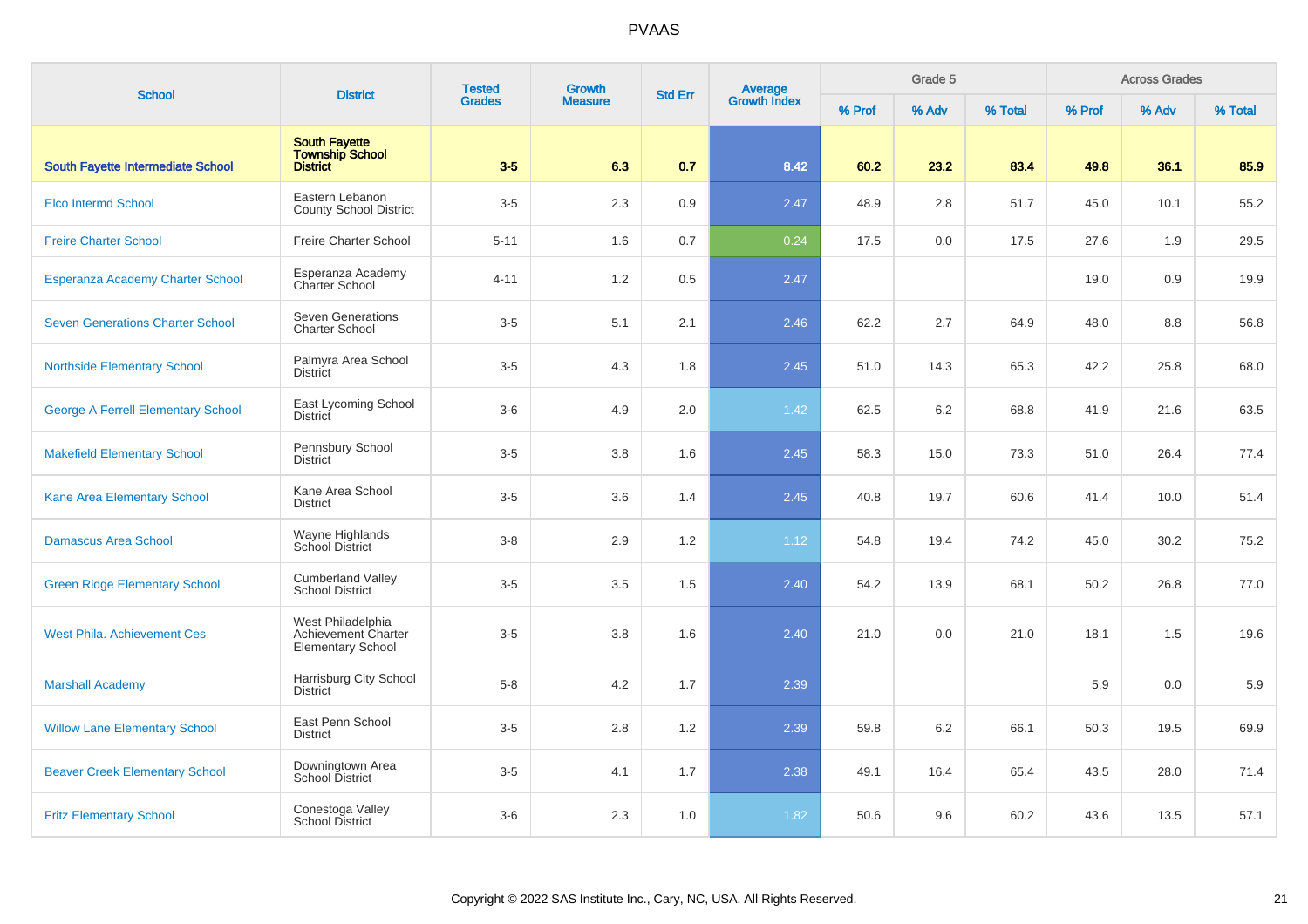| <b>School</b>                               | <b>District</b>                                            | <b>Tested</b> | <b>Growth</b>  | <b>Std Err</b> | Average<br>Growth Index |        | Grade 5 |         |        | <b>Across Grades</b> |         |
|---------------------------------------------|------------------------------------------------------------|---------------|----------------|----------------|-------------------------|--------|---------|---------|--------|----------------------|---------|
|                                             |                                                            | <b>Grades</b> | <b>Measure</b> |                |                         | % Prof | % Adv   | % Total | % Prof | % Adv                | % Total |
| <b>South Fayette Intermediate School</b>    | <b>South Fayette</b><br><b>Township School</b><br>District | $3-5$         | 6.3            | 0.7            | 8.42                    | 60.2   | 23.2    | 83.4    | 49.8   | 36.1                 | 85.9    |
| <b>Osborne Elementary School</b>            | Quaker Valley School<br><b>District</b>                    | $3-5$         | 3.6            | 1.5            | 2.37                    | 53.7   | 23.9    | 77.6    | 52.0   | 33.7                 | 85.7    |
| <b>Lititz Elementary School</b>             | <b>Warwick School</b><br><b>District</b>                   | $3-6$         | 2.7            | 1.1            | 0.33                    | 37.0   | 5.6     | 42.6    | 39.5   | 16.0                 | 55.6    |
| <b>Sto-Rox Upper Elementary School</b>      | Sto-Rox School<br><b>District</b>                          | $4 - 6$       | 2.3            | 1.0            | $-0.40$                 | 16.1   | 2.2     | 18.3    | 18.0   | 1.6                  | 19.6    |
| <b>Bywood Elementary School</b>             | <b>Upper Darby School</b><br>District                      | $3-5$         | 3.7            | 1.6            | 2.34                    | 20.6   | 0.0     | 20.6    | 18.9   | 1.8                  | 20.7    |
| Corry Area Intermediate School              | Corry Area School<br><b>District</b>                       | $3-5$         | 2.6            | 1.1            | 2.34                    | 50.0   | 4.7     | 54.7    | 42.1   | 13.3                 | 55.4    |
| <b>Tussey Mountain Middle School</b>        | <b>Tussey Mountain</b><br>School District                  | $5 - 8$       | 1.8            | 0.8            | $-0.70$                 | 44.8   | 3.4     | 48.3    | 46.0   | 4.0                  | 50.0    |
| <b>Blue Mountain Elementary East School</b> | <b>Blue Mountain School</b><br><b>District</b>             | $3-5$         | 3.1            | 1.3            | 2.31                    | 61.6   | 8.1     | 69.8    | 54.3   | 16.7                 | 71.0    |
| <b>Jefferson Elementary School</b>          | Mt Lebanon School<br><b>District</b>                       | $3-5$         | 4.1            | 1.8            | 2.30                    | 54.6   | 27.3    | 81.8    | 49.6   | 39.2                 | 88.8    |
| Kelly John B School                         | Philadelphia City<br>School District                       | $3-5$         | 8.3            | 3.6            | 2.29                    | 21.4   | 7.1     | 28.6    | 22.5   | 2.5                  | 25.0    |
| <b>Big Beaver Elementary School</b>         | Big Beaver Falls Area<br>School District                   | $3-5$         | 3.9            | 1.7            | 2.28                    | 46.9   | 4.1     | 51.0    | 43.4   | 6.6                  | 50.0    |
| <b>Gladwyne School</b>                      | Lower Merion School<br><b>District</b>                     | $3-5$         | 2.7            | 1.2            | 2.27                    | 61.3   | 25.5    | 86.8    | 48.9   | 39.9                 | 88.8    |
| <b>Central Elementary School</b>            | Franklin Area School<br><b>District</b>                    | $3-6$         | 2.6            | 1.2            | 1.74                    | 38.3   | 1.7     | 40.0    | 36.4   | 4.3                  | 40.7    |
| <b>Bellwood Antis Middle School</b>         | Bellwood-Antis School<br><b>District</b>                   | $5 - 8$       | 1.5            | 0.7            | $-1.68$                 | 46.0   | 3.4     | 49.4    | 41.4   | 14.4                 | 55.8    |
| <b>Jenkintown Elementary School</b>         | Jenkintown School<br><b>District</b>                       | $3-6$         | 3.0            | 1.3            | 0.09                    | 68.0   | 8.0     | 76.0    | 54.1   | 24.3                 | 78.4    |
| <b>Eleanor Roosevelt Elementary School</b>  | Pennsbury School<br><b>District</b>                        | $3-5$         | 2.9            | 1.3            | 2.24                    | 59.1   | 13.6    | 72.7    | 50.4   | 14.9                 | 65.3    |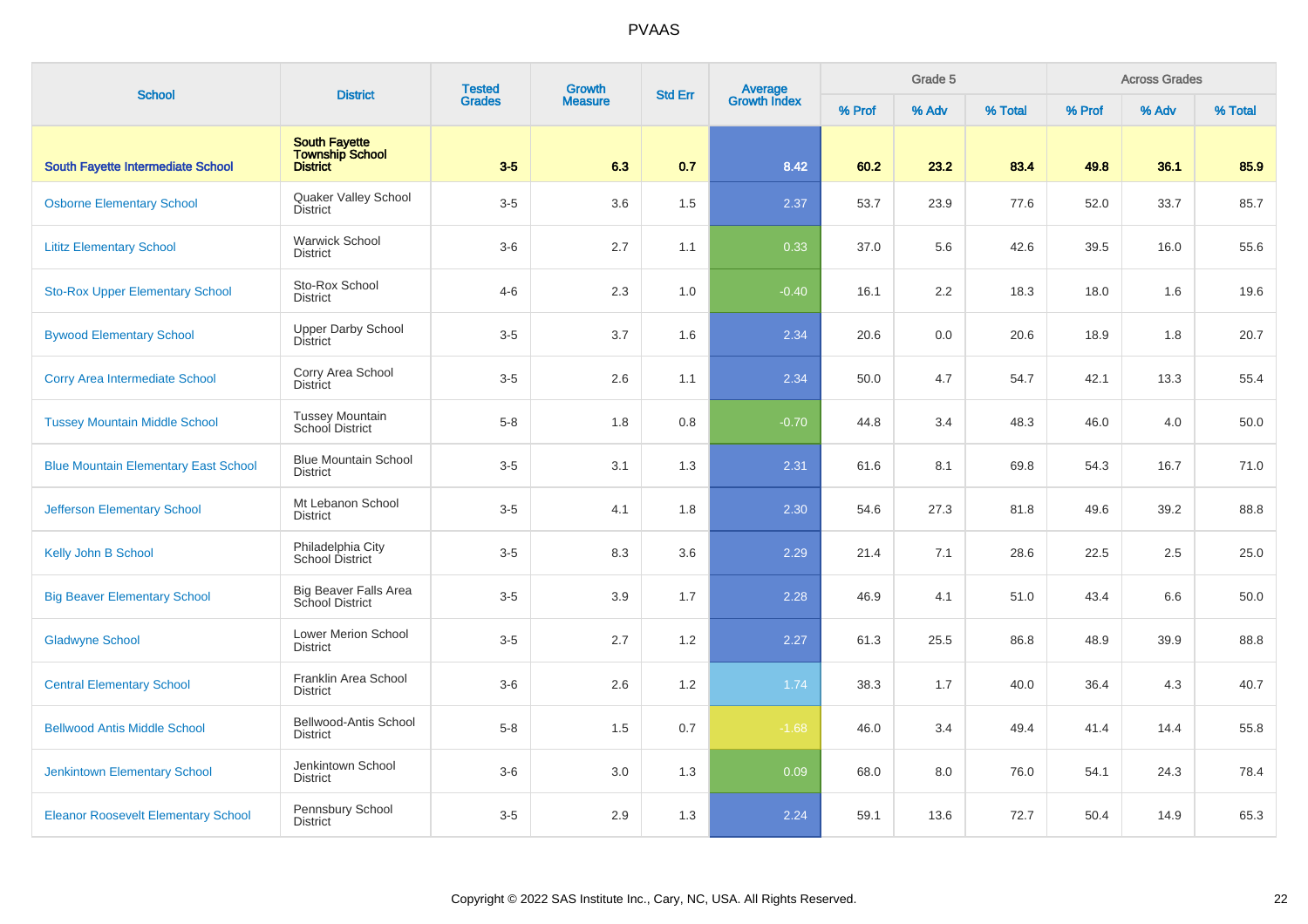| <b>School</b>                                    | <b>District</b>                                                   | <b>Tested</b> | <b>Growth</b>  | <b>Std Err</b> | Average<br>Growth Index |        | Grade 5 |         |        | <b>Across Grades</b> |         |
|--------------------------------------------------|-------------------------------------------------------------------|---------------|----------------|----------------|-------------------------|--------|---------|---------|--------|----------------------|---------|
|                                                  |                                                                   | <b>Grades</b> | <b>Measure</b> |                |                         | % Prof | % Adv   | % Total | % Prof | % Adv                | % Total |
| <b>South Fayette Intermediate School</b>         | <b>South Fayette</b><br><b>Township School</b><br><b>District</b> | $3-5$         | 6.3            | 0.7            | 8.42                    | 60.2   | 23.2    | 83.4    | 49.8   | 36.1                 | 85.9    |
| <b>Groveland Elementary School</b>               | <b>Central Bucks School</b><br><b>District</b>                    | $3-6$         | 1.7            | 0.8            | 2.07                    | 55.2   | 11.4    | 66.7    | 55.1   | 15.2                 | 70.3    |
| <b>Lathrop Street Elementary School</b>          | Montrose Area School<br><b>District</b>                           | $3-6$         | 2.7            | 1.3            | 2.05                    | 53.7   | 9.8     | 63.4    | 41.4   | 21.0                 | 62.4    |
| <b>Grace B Luhrs Univ Elementary</b>             | Shippensburg Area<br>School District                              | $3-5$         | 6.1            | 2.8            | 2.23                    | 55.0   | 10.0    | 65.0    | 43.1   | 12.3                 | 55.4    |
| <b>Central Elementary School</b>                 | Big Beaver Falls Area<br>School District                          | $3-5$         | 3.9            | 1.8            | 2.21                    | 41.5   | 1.9     | 43.4    | 31.5   | 2.8                  | 34.3    |
| Shamokin Area Intermediate School                | Shamokin Area<br><b>School District</b>                           | $5-6$         | 0.5            | 0.8            | 0.66                    | 43.2   | 2.2     | 45.3    | 37.9   | 5.8                  | 43.7    |
| <b>Ben Franklin School</b>                       | Uniontown Area<br><b>School District</b>                          | $3 - 8$       | 2.5            | 1.1            | 2.13                    | 42.1   | 0.0     | 42.1    | 41.9   | 10.2                 | 52.2    |
| <b>Coudersport Area Elementary School</b>        | Coudersport Area<br>School District                               | $3-6$         | 2.8            | 1.3            | 1.38                    | 58.2   | 1.8     | 60.0    | 43.9   | 3.9                  | 47.8    |
| <b>Twin Rivers Elementary School</b>             | Mckeesport Area<br><b>School District</b>                         | $3-5$         | 2.9            | 1.3            | 2.17                    | 20.7   | 0.0     | 20.7    | 21.2   | 1.8                  | 23.1    |
| <b>Stroudsburg Middle School</b>                 | Stroudsburg Area<br><b>School District</b>                        | $5 - 7$       | 1.1            | 0.5            | $-2.34$                 | 39.1   | 4.0     | 43.1    | 41.6   | 7.9                  | 49.5    |
| <b>Glen Acres Elementary School</b>              | West Chester Area<br><b>School District</b>                       | $3-5$         | 3.5            | 1.6            | 2.17                    | 59.0   | 8.2     | 67.2    | 51.6   | 18.5                 | 70.1    |
| <b>Skippack Elementary School</b>                | Perkiomen Valley<br><b>School District</b>                        | $3-5$         | 2.4            | 1.1            | 2.16                    | 52.9   | 17.4    | 70.2    | 52.9   | 24.0                 | 76.9    |
| <b>Shohola Elementary School</b>                 | Delaware Valley<br><b>School District</b>                         | $3-5$         | 3.7            | 1.7            | 2.16                    | 46.4   | 23.2    | 69.6    | 50.0   | 25.3                 | 75.3    |
| Hope For Hyndman Charter School                  | Hope For Hyndman<br>Charter School                                | $3 - 11$      | 4.1            | 1.9            | 2.16                    |        |         |         | 27.4   | 6.0                  | 33.3    |
| Mastery Charter School - Cleveland<br>Elementary | <b>Mastery Charter</b><br>School-Cleveland<br>Elementary          | $3 - 8$       | 2.7            | 1.3            | 0.88                    | 25.0   | 7.1     | 32.1    | 18.8   | 1.9                  | 20.6    |
| <b>W W Evans Memorial Elementary</b><br>School   | Bloomsburg Area<br><b>School District</b>                         | $3 - 5$       | 6.1            | 2.8            | 2.14                    | 57.9   | 5.3     | 63.2    | 43.4   | 18.4                 | 61.8    |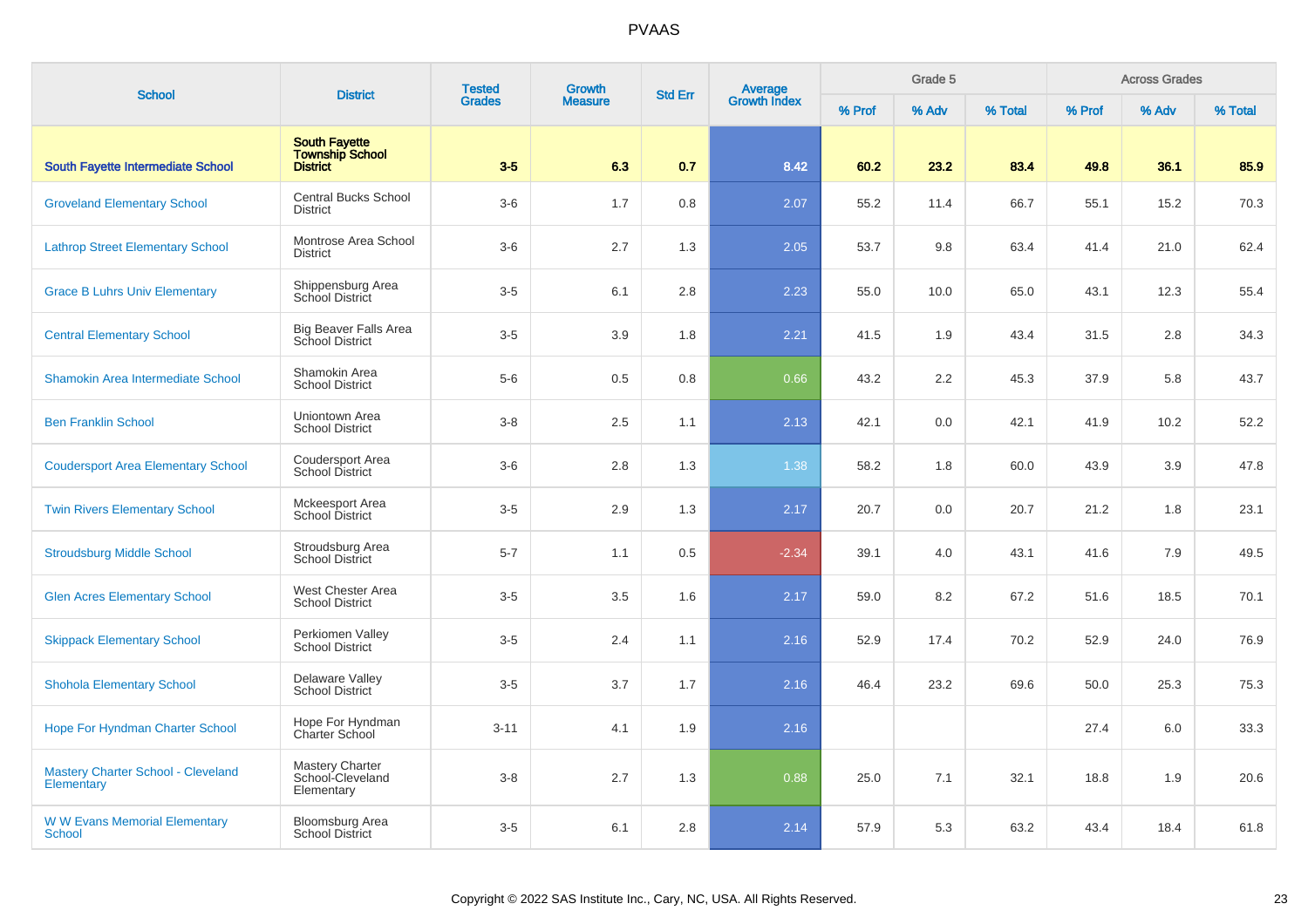| <b>School</b>                               | <b>District</b>                                                   | <b>Tested</b> | <b>Growth</b>  | <b>Std Err</b> | Average<br>Growth Index |        | Grade 5 |         |        | <b>Across Grades</b> |         |
|---------------------------------------------|-------------------------------------------------------------------|---------------|----------------|----------------|-------------------------|--------|---------|---------|--------|----------------------|---------|
|                                             |                                                                   | <b>Grades</b> | <b>Measure</b> |                |                         | % Prof | % Adv   | % Total | % Prof | % Adv                | % Total |
| <b>South Fayette Intermediate School</b>    | <b>South Fayette</b><br><b>Township School</b><br><b>District</b> | $3-5$         | 6.3            | 0.7            | 8.42                    | 60.2   | 23.2    | 83.4    | 49.8   | 36.1                 | 85.9    |
| Mcadoo-Kelayres Elementary/Middle<br>School | Hazleton Area School<br><b>District</b>                           | $3 - 8$       | 0.4            | 1.3            | 0.28                    | 34.6   | 0.0     | 34.6    | 26.5   | 2.4                  | 28.9    |
| <b>Mountain View Elementary School</b>      | Mountain View School<br><b>District</b>                           | $3-6$         | 2.5            | 1.2            | 2.01                    | 45.0   | 3.3     | 48.3    | 42.0   | 4.5                  | 46.4    |
| <b>Jefferson Elementary School</b>          | East Penn School<br><b>District</b>                               | $3-5$         | 4.0            | 1.9            | 2.09                    | 50.0   | 19.0    | 69.0    | 39.7   | 15.5                 | 55.2    |
| Penn Wynne School                           | Lower Merion School<br><b>District</b>                            | $3-5$         | 2.5            | 1.2            | 2.08                    | 52.2   | 35.1    | 87.4    | 40.6   | 46.0                 | 86.7    |
| <b>James Gettys Elementary School</b>       | Gettysburg Area<br><b>School District</b>                         | $3-5$         | 3.2            | 1.5            | 2.08                    | 58.8   | 8.8     | 67.6    | 47.7   | 18.6                 | 66.3    |
| <b>Sru Elementary School</b>                | Athens Area School<br><b>District</b>                             | $3-5$         | 3.9            | 1.9            | 2.07                    | 58.7   | 15.2    | 73.9    | 48.7   | 15.8                 | 64.5    |
| <b>Trinity East Elementary School</b>       | <b>Trinity Area School</b><br><b>District</b>                     | $3-5$         | 3.2            | 1.5            | 2.07                    | 61.4   | 18.6    | 80.0    | 53.8   | 26.4                 | 80.3    |
| <b>Choconut Valley Elementary School</b>    | Montrose Area School<br><b>District</b>                           | $3-6$         | 0.9            | 1.5            | 0.56                    | 44.4   | 25.9    | 70.4    | 48.6   | 21.6                 | 70.3    |
| James F Baugher Elementary School           | Milton Area School<br><b>District</b>                             | $3-5$         | 2.6            | 1.3            | 2.02                    | 48.9   | 4.4     | 53.3    | 39.3   | 10.4                 | 49.6    |
| <b>Brecknock Elementary School</b>          | Eastern Lancaster<br><b>County School District</b>                | $3-6$         | 2.3            | 1.1            | $-0.99$                 | 45.6   | 5.9     | 51.5    | 40.5   | 5.6                  | 46.0    |
| <b>Blue Ridge Elementary School</b>         | <b>Blue Ridge School</b><br><b>District</b>                       | $3-5$         | 2.9            | 1.5            | 2.01                    | 42.5   | 8.2     | 50.7    | 43.2   | 10.7                 | 53.9    |
| <b>Millville Area Elementary School</b>     | Millville Area School<br><b>District</b>                          | $3-6$         | 2.5            | 1.2            | 0.14                    | 63.8   | 2.1     | 66.0    | 51.2   | 13.8                 | 64.9    |
| <b>Oxford Valley Elementary School</b>      | Pennsbury School<br><b>District</b>                               | $3-5$         | 3.1            | 1.6            | 2.00                    | 61.9   | 9.5     | 71.4    | 49.2   | 13.1                 | 62.3    |
| <b>French Creek Elementary School</b>       | Owen J Roberts<br><b>School District</b>                          | $3-6$         | 2.2            | 1.1            | 0.93                    | 58.8   | 16.2    | 75.0    | 52.4   | 25.1                 | 77.5    |
| <b>Montgomery Elementary School</b>         | <b>Tuscarora School</b><br><b>District</b>                        | $3-5$         | 3.7            | 1.8            | 1.99                    | 51.1   | 15.6    | 66.7    | 41.9   | 16.2                 | 58.1    |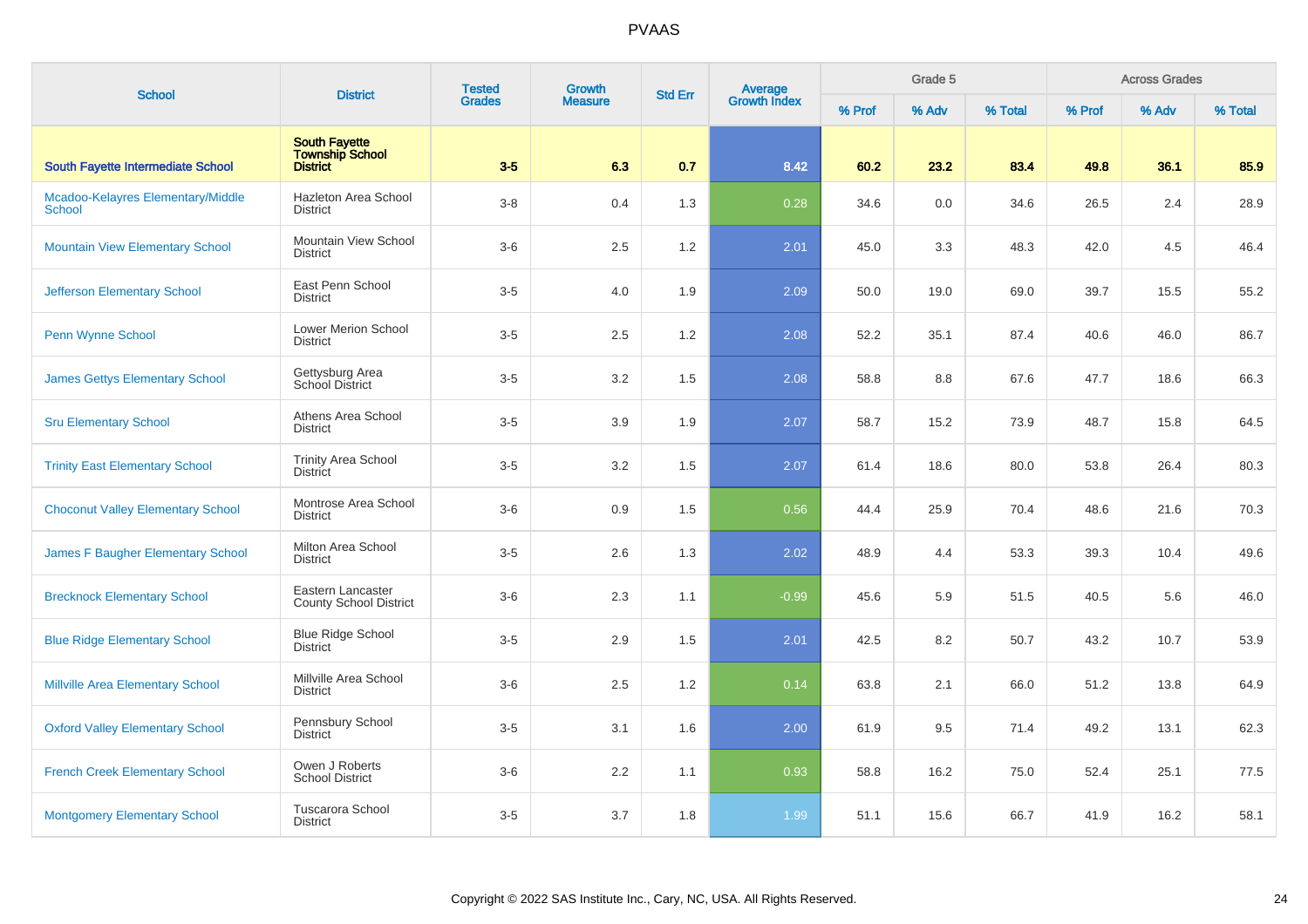| <b>School</b>                                   | <b>District</b>                                                   | <b>Tested</b> | Growth         | <b>Average</b><br>Growth Index<br><b>Std Err</b> |         |        | Grade 5 |         |        | <b>Across Grades</b> |         |
|-------------------------------------------------|-------------------------------------------------------------------|---------------|----------------|--------------------------------------------------|---------|--------|---------|---------|--------|----------------------|---------|
|                                                 |                                                                   | <b>Grades</b> | <b>Measure</b> |                                                  |         | % Prof | % Adv   | % Total | % Prof | % Adv                | % Total |
| South Fayette Intermediate School               | <b>South Fayette</b><br><b>Township School</b><br><b>District</b> | $3-5$         | 6.3            | 0.7                                              | 8.42    | 60.2   | 23.2    | 83.4    | 49.8   | 36.1                 | 85.9    |
| Northern Cambria Middle School                  | Northern Cambria<br><b>School District</b>                        | $5 - 11$      | 1.6            | 0.8                                              | $-0.40$ | 40.0   | 5.4     | 45.4    | 43.6   | 5.7                  | 49.3    |
| <b>Green Woods Charter School</b>               | Green Woods Charter<br>School                                     | $3-8$         | 1.6            | 0.8                                              | 1.60    | 44.8   | 6.9     | 51.7    | 40.6   | 17.4                 | 58.0    |
| <b>Greenville Elementary School</b>             | Greenville Area<br><b>School District</b>                         | $3-6$         | 1.2            | 0.9                                              | 1.22    | 46.7   | 5.6     | 52.2    | 44.1   | 10.9                 | 55.0    |
| <b>Northwest Middle School</b>                  | Reading School<br><b>District</b>                                 | $5 - 8$       | 2.0            | 1.0                                              | $-3.98$ | 12.5   | 0.0     | 12.5    | 15.6   | 0.5                  | 16.1    |
| <b>Winding Creek Elementary School</b>          | <b>Cumberland Valley</b><br><b>School District</b>                | $3-5$         | $2.2\,$        | 1.1                                              | 1.96    | 58.1   | 14.0    | 72.1    | 49.2   | 25.3                 | 74.5    |
| <b>Wallenpaupack South Elementary</b><br>School | Wallenpaupack Area<br>School District                             | $3-5$         | 4.0            | 2.1                                              | 1.92    | 42.9   | 2.9     | 45.7    | 45.0   | 10.0                 | 55.0    |
| <b>Coebourn Elementary School</b>               | Penn-Delco School<br><b>District</b>                              | $3-5$         | 3.2            | 1.7                                              | 1.92    | 41.8   | 14.6    | 56.4    | 43.4   | 12.6                 | 56.0    |
| <b>Cambria Heights Elementary School</b>        | Cambria Heights<br>School District                                | $3-5$         | 2.5            | 1.3                                              | 1.92    | 62.9   | 5.6     | 68.5    | 51.6   | 8.3                  | 59.8    |
| <b>Homer-Center Elementary School</b>           | Homer-Center School<br><b>District</b>                            | $3-6$         | 2.3            | 1.2                                              | 0.68    | 57.1   | 1.6     | 58.7    | 42.7   | 11.8                 | 54.6    |
| <b>Saltsburg Elementary School</b>              | <b>Blairsville-Saltsburg</b><br><b>School District</b>            | $3-5$         | 3.9            | 2.1                                              | 1.91    | 45.7   | 22.9    | 68.6    | 40.0   | 29.1                 | 69.1    |
| <b>Benjamin Rush Elementary School</b>          | Bensalem Township<br><b>School District</b>                       | $3-6$         | 2.5            | 1.3                                              | 0.90    | 25.6   | 0.0     | 25.6    | 23.7   | 4.7                  | 28.4    |
| <b>Marshall Math Science Academy</b>            | Harrisburg City School<br><b>District</b>                         | $5 - 8$       | 1.4            | 0.8                                              | $-0.85$ | 29.7   | 1.6     | 31.2    | 47.4   | 5.2                  | 52.6    |
| <b>East York Elementary School</b>              | York Suburban School<br><b>District</b>                           | $3-5$         | 2.6            | 1.4                                              | 1.90    | 60.7   | 19.0    | 79.8    | 46.1   | 30.0                 | 76.1    |
| <b>Southern Elementary School</b>               | Southern York County<br><b>School District</b>                    | $3-6$         | 2.1            | 1.1                                              | $-0.56$ | 62.8   | 5.9     | 68.6    | 53.6   | 15.3                 | 69.0    |
| <b>Central Elementary School</b>                | Hampton Township<br><b>School District</b>                        | $3-5$         | 2.9            | 1.6                                              | 1.89    | 46.9   | 35.9    | 82.8    | 39.5   | 46.3                 | 85.8    |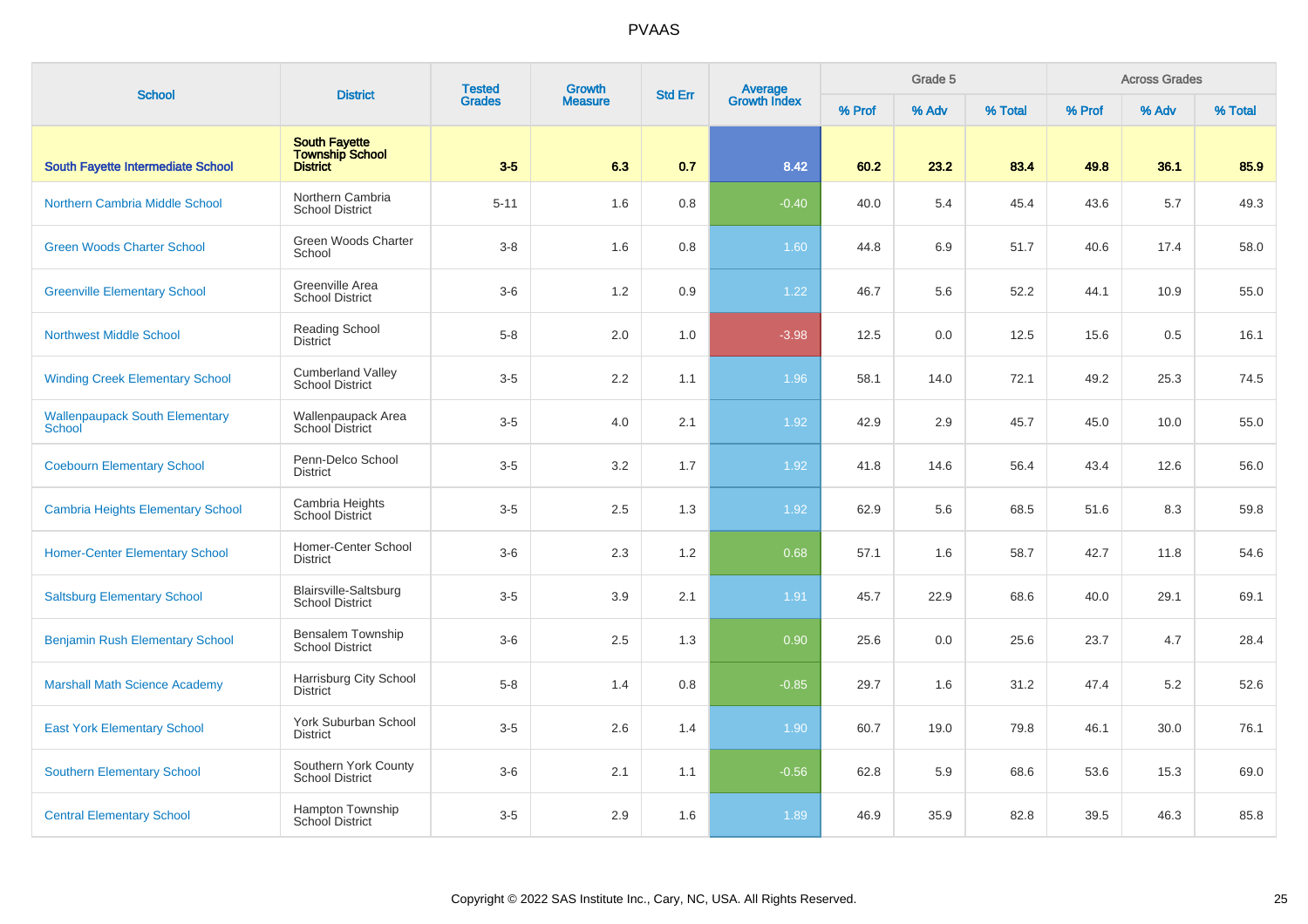| <b>School</b>                                              | <b>District</b>                                                   | <b>Tested</b><br><b>Grades</b> | <b>Growth</b><br><b>Std Err</b> |     | Average<br>Growth Index |        | Grade 5 |         |        | <b>Across Grades</b> |         |
|------------------------------------------------------------|-------------------------------------------------------------------|--------------------------------|---------------------------------|-----|-------------------------|--------|---------|---------|--------|----------------------|---------|
|                                                            |                                                                   |                                | <b>Measure</b>                  |     |                         | % Prof | % Adv   | % Total | % Prof | % Adv                | % Total |
| <b>South Fayette Intermediate School</b>                   | <b>South Fayette</b><br><b>Township School</b><br><b>District</b> | $3-5$                          | 6.3                             | 0.7 | 8.42                    | 60.2   | 23.2    | 83.4    | 49.8   | 36.1                 | 85.9    |
| <b>Fishing Creek Elementary School</b>                     | <b>West Shore School</b><br><b>District</b>                       | $3-5$                          | 2.7                             | 1.4 | 1.89                    | 61.8   | 5.3     | 67.1    | 53.5   | 12.7                 | 66.2    |
| <b>Pequea Elementary School</b>                            | Penn Manor School<br><b>District</b>                              | $3-6$                          | 2.7                             | 1.4 | 0.09                    | 60.0   | 12.0    | 72.0    | 49.7   | 16.6                 | 66.3    |
| <b>Doyle Elementary School</b>                             | <b>Central Bucks School</b><br><b>District</b>                    | $3-6$                          | $-1.3$                          | 1.2 | $-1.09$                 | 53.2   | 22.6    | 75.8    | 49.1   | 26.1                 | 75.2    |
| Vare-Washington Elementary School                          | Philadelphia City<br>School District                              | $3-8$                          | 6.2                             | 3.3 | 1.88                    |        |         |         | 39.4   | 15.2                 | 54.6    |
| <b>Southern Middle School</b>                              | <b>Reading School</b><br><b>District</b>                          | $5 - 8$                        | 1.6                             | 0.9 | $-0.27$                 | 13.0   | 1.3     | 14.3    | 13.3   | 0.8                  | 14.2    |
| <b>Tracy Elementary School</b>                             | Easton Area School<br><b>District</b>                             | $3-5$                          | 3.3                             | 1.8 | 1.87                    | 60.0   | 0.0     | 60.0    | 55.6   | 8.6                  | 64.2    |
| <b>Eagle View Middle School</b>                            | <b>Cumberland Valley</b><br><b>School District</b>                | $5 - 8$                        | 0.8                             | 0.4 | 1.86                    |        |         |         | 49.4   | 18.4                 | 67.8    |
| <b>Warwick Elementary School</b>                           | <b>Central Bucks School</b><br><b>District</b>                    | $3-6$                          | 2.0                             | 1.1 | 1.78                    | 55.1   | 15.9    | 71.0    | 54.6   | 22.1                 | 76.7    |
| <b>Southside Elementary School</b>                         | Huntingdon Area<br>School District                                | $3-5$                          | $3.2\,$                         | 1.7 | 1.83                    | 40.8   | 2.0     | 42.9    | 41.6   | 14.8                 | 56.3    |
| <b>Greenberg Joseph School</b>                             | Philadelphia City<br>School District                              | $3 - 8$                        | 3.2                             | 1.8 | 1.51                    | 68.4   | 5.3     | 73.7    | 53.2   | 16.1                 | 69.4    |
| <b>Cochranton Elementary School</b>                        | Crawford Central<br><b>School District</b>                        | $3-6$                          | 2.2                             | 1.2 | 0.43                    | 53.8   | 1.9     | 55.8    | 38.8   | 10.6                 | 49.5    |
| <b>Lincoln Leadership Academy Charter</b><br><b>School</b> | Lincoln Leadership<br>Academy Charter<br>School                   | $3 - 12$                       | 1.6                             | 0.9 | 0.23                    | 29.6   | 0.0     | 29.6    | 28.4   | 5.4                  | 33.8    |
| Pittsburgh Spring Hill K-5                                 | Pittsburgh School<br><b>District</b>                              | $3-5$                          | 5.9                             | 3.3 | 1.80                    | 13.3   | 0.0     | 13.3    | 17.3   | 1.9                  | 19.2    |
| <b>New Holland Elementary</b>                              | Eastern Lancaster<br><b>County School District</b>                | $3-6$                          | 2.0                             | 1.1 | 0.86                    | 41.8   | 3.6     | 45.4    | 39.4   | 13.3                 | 52.7    |
| <b>Finletter Thomas K School</b>                           | Philadelphia City<br><b>School District</b>                       | $3 - 8$                        | 3.5                             | 1.9 | $-0.02$                 | 23.5   | 0.0     | 23.5    | 16.2   | 5.0                  | 21.2    |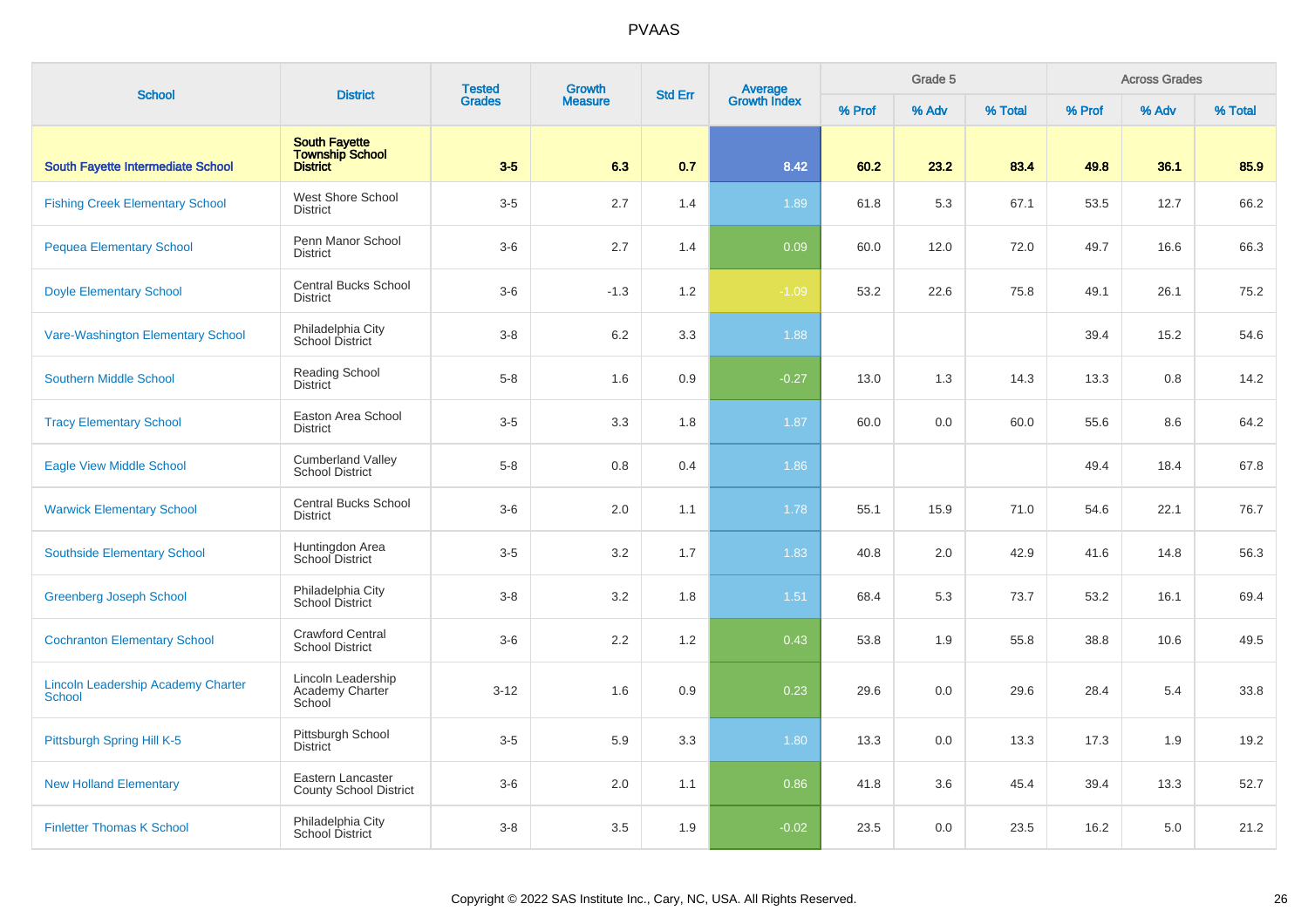| <b>School</b>                                                   | <b>District</b>                                                    | <b>Tested</b> | <b>Growth</b>  | <b>Std Err</b> | Average<br>Growth Index |        | Grade 5 |         |        | <b>Across Grades</b> |         |
|-----------------------------------------------------------------|--------------------------------------------------------------------|---------------|----------------|----------------|-------------------------|--------|---------|---------|--------|----------------------|---------|
|                                                                 |                                                                    | <b>Grades</b> | <b>Measure</b> |                |                         | % Prof | % Adv   | % Total | % Prof | % Adv                | % Total |
| <b>South Fayette Intermediate School</b>                        | <b>South Fayette</b><br><b>Township School</b><br><b>District</b>  | $3-5$         | 6.3            | 0.7            | 8.42                    | 60.2   | 23.2    | 83.4    | 49.8   | 36.1                 | 85.9    |
| <b>Meredith William M School</b>                                | Philadelphia City<br>School District                               | $3 - 8$       | 0.2            | 1.4            | 0.12                    | 66.7   | 14.8    | 81.5    | 48.4   | 34.1                 | 82.4    |
| <b>Manchester Academic Charter School</b>                       | Manchester Academic<br><b>Charter School</b>                       | $3 - 8$       | 2.1            | 1.1            | $-2.61$                 | 12.0   | 0.0     | 12.0    | 30.7   | 1.7                  | 32.4    |
| <b>Coopertown Elementary School</b>                             | <b>Haverford Township</b><br><b>School District</b>                | $3-5$         | 2.5            | 1.4            | 1.80                    | 55.4   | 30.1    | 85.5    | 46.4   | 38.9                 | 85.4    |
| South Buffalo Elementary School                                 | <b>Freeport Area School</b><br>District                            | $3-5$         | 3.3            | 1.9            | 1.79                    | 68.2   | 11.4    | 79.6    | 58.8   | 15.1                 | 74.0    |
| Aspira Bilingual Cyber Charter School                           | Aspira Bilingual Cyber<br>Charter School                           | $3 - 11$      | 2.8            | 1.6            | 1.78                    |        |         |         | 5.9    | 0.0                  | 5.9     |
| <b>Farrell Area Es/Lms</b>                                      | <b>Farrell Area School</b><br><b>District</b>                      | $3-6$         | 2.4            | 1.3            | $-0.30$                 | 26.7   | 0.0     | 26.7    | 26.9   | 3.4                  | 30.3    |
| South Side Elementary School                                    | South Side Area<br><b>School District</b>                          | $3-5$         | 2.8            | 1.6            | 1.77                    | 50.0   | 6.7     | 56.7    | 38.2   | 13.3                 | 51.5    |
| <b>Juniata Gap Elementary School</b>                            | Altoona Area School<br><b>District</b>                             | $3-5$         | 2.7            | 1.5            | 1.76                    | 50.0   | 4.7     | 54.7    | 45.1   | 5.7                  | 50.8    |
| <b>Chatham Park Elementary School</b>                           | <b>Haverford Township</b><br><b>School District</b>                | $3-5$         | 2.3            | 1.3            | 1.76                    | 47.8   | 31.1    | 78.9    | 43.3   | 39.7                 | 83.0    |
| <b>Jackson School</b>                                           | <b>York City School</b><br><b>District</b>                         | $3 - 8$       | 1.8            | 1.0            | 0.01                    | 4.9    | 0.0     | 4.9     | 15.9   | 0.7                  | 16.6    |
| <b>Fannett-Metal Elementary School</b>                          | Fannett-Metal School<br><b>District</b>                            | $3-5$         | 3.9            | 2.2            | 1.74                    | 34.5   | 10.3    | 44.8    | 44.1   | 17.6                 | 61.8    |
| <b>Young Scholars Of Western</b><br>Pennsylvania Charter School | Young Scholars Of<br>Western Pennsylvania<br><b>Charter School</b> | $3 - 8$       | 2.0            | 1.1            | 0.04                    | 27.3   | 9.1     | 36.4    | 31.2   | 9.1                  | 40.3    |
| <b>Victory Elementary School</b>                                | Franklin Area School<br><b>District</b>                            | $3-6$         | 1.2            | 1.6            | 0.74                    | 58.6   | 0.0     | 58.6    | 40.3   | 6.2                  | 46.5    |
| <b>Reeceville Elementary School</b>                             | Coatesville Area<br><b>School District</b>                         | $3-5$         | 3.6            | 2.1            | 1.73                    | 22.2   | 2.8     | 25.0    | 18.9   | 3.2                  | 22.0    |
| <b>North Wales Elementary School</b>                            | North Penn School<br><b>District</b>                               | $3-6$         | $-4.1$         | 1.3            | $-3.07$                 | 46.8   | 17.0    | 63.8    | 48.4   | 20.3                 | 68.7    |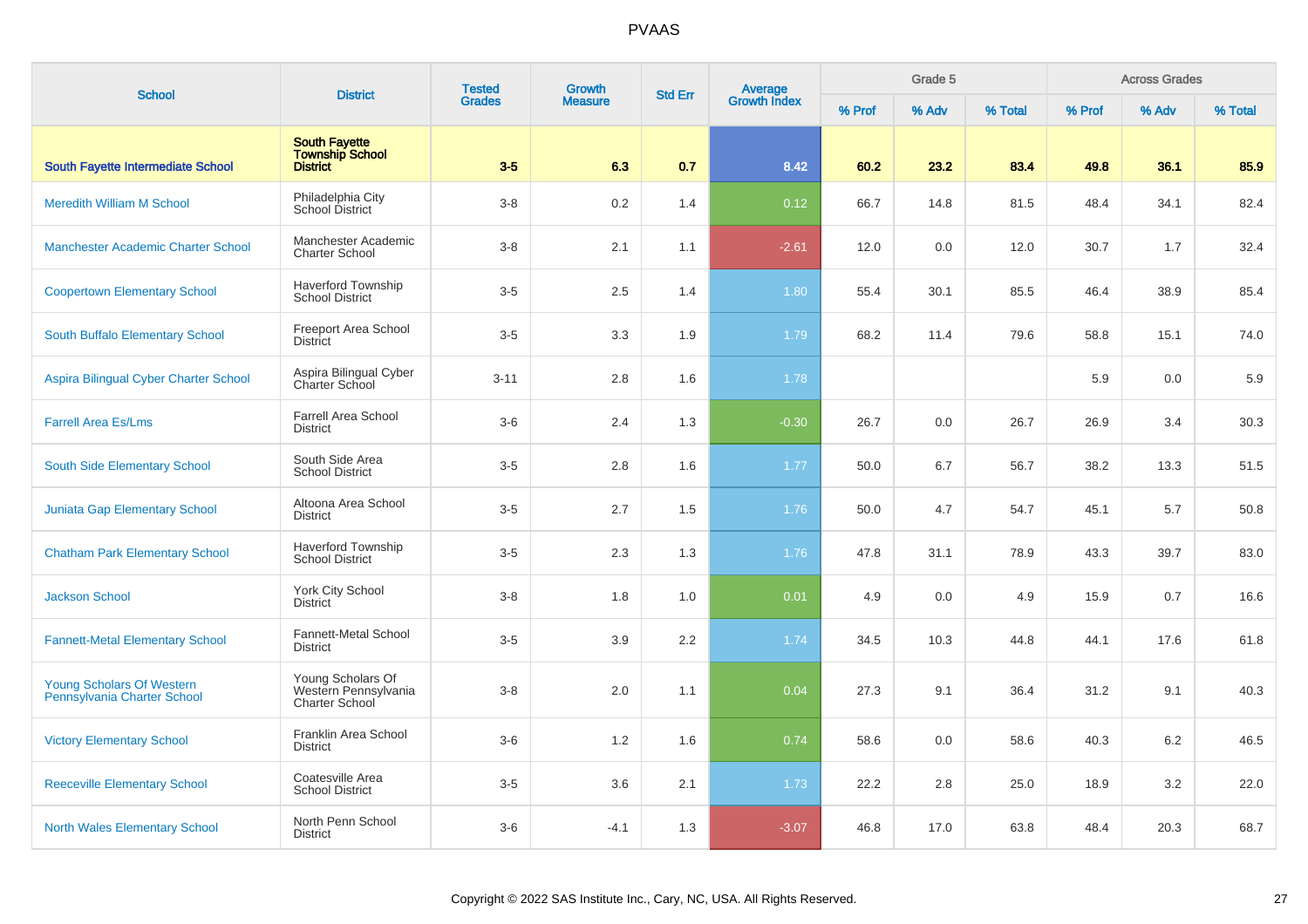| <b>School</b>                             | <b>District</b>                                                   | <b>Tested</b> | Growth         | <b>Std Err</b> |                                |        | Grade 5 |         |        | <b>Across Grades</b> |         |
|-------------------------------------------|-------------------------------------------------------------------|---------------|----------------|----------------|--------------------------------|--------|---------|---------|--------|----------------------|---------|
|                                           |                                                                   | <b>Grades</b> | <b>Measure</b> |                | <b>Average</b><br>Growth Index | % Prof | % Adv   | % Total | % Prof | % Adv                | % Total |
| South Fayette Intermediate School         | <b>South Fayette</b><br><b>Township School</b><br><b>District</b> | $3-5$         | 6.3            | 0.7            | 8.42                           | 60.2   | 23.2    | 83.4    | 49.8   | 36.1                 | 85.9    |
| <b>Edgewood Elementary School</b>         | Pennsbury School<br><b>District</b>                               | $3-5$         | 2.4            | 1.4            | 1.72                           | 69.5   | 14.6    | 84.2    | 53.5   | 29.2                 | 82.7    |
| <b>Claysburg-Kimmel Elementary School</b> | Claysburg-Kimmel<br>School District                               | $3-6$         | 2.0            | 1.2            | $-0.46$                        | 52.3   | 3.1     | 55.4    | 45.4   | 9.2                  | 54.6    |
| <b>East Lansdowne Elementary School</b>   | <b>William Penn School</b><br><b>District</b>                     | $3-6$         | 2.9            | 1.7            | $1.20$                         | 29.6   | 0.0     | 29.6    | 27.2   | 5.4                  | 32.6    |
| <b>Denver Elementary School</b>           | Cocalico School<br><b>District</b>                                | $3-5$         | 2.4            | 1.4            | 1.70                           | 44.9   | 20.5    | 65.4    | 39.9   | 24.5                 | 64.4    |
| <b>Rossmoyne Elementary School</b>        | West Shore School<br><b>District</b>                              | $3-5$         | 3.0            | 1.8            | 1.70                           | 47.9   | 8.3     | 56.2    | 39.1   | 12.6                 | 51.7    |
| <b>Miller Heights Elementary School</b>   | <b>Bethlehem Area</b><br><b>School District</b>                   | $3-5$         | 4.3            | 2.5            | 1.70                           | 70.8   | 8.3     | 79.2    | 57.0   | 21.5                 | 78.5    |
| Jamestown Area Elementary School          | Jamestown Area<br><b>School District</b>                          | $3-6$         | 2.5            | 1.5            | $-1.27$                        | 47.4   | 0.0     | 47.4    | 38.6   | 9.6                  | 48.2    |
| <b>North Coventry Elementary School</b>   | Owen J Roberts<br><b>School District</b>                          | $3-6$         | 0.8            | 1.1            | 0.75                           | 49.1   | 25.4    | 74.6    | 40.6   | 28.1                 | 68.8    |
| <b>Juniata Valley Elementary School</b>   | Juniata Valley School<br><b>District</b>                          | $3-5$         | 3.1            | 1.9            | 1.66                           | 53.5   | 2.3     | 55.8    | 43.5   | 8.0                  | 51.4    |
| <b>Trinity West Elementary School</b>     | <b>Trinity Area School</b><br><b>District</b>                     | $3-5$         | 2.4            | 1.5            | 1.66                           | 54.8   | 11.0    | 65.8    | 44.6   | 12.4                 | 57.1    |
| <b>Logan Elementary School</b>            | Altoona Area School<br><b>District</b>                            | $3-5$         | 2.7            | 1.7            | 1.65                           | 46.3   | 5.6     | 51.8    | 35.5   | 9.9                  | 45.4    |
| <b>Newlonsburg Elementary School</b>      | Franklin Regional<br>School District                              | $3-5$         | 3.2            | 2.0            | 1.64                           | 52.5   | 47.5    | 100.0   | 50.0   | 48.2                 | 98.2    |
| <b>Lakeside Elementary School</b>         | Wayne Highlands<br>School District                                | $3-5$         | 2.1            | 1.3            | 1.64                           | 55.3   | 10.6    | 66.0    | 45.5   | 16.4                 | 61.9    |
| <b>East Ward Elementary School</b>        | Downingtown Area<br><b>School District</b>                        | $3-5$         | 2.5            | 1.5            | 1.64                           | 58.2   | 31.3    | 89.6    | 48.6   | 37.7                 | 86.3    |
| <b>East Hanover Elementary School</b>     | Lower Dauphin School<br><b>District</b>                           | $3-5$         | 2.8            | 1.7            | 1.63                           | 50.0   | 9.6     | 59.6    | 44.6   | 18.7                 | 63.2    |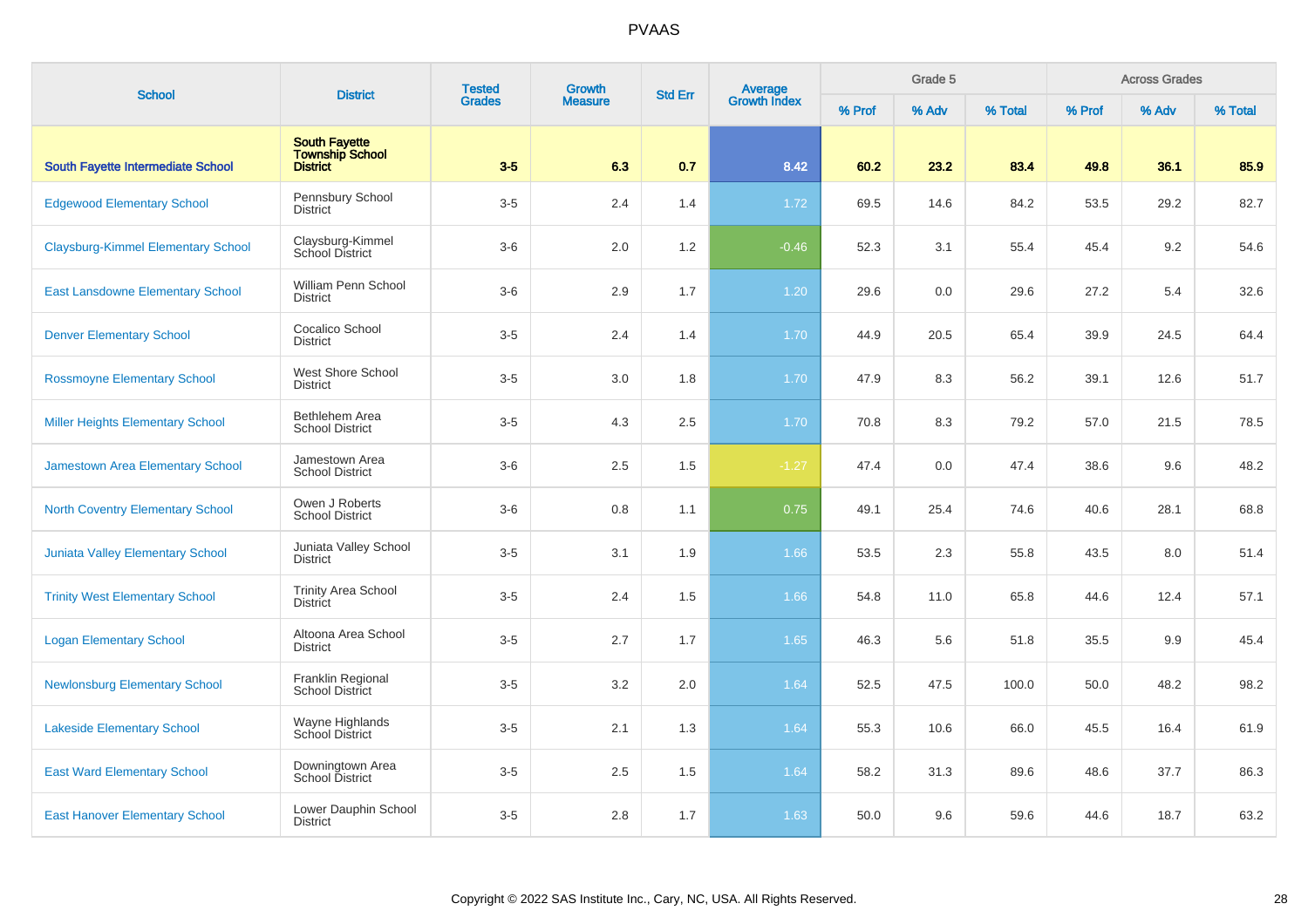| <b>School</b>                              | <b>District</b>                                        | <b>Tested</b><br>Growth |                | <b>Std Err</b> |                                |        | Grade 5 |         |        | <b>Across Grades</b> |         |
|--------------------------------------------|--------------------------------------------------------|-------------------------|----------------|----------------|--------------------------------|--------|---------|---------|--------|----------------------|---------|
|                                            |                                                        | <b>Grades</b>           | <b>Measure</b> |                | <b>Average</b><br>Growth Index | % Prof | % Adv   | % Total | % Prof | % Adv                | % Total |
| <b>South Fayette Intermediate School</b>   | <b>South Fayette</b><br>Township School<br>District    | $3-5$                   | 6.3            | 0.7            | 8.42                           | 60.2   | 23.2    | 83.4    | 49.8   | 36.1                 | 85.9    |
| <b>Galeton Area School</b>                 | Galeton Area School<br><b>District</b>                 | $3 - 11$                | 2.2            | 1.3            | 1.19                           | 56.0   | 8.0     | 64.0    | 37.7   | 6.9                  | 44.6    |
| Swiftwater Intermediate School (8281)      | Pocono Mountain<br><b>School District</b>              | $4 - 6$                 | 1.6            | 1.0            | 0.42                           | 47.6   | 9.7     | 57.3    | 44.7   | 13.4                 | 58.2    |
| <b>Columbia Middle School</b>              | Columbia Borough<br><b>School District</b>             | $5 - 8$                 | $-0.9$         | 0.8            | $-1.15$                        | 34.7   | 5.6     | 40.3    | 26.9   | 4.9                  | 31.8    |
| <b>Quarry Hill Elementary School</b>       | Pennsbury School<br><b>District</b>                    | $3-5$                   | 2.5            | 1.5            | 1.62                           | 71.6   | 6.0     | 77.6    | 55.3   | 24.1                 | 79.4    |
| <b>Durham-Nockamixon Elementary School</b> | Palisades School<br><b>District</b>                    | $3-5$                   | 3.4            | 2.1            | 1.61                           | 56.8   | 10.8    | 67.6    | 57.3   | 22.0                 | 79.3    |
| <b>Russell Byers Charter School</b>        | <b>Russell Byers Charter</b><br>School                 | $3 - 8$                 | 1.4            | 0.9            | $-1.06$                        | 18.2   | 1.8     | 20.0    | 22.4   | 3.0                  | 25.3    |
| <b>Conneaut Lake Middle School</b>         | <b>Conneaut School</b><br><b>District</b>              | $5 - 8$                 | 1.1            | 0.7            | 1.43                           | 39.2   | 2.7     | 41.9    | 44.0   | 9.2                  | 53.2    |
| <b>Gayman Elementary School</b>            | <b>Central Bucks School</b><br><b>District</b>         | $3-6$                   | 1.9            | 1.2            | $-0.23$                        | 71.7   | 9.4     | 81.1    | 58.8   | 22.0                 | 80.9    |
| <b>East Vincent Elementary School</b>      | Owen J Roberts<br><b>School District</b>               | $3-6$                   | 1.7            | 1.0            | 1.35                           | 58.6   | 10.0    | 68.6    | 48.5   | 24.6                 | 73.1    |
| <b>Marion Elementary School</b>            | <b>Belle Vernon Area</b><br><b>School District</b>     | $3-6$                   | 1.8            | 1.1            | 1.20                           | 47.4   | 5.3     | 52.6    | 46.2   | 12.2                 | 58.4    |
| Pittsburgh Mifflin K-8                     | Pittsburgh School<br><b>District</b>                   | $3 - 8$                 | 1.5            | 1.3            | 1.14                           | 22.2   | 0.0     | 22.2    | 19.1   | 2.3                  | 21.4    |
| <b>Sharon Hill School</b>                  | Southeast Delco<br><b>School District</b>              | $3 - 8$                 | 1.6            | 1.5            | 1.09                           | 23.5   | 0.0     | 23.5    | 31.9   | 3.5                  | 35.4    |
| <b>Fell Charter School</b>                 | <b>Fell Charter School</b>                             | $3-8$                   | 3.1            | 2.3            | 1.32                           | 62.5   | 0.0     | 62.5    | 60.5   | 4.0                  | 64.5    |
| <b>Berlin Brothersvalley Middle School</b> | <b>Berlin Brothersvalley</b><br><b>School District</b> | $5 - 8$                 | $-1.0$         | 0.8            | $-1.20$                        | 60.4   | 1.9     | 62.3    | 52.5   | 7.3                  | 59.8    |
| <b>Chambers Hill Elementary School</b>     | Central Dauphin<br>School District                     | $3-5$                   | 4.4            | 2.8            | 1.56                           | 37.0   | 3.7     | 40.7    | 45.9   | 3.5                  | 49.4    |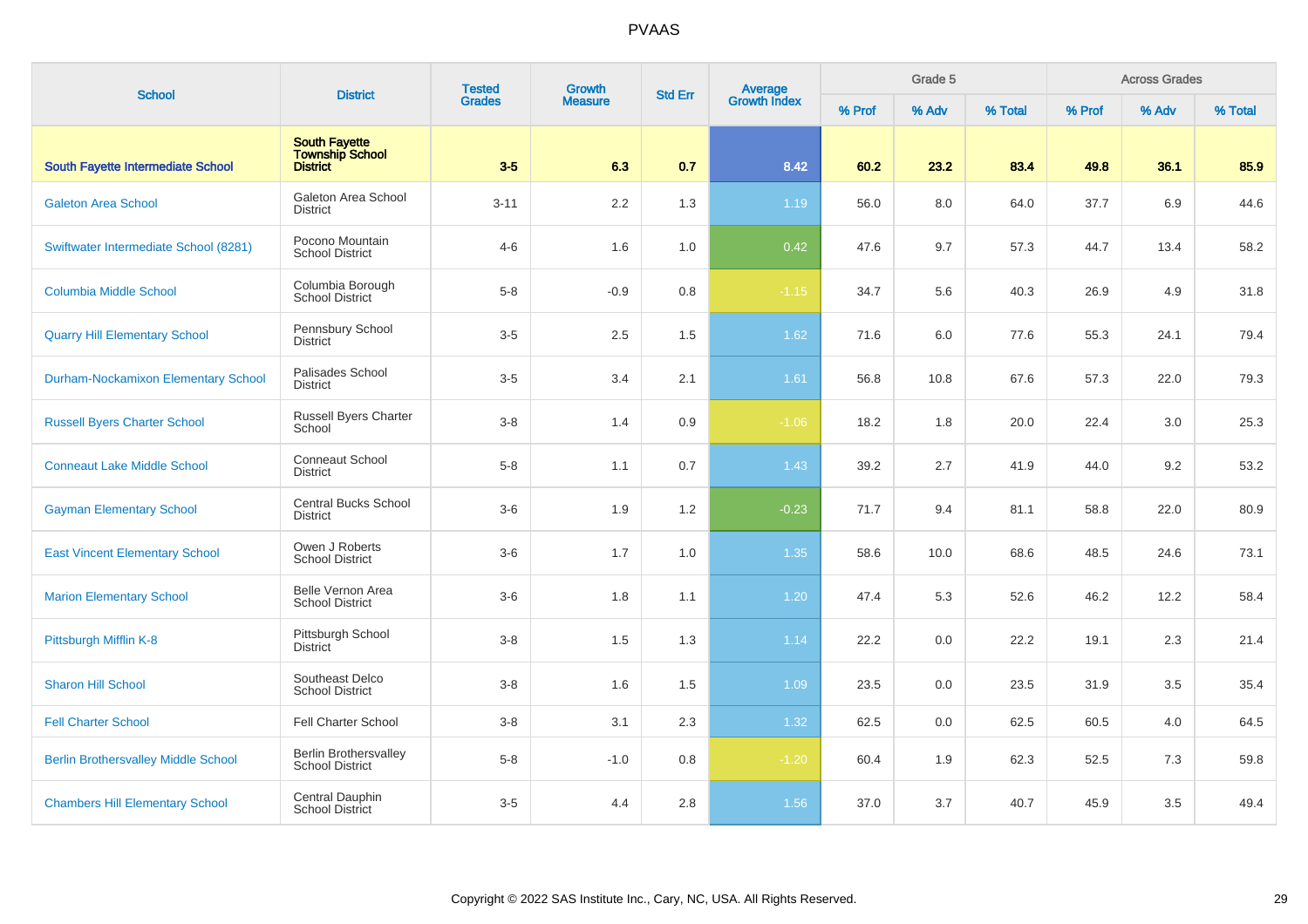| <b>School</b>                               | <b>District</b>                                                   | <b>Tested</b> | Growth         | <b>Std Err</b> |                                |        | Grade 5 |         |        | <b>Across Grades</b> |         |
|---------------------------------------------|-------------------------------------------------------------------|---------------|----------------|----------------|--------------------------------|--------|---------|---------|--------|----------------------|---------|
|                                             |                                                                   | <b>Grades</b> | <b>Measure</b> |                | <b>Average</b><br>Growth Index | % Prof | % Adv   | % Total | % Prof | % Adv                | % Total |
| <b>South Fayette Intermediate School</b>    | <b>South Fayette</b><br><b>Township School</b><br><b>District</b> | $3-5$         | 6.3            | 0.7            | 8.42                           | 60.2   | 23.2    | 83.4    | 49.8   | 36.1                 | 85.9    |
| <b>Northeast Bradford Elementary School</b> | Northeast Bradford<br><b>School District</b>                      | $3-6$         | 2.1            | 1.4            | 0.27                           | 57.5   | 2.5     | 60.0    | 48.6   | 10.4                 | 59.0    |
| Hannah Penn                                 | <b>York City School</b><br><b>District</b>                        | $3 - 8$       | 1.5            | 0.9            | $-0.48$                        | 8.3    | 0.0     | 8.3     | 8.6    | 0.3                  | 8.9     |
| <b>Lincoln Elementary School</b>            | East Penn School<br><b>District</b>                               | $3-5$         | 2.5            | 1.6            | 1.55                           | 67.7   | 4.8     | 72.6    | 44.2   | 14.9                 | 59.2    |
| <b>Salladasburg Elementary School</b>       | Jersey Shore Area<br>School District                              | $3-5$         | 3.5            | 2.3            | 1.54                           | 55.2   | 10.3    | 65.5    | 43.0   | 21.5                 | 64.5    |
| <b>Rayne Elementary School</b>              | <b>Marion Center Area</b><br><b>School District</b>               | $3-6$         | 2.1            | 1.4            | 0.65                           | 58.3   | $2.8\,$ | 61.1    | 51.6   | 15.5                 | 67.1    |
| <b>Pine Grove Area Middle School</b>        | Pine Grove Area<br><b>School District</b>                         | $5 - 8$       | 0.9            | 0.6            | $-3.37$                        | 55.8   | 1.0     | 56.8    | 46.3   | 5.8                  | 52.1    |
| <b>Elmwood Academy</b>                      | Mechanicsburg Area<br>School District                             | $4 - 5$       | 1.1            | 0.7            | 1.51                           | 48.1   | 12.0    | 60.1    | 43.8   | 16.5                 | 60.4    |
| <b>Pine Street Elementary School</b>        | Palmyra Area School<br><b>District</b>                            | $3-5$         | 2.4            | 1.6            | 1.51                           | 59.3   | 23.7    | 83.0    | 48.7   | 26.4                 | 75.1    |
| <b>Chester Upland School Of Arts</b>        | Chester-Upland<br>School District                                 | $3-5$         | 3.4            | 2.3            | 1.49                           | 10.0   | 0.0     | 10.0    | 12.2   | 0.0                  | 12.2    |
| Penns Manor Area Elementary School          | Penns Manor Area<br><b>School District</b>                        | $3-5$         | 2.3            | 1.5            | 1.49                           | 49.2   | 1.6     | 50.8    | 48.5   | 7.2                  | 55.7    |
| <b>New Garden Elementary School</b>         | Kennett Consolidated<br><b>School District</b>                    | $3-5$         | 2.2            | 1.5            | 1.48                           | 49.3   | 8.4     | 57.8    | 38.9   | 23.4                 | 62.3    |
| <b>Marshall John School</b>                 | Philadelphia City<br>School District                              | $3-5$         | 5.3            | 3.6            | 1.48                           | 0.0    | 0.0     | 0.0     | 6.9    | 0.0                  | 6.9     |
| <b>Penn Bernville Elementary School</b>     | Tulpehocken Area<br><b>School District</b>                        | $3-6$         | 1.8            | 1.2            | $-0.67$                        | 60.0   | 4.0     | 64.0    | 44.4   | 12.7                 | 57.1    |
| Patricia A Guth Elementary School           | Pennridge School<br><b>District</b>                               | $3-5$         | 2.2            | 1.5            | 1.46                           | 56.5   | 1.4     | 58.0    | 49.5   | 6.2                  | 55.7    |
| <b>West Hill Elementary School</b>          | Sharon City School<br><b>District</b>                             | $3-6$         | 2.2            | 1.5            | $-1.08$                        | 25.0   | 0.0     | 25.0    | 24.6   | 4.0                  | 28.6    |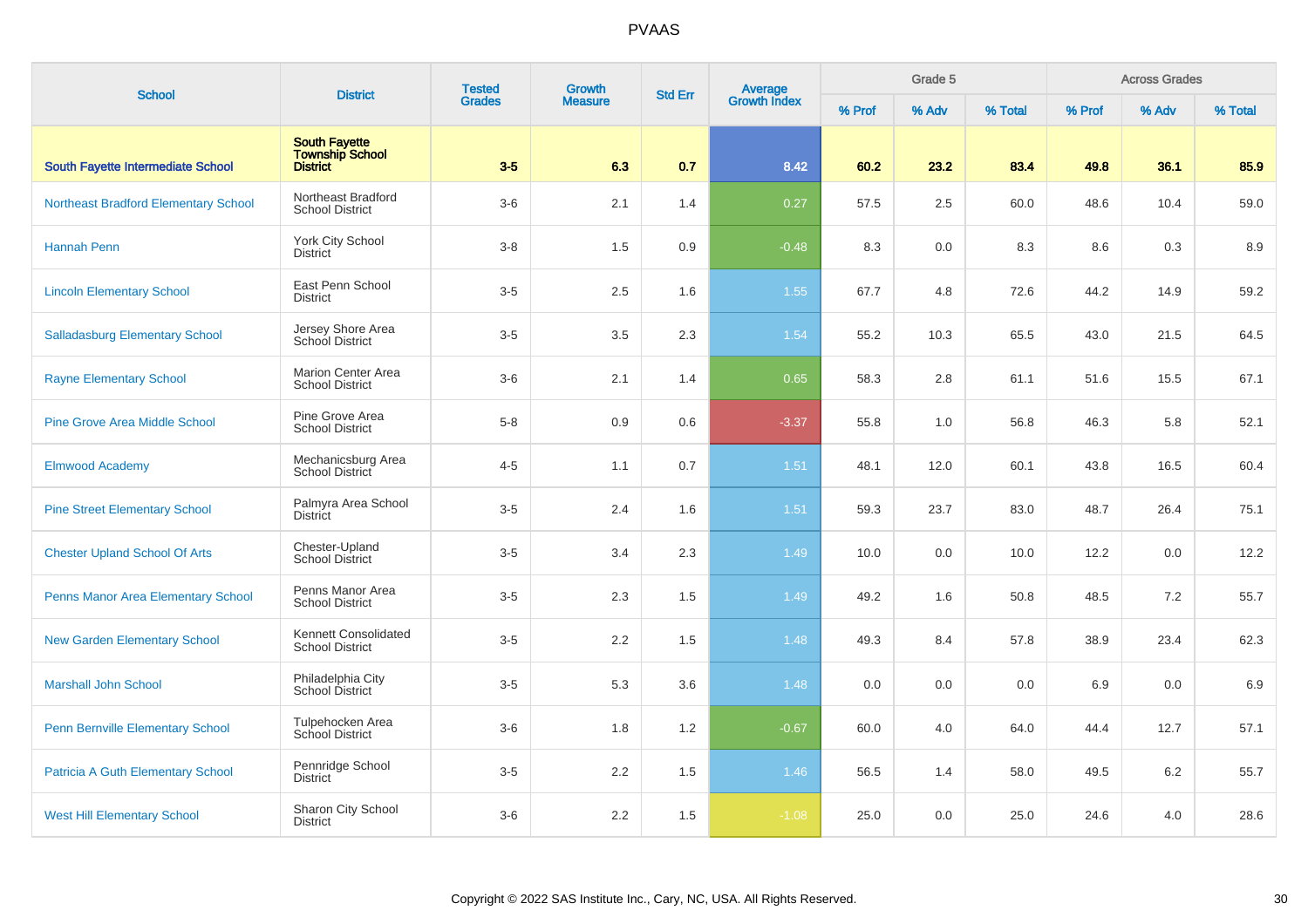| <b>School</b>                                             | <b>District</b>                                       | <b>Tested</b><br>Growth<br><b>Grades</b><br><b>Measure</b> |     | <b>Std Err</b> | Average<br>Growth Index |        | Grade 5 |         |        | <b>Across Grades</b> |         |
|-----------------------------------------------------------|-------------------------------------------------------|------------------------------------------------------------|-----|----------------|-------------------------|--------|---------|---------|--------|----------------------|---------|
|                                                           | <b>South Fayette</b>                                  |                                                            |     |                |                         | % Prof | % Adv   | % Total | % Prof | % Adv                | % Total |
| <b>South Fayette Intermediate School</b>                  | <b>Township School</b><br><b>District</b>             | $3-5$                                                      | 6.3 | 0.7            | 8.42                    | 60.2   | 23.2    | 83.4    | 49.8   | 36.1                 | 85.9    |
| <b>Shenango Elementary School</b>                         | Shenango Area<br>School District                      | $3-6$                                                      | 1.5 | 1.1            | $-0.12$                 | 46.4   | 19.0    | 65.5    | 41.6   | 21.7                 | 63.3    |
| <b>Menallen School</b>                                    | Uniontown Area<br><b>School District</b>              | $3-6$                                                      | 2.6 | 1.8            | 0.59                    | 45.4   | 9.1     | 54.6    | 51.9   | 14.2                 | 66.0    |
| <b>Bermudian Springs Middle School</b>                    | <b>Bermudian Springs</b><br><b>School District</b>    | $5 - 8$                                                    | 0.2 | 0.6            | 0.41                    | 50.4   | 0.0     | 50.4    | 43.3   | 5.6                  | 48.9    |
| <b>Rutherford Elementary School</b>                       | Central Dauphin<br>School District                    | $3-5$                                                      | 2.4 | 1.7            | 1.45                    | 40.0   | 3.3     | 43.3    | 39.4   | 8.2                  | 47.6    |
| <b>New Hope-Solebury Upper Elementary</b><br>School       | New Hope-Solebury<br><b>School District</b>           | $3-5$                                                      | 1.9 | 1.3            | 1.45                    | 64.1   | 12.0    | 76.1    | 51.3   | 21.0                 | 72.4    |
| <b>Wrightsville Elementary School</b>                     | Eastern York School<br><b>District</b>                | $3-5$                                                      | 2.4 | 1.6            | 1.44                    | 50.9   | 16.4    | 67.3    | 44.8   | 14.0                 | 58.8    |
| <b>Crooked Billet Elementary School</b>                   | Hatboro-Horsham<br><b>School District</b>             | $3-5$                                                      | 2.2 | 1.5            | 1.43                    | 53.1   | 7.8     | 60.9    | 47.9   | 13.7                 | 61.6    |
| <b>Lawton Henry W School</b>                              | Philadelphia City<br>School District                  | $3-5$                                                      | 4.9 | 3.4            | 1.43                    | 38.1   | 4.8     | 42.9    | 29.3   | 3.4                  | 32.8    |
| <b>John Hancock Demonstration School</b>                  | Philadelphia City<br>School District                  | $3 - 8$                                                    | 0.6 | 1.4            | 0.46                    | 21.7   | 0.0     | 21.7    | 39.5   | 5.9                  | 45.4    |
| <b>Lycoming Valley Intermediate School</b>                | <b>Williamsport Area</b><br>School District           | $4 - 6$                                                    | 1.0 | 0.7            | $-2.24$                 | 54.2   | 4.6     | 58.8    | 48.6   | 10.1                 | 58.7    |
| <b>Westfield Area Elementary School</b>                   | Northern Tioga School<br><b>District</b>              | $3-6$                                                      | 1.7 | 1.2            | 0.26                    | 37.1   | 1.6     | 38.7    | 41.9   | 8.6                  | 50.5    |
| <b>West Snyder Elementary School</b>                      | Midd-West School<br><b>District</b>                   | $3-5$                                                      | 2.1 | 1.5            | 1.42                    | 47.8   | 4.4     | 52.2    | 45.3   | 10.5                 | 55.8    |
| <b>Valley View Intermediate School</b>                    | Valley View School<br><b>District</b>                 | $3-5$                                                      | 1.7 | 1.2            | 1.42                    | 62.4   | 1.8     | 64.2    | 53.1   | 7.1                  | 60.2    |
| <b>Highcliff Elementary School</b>                        | North Hills School<br><b>District</b>                 | $3-5$                                                      | 2.0 | 1.4            | 1.41                    | 64.0   | 10.7    | 74.7    | 52.7   | 20.7                 | 73.4    |
| <b>Lindley Academy Charter School At</b><br><b>Birney</b> | Lindley Academy<br>Charter School At<br><b>Birney</b> | $3 - 8$                                                    | 1.0 | 0.7            | $-1.02$                 | 8.9    | 0.0     | 8.9     | 19.6   | 2.3                  | 21.9    |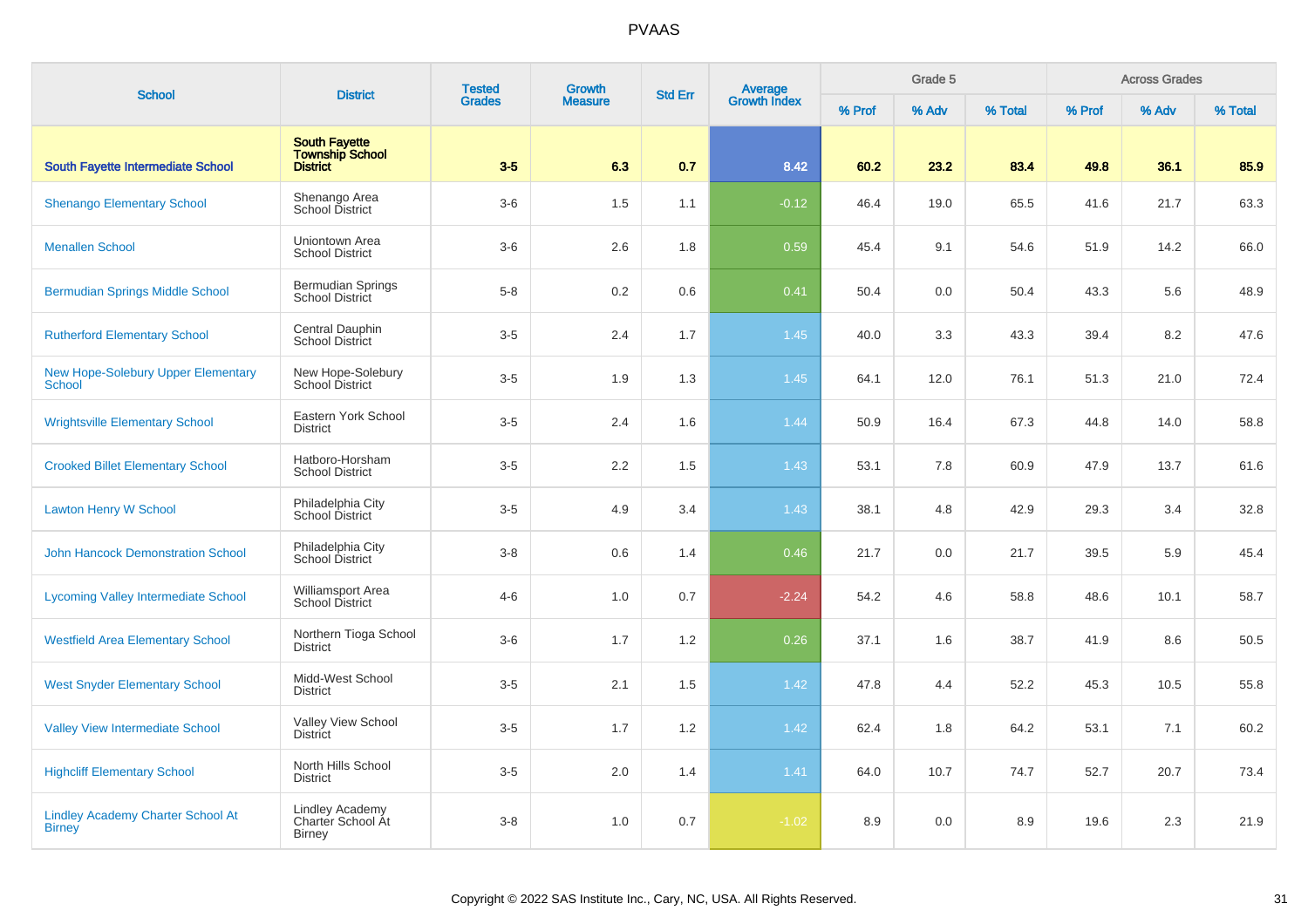| <b>School</b>                                      | <b>District</b>                                                   | <b>Tested</b> | Growth         | <b>Std Err</b> | <b>Average</b><br>Growth Index |        | Grade 5 |         |        | <b>Across Grades</b> |         |
|----------------------------------------------------|-------------------------------------------------------------------|---------------|----------------|----------------|--------------------------------|--------|---------|---------|--------|----------------------|---------|
|                                                    |                                                                   | <b>Grades</b> | <b>Measure</b> |                |                                | % Prof | % Adv   | % Total | % Prof | % Adv                | % Total |
| <b>South Fayette Intermediate School</b>           | <b>South Fayette</b><br><b>Township School</b><br><b>District</b> | $3-5$         | 6.3            | 0.7            | 8.42                           | 60.2   | 23.2    | 83.4    | 49.8   | 36.1                 | 85.9    |
| <b>Tidioute Community Charter School</b>           | <b>Tidioute Community</b><br><b>Charter School</b>                | $3 - 11$      | 2.0            | 1.5            | $-0.21$                        | 69.2   | 0.0     | 69.2    | 43.2   | 4.0                  | 47.2    |
| <b>Chester Street Elementary School</b>            | Wyoming Valley West<br>School District                            | $3-5$         | 3.0            | 2.1            | 1.39                           | 51.2   | 9.8     | 61.0    | 43.5   | 13.0                 | 56.5    |
| Joseph C Ashkar Elementary School                  | East Lycoming School<br>District                                  | $3-6$         | 1.5            | 1.1            | $-1.16$                        | 65.7   | 10.4    | 76.1    | 47.0   | 18.3                 | 65.3    |
| <b>Cougar Academy</b>                              | Harrisburg City School<br><b>District</b>                         | $3 - 10$      | 1.7            | 1.2            | $-0.44$                        | 0.0    | 0.0     | 0.0     | 11.7   | 0.0                  | 11.7    |
| N Hopewell-Winterstown Elementary<br>School        | Red Lion Area School<br><b>District</b>                           | $3-6$         | 2.2            | 1.6            | $-0.30$                        | 35.7   | 3.6     | 39.3    | 41.5   | 17.0                 | 58.5    |
| Northwestern Lehigh Elementary School              | Northwestern Lehigh<br><b>School District</b>                     | $3-5$         | 2.1            | 1.6            | 1.39                           | 45.2   | 4.8     | 50.0    | 44.8   | 6.6                  | 51.4    |
| <b>Fitzpatrick Aloysius L School</b>               | Philadelphia City<br>School District                              | $3 - 8$       | $-0.3$         | 2.4            | $-0.10$                        | 29.4   | 0.0     | 29.4    | 29.0   | 0.0                  | 29.0    |
| A L Wilson Elementary School (8364)                | Albert Gallatin Area<br><b>School District</b>                    | $3-5$         | 2.2            | 1.6            | 1.37                           | 41.1   | 3.6     | 44.6    | 35.6   | 6.7                  | 42.3    |
| <b>West End Elementary School</b>                  | <b>Crawford Central</b><br><b>School District</b>                 | $3-6$         | 1.7            | 1.2            | 0.01                           | 57.1   | 2.0     | 59.2    | 45.7   | 10.3                 | 56.0    |
| <b>Colonel John Siegfried Elementary</b><br>School | Northampton Area<br><b>School District</b>                        | $3-5$         | 2.3            | 1.7            | 1.37                           | 44.3   | 4.9     | 49.2    | 52.0   | 9.6                  | 61.6    |
| <b>Bancroft Elementary School</b>                  | Kennett Consolidated<br><b>School District</b>                    | $3-5$         | 1.9            | 1.4            | 1.37                           | 47.7   | 14.0    | 61.6    | 42.2   | 18.8                 | 61.1    |
| <b>Southern Fulton Elementary School</b>           | Southern Fulton<br><b>School District</b>                         | $3-6$         | 1.7            | 1.2            | $-1.68$                        | 53.2   | 6.4     | 59.6    | 46.9   | 10.0                 | 56.9    |
| <b>Perry Elementary School</b>                     | Hamburg Area School<br><b>District</b>                            | $3-5$         | 2.4            | 1.7            | 1.36                           | 46.0   | 10.0    | 56.0    | 43.0   | 11.4                 | 54.4    |
| <b>Rose Tree Elementary School</b>                 | Rose Tree Media<br><b>School District</b>                         | $3-5$         | 2.3            | 1.7            | 1.36                           | 60.4   | 18.9    | 79.2    | 51.1   | 35.1                 | 86.2    |
| <b>Kratzer School</b>                              | Parkland School<br><b>District</b>                                | $3-5$         | 1.9            | 1.4            | 1.35                           | 55.0   | 12.5    | 67.5    | 46.5   | 16.9                 | 63.4    |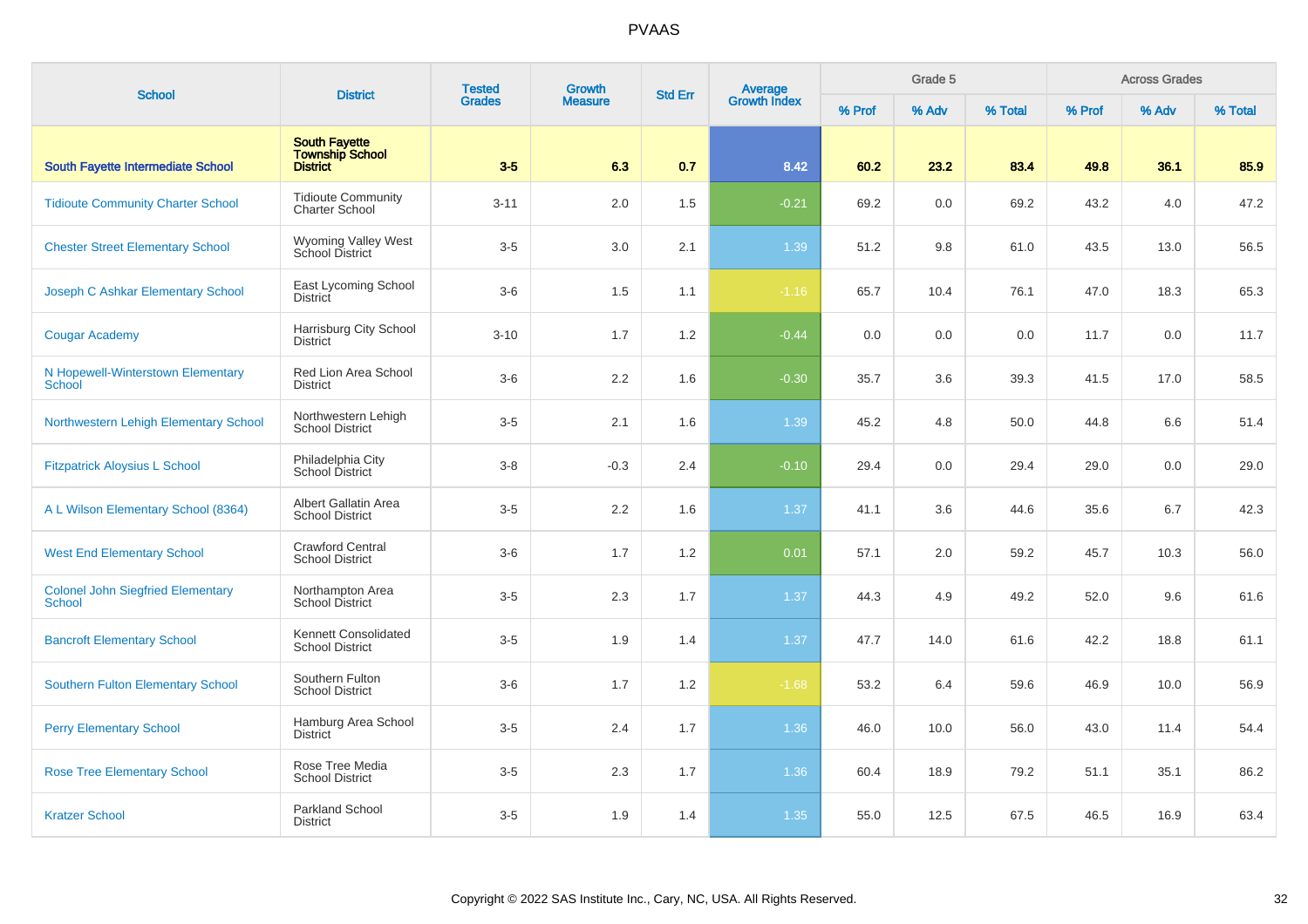| <b>School</b>                                                               | <b>District</b>                                                     | <b>Tested</b><br><b>Growth</b><br><b>Std Err</b> |                |     |                                | Grade 5 |       |         | <b>Across Grades</b> |       |         |
|-----------------------------------------------------------------------------|---------------------------------------------------------------------|--------------------------------------------------|----------------|-----|--------------------------------|---------|-------|---------|----------------------|-------|---------|
|                                                                             |                                                                     | <b>Grades</b>                                    | <b>Measure</b> |     | <b>Average</b><br>Growth Index | % Prof  | % Adv | % Total | % Prof               | % Adv | % Total |
| South Fayette Intermediate School                                           | <b>South Fayette</b><br><b>Township School</b><br><b>District</b>   | $3-5$                                            | 6.3            | 0.7 | 8.42                           | 60.2    | 23.2  | 83.4    | 49.8                 | 36.1  | 85.9    |
| <b>Tracy Elementary School</b>                                              | Millcreek Township<br><b>School District</b>                        | $3-5$                                            | 2.1            | 1.6 | 1.35                           | 41.7    | 10.0  | 51.7    | 43.1                 | 12.3  | 55.4    |
| <b>Global Leadership Academy Charter</b><br><b>School Southwest at Huey</b> | Global Leadership<br>Academy Charter<br>School Southwest at<br>Huey | $3 - 8$                                          | $-0.4$         | 1.8 | $-0.19$                        | 0.0     | 0.0   | 0.0     | 11.1                 | 0.0   | 11.1    |
| <b>Nicely Elementary School</b>                                             | Greensburg Salem<br><b>School District</b>                          | $3-5$                                            | 2.2            | 1.7 | 1.34                           | 43.4    | 15.1  | 58.5    | 44.8                 | 18.7  | 63.4    |
| <b>Colwyn Elementary School</b>                                             | William Penn School<br><b>District</b>                              | $3-6$                                            | 2.8            | 2.1 | $1.25$                         | 33.3    | 0.0   | 33.3    | 19.7                 | 4.6   | 24.2    |
| <b>Edgar Fahs Smith Steam Academy</b>                                       | <b>York City School</b><br><b>District</b>                          | $3 - 8$                                          | 1.1            | 0.8 | 1.14                           | 39.7    | 0.0   | 39.7    | 34.0                 | 1.4   | 35.4    |
| <b>Wrightstown Elementary School</b>                                        | <b>Council Rock School</b><br><b>District</b>                       | $3-6$                                            | 1.6            | 1.2 | 0.67                           | 58.2    | 18.2  | 76.4    | 53.8                 | 22.4  | 76.2    |
| <b>Walnut Street Elementary School</b>                                      | William Penn School<br><b>District</b>                              | $3-6$                                            | 0.8            | 2.0 | 0.39                           | 12.5    | 0.0   | 12.5    | 16.5                 | 0.0   | 16.5    |
| <b>Spring Grove Area Intermediate School</b>                                | Spring Grove Area<br>School District                                | $5-6$                                            | 0.8            | 0.6 | $-1.07$                        | 49.3    | 16.7  | 66.0    | 44.6                 | 21.2  | 65.9    |
| <b>Main Street School</b>                                                   | Chester-Upland<br><b>School District</b>                            | $3-5$                                            | 3.0            | 2.3 | 1.32                           | 6.2     | 0.0   | 6.2     | 13.9                 | 0.0   | 13.9    |
| <b>Priestley School</b>                                                     | Shikellamy School<br><b>District</b>                                | $3-5$                                            | 2.2            | 1.7 | 1.32                           | 59.6    | 5.8   | 65.4    | 45.9                 | 10.1  | 56.0    |
| <b>Frederick Douglass Mastery Charter</b><br><b>School</b>                  | <b>Frederick Douglass</b><br>Mastery Charter<br>School              | $3 - 8$                                          | 1.8            | 1.4 | 0.15                           | 20.8    | 0.0   | 20.8    | 19.1                 | 0.9   | 20.0    |
| <b>Roslyn School</b>                                                        | Abington School<br><b>District</b>                                  | $3-6$                                            | 1.5            | 1.2 | $-0.00$                        | 49.1    | 10.9  | 60.0    | 50.0                 | 15.7  | 65.7    |
| <b>Bellaire Elementary School</b>                                           | Carlisle Area School<br><b>District</b>                             | $3-5$                                            | 2.2            | 1.7 | 1.30                           | 34.5    | 10.3  | 44.8    | 35.6                 | 12.1  | 47.6    |
| <b>North East Intermediate Elementary</b>                                   | North East School<br><b>District</b>                                | $3-5$                                            | 1.5            | 1.1 | 1.30                           | 61.2    | 9.5   | 70.7    | 55.2                 | 14.8  | 70.0    |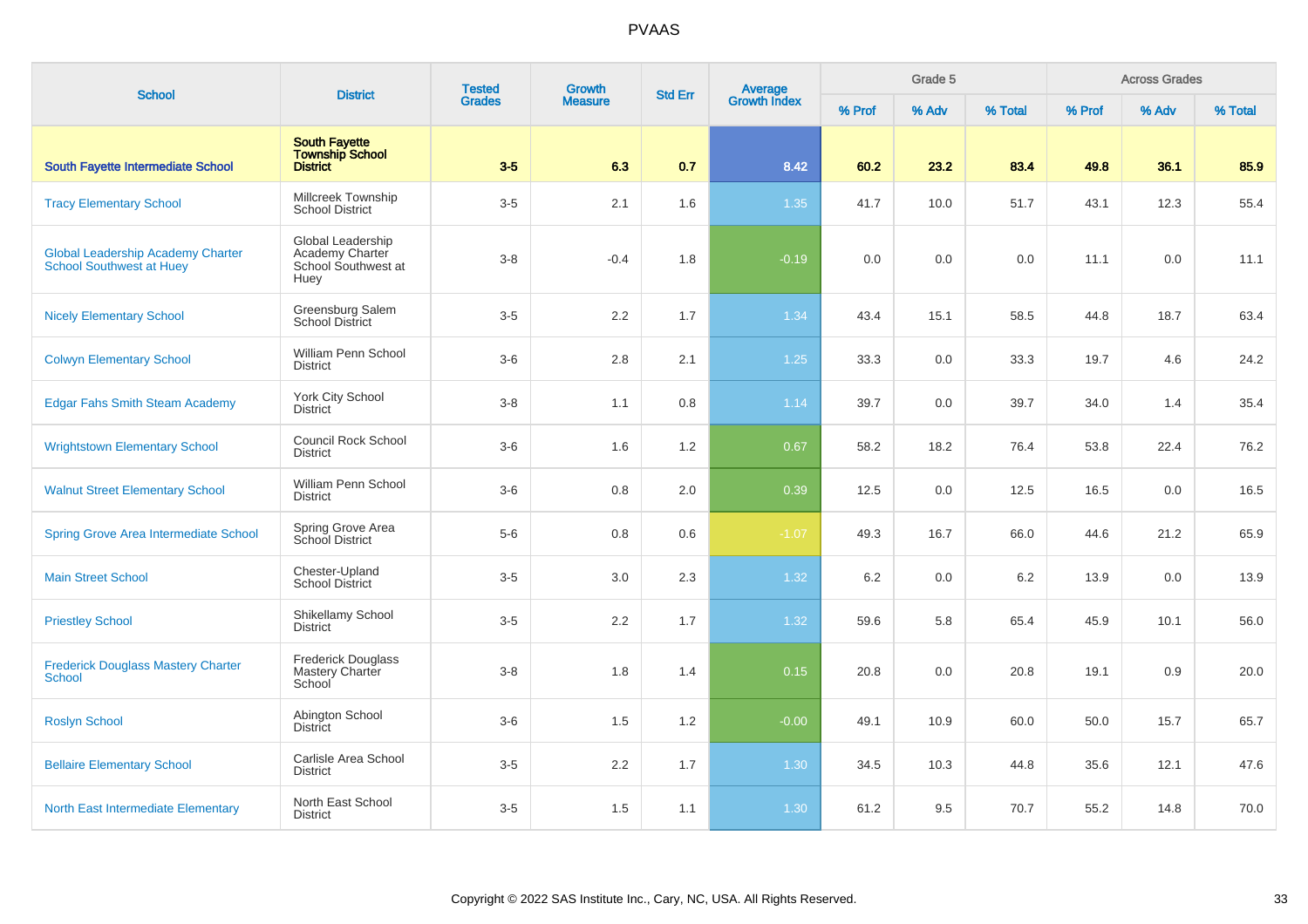| <b>School</b>                              | <b>District</b>                                                   | <b>Tested</b> | Growth         | <b>Std Err</b> | Average<br>Growth Index |        | Grade 5 |         |        | <b>Across Grades</b> |         |
|--------------------------------------------|-------------------------------------------------------------------|---------------|----------------|----------------|-------------------------|--------|---------|---------|--------|----------------------|---------|
|                                            |                                                                   | <b>Grades</b> | <b>Measure</b> |                |                         | % Prof | % Adv   | % Total | % Prof | % Adv                | % Total |
| <b>South Fayette Intermediate School</b>   | <b>South Fayette</b><br><b>Township School</b><br><b>District</b> | $3-5$         | 6.3            | 0.7            | 8.42                    | 60.2   | 23.2    | 83.4    | 49.8   | 36.1                 | 85.9    |
| <b>Bridge Valley Elementary School</b>     | <b>Central Bucks School</b><br><b>District</b>                    | $3-6$         | 1.2            | 0.9            | 0.39                    | 67.9   | 11.9    | 79.8    | 48.5   | 26.0                 | 74.5    |
| Gettysburg Montessori Charter School       | Gettysburg Montessori<br>Charter School                           | $3-6$         | 2.6            | 2.0            | $-0.30$                 | 50.0   | 10.0    | 60.0    | 43.0   | 14.0                 | 57.0    |
| <b>East Bradford Elementary School</b>     | West Chester Area<br><b>School District</b>                       | $3-5$         | 2.5            | 1.9            | 1.28                    | 52.5   | 12.5    | 65.0    | 46.9   | 25.5                 | 72.4    |
| <b>Trafford Elementary School</b>          | Penn-Trafford School<br><b>District</b>                           | $3-5$         | 2.6            | 2.0            | 1.28                    | 55.3   | 29.0    | 84.2    | 37.5   | 40.6                 | 78.1    |
| <b>Hoover Elementary School</b>            | Mt Lebanon School<br><b>District</b>                              | $3-5$         | 3.1            | 2.4            | 1.28                    | 50.0   | 23.1    | 73.1    | 47.0   | 36.0                 | 83.0    |
| <b>West Broad Street Elementary School</b> | Souderton Area<br><b>School District</b>                          | $3-5$         | 2.0            | 1.6            | 1.27                    | 52.4   | 15.9    | 68.2    | 41.4   | 31.4                 | 72.8    |
| <b>Mcknight Elementary School</b>          | North Allegheny<br>School District                                | $3-5$         | 1.4            | 1.1            | 1.26                    | 53.0   | 24.4    | 77.4    | 46.7   | 27.6                 | 74.3    |
| <b>Springfield Elementary School</b>       | Connellsville Area<br><b>School District</b>                      | $3-5$         | 2.1            | 1.7            | 1.25                    | 43.4   | 9.4     | 52.8    | 35.7   | 7.0                  | 42.7    |
| <b>Providence Elementary School</b>        | Solanco School<br><b>District</b>                                 | $3-5$         | 2.5            | 2.0            | 1.25                    | 27.0   | 5.4     | 32.4    | 42.4   | 6.5                  | 48.9    |
| <b>Hambright Elementary School</b>         | Penn Manor School<br><b>District</b>                              | $3-6$         | 0.1            | 1.0            | 0.13                    | 50.0   | 3.8     | 53.8    | 43.6   | 10.8                 | 54.4    |
| <b>Tenth Street Elementary School</b>      | <b>Riverview School</b><br><b>District</b>                        | $3-6$         | 1.7            | 1.4            | $-1.85$                 | 77.8   | 11.1    | 88.9    | 53.3   | 31.1                 | 84.4    |
| <b>Brownsville Area Elementary School</b>  | <b>Brownsville Area</b><br><b>School District</b>                 | $3-5$         | 1.8            | 1.5            | 1.23                    | 40.5   | 0.0     | 40.5    | 33.9   | 3.1                  | 37.0    |
| <b>Clear Run Intermediate School</b>       | Pocono Mountain<br><b>School District</b>                         | $3-6$         | 1.4            | 1.1            | 0.34                    | 42.2   | 1.6     | 43.8    | 38.1   | 5.4                  | 43.6    |
| <b>Chief Shikellamy School</b>             | Shikellamy School<br><b>District</b>                              | $3-5$         | 2.2            | 1.8            | 1.22                    | 29.6   | 3.7     | 33.3    | 29.0   | 5.8                  | 34.8    |
| <b>Mount Nittany Elementary School</b>     | State College Area<br>School District                             | $3-5$         | 2.2            | 1.8            | 1.22                    | 50.0   | 13.6    | 63.6    | 40.7   | 29.0                 | 69.7    |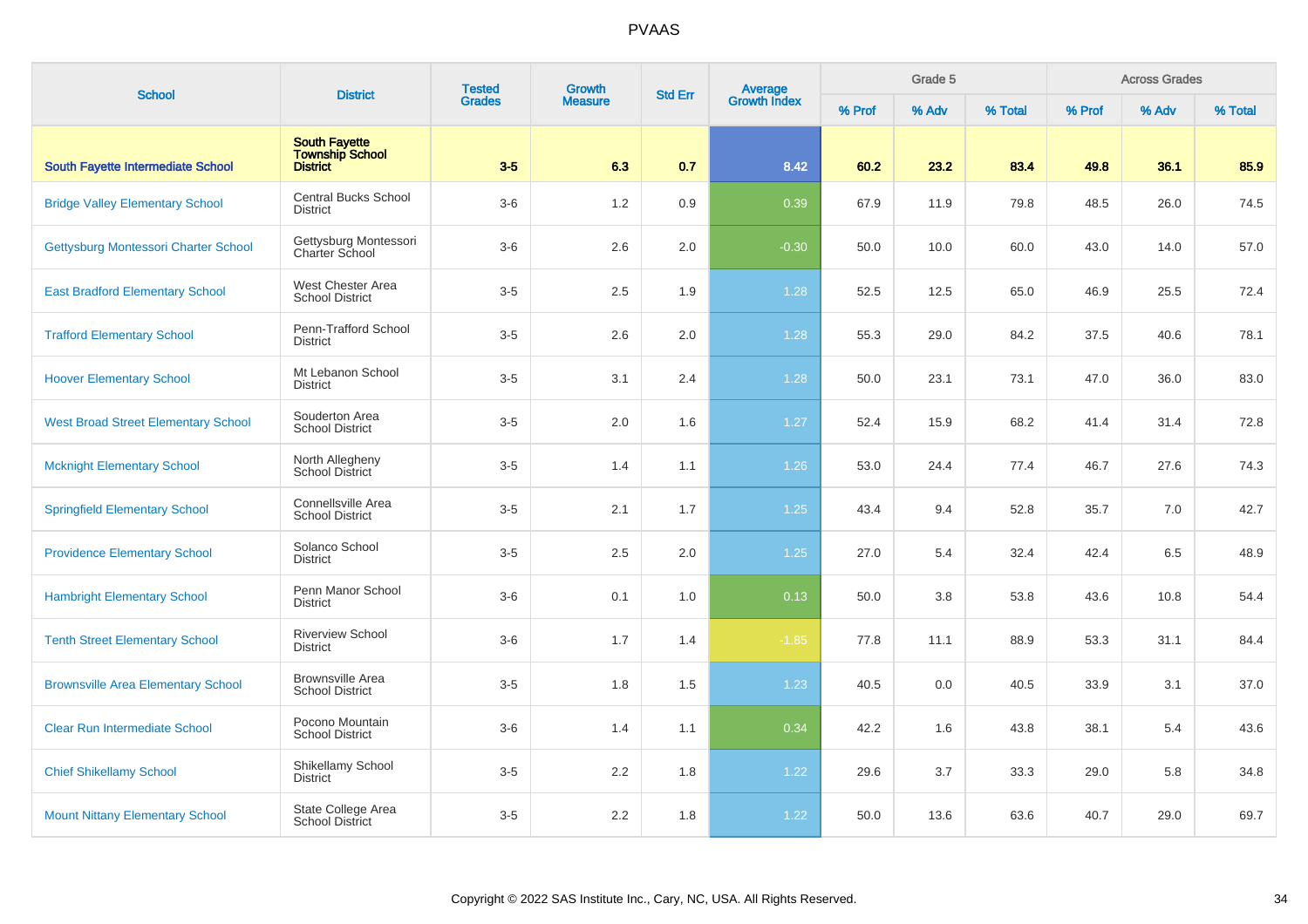| <b>School</b>                               | <b>District</b>                                                   | <b>Tested</b> | Growth         | <b>Std Err</b> | Average<br>Growth Index |        | Grade 5 |         |        | <b>Across Grades</b> |         |
|---------------------------------------------|-------------------------------------------------------------------|---------------|----------------|----------------|-------------------------|--------|---------|---------|--------|----------------------|---------|
|                                             |                                                                   | <b>Grades</b> | <b>Measure</b> |                |                         | % Prof | % Adv   | % Total | % Prof | % Adv                | % Total |
| <b>South Fayette Intermediate School</b>    | <b>South Fayette</b><br><b>Township School</b><br><b>District</b> | $3-5$         | 6.3            | 0.7            | 8.42                    | 60.2   | 23.2    | 83.4    | 49.8   | 36.1                 | 85.9    |
| <b>Taggart John H School</b>                | Philadelphia City<br>School District                              | $3 - 8$       | 2.6            | 2.1            | $-0.29$                 | 11.1   | 0.0     | 11.1    | 19.2   | 0.0                  | 19.2    |
| <b>Slippery Rock Area Elementary School</b> | Slippery Rock Area<br>School District                             | $3-5$         | 1.8            | 1.5            | 1.20                    | 55.4   | 23.1    | 78.5    | 43.6   | 35.2                 | 78.7    |
| <b>Susquenita Middle School</b>             | Susquenita School<br><b>District</b>                              | $5 - 8$       | 0.7            | 0.6            | $-0.28$                 | 46.7   | 9.2     | 55.8    | 43.0   | 7.9                  | 50.9    |
| <b>Fairview Elementary School</b>           | <b>Crestwood School</b><br><b>District</b>                        | $3-6$         | 1.3            | 1.1            | 0.44                    | 46.3   | 9.3     | 55.6    | 48.7   | 17.8                 | 66.5    |
| <b>Valley Grove Elementary School</b>       | Valley Grove School<br><b>District</b>                            | $3-6$         | 1.4            | $1.2\,$        | 0.65                    | 57.4   | 8.5     | 66.0    | 48.6   | 9.8                  | 58.4    |
| <b>Chicora Elementary School</b>            | Karns City Area<br><b>School District</b>                         | $3-6$         | 1.4            | $1.2\,$        | $-0.53$                 | 52.5   | 6.6     | 59.0    | 40.1   | 9.5                  | 49.6    |
| <b>Upper Adams Intermediate School</b>      | Upper Adams School<br><b>District</b>                             | $4 - 6$       | 0.9            | 0.8            | 0.45                    | 47.3   | 3.8     | 51.2    | 40.3   | 13.2                 | 53.5    |
| <b>Hazleton Elementary/Middle School</b>    | Hazleton Area School<br><b>District</b>                           | $3 - 8$       | 1.4            | 1.3            | 0.16                    | 23.4   | 0.0     | 23.4    | 19.4   | 0.5                  | 19.9    |
| <b>Catharine Joseph School</b>              | Philadelphia City<br>School District                              | $3-5$         | 3.1            | 2.7            | 1.15                    | 12.5   | 0.0     | 12.5    | 7.3    | 0.0                  | 7.3     |
| <b>West Oak Lane Charter School</b>         | West Oak Lane<br><b>Charter School</b>                            | $3 - 8$       | 0.8            | 0.7            | $-1.30$                 | 29.9   | 0.0     | 29.9    | 31.4   | 4.3                  | 35.8    |
| <b>Benjamin Chambers Elementary School</b>  | Chambersburg Area<br>School District                              | $3-5$         | 1.8            | 1.5            | 1.14                    | 29.4   | 5.9     | 35.3    | 30.9   | 5.8                  | 36.7    |
| <b>Warren L Miller Elementary School</b>    | Southern Tioga<br>School District                                 | $3-6$         | 1.3            | 1.2            | 0.28                    | 38.0   | 4.0     | 42.0    | 37.8   | 10.0                 | 47.9    |
| <b>Toby Farms Intermediate School</b>       | Chester-Upland<br><b>School District</b>                          | $5 - 8$       | 1.2            | 1.0            | 1.13                    |        |         |         | 11.4   | 1.2                  | 12.6    |
| <b>Rowland Academy</b>                      | Harrisburg City School<br><b>District</b>                         | $5 - 8$       | 0.7            | 0.6            | $-5.96$                 | 1.7    | 0.0     | 1.7     | 7.8    | 1.5                  | 9.3     |
| <b>Schuylkill Valley Middle School</b>      | Schuylkill Valley<br>School District                              | $5-8$         | 0.6            | 0.6            | $-1.36$                 | 53.1   | 3.1     | 56.2    | 46.4   | 8.5                  | 54.8    |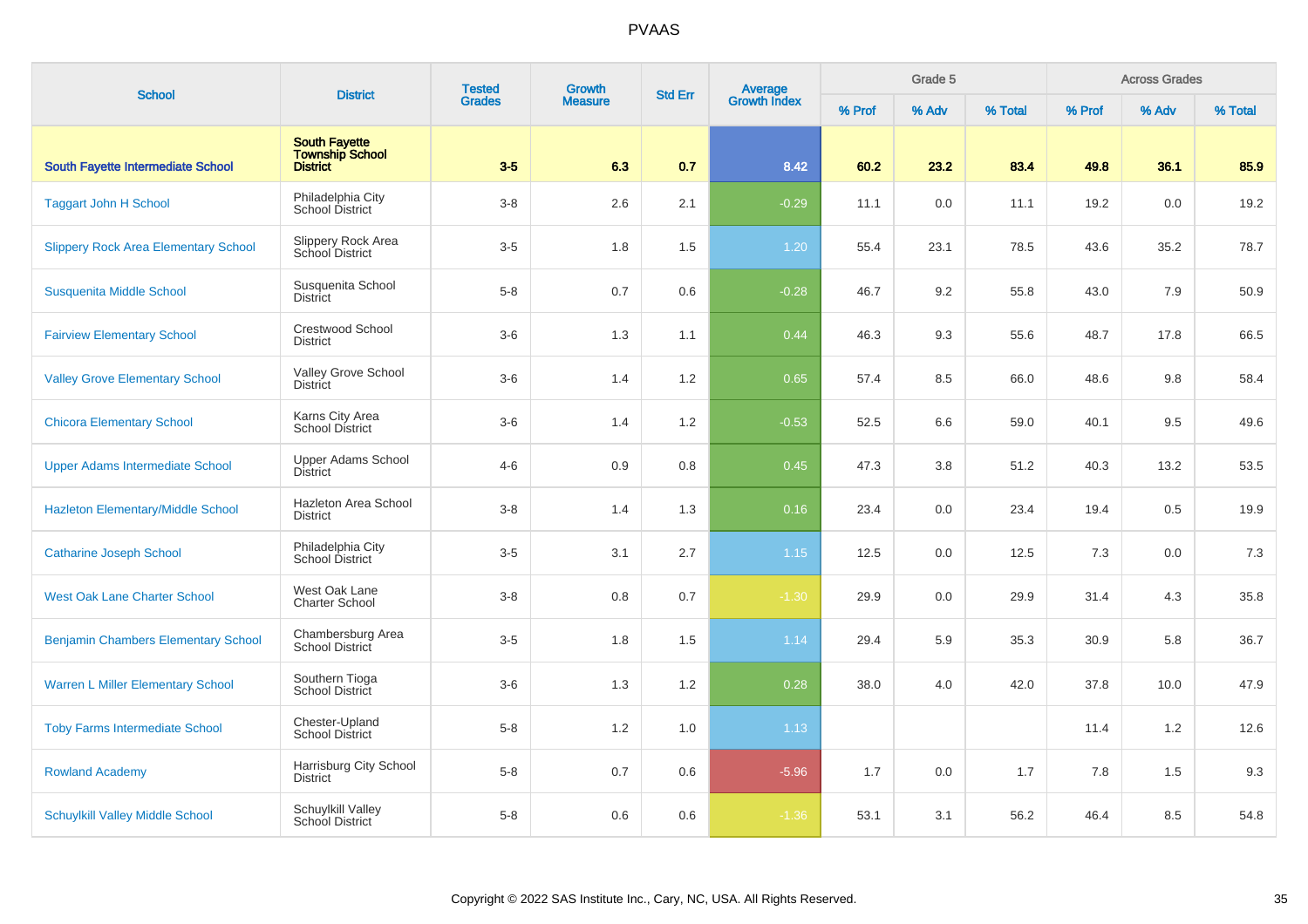| <b>School</b>                                      | <b>District</b>                                                   | <b>Tested</b><br><b>Grades</b> | <b>Growth</b><br><b>Measure</b> | <b>Std Err</b> | <b>Average</b><br>Growth Index | Grade 5 |       |         | <b>Across Grades</b> |       |         |
|----------------------------------------------------|-------------------------------------------------------------------|--------------------------------|---------------------------------|----------------|--------------------------------|---------|-------|---------|----------------------|-------|---------|
|                                                    |                                                                   |                                |                                 |                |                                | % Prof  | % Adv | % Total | % Prof               | % Adv | % Total |
| South Fayette Intermediate School                  | <b>South Fayette</b><br><b>Township School</b><br><b>District</b> | $3-5$                          | 6.3                             | 0.7            | 8.42                           | 60.2    | 23.2  | 83.4    | 49.8                 | 36.1  | 85.9    |
| <b>York Avenue Elementary School</b>               | North Penn School<br><b>District</b>                              | $3-6$                          | 1.8                             | 1.6            | 1.10                           | 43.3    | 16.7  | 60.0    | 41.4                 | 28.4  | 69.8    |
| <b>White Deer Elementary School</b>                | Milton Area School<br><b>District</b>                             | $3-5$                          | 2.6                             | 2.4            | 1.11                           | 60.0    | 10.0  | 70.0    | 46.5                 | 16.2  | 62.6    |
| <b>Southwark School</b>                            | Philadelphia City<br>School District                              | $3 - 8$                        | 1.4                             | 1.3            | $-0.35$                        | 11.4    | 2.9   | 14.3    | 19.0                 | 4.4   | 23.4    |
| <b>Keystone Academy Charter School</b>             | Keystone Academy<br>Charter School                                | $3 - 8$                        | 0.9                             | 0.8            | 0.36                           | 42.1    | 3.5   | 45.6    | 40.7                 | 7.4   | 48.1    |
| <b>Carnegie Elementary School</b>                  | Carlynton School<br><b>District</b>                               | $3-6$                          | 1.3                             | 1.2            | $-0.36$                        | 51.8    | 5.6   | 57.4    | 43.7                 | 10.0  | 53.7    |
| <b>Kutz Elementary School</b>                      | <b>Central Bucks School</b><br><b>District</b>                    | $3-6$                          | 1.2                             | 1.1            | $-0.56$                        | 59.3    | 17.0  | 76.3    | 47.2                 | 33.5  | 80.7    |
| <b>Silver Spring Elementary School</b>             | <b>Cumberland Valley</b><br><b>School District</b>                | $3-5$                          | 1.6                             | 1.4            | 1.10                           | 66.7    | 5.1   | 71.8    | 54.4                 | 22.8  | 77.2    |
| <b>Rockhill Elementary School</b>                  | Southern Huntingdon<br><b>County School District</b>              | $3-5$                          | 2.7                             | 2.5            | 1.09                           | 37.5    | 0.0   | 37.5    | 45.2                 | 1.4   | 46.6    |
| <b>Stewart Elementary School</b>                   | <b>Burrell School District</b>                                    | $4 - 5$                        | 1.2                             | 1.1            | 1.09                           | 50.0    | 0.9   | 50.9    | 45.1                 | 10.2  | 55.4    |
| <b>Mastery Charter School-Clymer</b><br>Elementary | <b>Mastery Charter</b><br>School - Clymer<br>Elementary           | $3-6$                          | 1.7                             | 1.5            | 0.22                           | 13.5    | 0.0   | 13.5    | 17.5                 | 0.8   | 18.3    |
| <b>Minersville Area Elementary Center</b>          | Minersville Area<br><b>School District</b>                        | $3-6$                          | 1.1                             | 1.0            | $-1.27$                        | 42.5    | 2.7   | 45.2    | 41.8                 | 13.8  | 55.6    |
| <b>Propel Charter School-East</b>                  | Propel Charter School<br>- East                                   | $3 - 8$                        | 1.1                             | 1.0            | $-0.75$                        | 32.5    | 0.0   | 32.5    | 31.6                 | 4.7   | 36.3    |
| Mastery Charter School John Wister<br>Elementary   | Mastery Charter<br>School John Wister<br>Elementary               | $3-5$                          | 2.7                             | 2.5            | 1.08                           | 8.3     | 0.0   | 8.3     | 10.8                 | 0.0   | 10.8    |
| Pan American Academy Charter School                | Pan American<br>Academy Charter<br>School                         | $3 - 8$                        | 0.9                             | 0.8            | $-2.78$                        | 19.3    | 1.8   | 21.0    | 19.6                 | 2.0   | 21.5    |
| <b>Gillingham Charter School</b>                   | Gillingham Charter<br>School                                      | $3 - 11$                       | 2.2                             | 2.0            | $-0.98$                        | 41.7    | 0.0   | 41.7    | 34.3                 | 4.3   | 38.6    |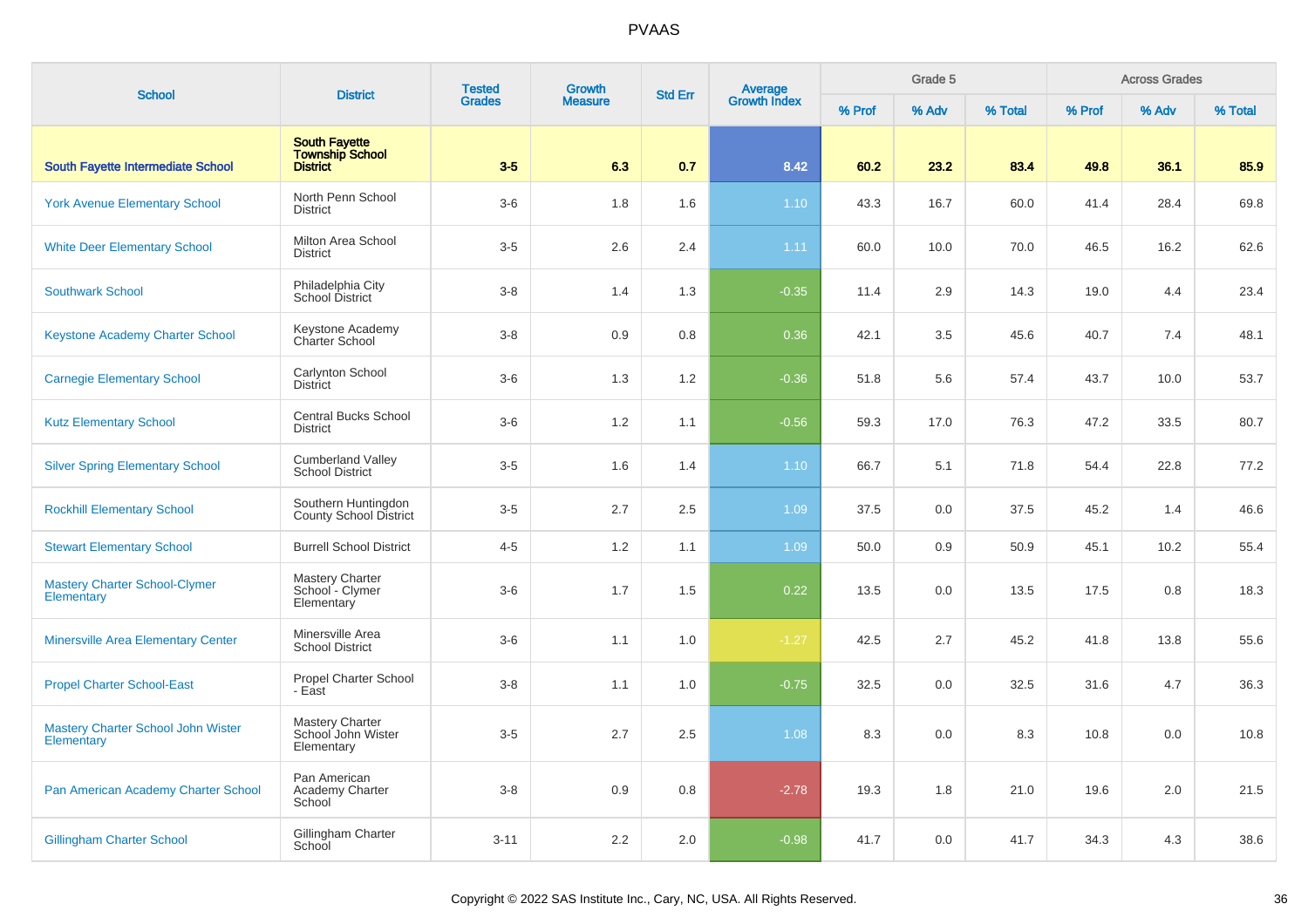| <b>School</b>                                           | <b>District</b>                                     | <b>Tested</b> | Growth         |                | Average<br>Growth Index |        | Grade 5 |         |        | <b>Across Grades</b> |         |
|---------------------------------------------------------|-----------------------------------------------------|---------------|----------------|----------------|-------------------------|--------|---------|---------|--------|----------------------|---------|
|                                                         |                                                     | <b>Grades</b> | <b>Measure</b> | <b>Std Err</b> |                         | % Prof | % Adv   | % Total | % Prof | % Adv                | % Total |
| South Fayette Intermediate School                       | <b>South Fayette</b><br>Township School<br>District | $3-5$         | 6.3            | 0.7            | 8.42                    | 60.2   | 23.2    | 83.4    | 49.8   | 36.1                 | 85.9    |
| <b>West Hazleton Elementary/Middle</b><br><b>School</b> | Hazleton Area School<br><b>District</b>             | $3-8$         | $-0.4$         | 1.3            | $-0.33$                 | 29.7   | $0.0\,$ | 29.7    | 24.3   | 1.1                  | 25.4    |
| <b>Titus Elementary School</b>                          | <b>Central Bucks School</b><br><b>District</b>      | $3-6$         | 0.4            | 1.0            | 0.43                    | 54.6   | 10.4    | 64.9    | 50.0   | 22.3                 | 72.3    |
| <b>Valley Forge Middle School</b>                       | Tredyffrin-Easttown<br>School District              | $5 - 8$       | 0.7            | 0.6            | $-2.09$                 | 60.4   | 26.9    | 87.3    | 53.9   | 34.1                 | 88.0    |
| <b>Barclay Elementary School</b>                        | <b>Central Bucks School</b><br><b>District</b>      | $3-6$         | 0.1            | 1.0            | 0.08                    | 52.8   | 4.5     | 57.3    | 47.4   | 11.8                 | 59.1    |
| <b>Juniata Elementary School</b>                        | Juniata County School<br><b>District</b>            | $3-5$         | 1.3            | 1.2            | 1.06                    | 44.0   | 3.0     | 47.0    | 35.2   | 6.1                  | 41.4    |
| <b>Feltonville Intermediate School</b>                  | Philadelphia City<br>School District                | $3-5$         | 2.9            | $2.8\,$        | 1.05                    | 5.3    | 0.0     | 5.3     | 10.1   | 0.0                  | 10.1    |
| <b>Hillendale Elementary School</b>                     | Unionville-Chadds<br><b>Ford School District</b>    | $3-5$         | 1.8            | 1.7            | 1.05                    | 55.9   | 30.5    | 86.4    | 38.3   | 47.8                 | 86.1    |
| <b>C E Cole Intermediate School</b>                     | Muhlenberg School<br><b>District</b>                | $4 - 6$       | $-1.9$         | 0.6            | $-3.27$                 | 35.9   | 1.4     | 37.2    | 29.8   | 4.5                  | 34.3    |
| <b>Hartwood Elementary School</b>                       | Fox Chapel Area<br>School District                  | $3-5$         | 1.7            | 1.6            | 1.04                    | 57.6   | 32.2    | 89.8    | 45.6   | 42.2                 | 87.8    |
| <b>Ward L Myers Elementary School</b>                   | <b>Muncy School District</b>                        | $3-6$         | 1.1            | 1.0            | $-2.45$                 | 49.2   | 11.5    | 60.7    | 48.8   | 19.0                 | 67.7    |
| <b>West Hempfield Elementary School</b>                 | Hempfield Area<br><b>School District</b>            | $3-5$         | 1.4            | 1.4            | 1.02                    | 50.0   | 5.0     | 55.0    | 41.5   | 12.7                 | 54.2    |
| <b>Northwest Elementary School</b>                      | Lebanon School<br><b>District</b>                   | $3-5$         | 1.4            | 1.4            | 1.02                    | 15.8   | 0.0     | 15.8    | 19.2   | 0.4                  | 19.6    |
| <b>Juniata Elementary School</b>                        | Altoona Area School<br><b>District</b>              | $3-5$         | 1.7            | 1.7            | 1.02                    | 42.6   | 3.3     | 45.9    | 38.5   | 4.5                  | 43.0    |
| <b>Hampden Elementary School</b>                        | <b>Cumberland Valley</b><br><b>School District</b>  | $3-5$         | 1.4            | 1.4            | 1.00                    | 63.1   | 9.5     | 72.6    | 53.9   | 21.6                 | 75.4    |
| <b>Bache-Martin School</b>                              | Philadelphia City<br>School District                | $3 - 8$       | 3.5            | 3.5            | 0.99                    |        |         |         | 22.7   | 24.7                 | 47.4    |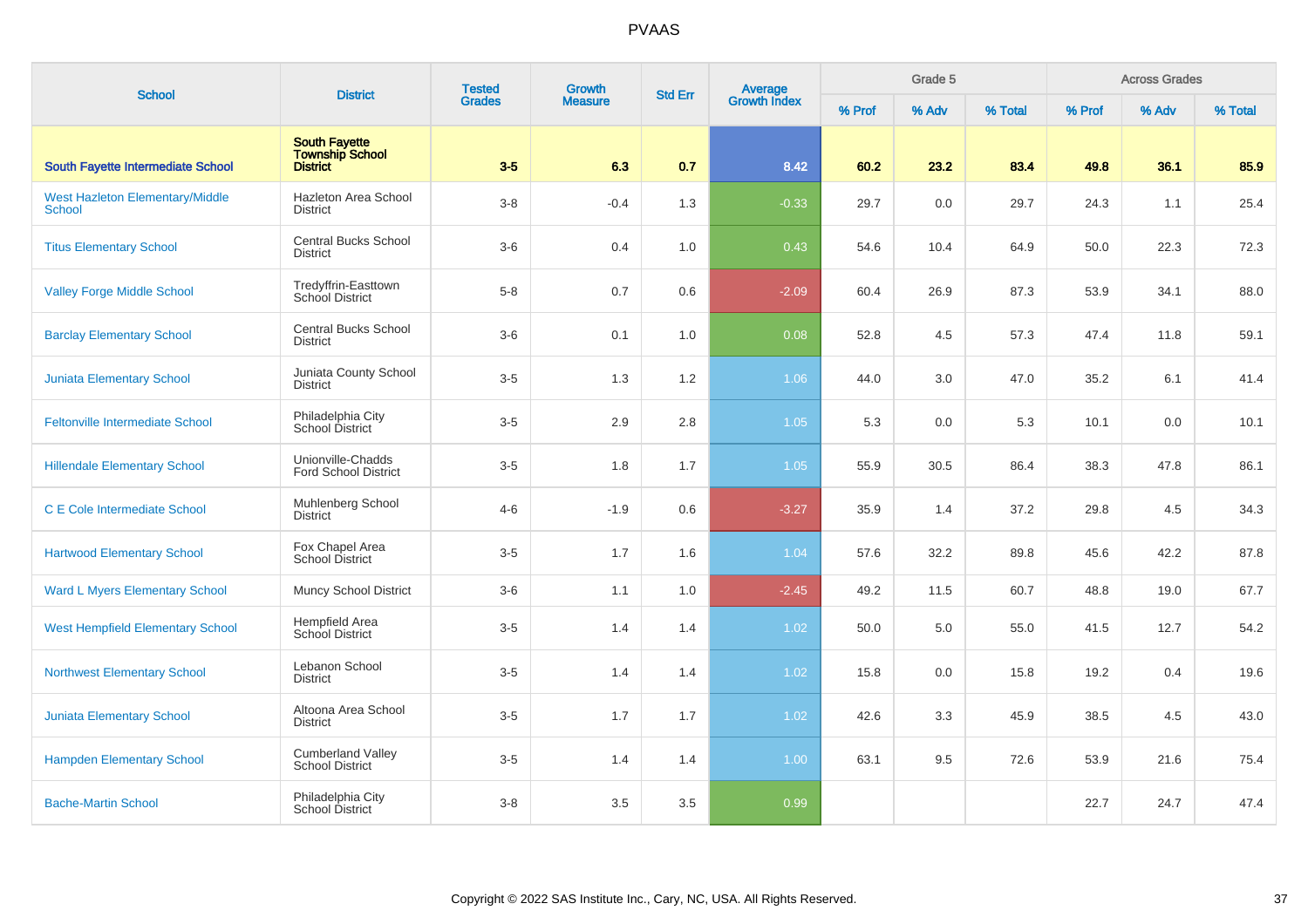| <b>School</b>                                  | <b>District</b>                                                   | <b>Tested</b> | Growth         | <b>Std Err</b> | Average<br>Growth Index |        | Grade 5 |         |        | <b>Across Grades</b> |         |
|------------------------------------------------|-------------------------------------------------------------------|---------------|----------------|----------------|-------------------------|--------|---------|---------|--------|----------------------|---------|
|                                                |                                                                   | <b>Grades</b> | <b>Measure</b> |                |                         | % Prof | % Adv   | % Total | % Prof | % Adv                | % Total |
| South Fayette Intermediate School              | <b>South Fayette</b><br><b>Township School</b><br><b>District</b> | $3-5$         | 6.3            | 0.7            | 8.42                    | 60.2   | 23.2    | 83.4    | 49.8   | 36.1                 | 85.9    |
| <b>Tri-Community Elementary School</b>         | Central Dauphin<br><b>School District</b>                         | $3-5$         | 1.6            | 1.7            | 0.98                    | 29.3   | 3.4     | 32.8    | 23.1   | 8.1                  | 31.2    |
| <b>Rhoads James School</b>                     | Philadelphia City<br>School District                              | $3 - 8$       | 3.5            | 3.6            | 0.98                    |        |         |         | 15.7   | 2.0                  | 17.6    |
| <b>Primos Elementary School</b>                | <b>Upper Darby School</b><br><b>District</b>                      | $3-5$         | 2.3            | 2.3            | 0.98                    | 42.9   | 0.0     | 42.9    | 42.4   | 3.5                  | 45.9    |
| <b>Harding Elementary School</b>               | Lebanon School<br><b>District</b>                                 | $3-5$         | 1.4            | 1.4            | 0.97                    | 31.6   | 2.6     | 34.2    | 27.9   | 2.0                  | 29.9    |
| <b>Garnet Valley Elementary School</b>         | Garnet Valley School<br><b>District</b>                           | $3-5$         | 0.8            | 0.9            | 0.96                    | 52.6   | 15.6    | 68.2    | 49.8   | 19.6                 | 69.4    |
| <b>Beaver-Main Elementary School</b>           | <b>Bloomsburg Area</b><br><b>School District</b>                  | $3-5$         | 3.5            | 3.6            | 0.96                    | 83.3   | 8.3     | 91.7    | 70.6   | 13.7                 | 84.3    |
| <b>Parkway Manor School</b>                    | Parkland School<br><b>District</b>                                | $3-5$         | 1.3            | 1.4            | 0.94                    | 54.9   | 18.3    | 73.2    | 46.0   | 28.1                 | 74.1    |
| <b>Simmons Elementary School</b>               | Hatboro-Horsham<br><b>School District</b>                         | $3-5$         | 1.2            | 1.3            | 0.93                    | 60.5   | 8.1     | 68.6    | 53.2   | 20.9                 | 74.0    |
| <b>Phillips Elementary School</b>              | Central Dauphin<br>School District                                | $3-5$         | 1.6            | 1.7            | 0.92                    | 36.2   | 5.2     | 41.4    | 34.4   | 5.6                  | 40.0    |
| <b>Middle Paxton Elementary School</b>         | Central Dauphin<br>School District                                | $3-5$         | 1.7            | 1.9            | 0.92                    | 44.2   | 16.3    | 60.5    | 46.9   | 21.1                 | 68.0    |
| <b>Union Memorial Elementary School</b>        | Union Area School<br><b>District</b>                              | $3-5$         | 1.8            | 2.0            | 0.92                    | 66.7   | 7.7     | 74.4    | 49.3   | 15.2                 | 64.5    |
| <b>Francis S Grandinetti Elementary School</b> | Ridgway Area School<br><b>District</b>                            | $3-5$         | 1.5            | 1.6            | 0.91                    | 57.4   | 6.6     | 63.9    | 51.4   | 16.8                 | 68.2    |
| <b>Wallingford Elementary School</b>           | Wallingford-<br>Swarthmore School<br><b>District</b>              | $3-5$         | 1.2            | 1.3            | 0.91                    | 61.9   | 23.8    | 85.7    | 45.4   | 42.2                 | 87.6    |
| <b>Clearview Elementary School</b>             | Red Lion Area School<br><b>District</b>                           | $3-6$         | 1.3            | 1.4            | $-3.30$                 | 61.8   | 0.0     | 61.8    | 41.7   | 11.1                 | 52.8    |
| <b>Hydetown Elementary School</b>              | <b>Titusville Area School</b><br><b>District</b>                  | $3-5$         | 1.7            | 1.9            | 0.89                    | 64.3   | 9.5     | 73.8    | 54.3   | 13.2                 | 67.4    |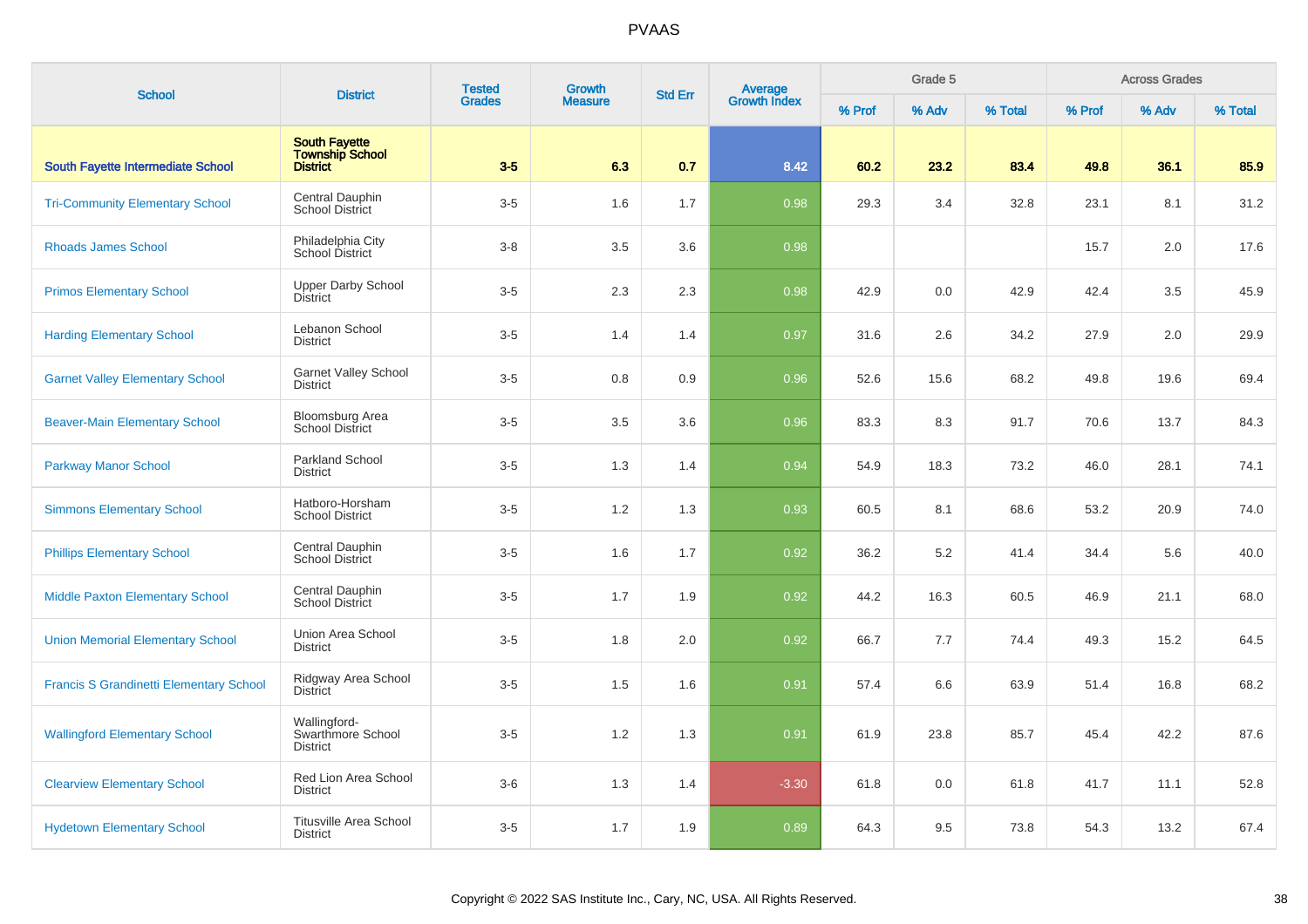| <b>School</b>                                        | <b>District</b>                                     | <b>Tested</b> | Growth         | <b>Std Err</b> |                                |        | Grade 5 |         |        | <b>Across Grades</b> |         |
|------------------------------------------------------|-----------------------------------------------------|---------------|----------------|----------------|--------------------------------|--------|---------|---------|--------|----------------------|---------|
|                                                      |                                                     | <b>Grades</b> | <b>Measure</b> |                | <b>Average</b><br>Growth Index | % Prof | % Adv   | % Total | % Prof | % Adv                | % Total |
| South Fayette Intermediate School                    | <b>South Fayette</b><br>Township School<br>District | $3-5$         | 6.3            | 0.7            | 8.42                           | 60.2   | 23.2    | 83.4    | 49.8   | 36.1                 | 85.9    |
| <b>Elroy Avenue Elementary School</b>                | Brentwood Borough<br><b>School District</b>         | $3-5$         | 1.6            | 1.8            | 0.89                           | 58.1   | $0.0\,$ | 58.1    | 40.0   | 6.4                  | 46.4    |
| California Area Intermediate Middle<br><b>School</b> | California Area School<br><b>District</b>           | $5-6$         | $-0.2$         | 1.2            | $-0.17$                        | 51.8   | 3.7     | 55.6    | 45.4   | 6.7                  | 52.1    |
| <b>Sandycreek Elementary School</b>                  | Franklin Area School<br><b>District</b>             | $3-6$         | 1.2            | 1.4            | 0.39                           | 55.0   | 2.5     | 57.5    | 45.5   | 9.6                  | 55.1    |
| <b>Musser Elementary School</b>                      | Sharon City School<br><b>District</b>               | $3-6$         | 1.4            | 1.6            | 0.63                           | 29.0   | 0.0     | 29.0    | 27.3   | 5.5                  | 32.8    |
| <b>Klein Elementary School</b>                       | Harbor Creek School<br><b>District</b>              | $3-6$         | 1.0            | 1.1            | 0.14                           | 64.3   | 16.1    | 80.4    | 52.0   | 28.1                 | 80.1    |
| <b>Masontown Elementary School</b>                   | Albert Gallatin Area<br><b>School District</b>      | $3-5$         | 2.1            | 2.4            | 0.88                           | 32.4   | 5.9     | 38.2    | 34.6   | 5.9                  | 40.6    |
| <b>Eddystone Elementary School</b>                   | <b>Ridley School District</b>                       | $3-5$         | 2.0            | 2.3            | 0.87                           | 37.0   | 0.0     | 37.0    | 34.2   | 6.6                  | 40.8    |
| <b>Barkley Elementary School</b>                     | Phoenixville Area<br><b>School District</b>         | $3-5$         | 1.5            | 1.7            | 0.86                           | 44.2   | 9.6     | 53.8    | 35.5   | 16.9                 | 52.3    |
| <b>Eagle View Elementary School</b>                  | Somerset Area School<br><b>District</b>             | $3-5$         | 1.0            | 1.1            | 0.86                           | 48.3   | 5.8     | 54.2    | 43.2   | 13.3                 | 56.5    |
| <b>Rommelt Elementary School</b>                     | South Williamsport<br>Area School District          | $5-6$         | 0.8            | 0.9            | 0.28                           | 45.0   | 6.6     | 51.6    | 41.4   | 11.0                 | 52.5    |
| <b>Francis Mcclure Elementary School</b>             | Mckeesport Area<br><b>School District</b>           | $3-5$         | 1.2            | 1.5            | 0.84                           | 42.9   | 1.3     | 44.2    | 33.8   | 6.8                  | 40.5    |
| <b>Bethune Mary Mcleod School</b>                    | Philadelphia City<br>School District                | $3-8$         | 1.9            | 2.3            | 0.83                           | 9.1    | 0.0     | 9.1     | 4.3    | 0.0                  | 4.3     |
| <b>Montgomery Elementary School</b>                  | Montgomery Area<br>School District                  | $3-6$         | 0.5            | 1.1            | 0.48                           | 56.8   | 6.8     | 63.5    | 43.6   | 14.8                 | 58.3    |
| <b>Waterford Elementary School</b>                   | Fort Leboeuf School<br><b>District</b>              | $3-5$         | 1.3            | 1.6            | 0.82                           | 44.6   | 13.8    | 58.5    | 43.1   | 27.5                 | 70.7    |
| <b>Southwest Elementary School</b>                   | Lebanon School<br><b>District</b>                   | $3-5$         | 1.3            | 1.6            | 0.82                           | 31.0   | 1.7     | 32.8    | 35.0   | 4.4                  | 39.3    |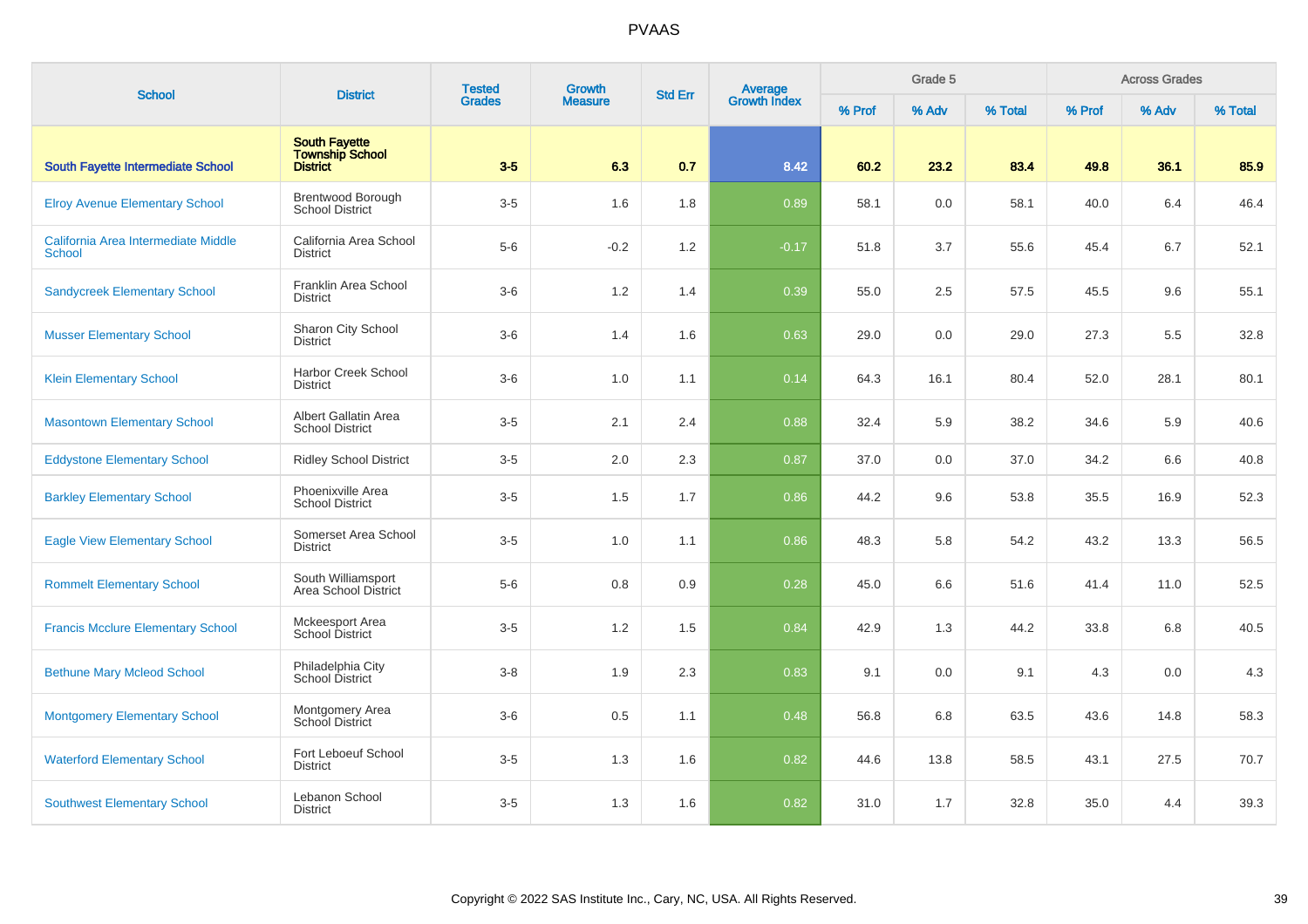| <b>School</b>                                 | <b>District</b>                                                   | <b>Tested</b> | Growth         | <b>Std Err</b> |                                |        | Grade 5 |         |        | <b>Across Grades</b> |         |
|-----------------------------------------------|-------------------------------------------------------------------|---------------|----------------|----------------|--------------------------------|--------|---------|---------|--------|----------------------|---------|
|                                               |                                                                   | <b>Grades</b> | <b>Measure</b> |                | <b>Average</b><br>Growth Index | % Prof | % Adv   | % Total | % Prof | % Adv                | % Total |
| South Fayette Intermediate School             | <b>South Favette</b><br><b>Township School</b><br><b>District</b> | $3-5$         | 6.3            | 0.7            | 8.42                           | 60.2   | 23.2    | 83.4    | 49.8   | 36.1                 | 85.9    |
| <b>Pleasantville Elementary School</b>        | <b>Titusville Area School</b><br><b>District</b>                  | $3-5$         | 1.6            | 2.0            | 0.81                           | 56.1   | 7.3     | 63.4    | 49.5   | 10.1                 | 59.6    |
| <b>Lincoln Charter School</b>                 | Lincoln Charter School                                            | $3-5$         | $1.2$          | 1.4            | 0.81                           | 17.7   | 0.0     | 17.7    | 14.5   | 1.2                  | 15.7    |
| Lehigh Valley Dual Language Charter<br>School | Lehigh Valley Dual<br>Language Charter<br>School                  | $3 - 8$       | $-0.8$         | 2.5            | $-0.32$                        | 8.3    | 0.0     | 8.3     | 34.3   | 0.0                  | 34.3    |
| South Hanover Elementary School               | Lower Dauphin School<br><b>District</b>                           | $3-5$         | 1.5            | 1.8            | 0.80                           | 58.8   | 19.6    | 78.4    | 50.0   | 23.2                 | 73.2    |
| <b>Avalon Elementary School</b>               | Northgate School<br><b>District</b>                               | $3-6$         | 1.4            | 1.8            | 0.24                           | 57.1   | 9.5     | 66.7    | 48.2   | 13.9                 | 62.0    |
| <b>Markham Elementary School</b>              | Mt Lebanon School<br><b>District</b>                              | $3-5$         | 1.5            | 1.8            | 0.80                           | 56.8   | 36.4    | 93.2    | 52.0   | 40.5                 | 92.6    |
| <b>Howard Elementary School</b>               | <b>Bald Eagle Area</b><br>School District                         | $3-5$         | 2.7            | 3.3            | 0.79                           | 84.6   | 15.4    | 100.0   | 56.1   | 26.8                 | 82.9    |
| <b>Aronimink Elementary School</b>            | <b>Upper Darby School</b><br>District                             | $3-5$         | 1.9            | 2.4            | 0.79                           | 35.7   | 7.1     | 42.9    | 47.7   | 11.4                 | 59.1    |
| <b>Moore Elementary School</b>                | Northampton Area<br><b>School District</b>                        | $3-5$         | 2.7            | 3.5            | 0.77                           | 16.7   | 33.3    | 50.0    | 53.2   | 23.4                 | 76.6    |
| S S Palmer Elementary School                  | Palmerton Area<br><b>School District</b>                          | $3-6$         | 0.8            | 1.1            | $-1.10$                        | 53.4   | 0.0     | 53.4    | 49.0   | 7.5                  | 56.5    |
| <b>Letort Elementary School</b>               | Penn Manor School<br><b>District</b>                              | $3-6$         | 1.1            | 1.5            | $-0.37$                        | 46.4   | 21.4    | 67.9    | 48.0   | 30.9                 | 79.0    |
| <b>Springfield Elementary School</b>          | Northwestern School<br><b>District</b>                            | $3-5$         | 1.6            | 2.1            | 0.76                           | 58.3   | 0.0     | 58.3    | 46.5   | 10.1                 | 56.6    |
| <b>Hillcrest Intermediate School</b>          | Norwin School District                                            | $5-6$         | 0.1            | 0.5            | 0.31                           | 59.5   | 18.6    | 78.1    | 50.0   | 27.9                 | 77.9    |
| Pittsburgh Sunnyside K-8                      | Pittsburgh School<br><b>District</b>                              | $3 - 8$       | $1.2$          | 1.5            | 0.75                           |        |         |         | 36.1   | 3.3                  | 39.3    |
| <b>Spring Creek Elementary School</b>         | State College Area<br><b>School District</b>                      | $3-5$         | 1.3            | 1.8            | 0.75                           | 75.5   | 16.3    | 91.8    | 56.2   | 22.7                 | 78.9    |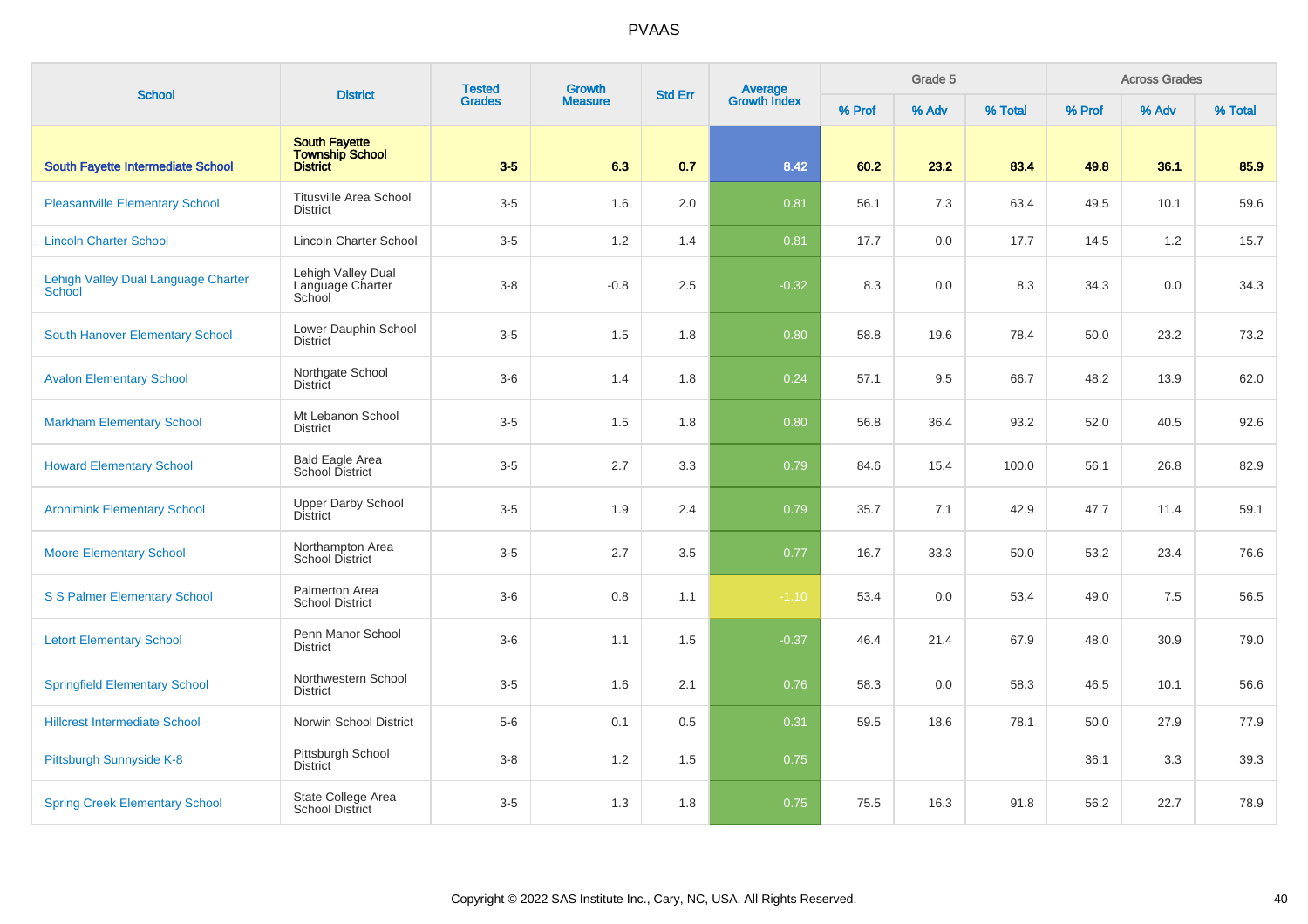| <b>School</b>                                                  | <b>District</b>                                                   | <b>Tested</b> | Growth         | <b>Std Err</b> |                                |        | Grade 5 |         |        | <b>Across Grades</b> |         |
|----------------------------------------------------------------|-------------------------------------------------------------------|---------------|----------------|----------------|--------------------------------|--------|---------|---------|--------|----------------------|---------|
|                                                                |                                                                   | <b>Grades</b> | <b>Measure</b> |                | <b>Average</b><br>Growth Index | % Prof | % Adv   | % Total | % Prof | % Adv                | % Total |
| South Fayette Intermediate School                              | <b>South Fayette</b><br><b>Township School</b><br><b>District</b> | $3-5$         | 6.3            | 0.7            | 8.42                           | 60.2   | 23.2    | 83.4    | 49.8   | 36.1                 | 85.9    |
| <b>Tredyffrin-Easttown Middle School</b>                       | Tredyffrin-Easttown<br>School District                            | $5 - 8$       | 0.4            | 0.6            | $-2.35$                        | 71.2   | 16.2    | 87.4    | 55.8   | 30.8                 | 86.6    |
| <b>Aston Elementary School</b>                                 | Penn-Delco School<br><b>District</b>                              | $3-5$         | 1.1            | 1.5            | 0.73                           | 56.2   | 6.8     | 63.0    | 47.1   | 9.4                  | 56.5    |
| <b>Oak Park Elementary School</b>                              | North Penn School<br><b>District</b>                              | $3-6$         | 0.9            | 1.2            | $-0.43$                        | 52.0   | 0.0     | 52.0    | 41.4   | 13.0                 | 54.4    |
| <b>Oak Flat Elementary School</b>                              | <b>Big Spring School</b><br><b>District</b>                       | $3-5$         | 1.3            | 1.8            | 0.73                           | 52.2   | 17.4    | 69.6    | 55.3   | 21.2                 | 76.5    |
| <b>Steelton-Highspire Elementary School</b>                    | Steelton-Highspire<br><b>School District</b>                      | $3-6$         | $-0.0$         | 1.1            | $-0.00$                        | 21.9   | 0.0     | 21.9    | 12.1   | 0.0                  | 12.1    |
| <b>Elderton Elementary School</b>                              | Armstrong School<br><b>District</b>                               | $3-6$         | 1.2            | 1.7            | $-1.08$                        | 57.7   | 0.0     | 57.7    | 50.5   | 11.6                 | 62.1    |
| <b>Mastery Charter School - Hardy Williams</b>                 | Mastery Charter<br>School - Hardy<br>Williams                     | $3 - 11$      | 0.9            | $1.2$          | $-1.53$                        | 10.3   | 0.0     | 10.3    | 21.1   | 3.6                  | 24.7    |
| <b>Clairton Elementary School</b>                              | <b>Clairton City School</b><br><b>District</b>                    | $3-5$         | 1.3            | 1.8            | 0.71                           | 12.5   | 2.1     | 14.6    | 16.8   | 0.6                  | 17.4    |
| <b>Howe Julia Ward School</b>                                  | Philadelphia City<br>School District                              | $3-5$         | 2.0            | 2.8            | 0.70                           | 10.0   | 0.0     | 10.0    | 14.9   | 0.0                  | 14.9    |
| <b>Allegheny-Clarion Valley Elementary</b>                     | Allegheny-Clarion<br>Valley School District                       | $3-6$         | 0.9            | 1.3            | 0.11                           | 42.5   | 5.0     | 47.5    | 40.4   | 12.2                 | 52.7    |
| <b>Carl G Renn Elementary School</b>                           | East Lycoming School<br><b>District</b>                           | $3-6$         | 1.1            | 1.6            | $-1.55$                        | 61.1   | 0.0     | 61.1    | 47.3   | 9.8                  | 57.1    |
| <b>Swarthmore-Rutledge School</b>                              | Wallingford-<br>Swarthmore School<br><b>District</b>              | $3-5$         | 1.0            | 1.4            | 0.70                           | 46.3   | 32.9    | 79.3    | 39.2   | 44.3                 | 83.5    |
| <b>Blue Mountain Elementary Cressona</b><br><b>School</b>      | <b>Blue Mountain School</b><br><b>District</b>                    | $3-5$         | 1.0            | 1.4            | 0.70                           | 58.3   | 16.7    | 75.0    | 53.8   | 22.1                 | 76.0    |
| <b>Amosland Elementary School</b>                              | <b>Ridley School District</b>                                     | $3-5$         | 1.0            | 1.5            | 0.69                           | 52.1   | 9.9     | 62.0    | 48.8   | 13.7                 | 62.4    |
| <b>Lehigh Valley Academy Regional</b><br><b>Charter School</b> | Lehigh Valley<br>Academy Regional<br>Charter School               | $3 - 11$      | 0.4            | 0.6            | 0.53                           | 50.0   | 5.8     | 55.8    | 46.4   | 11.0                 | 57.4    |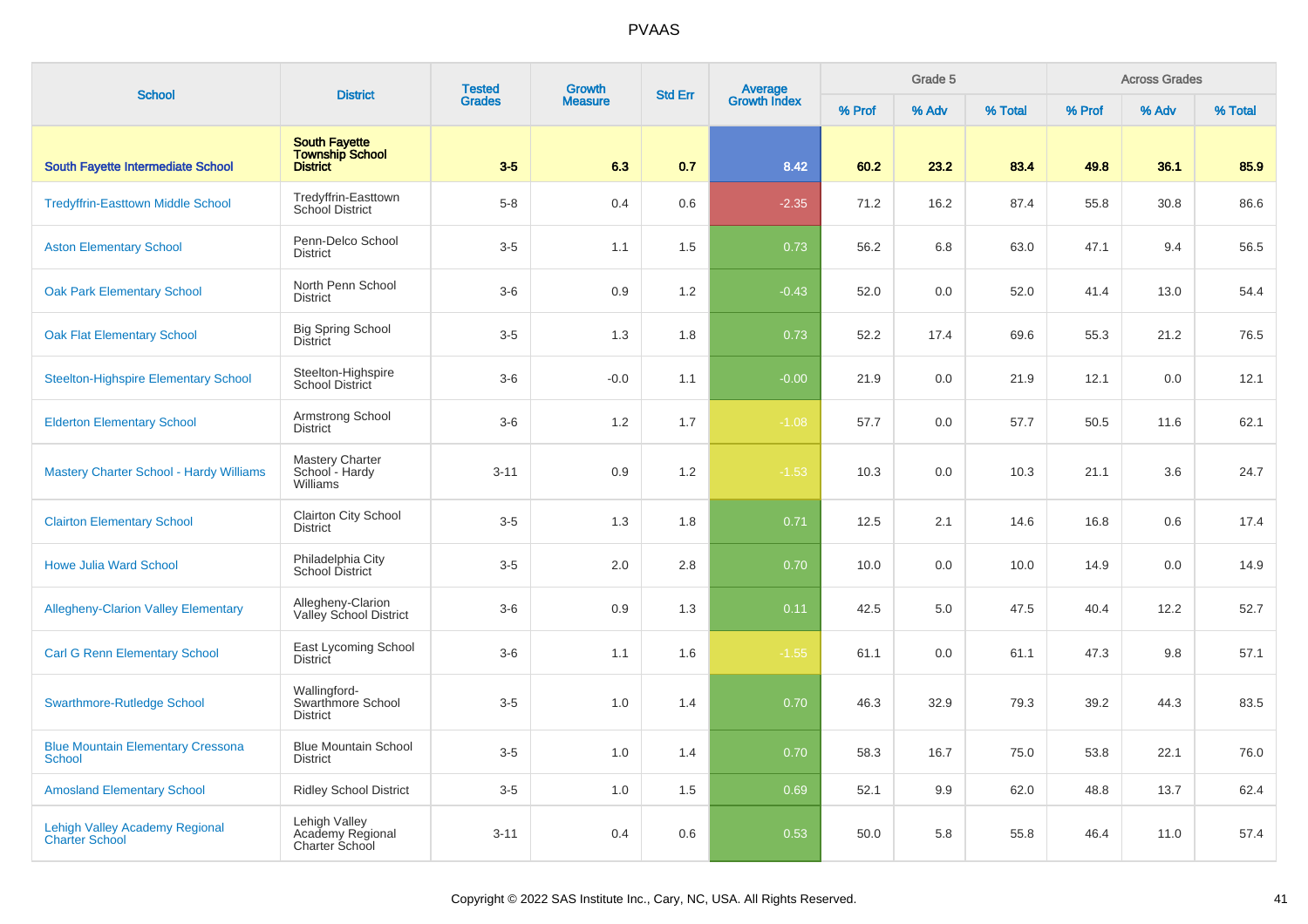| <b>School</b>                                              | <b>District</b>                                      | <b>Tested</b><br><b>Grades</b> | Growth         | <b>Std Err</b> |                                |        | Grade 5 |         |        | <b>Across Grades</b> |         |
|------------------------------------------------------------|------------------------------------------------------|--------------------------------|----------------|----------------|--------------------------------|--------|---------|---------|--------|----------------------|---------|
|                                                            |                                                      |                                | <b>Measure</b> |                | <b>Average</b><br>Growth Index | % Prof | % Adv   | % Total | % Prof | % Adv                | % Total |
| South Fayette Intermediate School                          | <b>South Fayette</b><br>Township School<br>District  | $3-5$                          | 6.3            | 0.7            | 8.42                           | 60.2   | 23.2    | 83.4    | 49.8   | 36.1                 | 85.9    |
| <b>Wilmington Area Middle School</b>                       | Wilmington Area<br>School District                   | $5 - 8$                        | $-0.8$         | 0.8            | $-0.93$                        | 60.3   | 13.8    | 74.1    | 42.5   | 11.8                 | 54.4    |
| <b>Ferndale Elementary School</b>                          | Ferndale Area School<br><b>District</b>              | $3-6$                          | 0.7            | 1.3            | 0.53                           | 43.2   | 4.6     | 47.7    | 40.4   | 13.4                 | 53.8    |
| <b>Greenwich-Lenhartsville Elementary</b><br><b>School</b> | Kutztown Area School<br><b>District</b>              | $3-5$                          | 1.7            | 2.5            | 0.69                           | 56.5   | 4.4     | 60.9    | 52.7   | 10.8                 | 63.5    |
| <b>Sligo Elementary School</b>                             | <b>Union School District</b>                         | $3-5$                          | 1.4            | 2.1            | 0.68                           | 21.2   | 6.1     | 27.3    | 33.3   | 7.3                  | 40.6    |
| <b>Shade Gap Elementary School</b>                         | Southern Huntingdon<br><b>County School District</b> | $3-5$                          | 2.3            | 3.3            | 0.68                           | 53.3   | 0.0     | 53.3    | 52.7   | 7.3                  | 60.0    |
| <b>Williams Valley Elementary School</b>                   | Williams Valley School<br><b>District</b>            | $3-6$                          | 0.8            | 1.2            | 0.45                           | 40.5   | 0.0     | 40.5    | 40.9   | 4.6                  | 45.4    |
| <b>Canadochly Elementary School</b>                        | Eastern York School<br><b>District</b>               | $3-5$                          | 1.1            | 1.6            | 0.67                           | 53.3   | 8.3     | 61.7    | 49.1   | 10.6                 | 59.6    |
| <b>Franklin School</b>                                     | Uniontown Area<br><b>School District</b>             | $3-6$                          | 0.6            | 2.1            | 0.30                           | 65.0   | 5.0     | 70.0    | 49.2   | 17.5                 | 66.7    |
| <b>Heights Terrace Elementary/Middle</b><br>School         | Hazleton Area School<br><b>District</b>              | $3 - 8$                        | 0.9            | 1.3            | $-2.74$                        | 25.4   | 0.0     | 25.4    | 22.7   | 1.0                  | 23.7    |
| <b>Deburgos Bilingual Magnet Middle</b><br>School          | Philadelphia City<br>School District                 | $3 - 8$                        | 1.1            | 1.7            | $-0.45$                        | 15.4   | 0.0     | 15.4    | 20.0   | 0.0                  | 20.0    |
| <b>Lakeland Elementary School - Scott</b><br>Campus        | <b>Lakeland School</b><br><b>District</b>            | $3-6$                          | $-0.1$         | 1.2            | $-0.12$                        | 50.0   | 0.0     | 50.0    | 42.2   | 13.7                 | 55.9    |
| <b>Mazie Gable Elementary School</b>                       | Red Lion Area School<br><b>District</b>              | $3-6$                          | 0.7            | 1.2            | $-1.99$                        | 30.6   | 0.0     | 30.6    | 34.0   | 5.1                  | 39.2    |
| <b>Ferguson School</b>                                     | York City School<br><b>District</b>                  | $3 - 8$                        | 0.5            | 0.8            | $-0.00$                        | 10.2   | 0.0     | 10.2    | 10.3   | 0.6                  | 10.8    |
| <b>Norwood School</b>                                      | Interboro School<br><b>District</b>                  | $3 - 8$                        | 0.6            | 0.9            | $-1.68$                        | 45.8   | 0.0     | 45.8    | 41.4   | 8.8                  | 50.2    |
| <b>Blairsville Elementary School</b>                       | Blairsville-Saltsburg<br><b>School District</b>      | $3-5$                          | 1.0            | 1.6            | 0.63                           | 48.4   | 0.0     | 48.4    | 41.6   | 6.2                  | 47.8    |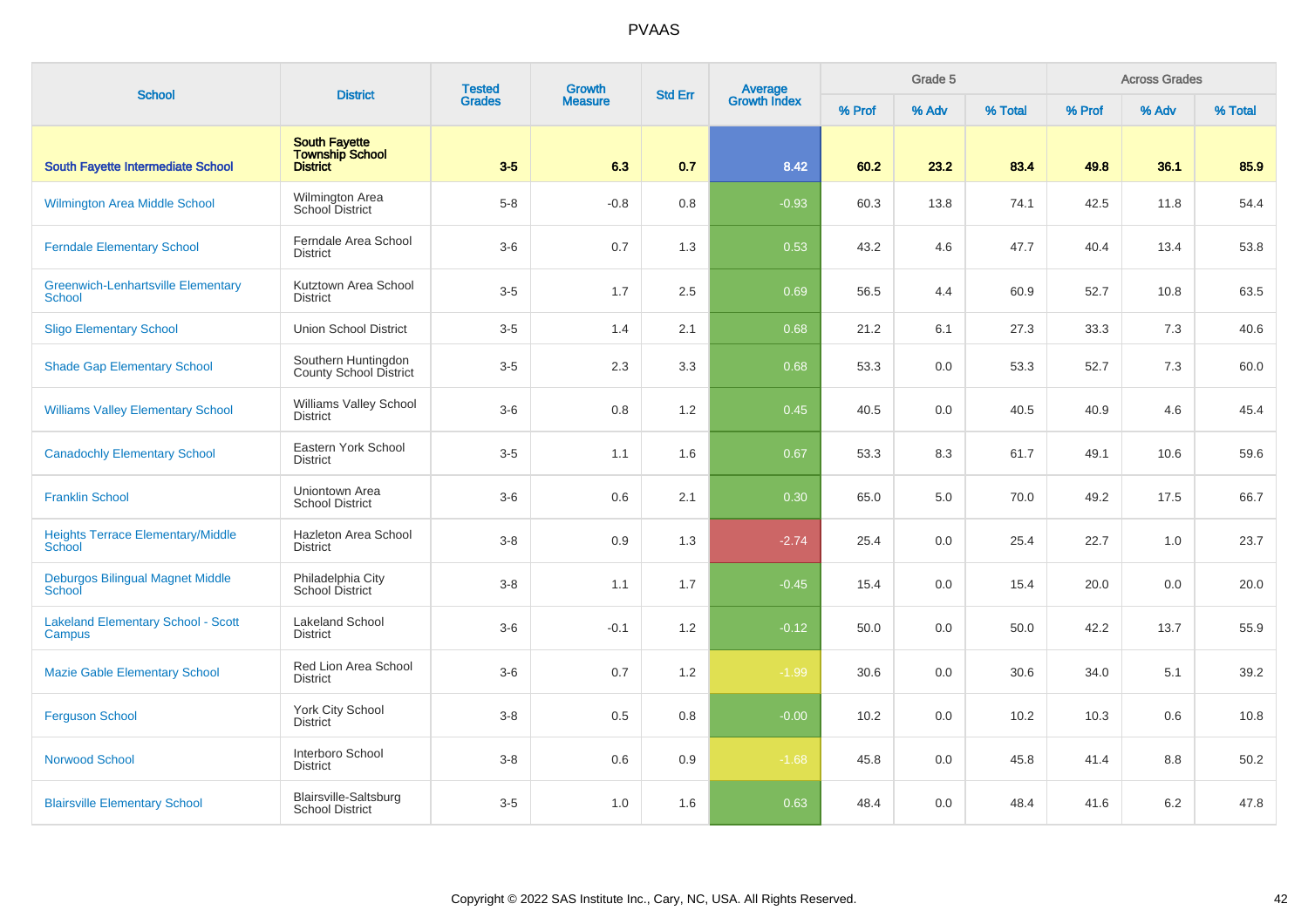| <b>School</b>                               | <b>District</b>                                                   | <b>Tested</b> | <b>Growth</b>  | <b>Std Err</b> |                                |        | Grade 5 |         |        | <b>Across Grades</b> |         |
|---------------------------------------------|-------------------------------------------------------------------|---------------|----------------|----------------|--------------------------------|--------|---------|---------|--------|----------------------|---------|
|                                             |                                                                   | <b>Grades</b> | <b>Measure</b> |                | <b>Average</b><br>Growth Index | % Prof | % Adv   | % Total | % Prof | % Adv                | % Total |
| <b>South Fayette Intermediate School</b>    | <b>South Fayette</b><br><b>Township School</b><br><b>District</b> | $3-5$         | 6.3            | 0.7            | 8.42                           | 60.2   | 23.2    | 83.4    | 49.8   | 36.1                 | 85.9    |
| Antonia Pantoja Community Charter<br>School | Antonia Pantoja<br><b>Community Charter</b><br>School             | $3 - 8$       | 0.5            | 0.9            | $-2.57$                        | 20.9   | 1.5     | 22.4    | 25.4   | 3.3                  | 28.7    |
| Propel Charter School - Hazelwood           | <b>Propel Charter</b><br>School-Hazelwood                         | $3 - 8$       | $-0.7$         | 1.2            | $-0.56$                        | 6.7    | 0.0     | 6.7     | 10.2   | 0.6                  | 10.8    |
| <b>Cornwall Terrace Elementary School</b>   | <b>Wilson School District</b>                                     | $3-5$         | 1.0            | 1.6            | 0.62                           | 54.8   | 3.2     | 58.1    | 45.8   | 12.7                 | 58.5    |
| <b>Freeland Elementary/Middle School</b>    | Hazleton Area School<br><b>District</b>                           | $3 - 8$       | 0.7            | 1.2            | $-1.12$                        | 25.0   | 0.0     | 25.0    | 23.8   | 3.5                  | 27.3    |
| <b>Lynnewood Elementary School</b>          | <b>Haverford Township</b><br><b>School District</b>               | $3-5$         | 0.8            | 1.3            | 0.59                           | 61.7   | 21.3    | 83.0    | 52.2   | 24.1                 | 76.3    |
| <b>W B Evans Magnet School</b>              | William Penn School<br><b>District</b>                            | $3-6$         | 1.2            | 2.0            | $-0.06$                        | 35.3   | 0.0     | 35.3    | 41.8   | 4.4                  | 46.2    |
| Jefferson-Morgan Elementary School          | Jefferson-Morgan<br>School District                               | $3-6$         | 0.7            | 1.1            | $-0.59$                        | 45.1   | 2.8     | 47.9    | 41.1   | 6.8                  | 47.9    |
| <b>Shirley Township Elementary School</b>   | Mount Union Area<br><b>School District</b>                        | $3-5$         | 0.7            | 1.3            | 0.57                           | 28.7   | 3.2     | 31.9    | 31.6   | 3.8                  | 35.4    |
| <b>Farmdale Elementary School</b>           | <b>Hempfield School</b><br><b>District</b>                        | $3-6$         | 0.6            | 1.1            | 0.48                           | 53.3   | 6.7     | 60.0    | 46.8   | 20.8                 | 67.6    |
| <b>Rolling Hills Elementary School</b>      | Council Rock School<br><b>District</b>                            | $3-6$         | $-2.3$         | 1.2            | $-1.94$                        | 60.0   | 7.3     | 67.3    | 49.6   | 14.1                 | 63.6    |
| <b>Middle Years Alternative</b>             | Philadelphia City<br>School District                              | $5-8$         | 1.0            | 1.8            | 0.55                           |        |         |         | 25.0   | 0.0                  | 25.0    |
| <b>Park Lane Elementary School</b>          | William Penn School<br><b>District</b>                            | $3-6$         | 1.1            | 2.0            | $-0.56$                        | 14.3   | 0.0     | 14.3    | 26.0   | 1.0                  | 26.9    |
| <b>Juniata Park Academy</b>                 | Philadelphia City<br>School District                              | $3 - 8$       | 1.0            | 2.3            | 0.43                           | 40.9   | 0.0     | 40.9    | 29.6   | 0.0                  | 29.6    |
| <b>Bradford Woods Elementary School</b>     | North Allegheny<br>School District                                | $3-5$         | 0.8            | 1.4            | 0.54                           | 63.0   | 28.4    | 91.4    | 40.4   | 50.7                 | 91.1    |
| <b>Punxsutawney Area Elementary School</b>  | Punxsutawney Area<br><b>School District</b>                       | $3-6$         | 0.4            | 0.8            | $-0.07$                        | 52.2   | 9.4     | 61.6    | 42.9   | 15.7                 | 58.6    |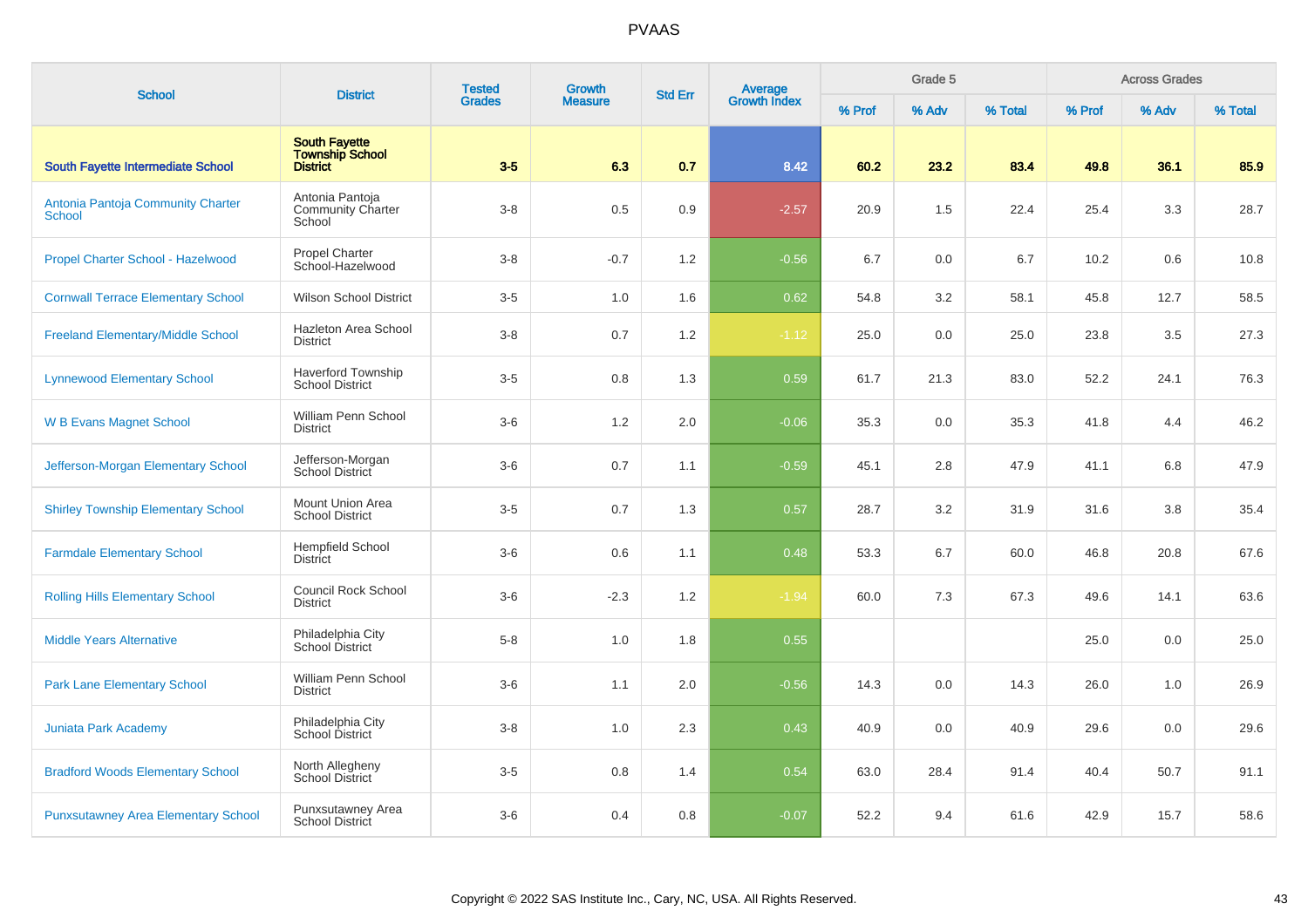| <b>School</b>                                          | <b>District</b>                                                   | <b>Tested</b> | <b>Growth</b>  |     | <b>Average</b><br>Growth Index<br><b>Std Err</b> |        | Grade 5 |         |        | <b>Across Grades</b> |         |
|--------------------------------------------------------|-------------------------------------------------------------------|---------------|----------------|-----|--------------------------------------------------|--------|---------|---------|--------|----------------------|---------|
|                                                        |                                                                   | <b>Grades</b> | <b>Measure</b> |     |                                                  | % Prof | % Adv   | % Total | % Prof | % Adv                | % Total |
| <b>South Fayette Intermediate School</b>               | <b>South Fayette</b><br><b>Township School</b><br><b>District</b> | $3-5$         | 6.3            | 0.7 | 8.42                                             | 60.2   | 23.2    | 83.4    | 49.8   | 36.1                 | 85.9    |
| <b>Mooreland Elementary School</b>                     | Carlisle Area School<br><b>District</b>                           | $3-5$         | 1.1            | 2.0 | 0.54                                             | 40.0   | 25.0    | 65.0    | 45.4   | 25.4                 | 70.8    |
| <b>Blair Mill Elementary School</b>                    | Hatboro-Horsham<br><b>School District</b>                         | $3-5$         | 0.9            | 1.6 | 0.54                                             | 51.6   | 8.1     | 59.7    | 41.7   | 11.4                 | 53.1    |
| Warren Snyder-John Girotti Elementary<br><b>School</b> | <b>Bristol Borough</b><br>School District                         | $3-6$         | 0.5            | 1.0 | $-0.50$                                          | 37.3   | 1.3     | 38.7    | 33.2   | 8.7                  | 41.9    |
| <b>Glenwood Elementary School</b>                      | Rose Tree Media<br><b>School District</b>                         | $3-5$         | 0.7            | 1.4 | 0.54                                             | 65.8   | 12.7    | 78.5    | 54.7   | 20.8                 | 75.4    |
| <b>Pine Run Elementary School</b>                      | <b>Central Bucks School</b><br><b>District</b>                    | $3-6$         | $-1.4$         | 1.2 | $-1.13$                                          | 55.4   | 17.9    | 73.2    | 50.0   | 28.2                 | 78.2    |
| <b>West Branch Middle School</b>                       | West Branch Area<br><b>School District</b>                        | $5 - 8$       | 0.4            | 0.8 | $-0.20$                                          | 37.1   | 3.2     | 40.3    | 42.6   | 4.9                  | 47.5    |
| <b>Central Elementary School</b>                       | <b>Elizabeth Forward</b><br><b>School District</b>                | $3-5$         | 0.9            | 1.7 | 0.52                                             | 49.1   | 20.0    | 69.1    | 50.8   | 23.9                 | 74.6    |
| <b>Sugar Valley Rural Charter School</b>               | Sugar Valley Rural<br>Charter School                              | $3 - 11$      | 0.5            | 1.0 | $-1.70$                                          | 36.8   | 0.0     | 36.8    | 25.4   | 4.7                  | 30.0    |
| <b>Hillside Elementary School</b>                      | West Shore School<br><b>District</b>                              | $3-5$         | 0.7            | 1.3 | 0.51                                             | 40.2   | 4.9     | 45.1    | 35.6   | 13.3                 | 48.9    |
| <b>Martic Elementary School</b>                        | Penn Manor School<br><b>District</b>                              | $3-6$         | 0.8            | 1.5 | $-1.24$                                          | 45.2   | 4.8     | 50.0    | 46.8   | 18.0                 | 64.7    |
| <b>Youngsville Elementary School</b>                   | Warren County School<br><b>District</b>                           | $3-5$         | 0.9            | 1.8 | 0.50                                             | 36.2   | 2.1     | 38.3    | 30.9   | 3.4                  | 34.2    |
| Pittsburgh Sterrett 6-8                                | Pittsburgh School<br><b>District</b>                              | $5 - 8$       | 0.4            | 0.8 | 0.50                                             |        |         |         | 22.3   | 3.3                  | 25.6    |
| <b>Wharton Elementary School</b>                       | Lancaster School<br><b>District</b>                               | $3-5$         | 0.9            | 1.8 | 0.49                                             | 46.7   | 2.2     | 48.9    | 38.4   | 12.8                 | 51.1    |
| <b>North Schuylkill Elementary School</b>              | North Schuylkill<br><b>School District</b>                        | $3-6$         | 0.4            | 0.8 | $-1.30$                                          | 37.0   | 2.2     | 39.3    | 37.9   | 11.0                 | 48.9    |
| <b>Valley Elementary/Middle School</b>                 | Hazleton Area School<br><b>District</b>                           | $3 - 8$       | 0.0            | 1.1 | 0.00                                             | 62.9   | 0.0     | 62.9    | 43.9   | 8.0                  | 51.9    |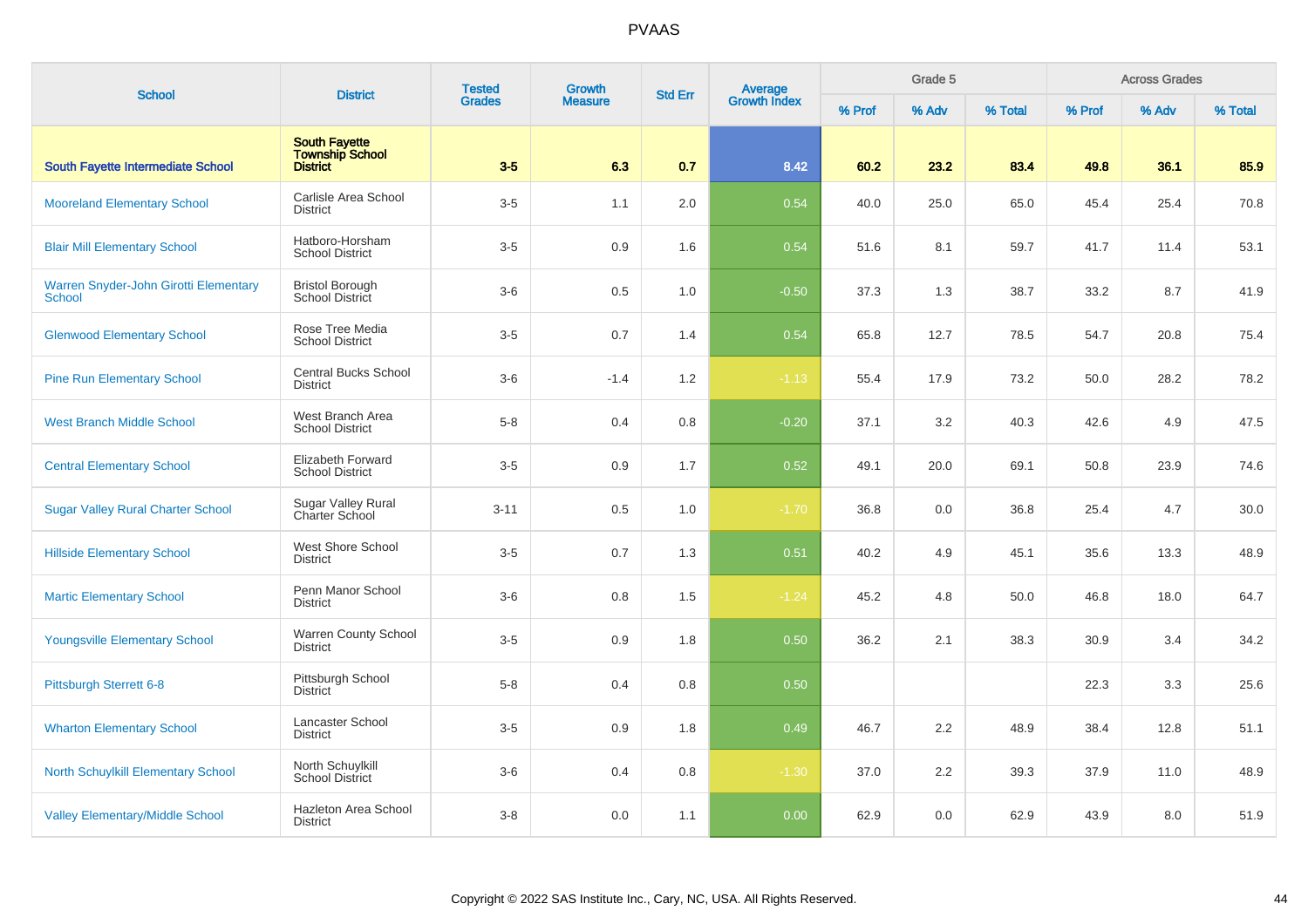| <b>School</b>                                           | <b>District</b>                                                   | <b>Tested</b><br><b>Grades</b> | <b>Growth</b>  | <b>Std Err</b> |                                |        | Grade 5 |         |        | <b>Across Grades</b> |         |
|---------------------------------------------------------|-------------------------------------------------------------------|--------------------------------|----------------|----------------|--------------------------------|--------|---------|---------|--------|----------------------|---------|
|                                                         |                                                                   |                                | <b>Measure</b> |                | <b>Average</b><br>Growth Index | % Prof | % Adv   | % Total | % Prof | % Adv                | % Total |
| South Fayette Intermediate School                       | <b>South Fayette</b><br><b>Township School</b><br><b>District</b> | $3-5$                          | 6.3            | 0.7            | 8.42                           | 60.2   | 23.2    | 83.4    | 49.8   | 36.1                 | 85.9    |
| Pittsburgh Langley K-8                                  | Pittsburgh School<br><b>District</b>                              | $3 - 8$                        | $-0.9$         | 1.1            | $-0.88$                        | 15.4   | 0.0     | 15.4    | 11.7   | 0.4                  | 12.1    |
| <b>Purchase Line Elementary School</b>                  | Purchase Line School<br><b>District</b>                           | $3-6$                          | 0.1            | 1.2            | 0.09                           | 37.2   | 5.9     | 43.1    | 42.2   | 8.1                  | 50.2    |
| <b>Highland School</b>                                  | Abington School<br><b>District</b>                                | $3-6$                          | 0.6            | 1.2            | $-0.24$                        | 44.7   | 23.4    | 68.1    | 41.0   | 29.5                 | 70.5    |
| <b>Pleasant Gap Elementary School</b>                   | <b>Bellefonte Area</b><br><b>School District</b>                  | $3-5$                          | 1.2            | 2.6            | 0.45                           | 56.5   | 8.7     | 65.2    | 53.8   | 11.0                 | 64.8    |
| <b>Arts Academy Elementary Charter</b><br><b>School</b> | Arts Academy<br><b>Elementary Charter</b><br>School               | $3-5$                          | 0.9            | 2.0            | 0.44                           | 31.6   | 0.0     | 31.6    | 31.8   | 2.3                  | 34.1    |
| <b>Hamilton Heights Elementary School</b>               | Chambersburg Area<br>School District                              | $3-5$                          | 0.6            | 1.3            | 0.44                           | 46.1   | 7.9     | 53.9    | 45.9   | 12.1                 | 58.0    |
| <b>Susquehanna Community Elementary</b><br>School       | Susquehanna<br><b>Community School</b><br><b>District</b>         | $3-6$                          | 0.5            | 1.2            | $-0.23$                        | 47.1   | 7.8     | 54.9    | 41.4   | 13.5                 | 55.0    |
| <b>James W Parker Middle School</b>                     | <b>General Mclane</b><br><b>School District</b>                   | $5-8$                          | 0.2            | 0.5            | $-1.08$                        | 57.7   | 8.0     | 65.8    | 49.5   | 15.0                 | 64.5    |
| <b>Bellevue Elementary School</b>                       | Northgate School<br><b>District</b>                               | $3-6$                          | $-7.4$         | 1.6            | $-4.66$                        | 63.3   | 0.0     | 63.3    | 52.7   | 10.9                 | 63.6    |
| Mariana Bracetti Academy Charter<br><b>School</b>       | Mariana Bracetti<br>Academy Charter<br>School                     | $3 - 10$                       | 0.4            | 0.9            | 0.12                           | 33.9   | 1.7     | 35.6    | 26.5   | 2.0                  | 28.5    |
| <b>Mount Rock Elementary School</b>                     | <b>Big Spring School</b><br><b>District</b>                       | $3-5$                          | 0.7            | 1.7            | 0.40                           | 51.8   | 16.7    | 68.5    | 45.1   | 24.2                 | 69.3    |
| <b>General Wayne Elementary School</b>                  | <b>Great Valley School</b><br><b>District</b>                     | $3-5$                          | 0.6            | 1.5            | 0.40                           | 62.9   | 14.3    | 77.1    | 50.9   | 25.7                 | 76.6    |
| <b>Grace Park Elementary School</b>                     | <b>Ridley School District</b>                                     | $3-5$                          | 0.7            | 1.7            | 0.39                           | 55.6   | 5.6     | 61.1    | 45.2   | 10.8                 | 56.0    |
| <b>Mastery Charter School-Harrity Campus</b>            | Mastery Charter<br>School - Harrity<br>Campus                     | $3 - 8$                        | 0.5            | 1.2            | $-2.57$                        | 13.6   | 0.0     | 13.6    | 18.2   | 2.0                  | 20.2    |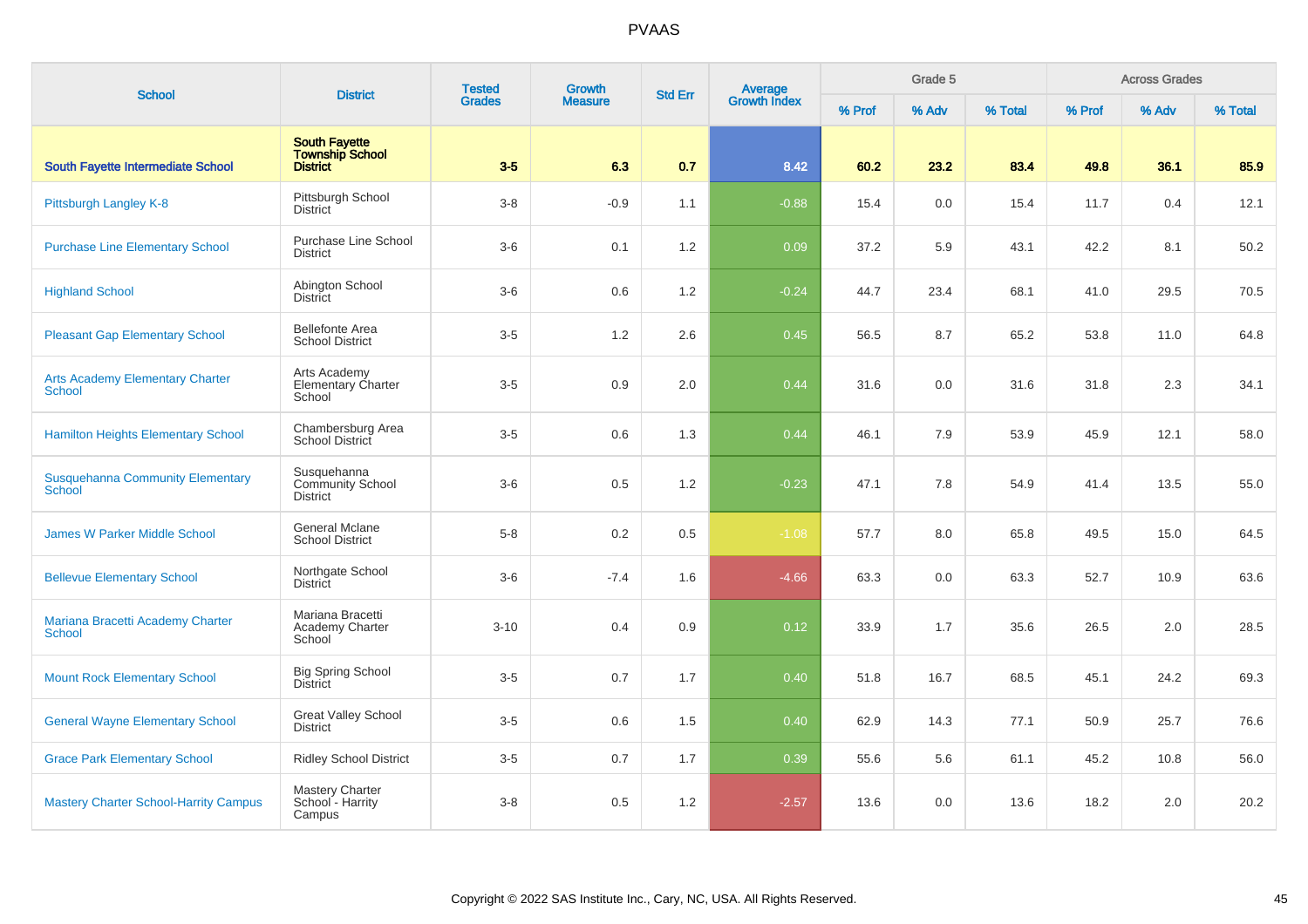| <b>School</b>                                             | <b>District</b>                                            | <b>Tested</b> | Growth         | <b>Std Err</b> |                                |        | Grade 5 |         |        | <b>Across Grades</b> |         |
|-----------------------------------------------------------|------------------------------------------------------------|---------------|----------------|----------------|--------------------------------|--------|---------|---------|--------|----------------------|---------|
|                                                           |                                                            | <b>Grades</b> | <b>Measure</b> |                | <b>Average</b><br>Growth Index | % Prof | % Adv   | % Total | % Prof | % Adv                | % Total |
| <b>South Fayette Intermediate School</b>                  | <b>South Fayette</b><br><b>Township School</b><br>District | $3-5$         | 6.3            | 0.7            | 8.42                           | 60.2   | 23.2    | 83.4    | 49.8   | 36.1                 | 85.9    |
| <b>Mastery Charter School - Thomas</b><br>Campus          | <b>Mastery Charter</b><br>School - Thomas<br>Campus        | $3 - 10$      | 0.4            | 1.0            | $-0.93$                        | 29.0   | 0.0     | 29.0    | 24.9   | 2.3                  | 27.2    |
| <b>Nether Providence Elementary School</b>                | Wallingford-<br>Swarthmore School<br><b>District</b>       | $3-5$         | 0.6            | 1.5            | 0.37                           | 48.4   | 20.3    | 68.8    | 49.1   | 25.2                 | 74.3    |
| <b>Pennell Elementary School</b>                          | Penn-Delco School<br><b>District</b>                       | $3-5$         | 0.5            | 1.5            | 0.35                           | 50.7   | 22.5    | 73.2    | 50.3   | 19.0                 | 69.3    |
| <b>Dodson Elementary School</b>                           | <b>Wilkes-Barre Area</b><br><b>School District</b>         | $3-6$         | 0.6            | 1.8            | $-0.56$                        | 26.7   | 0.0     | 26.7    | 19.0   | 1.0                  | 20.0    |
| <b>Diehl School</b>                                       | Erie City School<br><b>District</b>                        | $3-5$         | 0.5            | 1.6            | 0.34                           | 10.0   | 0.0     | 10.0    | 10.4   | 0.0                  | 10.4    |
| <b>Blacklick Valley Elementary Center</b>                 | <b>Blacklick Valley</b><br>School District                 | $3-6$         | 0.5            | 1.6            | 0.09                           | 29.6   | 0.0     | 29.6    | 48.0   | 5.9                  | 54.0    |
| <b>Dayton Elementary School</b>                           | Armstrong School<br><b>District</b>                        | $3-6$         | 0.6            | 1.7            | $-1.48$                        | 57.1   | 7.1     | 64.3    | 56.6   | 14.2                 | 70.8    |
| <b>York Academy Regional Charter School</b>               | York Academy<br>Regional Charter<br>School                 | $3 - 11$      | 0.3            | 0.8            | $-2.68$                        | 33.3   | 5.0     | 38.3    | 40.8   | 14.1                 | 54.9    |
| <b>Union City Elementary School</b>                       | Union City Area<br><b>School District</b>                  | $3-5$         | 0.5            | 1.5            | 0.33                           | 34.8   | 1.4     | 36.2    | 36.4   | 13.8                 | 50.2    |
| <b>Austin Area Elementary School</b>                      | Austin Area School<br><b>District</b>                      | $3-6$         | $-0.4$         | 2.4            | $-0.16$                        | 38.5   | 7.7     | 46.2    | 39.5   | 4.6                  | 44.2    |
| <b>Mahanoy Area Elementary School</b>                     | Mahanoy Area School<br><b>District</b>                     | $3-6$         | 0.4            | 1.1            | $-1.25$                        | 30.4   | 0.0     | 30.4    | 32.1   | 4.0                  | 36.1    |
| <b>Global Leadership Academy Charter</b><br><b>School</b> | Global Leadership<br>Academy Charter<br>School             | $3 - 8$       | 0.6            | 1.9            | $-0.38$                        | 21.4   | 0.0     | 21.4    | 13.4   | 0.0                  | 13.4    |
| <b>Duckrey Tanner School</b>                              | Philadelphia City<br>School District                       | $3 - 8$       | 1.1            | 3.6            | 0.31                           | 9.1    | 0.0     | 9.1     | 9.1    | 0.0                  | 9.1     |
| <b>Forbes Road Elementary School</b>                      | Forbes Road School<br><b>District</b>                      | $3-6$         | 0.6            | 2.0            | $-1.89$                        | 61.3   | 3.2     | 64.5    | 49.0   | 10.0                 | 59.0    |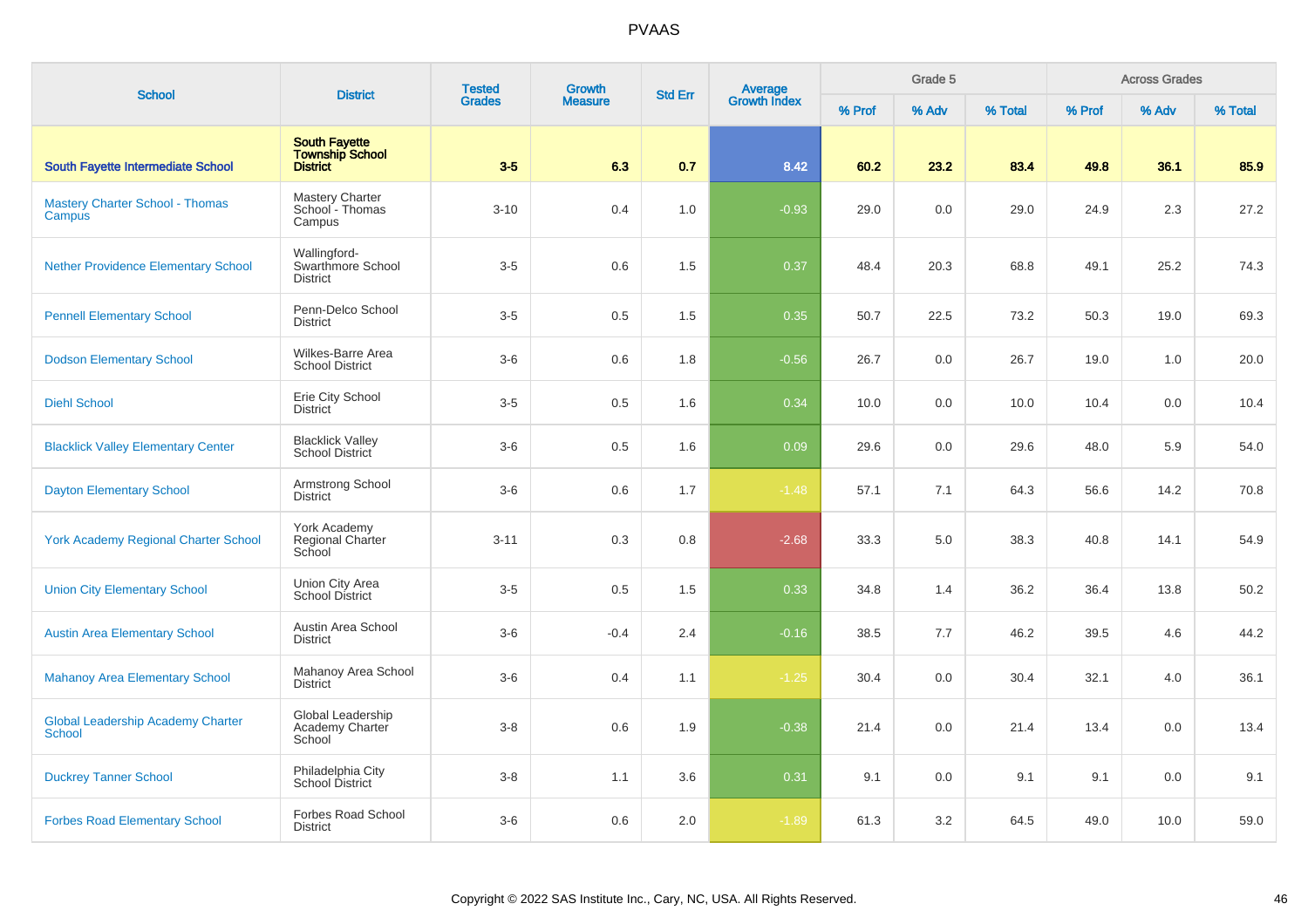| <b>School</b>                                                  | <b>District</b>                                                   | <b>Tested</b> | Growth         | <b>Std Err</b> | Average<br>Growth Index |        | Grade 5 |         |        | <b>Across Grades</b> |         |
|----------------------------------------------------------------|-------------------------------------------------------------------|---------------|----------------|----------------|-------------------------|--------|---------|---------|--------|----------------------|---------|
|                                                                |                                                                   | <b>Grades</b> | <b>Measure</b> |                |                         | % Prof | % Adv   | % Total | % Prof | % Adv                | % Total |
| South Fayette Intermediate School                              | <b>South Fayette</b><br><b>Township School</b><br><b>District</b> | $3-5$         | 6.3            | 0.7            | 8.42                    | 60.2   | 23.2    | 83.4    | 49.8   | 36.1                 | 85.9    |
| <b>Mt Penn Elementary School</b>                               | Antietam School<br><b>District</b>                                | $3-6$         | 0.4            | 1.1            | $-0.27$                 | 29.7   | 1.6     | 31.2    | 31.4   | 3.9                  | 35.4    |
| <b>Liberty Elementary School</b>                               | Southern Tioga<br>School District                                 | $3-6$         | $-0.7$         | 1.9            | $-0.36$                 | 56.0   | 4.0     | 60.0    | 40.0   | 7.1                  | 47.1    |
| <b>Alburtis Elementary School</b>                              | East Penn School<br><b>District</b>                               | $3-5$         | 0.5            | 1.7            | 0.30                    | 57.7   | 11.5    | 69.2    | 52.6   | 14.3                 | 66.9    |
| <b>Richmond School</b>                                         | Philadelphia City<br>School District                              | $3-5$         | 0.7            | 2.4            | 0.29                    | 18.5   | 0.0     | 18.5    | 17.0   | 2.1                  | 19.2    |
| <b>Letort Elementary School</b>                                | Carlisle Area School<br><b>District</b>                           | $3-5$         | 0.9            | 3.1            | 0.29                    | 40.9   | 4.6     | 45.4    | 37.2   | 12.8                 | 50.0    |
| <b>Easton Arts Academy Elementary</b><br><b>Charter School</b> | Easton Arts Academy<br><b>Elementary Charter</b><br>School        | $3-5$         | 0.7            | 2.6            | 0.29                    | 45.8   | 4.2     | 50.0    | 37.2   | 4.6                  | 41.9    |
| <b>Welsh John School</b>                                       | Philadelphia City<br>School District                              | $3 - 7$       | 0.9            | 3.4            | 0.28                    | 7.7    | 0.0     | 7.7     | 15.8   | 0.0                  | 15.8    |
| <b>Prince Hall</b>                                             | Philadelphia City<br>School District                              | $3-5$         | 0.7            | 2.4            | 0.28                    | 18.5   | 0.0     | 18.5    | 12.3   | 0.0                  | 12.3    |
| <b>Middleburg Elementary School</b>                            | Midd-West School<br><b>District</b>                               | $3-5$         | 0.4            | 1.5            | 0.27                    | 56.9   | 1.5     | 58.5    | 46.0   | 8.4                  | 54.4    |
| <b>Eisenhower Elementary School</b>                            | Indiana Area School<br><b>District</b>                            | $4 - 5$       | 0.3            | 1.3            | 0.27                    | 61.5   | 4.4     | 65.9    | 53.7   | 9.8                  | 63.4    |
| <b>Mahantongo Elementary School</b>                            | Tri-Valley School<br><b>District</b>                              | $3-6$         | $-1.1$         | 1.9            | $-0.58$                 | 55.0   | 0.0     | 55.0    | 55.3   | 11.8                 | 67.1    |
| Pittsburgh Arsenal K-5                                         | Pittsburgh School<br><b>District</b>                              | $3-5$         | 0.5            | 2.1            | 0.26                    | 27.0   | 0.0     | 27.0    | 21.2   | 0.0                  | 21.2    |
| <b>Weigelstown Elementary School</b>                           | Dover Area School<br><b>District</b>                              | $3-5$         | 0.4            | 1.5            | 0.26                    | 49.3   | 4.4     | 53.6    | 40.8   | 11.5                 | 52.3    |
| <b>Henry Charles W School</b>                                  | Philadelphia City<br>School District                              | $3 - 8$       | 0.9            | 3.6            | 0.24                    | 45.4   | 9.1     | 54.6    | 40.6   | 14.1                 | 54.7    |
| <b>Shoemaker Elementary School</b>                             | East Penn School<br><b>District</b>                               | $3-5$         | 0.3            | 1.3            | 0.24                    | 63.3   | 7.1     | 70.4    | 48.1   | 18.6                 | 66.7    |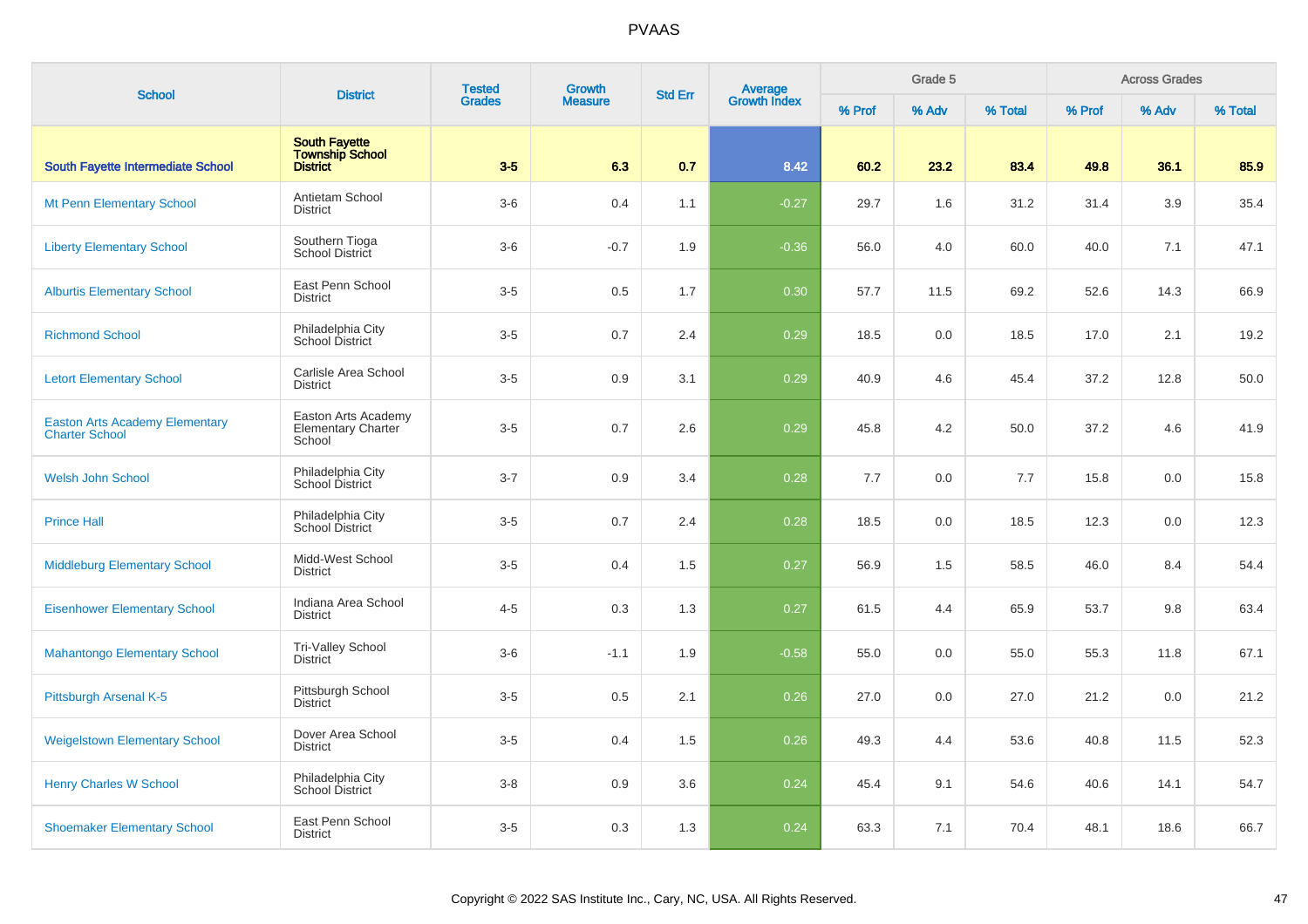| <b>School</b>                                         | <b>District</b>                                                   | <b>Tested</b><br><b>Grades</b> | <b>Growth</b>  | <b>Std Err</b> | <b>Average</b><br>Growth Index |        | Grade 5 |         |        | <b>Across Grades</b> |         |
|-------------------------------------------------------|-------------------------------------------------------------------|--------------------------------|----------------|----------------|--------------------------------|--------|---------|---------|--------|----------------------|---------|
|                                                       |                                                                   |                                | <b>Measure</b> |                |                                | % Prof | % Adv   | % Total | % Prof | % Adv                | % Total |
| <b>South Fayette Intermediate School</b>              | <b>South Fayette</b><br><b>Township School</b><br><b>District</b> | $3-5$                          | 6.3            | 0.7            | 8.42                           | 60.2   | 23.2    | 83.4    | 49.8   | 36.1                 | 85.9    |
| <b>Farmersville Elementary School</b>                 | Bethlehem Area<br><b>School District</b>                          | $3-5$                          | 0.6            | 2.7            | 0.23                           | 56.0   | 8.0     | 64.0    | 51.6   | 17.2                 | 68.8    |
| <b>Mercersburg Elementary School</b>                  | <b>Tuscarora School</b><br><b>District</b>                        | $3-5$                          | 0.4            | 1.9            | 0.23                           | 36.4   | 4.6     | 40.9    | 46.3   | 15.4                 | 61.8    |
| <b>Clark Elementary School</b>                        | Laurel Highlands<br>School District                               | $3-5$                          | 0.5            | 2.2            | 0.23                           | 37.5   | 0.0     | 37.5    | 39.4   | 6.4                  | 45.9    |
| <b>Nebinger George W School</b>                       | Philadelphia City<br>School District                              | $3 - 8$                        | 0.5            | 2.5            | 0.22                           |        |         |         | 30.8   | 10.6                 | 41.5    |
| <b>Old Forge Elementary School</b>                    | Old Forge School<br><b>District</b>                               | $3-6$                          | 0.2            | 1.1            | $-0.60$                        | 39.1   | 0.0     | 39.1    | 41.0   | 5.6                  | 46.6    |
| <b>Rock L Butler Middle School</b>                    | Wellsboro Area<br><b>School District</b>                          | $5 - 8$                        | $-0.6$         | 0.6            | $-0.92$                        | 62.1   | 6.9     | 69.0    | 49.2   | 13.0                 | 62.2    |
| <b>Lincoln Elementary School</b>                      | Mt Lebanon School<br><b>District</b>                              | $3-5$                          | 0.4            | 1.7            | 0.21                           | 62.3   | 26.4    | 88.7    | 52.5   | 33.5                 | 86.1    |
| <b>Baker Elementary School</b>                        | Altoona Area School<br><b>District</b>                            | $3-5$                          | 0.5            | 2.6            | 0.21                           | 58.3   | 4.2     | 62.5    | 46.0   | 11.0                 | 57.0    |
| <b>Keystone Education Center Charter</b><br>School    | Keystone Education<br>Center Charter School                       | $3 - 12$                       | 0.7            | 3.3            | 0.20                           |        |         |         | 0.0    | 0.0                  | 0.0     |
| <b>Linglestown Elementary School</b>                  | Central Dauphin<br>School District                                | $3-5$                          | 0.3            | 1.6            | 0.20                           | 64.9   | 8.8     | 73.7    | 59.6   | 15.2                 | 74.8    |
| <b>Price Elementary School</b>                        | Lancaster School<br><b>District</b>                               | $3-5$                          | 0.4            | 1.8            | 0.20                           | 19.2   | 0.0     | 19.2    | 21.7   | 0.0                  | 21.7    |
| Southwest Leadership Academy Charter<br><b>School</b> | Southwest Leadership<br>Academy Charter<br>School                 | $3 - 8$                        | 0.2            | 1.1            | $-5.76$                        | 9.1    | 0.0     | 9.1     | 19.0   | 3.3                  | 22.3    |
| <b>Edgewood Elementary School</b>                     | <b>Ridley School District</b>                                     | $3-5$                          | 0.3            | 1.6            | 0.18                           | 51.7   | 6.7     | 58.3    | 46.4   | 9.5                  | 56.0    |
| <b>North Dickinson Elementary School</b>              | Carlisle Area School<br><b>District</b>                           | $3-5$                          | 0.4            | 2.2            | 0.17                           | 54.6   | 18.2    | 72.7    | 42.9   | 18.7                 | 61.5    |
| <b>Franklin Regional Primary School</b>               | Franklin Regional<br><b>School District</b>                       | $3-5$                          | 0.2            | 1.4            | 0.17                           | 48.2   | 24.7    | 72.8    | 51.1   | 32.2                 | 83.3    |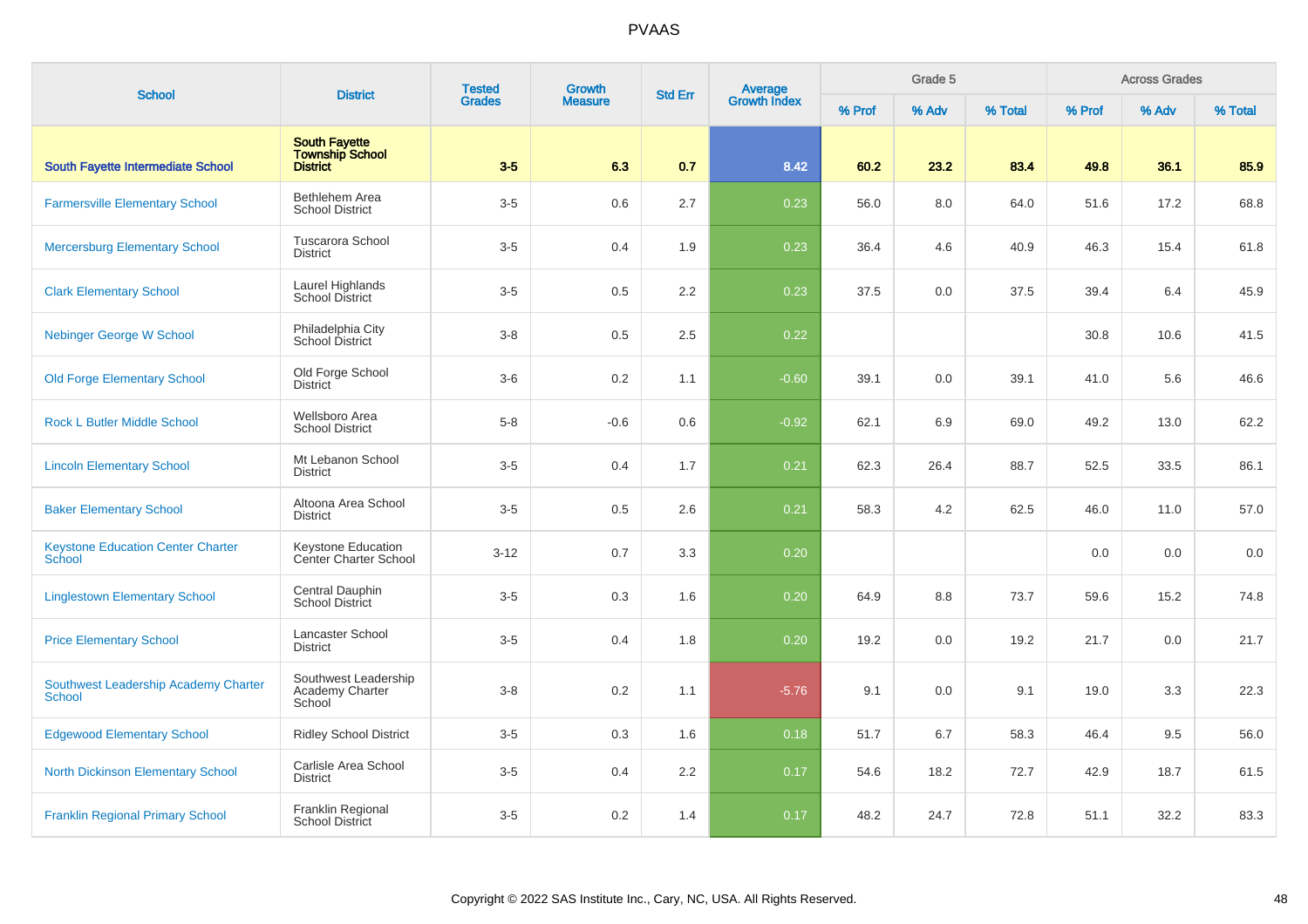| <b>School</b>                              | <b>District</b>                                                   | <b>Tested</b> | Growth         |     | <b>Average</b><br>Growth Index<br><b>Std Err</b> |        | Grade 5 |         |        | <b>Across Grades</b> |         |
|--------------------------------------------|-------------------------------------------------------------------|---------------|----------------|-----|--------------------------------------------------|--------|---------|---------|--------|----------------------|---------|
|                                            |                                                                   | <b>Grades</b> | <b>Measure</b> |     |                                                  | % Prof | % Adv   | % Total | % Prof | % Adv                | % Total |
| South Fayette Intermediate School          | <b>South Fayette</b><br><b>Township School</b><br><b>District</b> | $3-5$         | 6.3            | 0.7 | 8.42                                             | 60.2   | 23.2    | 83.4    | 49.8   | 36.1                 | 85.9    |
| Karen A. Ionta Elementary School           | Hermitage School<br><b>District</b>                               | $4 - 5$       | 0.2            | 1.0 | 0.16                                             | 52.9   | 7.9     | 60.7    | 46.4   | 14.2                 | 60.7    |
| <b>Mccullough Elementary School</b>        | Penn-Trafford School<br><b>District</b>                           | $3-5$         | 0.3            | 1.6 | 0.16                                             | 63.5   | 20.6    | 84.1    | 51.0   | 30.2                 | 81.2    |
| Dr David W Kistler Elementary School       | Wilkes-Barre Area<br><b>School District</b>                       | $3-6$         | $-0.6$         | 1.4 | $-0.42$                                          | 14.6   | 0.0     | 14.6    | 25.4   | 5.7                  | 31.1    |
| <b>Churchville Elementary School</b>       | <b>Council Rock School</b><br><b>District</b>                     | $3-6$         | 0.2            | 1.0 | $-1.56$                                          | 56.9   | 1.5     | 58.5    | 46.1   | 15.8                 | 62.0    |
| <b>East Fallowfield Elementary School</b>  | Coatesville Area<br><b>School District</b>                        | $3-5$         | 0.3            | 1.8 | 0.15                                             | 34.0   | 0.0     | 34.0    | 34.5   | 1.4                  | 35.9    |
| <b>Pleasant Valley Elementary School</b>   | Altoona Area School<br><b>District</b>                            | $3-5$         | 0.2            | 1.6 | 0.15                                             | 36.2   | 1.7     | 37.9    | 40.8   | 2.4                  | 43.2    |
| <b>Northern Potter Childrens School</b>    | Northern Potter<br><b>School District</b>                         | $3-6$         | 0.2            | 1.5 | $-1.38$                                          | 33.3   | 3.3     | 36.7    | 31.9   | 9.7                  | 41.7    |
| <b>Wilson Elementary School</b>            | Western Wayne<br>School District                                  | $3-5$         | 0.3            | 2.2 | 0.14                                             | 53.1   | 12.5    | 65.6    | 46.5   | 19.8                 | 66.3    |
| <b>Robert Reid Elementary School</b>       | Middletown Area<br><b>School District</b>                         | $3-5$         | 0.2            | 1.5 | 0.14                                             | 35.8   | 4.5     | 40.3    | 33.5   | 6.2                  | 39.8    |
| <b>Pleasant Valley Intermediate School</b> | <b>Pleasant Valley</b><br>School District                         | $4 - 6$       | 0.1            | 0.6 | $-2.87$                                          | 52.4   | 0.9     | 53.3    | 48.8   | 5.4                  | 54.2    |
| <b>Stonehurst Hills Elementary School</b>  | <b>Upper Darby School</b><br><b>District</b>                      | $3-5$         | 0.2            | 1.9 | 0.13                                             | 2.3    | 0.0     | 2.3     | 13.8   | 3.1                  | 16.9    |
| <b>School Lane Charter School</b>          | School Lane Charter<br>School                                     | $3 - 11$      | 0.1            | 0.7 | $-1.87$                                          | 57.4   | 5.9     | 63.2    | 43.3   | 14.5                 | 57.9    |
| <b>Mars Area Centennial School</b>         | Mars Area School<br><b>District</b>                               | $5-6$         | 0.1            | 0.6 | $-1.05$                                          | 66.5   | 10.4    | 76.9    | 55.4   | 22.6                 | 78.0    |
| <b>Fayetteville Elementary School</b>      | Chambersburg Area<br>School District                              | $3-5$         | 0.2            | 1.5 | 0.12                                             | 55.7   | 7.1     | 62.9    | 43.2   | 13.5                 | 56.8    |
| <b>Fink Elementary School</b>              | Middletown Area<br><b>School District</b>                         | $3-5$         | 0.3            | 2.6 | 0.12                                             | 31.8   | 0.0     | 31.8    | 36.8   | 9.2                  | 46.0    |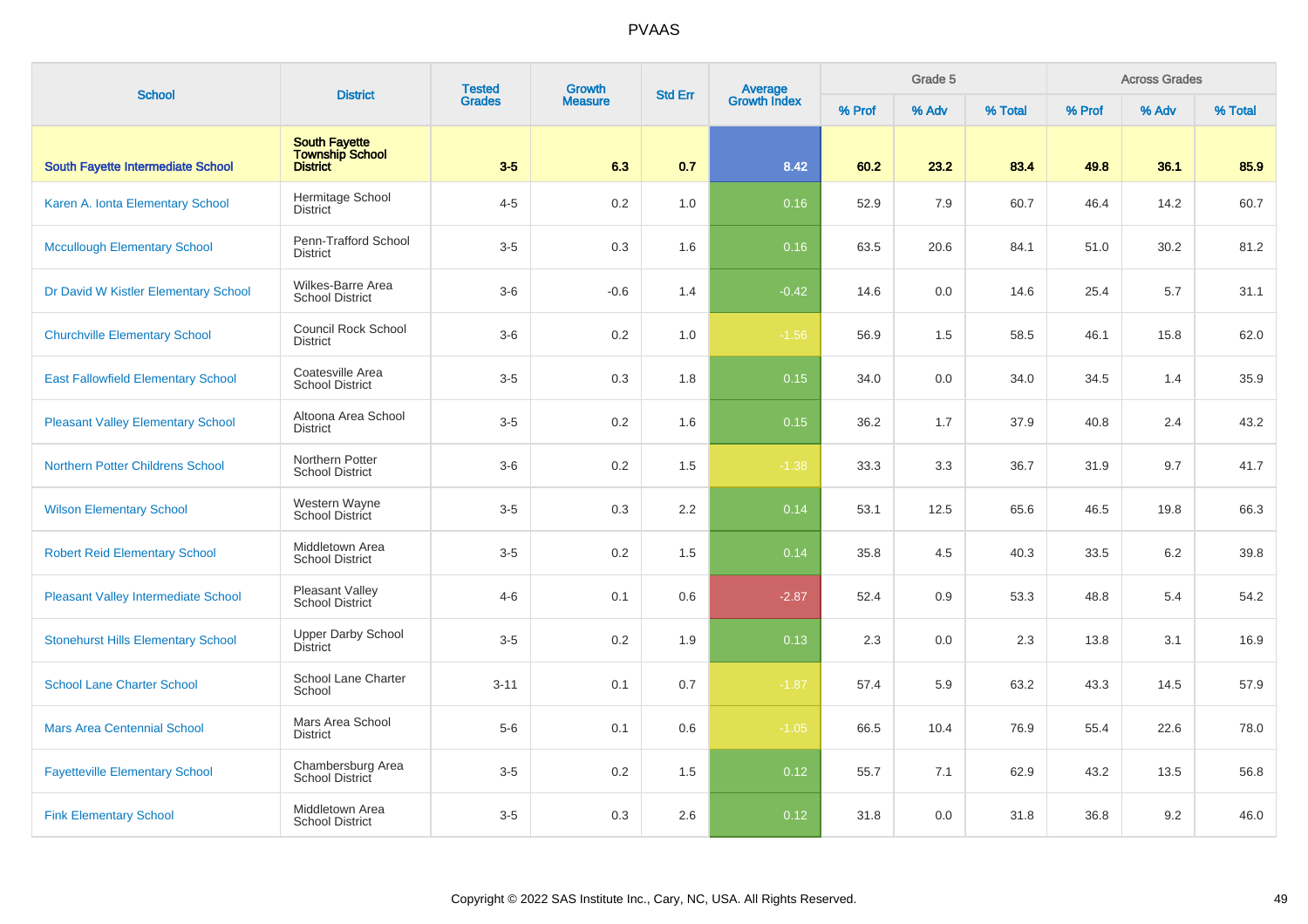| <b>School</b>                                    | <b>District</b>                                                   | <b>Tested</b> | <b>Growth</b>  | <b>Std Err</b> | Average<br>Growth Index |        | Grade 5 |         |        | <b>Across Grades</b> |         |
|--------------------------------------------------|-------------------------------------------------------------------|---------------|----------------|----------------|-------------------------|--------|---------|---------|--------|----------------------|---------|
|                                                  |                                                                   | <b>Grades</b> | <b>Measure</b> |                |                         | % Prof | % Adv   | % Total | % Prof | % Adv                | % Total |
| <b>South Fayette Intermediate School</b>         | <b>South Fayette</b><br><b>Township School</b><br><b>District</b> | $3-5$         | 6.3            | 0.7            | 8.42                    | 60.2   | 23.2    | 83.4    | 49.8   | 36.1                 | 85.9    |
| <b>Harrison Park Elementary School</b>           | Penn-Trafford School<br><b>District</b>                           | $3-5$         | 0.2            | 1.5            | 0.11                    | 52.3   | 23.1    | 75.4    | 50.8   | 28.3                 | 79.1    |
| <b>Penn-Lincoln Elementary School</b>            | Altoona Area School<br><b>District</b>                            | $3-5$         | 0.2            | 2.2            | 0.11                    | 27.8   | 0.0     | 27.8    | 18.5   | 5.0                  | 23.5    |
| <b>Benner Elementary School</b>                  | <b>Bellefonte Area</b><br><b>School District</b>                  | $3-5$         | 0.2            | 2.1            | 0.10                    | 54.6   | 12.1    | 66.7    | 49.4   | 18.0                 | 67.4    |
| <b>Wyalusing Valley Elementary School</b>        | Wyalusing Area<br>School District                                 | $3-6$         | 0.1            | 0.9            | $-4.65$                 | 36.1   | 2.4     | 38.6    | 39.7   | 11.1                 | 50.8    |
| <b>West Crawford Elementary School</b>           | Connellsville Area<br><b>School District</b>                      | $3-5$         | 0.1            | 1.5            | 0.09                    | 23.5   | 1.5     | 25.0    | 23.0   | 3.4                  | 26.5    |
| Insight PA Cyber Charter School                  | Insight PA Cyber<br>Charter School                                | $3 - 11$      | $-1.0$         | 1.6            | $-0.64$                 | 29.4   | 0.0     | 29.4    | 41.5   | 9.2                  | 50.8    |
| <b>L B Morris Elementary School</b>              | Jim Thorpe Area<br><b>School District</b>                         | $3 - 8$       | $-3.5$         | 0.8            | $-4.50$                 | 50.0   | 1.9     | 51.9    | 39.7   | 8.0                  | 47.7    |
| <b>Butler Elementary School</b>                  | <b>Central Bucks School</b><br><b>District</b>                    | $3-6$         | 0.1            | 0.9            | $-3.62$                 | 51.7   | 10.3    | 62.1    | 52.0   | 21.3                 | 73.3    |
| <b>Heights/Murray Elementary School</b>          | Wilkes-Barre Area<br><b>School District</b>                       | $3-6$         | 0.1            | 1.3            | $-0.85$                 | 19.6   | 0.0     | 19.6    | 24.9   | 0.6                  | 25.4    |
| <b>Jefferson Elementary School</b>               | Erie City School<br><b>District</b>                               | $3-5$         | 0.1            | 1.8            | 0.08                    | 19.6   | 0.0     | 19.6    | 17.4   | 3.1                  | 20.5    |
| Pennsylvania Distance Learning Charter<br>School | Pennsylvania Distance<br>Learning Charter<br>School               | $3 - 12$      | 0.0            | 0.7            | $-3.71$                 | 30.3   | 0.0     | 30.3    | 25.8   | 3.0                  | 28.8    |
| Midland Elementary/Middle School                 | Midland Borough<br><b>School District</b>                         | $3 - 8$       | 0.1            | 1.3            | $-2.25$                 | 58.6   | 0.0     | 58.6    | 49.3   | 5.7                  | 55.0    |
| Eugenio Maria De Hostos Charter<br>School        | Eugenio Maria De<br><b>Hostos Charter School</b>                  | $3 - 8$       | $-0.5$         | 1.4            | $-0.37$                 | 45.8   | 0.0     | 45.8    | 35.0   | 6.7                  | 41.7    |
| <b>Highland Elementary School</b>                | West Shore School<br><b>District</b>                              | $3-5$         | 0.1            | 1.6            | 0.06                    | 39.0   | 10.2    | 49.2    | 38.6   | 19.8                 | 58.4    |
| Northern Bedford County Elementary<br>School     | Northern Bedford<br><b>County School District</b>                 | $3-5$         | 0.1            | 1.7            | 0.06                    | 46.9   | 14.3    | 61.2    | 43.0   | 20.6                 | 63.6    |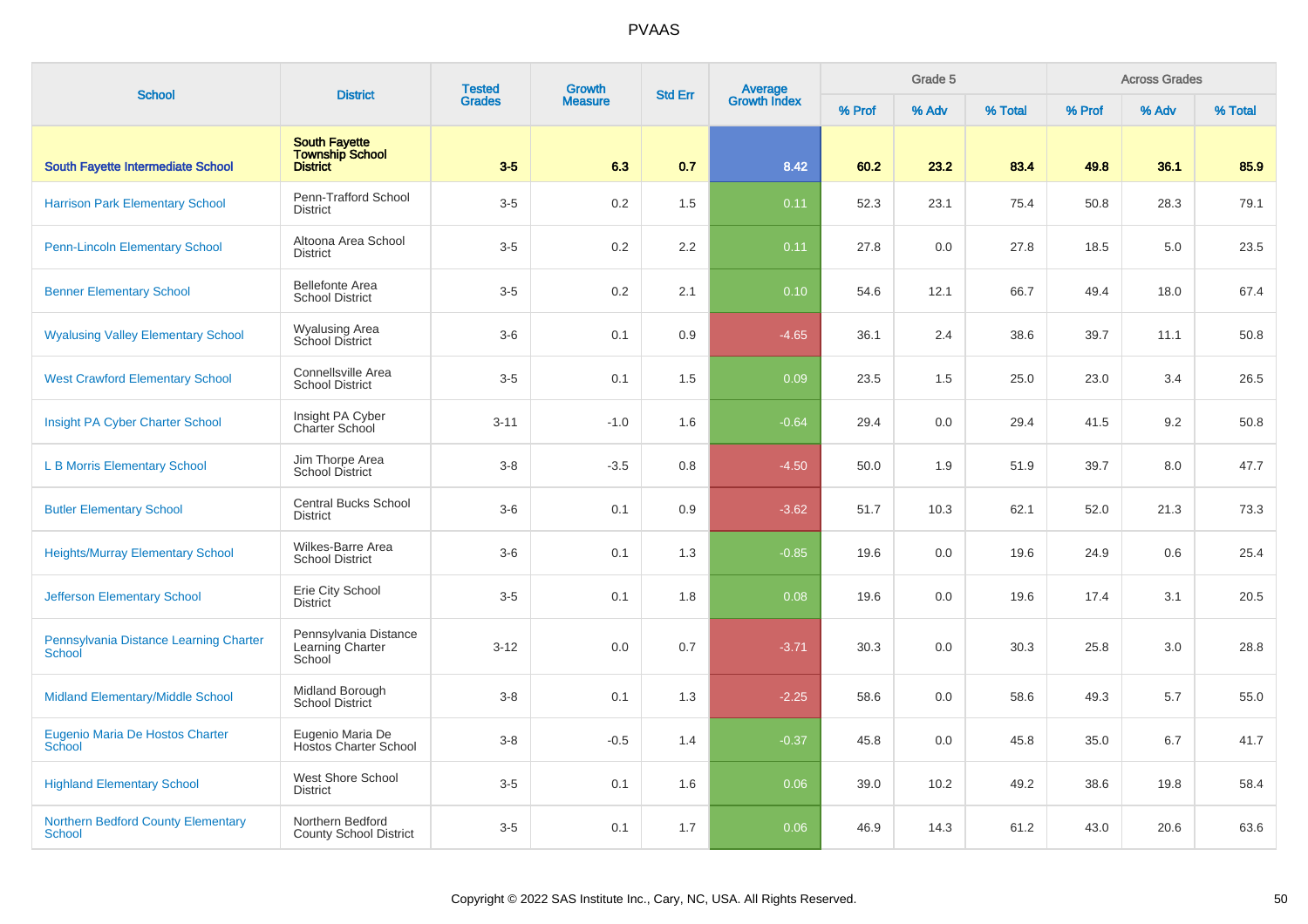| <b>School</b>                                                    | <b>District</b>                                                     | <b>Tested</b> | <b>Growth</b>  | <b>Std Err</b> | <b>Average</b><br>Growth Index |        | Grade 5 |         |        | <b>Across Grades</b> |         |
|------------------------------------------------------------------|---------------------------------------------------------------------|---------------|----------------|----------------|--------------------------------|--------|---------|---------|--------|----------------------|---------|
|                                                                  |                                                                     | <b>Grades</b> | <b>Measure</b> |                |                                | % Prof | % Adv   | % Total | % Prof | % Adv                | % Total |
| South Fayette Intermediate School                                | <b>South Fayette</b><br><b>Township School</b><br><b>District</b>   | $3-5$         | 6.3            | 0.7            | 8.42                           | 60.2   | 23.2    | 83.4    | 49.8   | 36.1                 | 85.9    |
| Johnsonburg Area Elementary School                               | Johnsonburg Area<br>School District                                 | $3-6$         | 0.1            | 1.4            | $-1.98$                        | 42.5   | 7.5     | 50.0    | 56.1   | 12.8                 | 68.9    |
| <b>Cornell Elementary School</b>                                 | <b>Cornell School District</b>                                      | $3-6$         | 0.1            | 1.5            | $-2.23$                        | 36.7   | 0.0     | 36.7    | 34.3   | 8.8                  | 43.1    |
| <b>Kerr Elementary School</b>                                    | Fox Chapel Area<br><b>School District</b>                           | $3-5$         | 0.1            | 1.8            | 0.05                           | 51.0   | 28.6    | 79.6    | 34.8   | 43.7                 | 78.5    |
| <b>Buckingham Elementary School</b>                              | Central Bucks School<br><b>District</b>                             | $3-6$         | 0.1            | 1.2            | $-2.33$                        | 51.1   | 17.0    | 68.1    | 49.5   | 30.3                 | 79.8    |
| <b>March Elementary School</b>                                   | Easton Area School<br><b>District</b>                               | $3-5$         | 0.1            | 2.1            | 0.04                           | 54.0   | 2.7     | 56.8    | 40.9   | 8.6                  | 49.5    |
| <b>Hegins-Hubley Elementary School</b>                           | <b>Tri-Valley School</b><br><b>District</b>                         | $3-6$         | $-2.4$         | 1.4            | $-1.68$                        | 35.9   | 7.8     | 43.8    | 36.0   | 8.1                  | 44.2    |
| Erie Rise Leadership Academy Charter<br><b>School</b>            | Erie Rise Leadership<br>Academy Charter<br>School                   | $3 - 8$       | 0.0            | 1.2            | $-0.28$                        | 17.9   | 0.0     | 17.9    | 7.8    | 0.5                  | 8.3     |
| <b>Everett Area Elementary School</b>                            | Everett Area School<br><b>District</b>                              | $3-5$         | 0.0            | 1.4            | 0.03                           | 39.0   | 10.4    | 49.4    | 39.2   | 14.2                 | 53.3    |
| <b>Chester Charter Scholars Academy</b><br><b>Charter School</b> | <b>Chester Charter</b><br>Scholars Academy<br><b>Charter School</b> | $3 - 12$      | 0.0            | 0.9            | $-3.27$                        | 17.8   | 0.0     | 17.8    | 23.8   | 1.8                  | 25.6    |
| Saint Clair Area Elementary/Middle<br><b>School</b>              | Saint Clair Area<br><b>School District</b>                          | $3 - 8$       | $-1.8$         | 0.9            | $-1.98$                        | 43.4   | 1.9     | 45.3    | 43.9   | 4.7                  | 48.6    |
| <b>Oswayo Valley Elementary School</b>                           | Oswayo Valley School<br><b>District</b>                             | $3-5$         | 0.0            | 2.3            | 0.00                           | 62.1   | 13.8    | 75.9    | 62.4   | 15.3                 | 77.6    |
| <b>Curtin Intermediate School</b>                                | Williamsport Area<br><b>School District</b>                         | $4 - 6$       | $-0.0$         | 0.7            | $-2.71$                        | 39.8   | 5.0     | 44.7    | 37.6   | 9.7                  | 47.2    |
| <b>Mayfair School</b>                                            | Philadelphia City<br>School District                                | $3 - 8$       | $-0.9$         | 1.2            | $-0.78$                        | 27.1   | 0.0     | 27.1    | 24.9   | 0.5                  | 25.4    |
| <b>Union Canal Elementary School</b>                             | Cornwall-Lebanon<br><b>School District</b>                          | $3-5$         | $-0.0$         | 1.6            | $-0.00$                        | 47.5   | 4.9     | 52.5    | 34.1   | 11.8                 | 45.9    |
| <b>Southeast Elementary School</b>                               | Lebanon School<br><b>District</b>                                   | $3-5$         | $-0.0$         | 1.7            | $-0.00$                        | 41.2   | 2.0     | 43.1    | 41.1   | 4.3                  | 45.4    |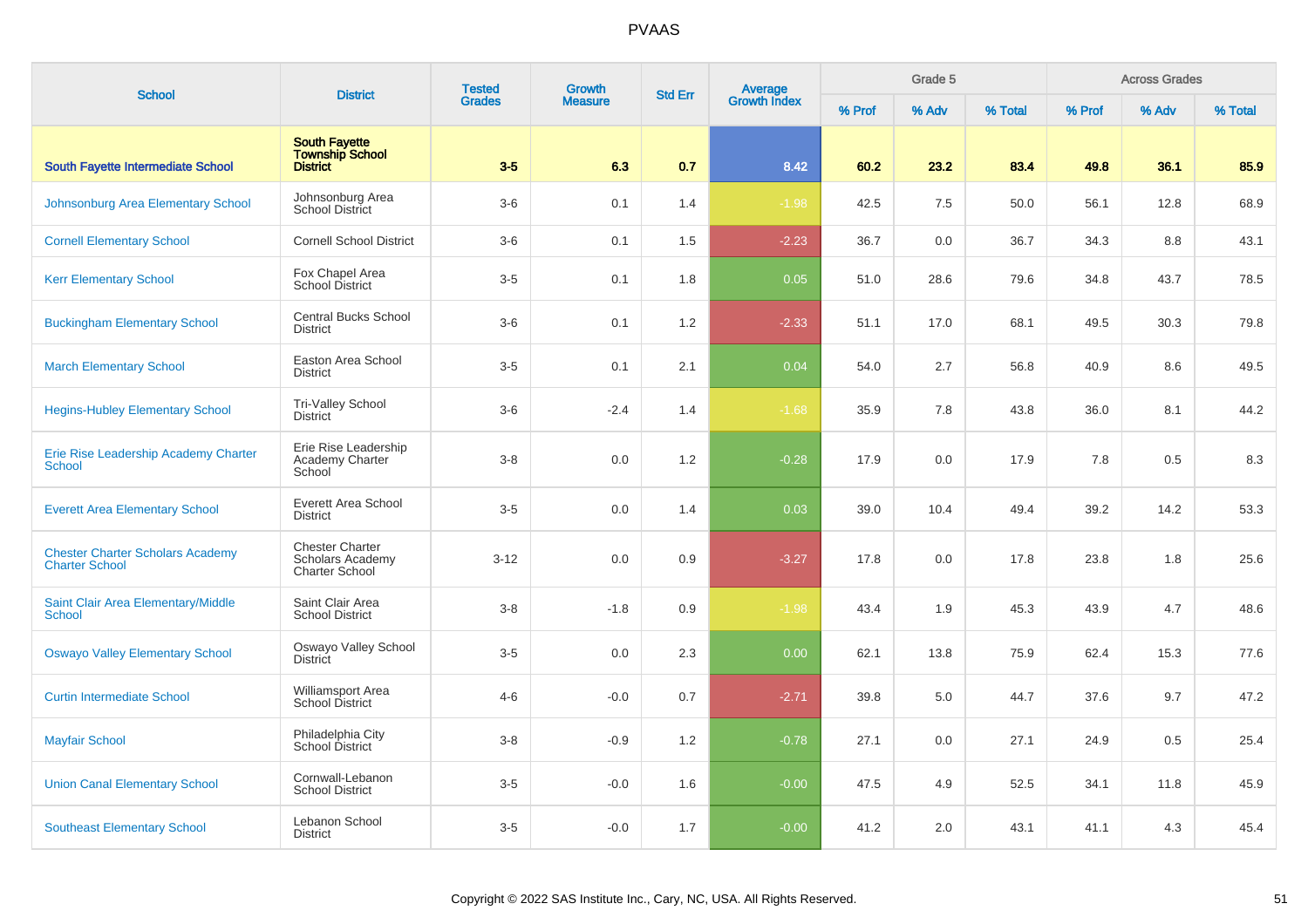| <b>School</b>                              | <b>District</b>                                                   | <b>Tested</b> | <b>Growth</b>  | <b>Std Err</b> | Average<br>Growth Index |        | Grade 5 |         |        | <b>Across Grades</b> |         |
|--------------------------------------------|-------------------------------------------------------------------|---------------|----------------|----------------|-------------------------|--------|---------|---------|--------|----------------------|---------|
|                                            |                                                                   | <b>Grades</b> | <b>Measure</b> |                |                         | % Prof | % Adv   | % Total | % Prof | % Adv                | % Total |
| South Fayette Intermediate School          | <b>South Fayette</b><br><b>Township School</b><br><b>District</b> | $3-5$         | 6.3            | 0.7            | 8.42                    | 60.2   | 23.2    | 83.4    | 49.8   | 36.1                 | 85.9    |
| <b>Rolling Ridge Elementary School</b>     | Harbor Creek School<br><b>District</b>                            | $3-6$         | $-0.0$         | 1.1            | $-1.21$                 | 66.1   | 17.9    | 83.9    | 44.9   | 34.2                 | 79.1    |
| <b>Resica Elementary School</b>            | East Stroudsburg Area<br><b>School District</b>                   | $3-5$         | $-0.0$         | 1.9            | $-0.01$                 | 54.2   | 2.1     | 56.2    | 36.4   | 7.8                  | 44.2    |
| <b>Sunrise Elementary School</b>           | Penn-Trafford School<br><b>District</b>                           | $3-5$         | $-0.0$         | 1.9            | $-0.02$                 | 59.5   | 26.2    | 85.7    | 53.3   | 34.9                 | 88.2    |
| <b>Childs George W School</b>              | Philadelphia City<br>School District                              | $3-8$         | $-0.0$         | 1.9            | $-1.37$                 | 11.1   | 0.0     | 11.1    | 15.4   | 1.8                  | 17.3    |
| <b>Washington Martha School</b>            | Philadelphia City<br>School District                              | $3 - 8$       | $-0.1$         | 3.4            | $-0.02$                 |        |         |         | 18.6   | 4.6                  | 23.3    |
| Pittsburgh Minadeo K-5                     | Pittsburgh School<br><b>District</b>                              | $3-5$         | $-0.1$         | 2.3            | $-0.02$                 | 10.0   | 0.0     | 10.0    | 23.3   | 7.8                  | 31.1    |
| <b>Mitchell Elementary School</b>          | Philadelphia City<br>School District                              | $3 - 8$       | $-0.1$         | 3.7            | $-0.03$                 |        |         |         | 9.1    | 0.0                  | 9.1     |
| <b>Quakertown Elementary School</b>        | Quakertown<br><b>Community School</b><br><b>District</b>          | $3-5$         | $-0.1$         | 2.0            | $-0.03$                 | 46.2   | 2.6     | 48.7    | 34.2   | 9.2                  | 43.3    |
| <b>Blaine James G School</b>               | Philadelphia City<br>School District                              | $3 - 8$       | $-0.1$         | 2.3            | $-0.21$                 | 11.8   | 0.0     | 11.8    | 10.4   | 0.0                  | 10.4    |
| <b>Falling Spring Elementary School</b>    | Chambersburg Area<br>School District                              | $3-5$         | $-0.1$         | 1.9            | $-0.04$                 | 47.6   | 11.9    | 59.5    | 39.8   | 10.7                 | 50.5    |
| <b>Ferguson Township Elementary School</b> | State College Area<br><b>School District</b>                      | $3-5$         | $-0.1$         | 1.9            | $-0.04$                 | 65.9   | 13.6    | 79.6    | 56.4   | 25.4                 | 81.8    |
| <b>Sheffield Area Elementary School</b>    | Warren County School<br><b>District</b>                           | $3-5$         | $-0.1$         | 2.2            | $-0.04$                 | 48.3   | 0.0     | 48.3    | 45.6   | 7.8                  | 53.3    |
| <b>Clarion Area Elementary School</b>      | Clarion Area School<br><b>District</b>                            | $3-6$         | $-0.1$         | 1.2            | $-1.17$                 | 58.3   | 2.1     | 60.4    | 46.9   | 11.4                 | 58.3    |
| <b>Kutztown Elementary School</b>          | Kutztown Area School<br><b>District</b>                           | $3-5$         | $-0.1$         | 1.8            | $-0.05$                 | 61.4   | 6.8     | 68.2    | 49.6   | 23.1                 | 72.7    |
| <b>Stewart Middle School</b>               | Norristown Area<br><b>School District</b>                         | $5 - 8$       | $-0.0$         | 0.7            | $-2.46$                 | 18.9   | 2.2     | 21.1    | 24.6   | 3.5                  | 28.2    |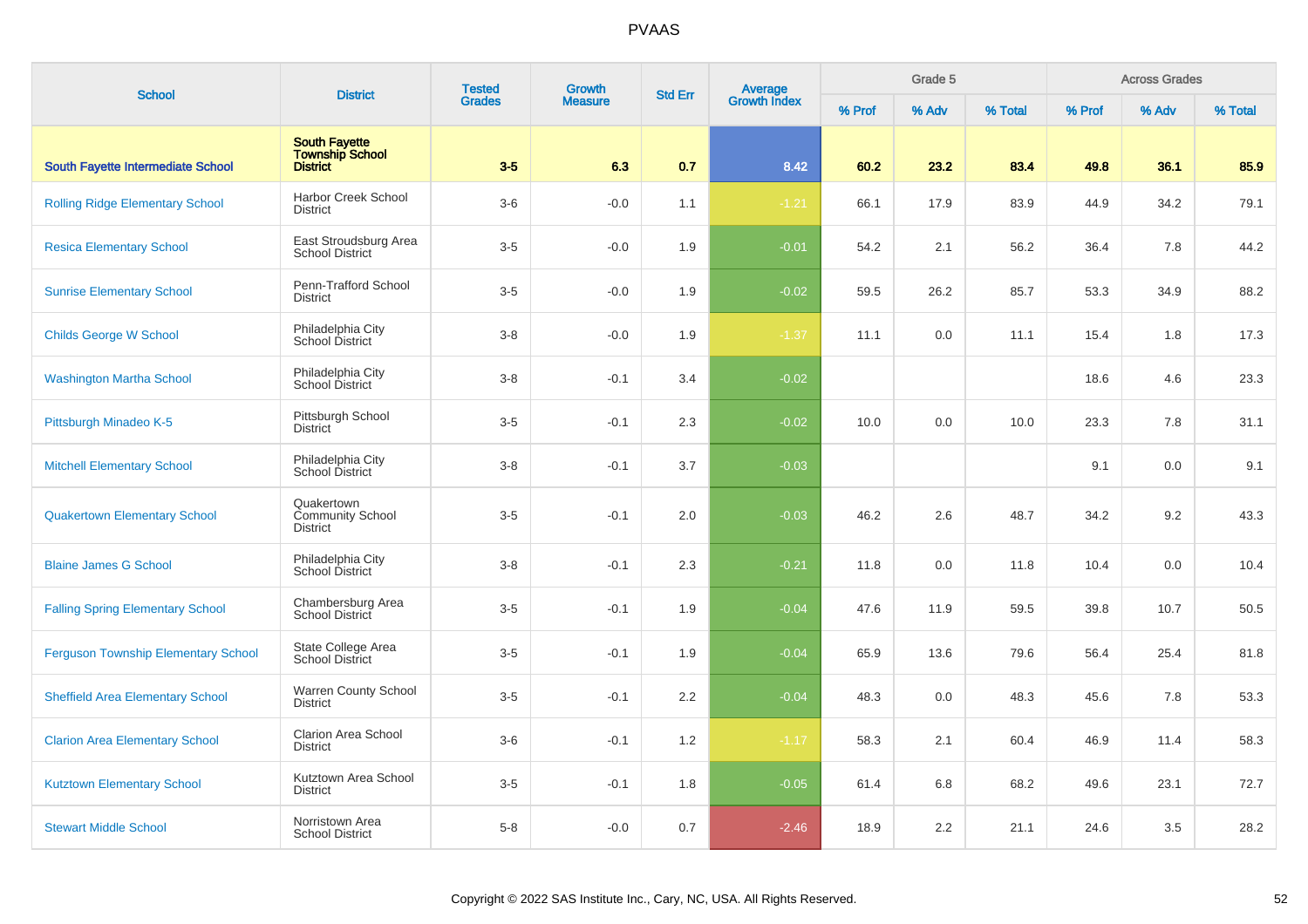| <b>School</b>                                                    | <b>District</b>                                                   | <b>Tested</b> | <b>Growth</b>  | <b>Std Err</b> | Average<br>Growth Index |       | Grade 5 |        |       | <b>Across Grades</b> |      |
|------------------------------------------------------------------|-------------------------------------------------------------------|---------------|----------------|----------------|-------------------------|-------|---------|--------|-------|----------------------|------|
|                                                                  |                                                                   | <b>Grades</b> | <b>Measure</b> |                | % Prof                  | % Adv | % Total | % Prof | % Adv | % Total              |      |
| South Fayette Intermediate School                                | <b>South Fayette</b><br><b>Township School</b><br><b>District</b> | $3-5$         | 6.3            | 0.7            | 8.42                    | 60.2  | 23.2    | 83.4   | 49.8  | 36.1                 | 85.9 |
| <b>Friendship Hill Elementary School</b>                         | Albert Gallatin Area<br><b>School District</b>                    | $3-5$         | $-0.2$         | 2.3            | $-0.06$                 | 68.8  | 9.4     | 78.1   | 50.0  | 14.9                 | 64.9 |
| <b>Universal Creighton Charter School</b>                        | Universal Creighton<br>Charter School                             | $3 - 8$       | $-0.0$         | 0.7            | $-2.61$                 | 31.0  | 2.4     | 33.3   | 28.8  | 4.7                  | 33.5 |
| <b>Slatington Elementary School</b>                              | Northern Lehigh<br>School District                                | $3-6$         | $-0.1$         | 0.9            | $-1.16$                 | 52.6  | 2.1     | 54.7   | 44.1  | 6.2                  | 50.3 |
| <b>Roberto Clemente Charter School</b>                           | Roberto Clemente<br><b>Charter School</b>                         | $3 - 12$      | $-5.1$         | 1.0            | $-5.25$                 | 19.4  | 0.0     | 19.4   | 15.5  | 1.7                  | 17.2 |
| <b>North Side Elementary School</b>                              | Central Dauphin<br>School District                                | $3-5$         | $-0.1$         | 1.2            | $-0.08$                 | 42.7  | 6.8     | 49.5   | 44.8  | 10.7                 | 55.5 |
| <b>Chestnut Ridge Middle School</b>                              | <b>Chestnut Ridge</b><br>School District                          | $3 - 7$       | $-0.1$         | 0.7            | $-2.34$                 | 53.8  | 4.4     | 58.2   | 47.3  | 12.8                 | 60.1 |
| <b>Canton Area Elementary School</b>                             | Canton Area School<br><b>District</b>                             | $3-6$         | $-0.1$         | 1.2            | $-1.76$                 | 57.7  | 5.8     | 63.5   | 46.2  | 9.2                  | 55.5 |
| Mastery Charter School-Francis D.<br><b>Pastorius Elementary</b> | Mastery Charter<br>School-Francis D.<br>Pastorius Elementary      | $3 - 8$       | $-1.7$         | 1.5            | $-1.16$                 | 3.8   | 0.0     | 3.8    | 14.3  | 0.8                  | 15.1 |
| <b>Fairview Elementary School</b>                                | West Shore School<br><b>District</b>                              | $3-5$         | $-0.2$         | 2.1            | $-0.11$                 | 52.8  | 16.7    | 69.4   | 47.2  | 24.1                 | 71.3 |
| <b>Comegys Benjamin B School</b>                                 | Philadelphia City<br>School District                              | $3 - 8$       | $-0.4$         | 3.4            | $-0.11$                 | 23.1  | 0.0     | 23.1   | 13.0  | 0.0                  | 13.0 |
| <b>Cambria Elementary School</b>                                 | Central Cambria<br><b>School District</b>                         | $3-5$         | $-0.2$         | 1.4            | $-0.12$                 | 60.0  | 11.2    | 71.2   | 48.3  | 13.4                 | 61.6 |
| <b>Williamsburg Community Elementary</b><br>School               | Williamsburg<br>Community School<br><b>District</b>               | $3-6$         | $-0.2$         | 1.5            | $-3.46$                 | 53.1  | 3.1     | 56.2   | 41.9  | 18.6                 | 60.5 |
| Northwood Academy Charter School                                 | Northwood Academy<br><b>Charter School</b>                        | $3 - 8$       | $-0.1$         | 0.7            | $-3.80$                 | 23.4  | 1.3     | 24.7   | 31.0  | 5.4                  | 36.4 |
| <b>Arts Academy Charter School</b>                               | Arts Academy Charter<br>School                                    | $5 - 8$       | $-3.5$         | 1.1            | $-3.11$                 | 41.2  | 0.0     | 41.2   | 46.6  | 2.0                  | 48.6 |
| <b>Grace S Beck School</b>                                       | Shikellamy School<br><b>District</b>                              | $3-5$         | $-0.3$         | 2.0            | $-0.13$                 | 44.7  | 0.0     | 44.7   | 37.8  | 4.5                  | 42.3 |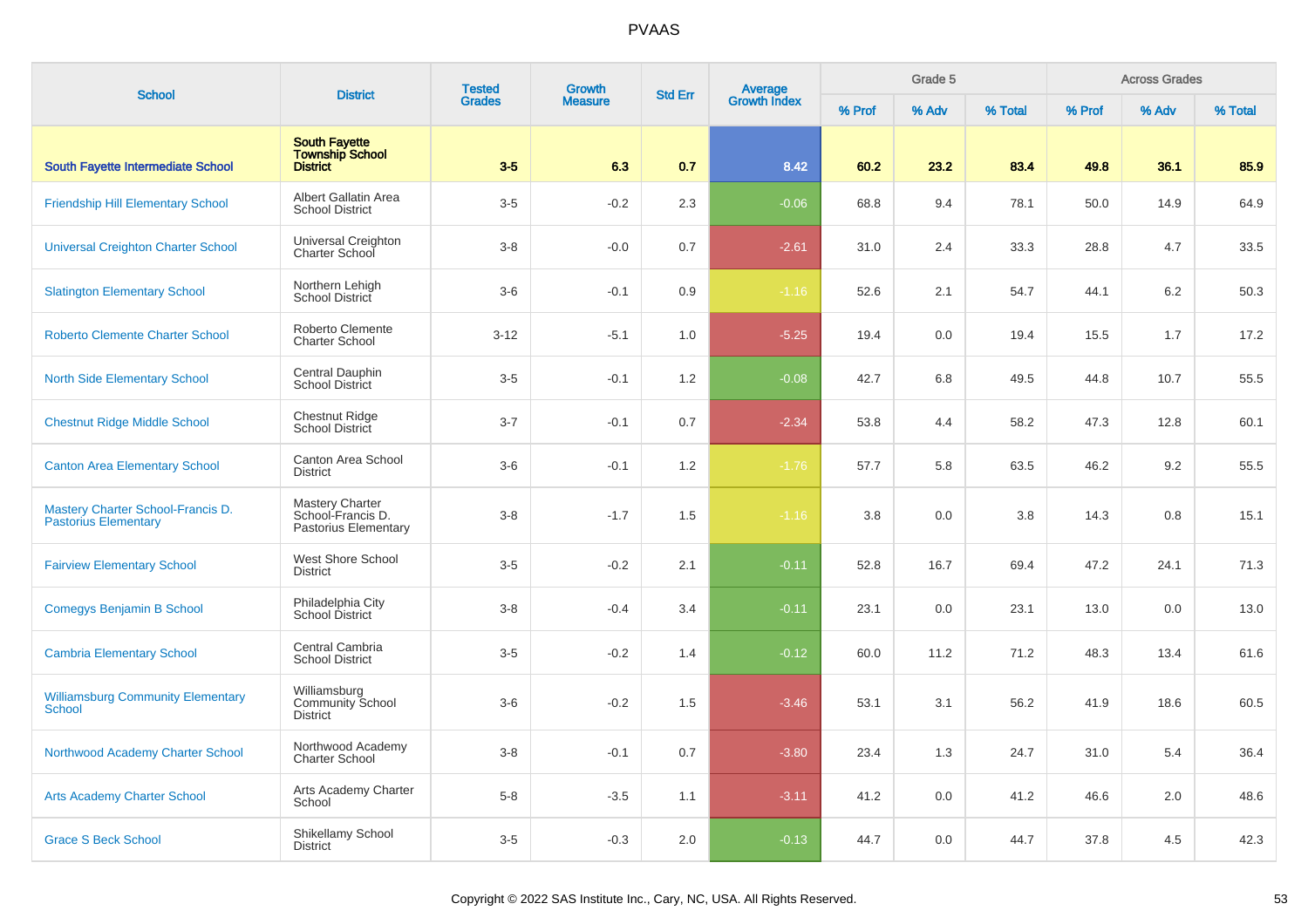| <b>School</b>                             | <b>District</b>                                                   | <b>Tested</b> | <b>Growth</b>  | <b>Std Err</b> |                                |        | Grade 5 |         |        | <b>Across Grades</b> |         |
|-------------------------------------------|-------------------------------------------------------------------|---------------|----------------|----------------|--------------------------------|--------|---------|---------|--------|----------------------|---------|
|                                           |                                                                   | <b>Grades</b> | <b>Measure</b> |                | <b>Average</b><br>Growth Index | % Prof | % Adv   | % Total | % Prof | % Adv                | % Total |
| <b>South Fayette Intermediate School</b>  | <b>South Fayette</b><br><b>Township School</b><br><b>District</b> | $3-5$         | 6.3            | 0.7            | 8.42                           | 60.2   | 23.2    | 83.4    | 49.8   | 36.1                 | 85.9    |
| <b>Tobyhanna Elementary Center</b>        | Pocono Mountain<br><b>School District</b>                         | $3-6$         | $-0.8$         | 2.0            | $-0.41$                        | 73.9   | 0.0     | 73.9    | 65.3   | 7.4                  | 72.6    |
| <b>Mt Vernon Elementary School</b>        | <b>Elizabeth Forward</b><br><b>School District</b>                | $3-5$         | $-0.2$         | 1.6            | $-0.15$                        | 64.5   | 8.1     | 72.6    | 49.2   | 12.7                 | 61.9    |
| <b>Delcroft School</b>                    | Southeast Delco<br><b>School District</b>                         | $3 - 8$       | $-0.2$         | 1.1            | $-2.33$                        | 38.9   | $0.0\,$ | 38.9    | 28.9   | 1.0                  | 29.9    |
| <b>Lakeview Elementary School</b>         | <b>Ridley School District</b>                                     | $3-5$         | $-0.2$         | 1.4            | $-0.16$                        | 52.7   | 2.7     | 55.4    | 49.7   | 12.0                 | 61.8    |
| <b>Schnecksville School</b>               | <b>Parkland School</b><br><b>District</b>                         | $3-5$         | $-0.3$         | 1.7            | $-0.16$                        | 56.1   | 10.5    | 66.7    | 48.9   | 19.4                 | 68.3    |
| Shippensburg Intermediate School          | Shippensburg Area<br>School District                              | $4 - 5$       | $-0.1$         | 0.9            | $-0.16$                        | 39.4   | 9.1     | 48.5    | 39.2   | 15.9                 | 55.0    |
| <b>Harmony Area Elementary School</b>     | Harmony Area School<br><b>District</b>                            | $3-6$         | $-0.4$         | 2.1            | $-0.68$                        | 43.8   | 0.0     | 43.8    | 41.4   | 7.1                  | 48.6    |
| <b>Oaklyn School</b>                      | Shikellamy School<br><b>District</b>                              | $3-5$         | $-0.3$         | 1.5            | $-0.17$                        | 55.2   | 10.4    | 65.7    | 49.2   | 15.1                 | 64.2    |
| <b>Myrtle Ave School</b>                  | Keystone Oaks School<br><b>District</b>                           | $3-5$         | $-0.4$         | 2.0            | $-0.17$                        | 66.7   | 8.3     | 75.0    | 53.8   | 19.3                 | 73.1    |
| <b>Munoz-Marin Luis</b>                   | Philadelphia City<br>School District                              | $3 - 8$       | $-0.7$         | 3.7            | $-0.18$                        | 16.7   | 0.0     | 16.7    | 10.0   | 0.0                  | 10.0    |
| <b>Halifax Area Elementary School</b>     | <b>Halifax Area School</b><br><b>District</b>                     | $3-5$         | $-0.3$         | 1.5            | $-0.18$                        | 52.9   | 8.6     | 61.4    | 48.0   | 11.6                 | 59.6    |
| <b>Stanwood Elementary School</b>         | Hempfield Area<br>School District                                 | $3-5$         | $-0.3$         | 1.3            | $-0.19$                        | 53.0   | 6.0     | 59.0    | 49.6   | 13.9                 | 63.5    |
| <b>Charles W Longer Elementary School</b> | Hollidaysburg Area<br>School District                             | $3-6$         | $-1.8$         | 1.1            | $-1.64$                        | 63.3   | 0.0     | 63.3    | 46.3   | 12.7                 | 59.0    |
| <b>Wyland Elementary School</b>           | Hampton Township<br><b>School District</b>                        | $3-5$         | $-0.3$         | 1.5            | $-0.21$                        | 65.6   | 12.5    | 78.1    | 48.9   | 35.0                 | 83.9    |
| <b>United Elementary School</b>           | <b>United School District</b>                                     | $3-6$         | $-0.2$         | 1.1            | $-2.09$                        | 52.4   | 0.0     | 52.4    | 49.2   | 12.6                 | 61.8    |
| <b>Eisenhower Middle School</b>           | Norristown Area<br><b>School District</b>                         | $5-8$         | $-0.2$         | 0.7            | $-1.42$                        | 25.8   | 1.1     | 27.0    | 28.1   | 3.4                  | 31.5    |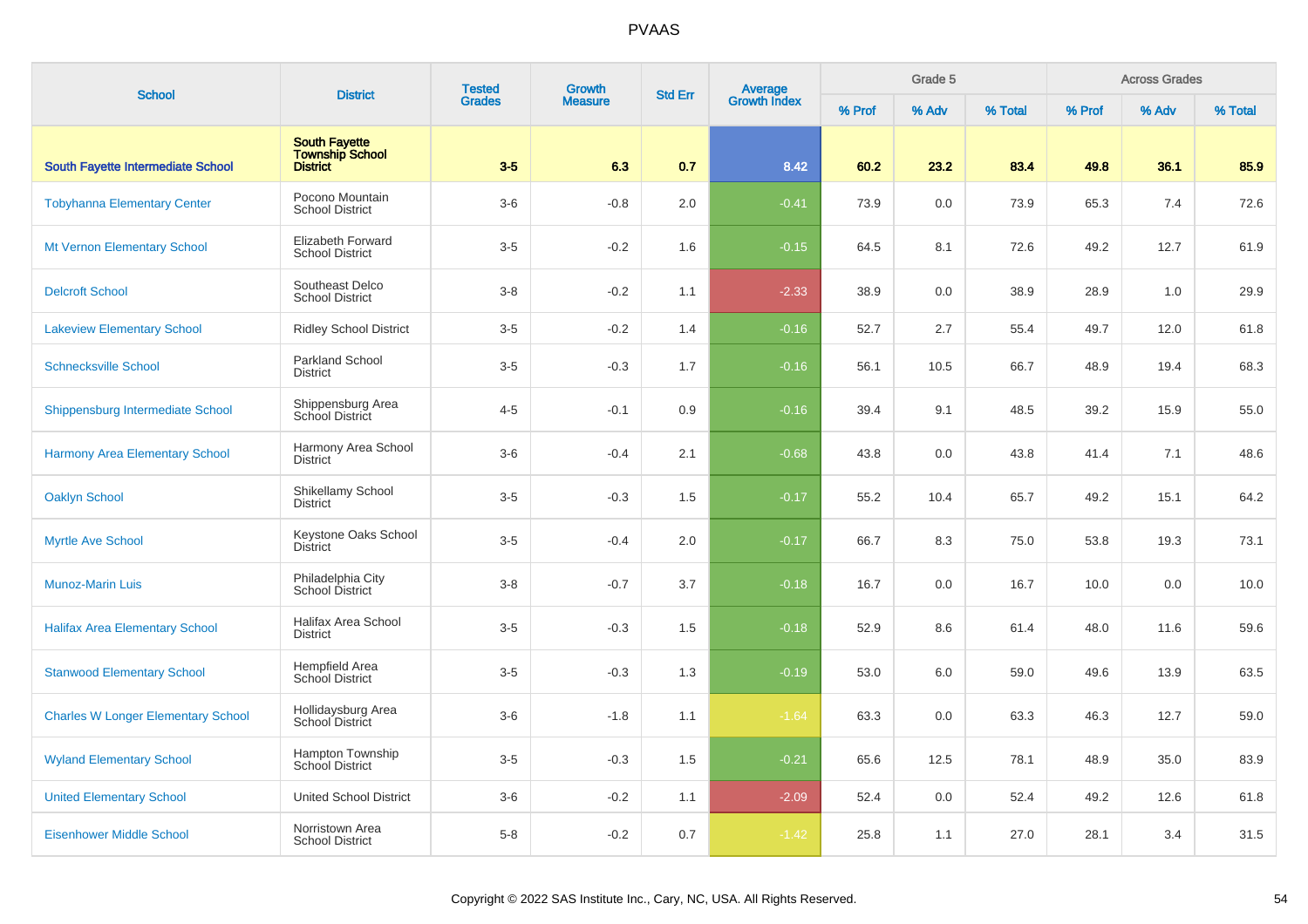| <b>School</b>                            | <b>District</b>                                                   | <b>Tested</b> | Growth         | <b>Std Err</b> | Average<br>Growth Index |        | Grade 5 |         |        | <b>Across Grades</b> |         |
|------------------------------------------|-------------------------------------------------------------------|---------------|----------------|----------------|-------------------------|--------|---------|---------|--------|----------------------|---------|
|                                          |                                                                   | <b>Grades</b> | <b>Measure</b> |                |                         | % Prof | % Adv   | % Total | % Prof | % Adv                | % Total |
| South Fayette Intermediate School        | <b>South Fayette</b><br><b>Township School</b><br><b>District</b> | $3-5$         | 6.3            | 0.7            | 8.42                    | 60.2   | 23.2    | 83.4    | 49.8   | 36.1                 | 85.9    |
| <b>Culbertson Elementary School</b>      | Marple Newtown<br><b>School District</b>                          | $3-5$         | $-0.4$         | 1.8            | $-0.24$                 | 40.8   | 20.4    | 61.2    | 46.2   | 25.8                 | 72.0    |
| <b>Paradise Elementary School</b>        | Pequea Valley School<br><b>District</b>                           | $3-6$         | $-0.3$         | 1.1            | $-1.46$                 | 49.2   | 3.0     | 52.2    | 35.4   | 5.7                  | 41.1    |
| <b>Burrowes Elementary School</b>        | Lancaster School<br><b>District</b>                               | $3-5$         | $-0.7$         | 2.5            | $-0.25$                 | 20.8   | 4.2     | 25.0    | 26.5   | 3.6                  | 30.1    |
| <b>Pollock Robert B School</b>           | Philadelphia City<br>School District                              | $3-6$         | $-0.6$         | 2.3            | $-1.36$                 | 17.6   | 0.0     | 17.6    | 22.4   | 7.1                  | 29.4    |
| South Park Middle School                 | South Park School<br><b>District</b>                              | $5 - 8$       | $-0.8$         | 0.6            | $-1.23$                 | 61.4   | 2.4     | 63.9    | 50.6   | 9.5                  | 60.1    |
| <b>Newberry Elementary School</b>        | <b>West Shore School</b><br><b>District</b>                       | $3-5$         | $-0.5$         | 1.9            | $-0.26$                 | 40.9   | 0.0     | 40.9    | 39.5   | 7.3                  | 46.8    |
| Pennsylvania Leadership Charter School   | Pennsylvania<br>Leadership Charter<br>School                      | $3 - 11$      | $-1.6$         | 0.5            | $-3.13$                 | 59.1   | 11.7    | 70.8    | 49.6   | 15.0                 | 64.6    |
| <b>Penn Alexander School</b>             | Philadelphia City<br>School District                              | $3 - 8$       | $-3.3$         | 1.4            | $-2.38$                 | 52.0   | 24.0    | 76.0    | 46.6   | 36.5                 | 83.2    |
| <b>Academy at Westinghouse</b>           | Pittsburgh School<br><b>District</b>                              | $5 - 11$      | $-0.3$         | 1.1            | $-0.27$                 |        |         |         | 14.6   | 0.0                  | 14.6    |
| <b>Tamaqua Elementary School</b>         | Tamaqua Area School<br><b>District</b>                            | $3-5$         | $-0.4$         | 1.5            | $-0.27$                 | 59.4   | 4.4     | 63.8    | 49.1   | 7.4                  | 56.5    |
| <b>MaST Community Charter School III</b> | MaST Community<br>Charter School III                              | $3-6$         | $-0.7$         | 0.8            | $-0.81$                 | 25.8   | 0.8     | 26.5    | 28.3   | 6.5                  | 34.8    |
| <b>Aldan Elementary School</b>           | William Penn School<br><b>District</b>                            | $3-6$         | $-0.6$         | 2.1            | $-2.01$                 | 32.3   | 0.0     | 32.3    | 35.7   | 2.0                  | 37.8    |
| <b>West Rockhill Elementary School</b>   | Pennridge School<br><b>District</b>                               | $3-5$         | $-0.5$         | 1.8            | $-0.28$                 | 49.0   | 6.1     | 55.1    | 42.0   | 9.9                  | 51.9    |
| <b>Bucktail Area Middle School</b>       | Keystone Central<br>School District                               | $5-8$         | $-0.3$         | 1.2            | $-2.40$                 | 41.7   | 0.0     | 41.7    | 38.9   | 4.6                  | 43.5    |
| <b>Dana Elementary Center</b>            | Wyoming Valley West<br>School District                            | $3-5$         | $-0.4$         | 1.4            | $-0.29$                 | 52.0   | 6.7     | 58.7    | 45.4   | 9.1                  | 54.6    |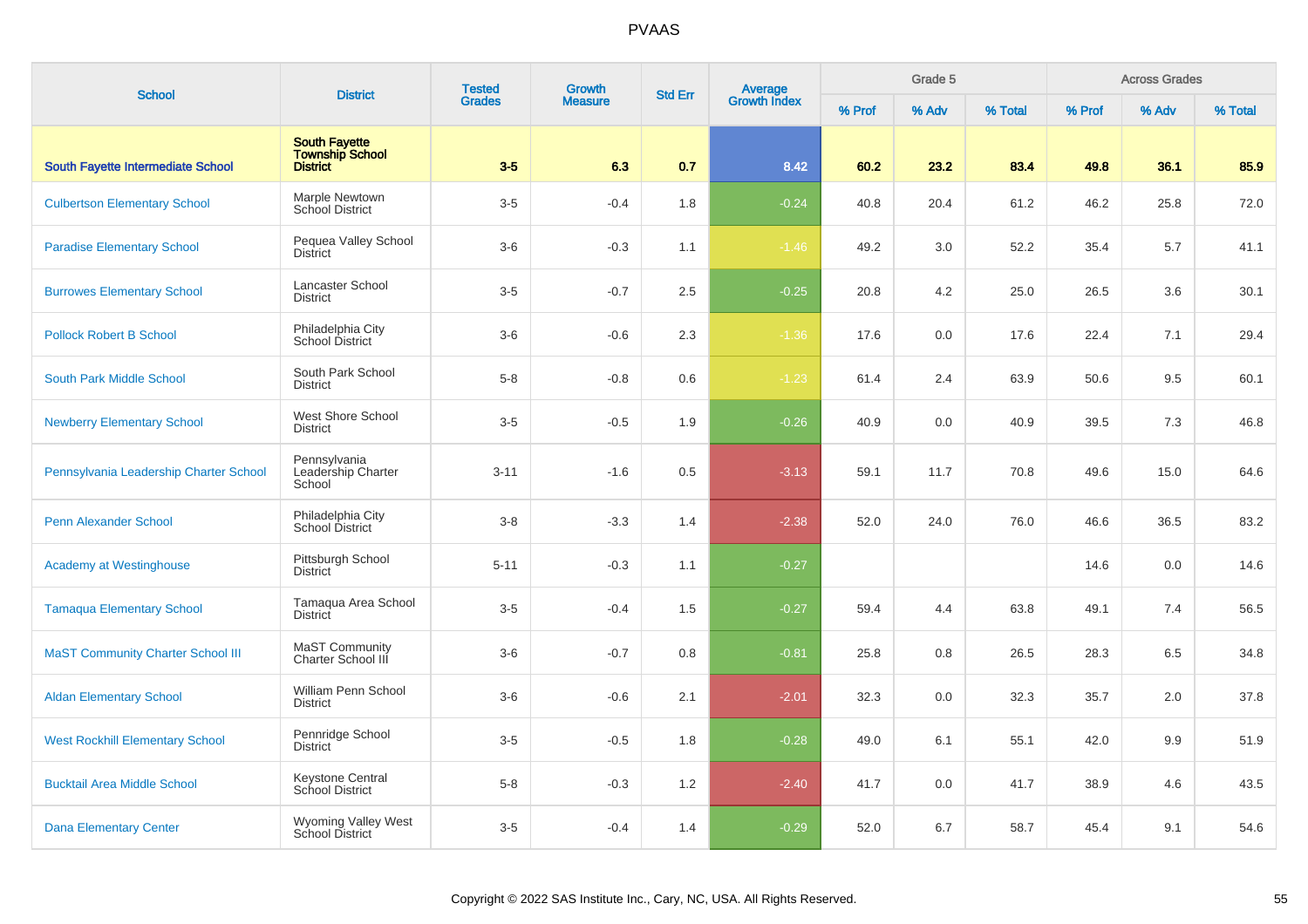| <b>School</b>                                | <b>District</b>                                                   | <b>Tested</b> | <b>Growth</b>  | <b>Std Err</b>                 |         |       | Grade 5 |        |       | <b>Across Grades</b> |      |
|----------------------------------------------|-------------------------------------------------------------------|---------------|----------------|--------------------------------|---------|-------|---------|--------|-------|----------------------|------|
|                                              |                                                                   | <b>Grades</b> | <b>Measure</b> | <b>Average</b><br>Growth Index | % Prof  | % Adv | % Total | % Prof | % Adv | % Total              |      |
| South Fayette Intermediate School            | <b>South Favette</b><br><b>Township School</b><br><b>District</b> | $3-5$         | 6.3            | 0.7                            | 8.42    | 60.2  | 23.2    | 83.4   | 49.8  | 36.1                 | 85.9 |
| Redbank Valley Intermediate School           | <b>Redbank Valley</b><br><b>School District</b>                   | $3-5$         | $-0.4$         | 1.4                            | $-0.29$ | 64.3  | 4.3     | 68.6   | 52.0  | 13.7                 | 65.6 |
| <b>KIPP West Philadelphia Charter School</b> | <b>KIPP West</b><br>Philadelphia Charter<br>School                | $3 - 8$       | $-0.4$         | 1.2                            | $-1.95$ | 28.6  | 0.0     | 28.6   | 17.6  | 0.6                  | 18.1 |
| <b>Lehighton Area Elementary Center</b>      | Lehighton Area School<br><b>District</b>                          | $3-5$         | $-0.3$         | 1.0                            | $-0.32$ | 45.3  | 1.3     | 46.7   | 45.0  | 9.6                  | 54.6 |
| Gamp                                         | Philadelphia City<br>School District                              | $5 - 10$      | $-5.6$         | 1.9                            | $-3.00$ | 66.7  | 13.3    | 80.0   | 61.7  | 19.2                 | 80.8 |
| <b>Crafton Elementary School</b>             | Carlynton School<br><b>District</b>                               | $3-6$         | $-0.5$         | 1.5                            | $-1.74$ | 50.0  | 7.9     | 57.9   | 47.7  | 16.6                 | 64.2 |
| <b>Samuel K Faust Elementary School</b>      | Bensalem Township<br><b>School District</b>                       | $3-6$         | $-0.4$         | 1.1                            | $-1.25$ | 17.0  | 3.4     | 20.3   | 19.8  | 4.3                  | 24.0 |
| <b>Mountaintop Area Elementary School</b>    | <b>Bald Eagle Area</b><br>School District                         | $3-5$         | $-0.9$         | 2.6                            | $-0.34$ | 61.9  | 4.8     | 66.7   | 51.8  | 17.9                 | 69.6 |
| <b>Bart-Colerain Elementary School</b>       | Solanco School<br><b>District</b>                                 | $3-5$         | $-0.8$         | 2.2                            | $-0.34$ | 55.9  | 14.7    | 70.6   | 51.0  | 24.0                 | 75.0 |
| <b>Weisenberg Elementary School</b>          | Northwestern Lehigh<br><b>School District</b>                     | $3-5$         | $-0.5$         | 1.5                            | $-0.35$ | 66.2  | 6.2     | 72.3   | 57.0  | 15.0                 | 72.0 |
| <b>Rainbow Elementary School</b>             | Coatesville Area<br><b>School District</b>                        | $3-5$         | $-0.5$         | 1.3                            | $-0.36$ | 31.1  | 1.1     | 32.2   | 29.4  | 1.4                  | 30.9 |
| <b>Mary C Howse Elementary School</b>        | West Chester Area<br><b>School District</b>                       | $3-5$         | $-0.6$         | 1.6                            | $-0.36$ | 62.5  | 12.5    | 75.0   | 54.4  | 28.3                 | 82.6 |
| <b>Woodland Elementary School</b>            | <b>Cameron County</b><br><b>School District</b>                   | $3-6$         | $-0.5$         | 1.5                            | $-0.81$ | 73.3  | 3.3     | 76.7   | 55.1  | 19.6                 | 74.7 |
| <b>Baden Academy Charter School</b>          | Baden Academy<br>Charter School                                   | $3-6$         | $-1.3$         | 1.1                            | $-1.21$ | 47.6  | 1.6     | 49.2   | 42.3  | 7.1                  | 49.4 |
| Lehman-Jackson Elementary School             | Lake-Lehman School<br><b>District</b>                             | $3-6$         | $-0.5$         | 1.3                            | $-0.71$ | 53.5  | 4.6     | 58.1   | 53.6  | 11.6                 | 65.2 |
| <b>Panther Valley Intermediate School</b>    | Panther Valley School<br><b>District</b>                          | $4 - 6$       | $-0.3$         | 0.8                            | $-1.15$ | 26.7  | 1.0     | 27.6   | 28.4  | 2.8                  | 31.2 |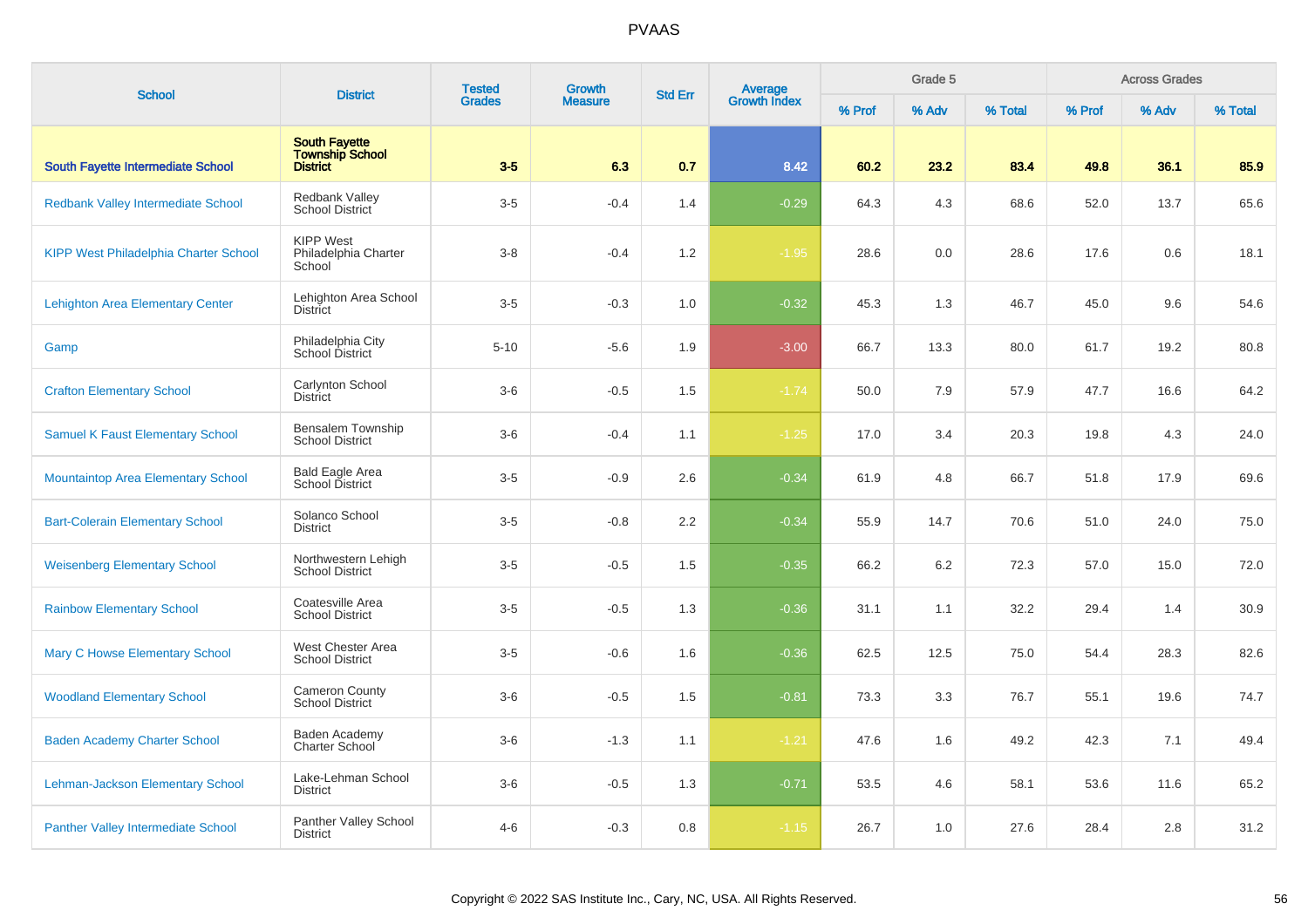|                                        | <b>District</b>                                                   | <b>Tested</b> | Growth         | <b>Std Err</b> |                                |        | Grade 5 |         |        | <b>Across Grades</b> |         |
|----------------------------------------|-------------------------------------------------------------------|---------------|----------------|----------------|--------------------------------|--------|---------|---------|--------|----------------------|---------|
| <b>School</b>                          |                                                                   | <b>Grades</b> | <b>Measure</b> |                | <b>Average</b><br>Growth Index | % Prof | % Adv   | % Total | % Prof | % Adv                | % Total |
| South Fayette Intermediate School      | <b>South Fayette</b><br><b>Township School</b><br><b>District</b> | $3-5$         | 6.3            | 0.7            | 8.42                           | 60.2   | 23.2    | 83.4    | 49.8   | 36.1                 | 85.9    |
| <b>Shawnee Elementary School</b>       | Easton Area School<br><b>District</b>                             | $3-5$         | $-0.6$         | 1.5            | $-0.39$                        | 57.8   | 7.0     | 64.8    | 50.2   | 15.0                 | 65.2    |
| <b>Pfaff Elementary School</b>         | Quakertown<br><b>Community School</b><br><b>District</b>          | $3-5$         | $-0.7$         | 1.9            | $-0.39$                        | 60.5   | 9.3     | 69.8    | 49.0   | 12.9                 | 61.9    |
| <b>Freemansburg Elementary School</b>  | Bethlehem Area<br><b>School District</b>                          | $3-5$         | $-1.0$         | 2.6            | $-0.39$                        | 28.0   | 0.0     | 28.0    | 27.5   | 2.9                  | 30.4    |
| <b>Bethel Elementary School</b>        | Tulpehocken Area<br>School District                               | $3-6$         | $-1.3$         | 1.4            | $-0.91$                        | 54.0   | 0.0     | 54.0    | 39.3   | 10.7                 | 50.0    |
| <b>Webster School</b>                  | Philadelphia City<br>School District                              | $3-5$         | $-1.0$         | 2.6            | $-0.39$                        | 8.7    | 4.4     | 13.0    | 9.3    | 1.8                  | 11.1    |
| <b>Port Matilda Elementary School</b>  | Bald Eagle Area<br>School District                                | $3-5$         | $-1.5$         | 3.6            | $-0.40$                        | 45.4   | 9.1     | 54.6    | 46.3   | 19.5                 | 65.8    |
| <b>Infinity Charter School</b>         | Infinity Charter School                                           | $3-8$         | $-0.5$         | 1.3            | $-1.47$                        | 72.7   | 22.7    | 95.4    | 56.6   | 31.5                 | 88.1    |
| <b>Fountain Hill Elementary School</b> | Bethlehem Area<br><b>School District</b>                          | $3-5$         | $-0.9$         | 2.2            | $-0.40$                        | 42.4   | 0.0     | 42.4    | 36.1   | 1.6                  | 37.7    |
| <b>Sugartown Elementary School</b>     | <b>Great Valley School</b><br><b>District</b>                     | $3-5$         | $-0.6$         | 1.4            | $-0.41$                        | 54.2   | 8.4     | 62.6    | 49.0   | 12.6                 | 61.6    |
| <b>Maple Glen Elementary School</b>    | Upper Dublin School<br><b>District</b>                            | $3-5$         | $-0.6$         | 1.4            | $-0.41$                        | 65.8   | 14.5    | 80.3    | 51.4   | 28.1                 | 79.5    |
| <b>Mckinley Elementary School</b>      | Erie City School<br><b>District</b>                               | $3-5$         | $-0.7$         | 1.8            | $-0.41$                        | 15.5   | 0.0     | 15.5    | 11.7   | 1.1                  | 12.8    |
| <b>West Hanover Elementary School</b>  | Central Dauphin<br><b>School District</b>                         | $3-5$         | $-0.6$         | 1.5            | $-0.42$                        | 61.1   | 13.9    | 75.0    | 55.8   | 20.4                 | 76.2    |
| <b>Hans Herr Elementary School</b>     | Lampeter-Strasburg<br>School District                             | $3-5$         | $-0.4$         | 1.0            | $-0.42$                        | 56.5   | 14.9    | 71.4    | 48.3   | 25.5                 | 73.8    |
| <b>St Thomas Elementary School</b>     | Tuscarora School<br><b>District</b>                               | $3-5$         | $-0.7$         | 1.5            | $-0.42$                        | 35.5   | 0.0     | 35.5    | 32.5   | 3.1                  | 35.6    |
| <b>Hooverville Elementary School</b>   | Waynesboro Area<br>School District                                | $3-5$         | $-0.8$         | 1.8            | $-0.42$                        | 45.8   | 4.2     | 50.0    | 44.9   | 15.8                 | 60.8    |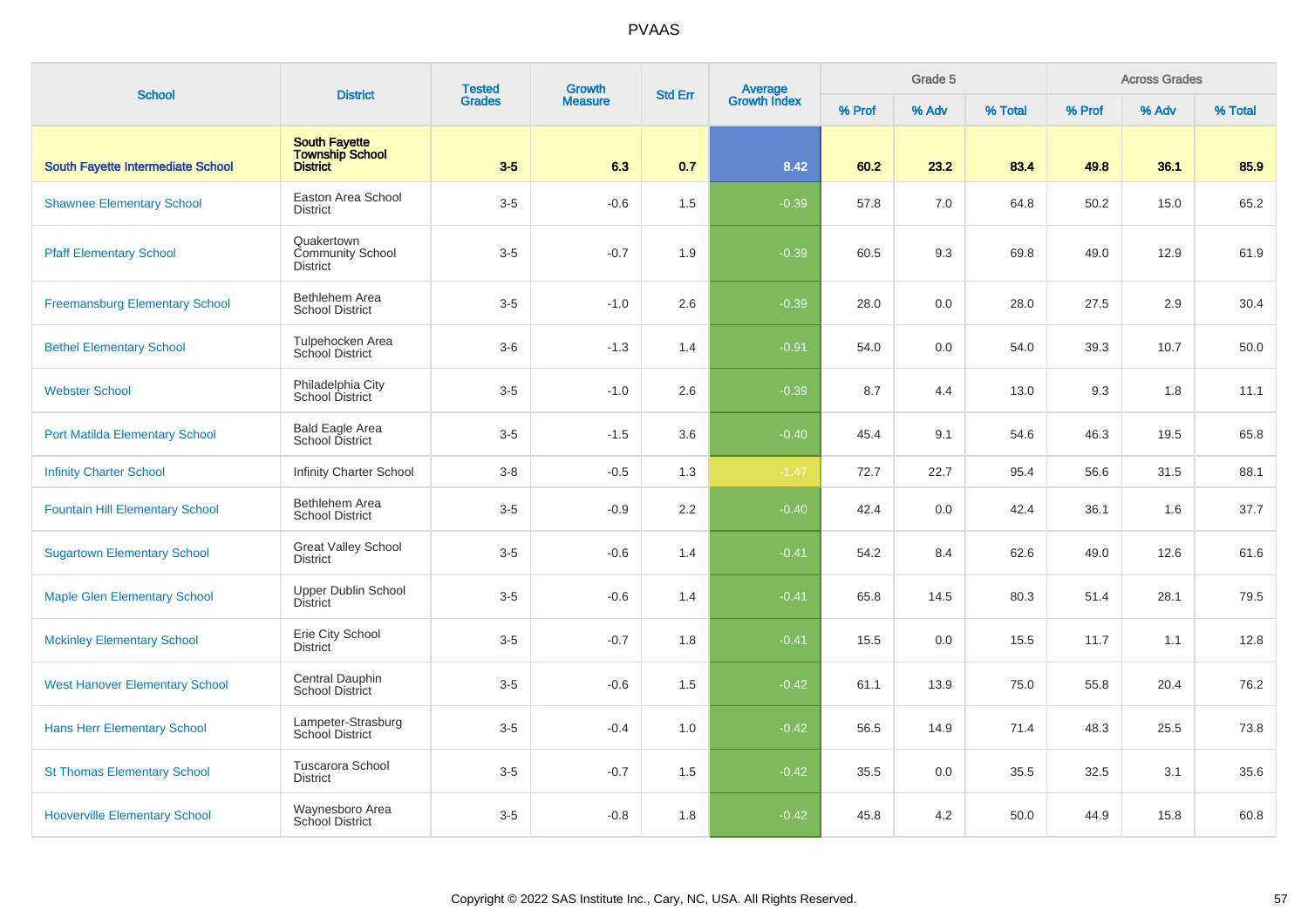| <b>School</b>                                    | <b>District</b>                                                   | <b>Tested</b>                   | Growth | <b>Std Err</b> | Average<br>Growth Index |       | Grade 5 |        |       | <b>Across Grades</b> |      |
|--------------------------------------------------|-------------------------------------------------------------------|---------------------------------|--------|----------------|-------------------------|-------|---------|--------|-------|----------------------|------|
|                                                  |                                                                   | <b>Grades</b><br><b>Measure</b> |        |                | % Prof                  | % Adv | % Total | % Prof | % Adv | % Total              |      |
| South Fayette Intermediate School                | <b>South Fayette</b><br><b>Township School</b><br><b>District</b> | $3-5$                           | 6.3    | 0.7            | 8.42                    | 60.2  | 23.2    | 83.4   | 49.8  | 36.1                 | 85.9 |
| <b>West Bradford Elementary School</b>           | Downingtown Area<br><b>School District</b>                        | $3-5$                           | $-0.6$ | 1.3            | $-0.42$                 | 68.2  | 12.9    | 81.2   | 52.5  | 30.7                 | 83.2 |
| <b>Forest Hills Elementary School</b>            | <b>Forest Hills School</b><br><b>District</b>                     | $3-6$                           | $-0.8$ | 0.8            | $-1.03$                 | 53.0  | 4.5     | 57.5   | 45.6  | 10.0                 | 55.6 |
| <b>Cairnbrook Elementary School</b>              | Shade-Central City<br><b>School District</b>                      | $3-6$                           | $-0.9$ | 2.0            | $-1.37$                 | 43.8  | 0.0     | 43.8   | 38.9  | 8.9                  | 47.8 |
| Penn Hills Charter School of<br>Entrepreneurship | Penn Hills Charter<br>School of<br>Entrepreneurship               | $3 - 8$                         | $-1.5$ | 1.0            | $-1.52$                 | 27.3  | 0.0     | 27.3   | 40.8  | 6.4                  | 47.2 |
| <b>Disston Hamilton School</b>                   | Philadelphia City<br>School District                              | $3 - 8$                         | $-1.5$ | 3.3            | $-0.45$                 |       |         |        | 18.6  | 0.0                  | 18.6 |
| <b>Forrest Edwin School</b>                      | Philadelphia City<br>School District                              | $3-6$                           | $-2.5$ | 2.0            | $-1.28$                 | 16.1  | 0.0     | 16.1   | 15.0  | 0.0                  | 15.0 |
| <b>Southwest Middle School</b>                   | <b>Reading School</b><br>District                                 | $5 - 8$                         | $-0.5$ | 1.0            | $-0.83$                 | 14.8  | 0.0     | 14.8   | 17.6  | 0.0                  | 17.6 |
| <b>Fleetwood Middle School</b>                   | Fleetwood Area<br><b>School District</b>                          | $5-8$                           | $-1.3$ | 0.5            | $-2.58$                 | 44.7  | 6.1     | 50.8   | 41.3  | 6.6                  | 47.9 |
| North Star East Middle School                    | North Star School<br><b>District</b>                              | $5-8$                           | $-0.3$ | 0.7            | $-4.29$                 | 42.9  | 3.9     | 46.8   | 43.8  | 11.8                 | 55.6 |
| <b>Waynesburg Central Elementary School</b>      | Central Greene<br><b>School District</b>                          | $3-6$                           | $-1.9$ | 0.9            | $-2.22$                 | 35.6  | 0.0     | 35.6   | 37.0  | 6.2                  | 43.3 |
| <b>Wingate Elementary School</b>                 | <b>Bald Eagle Area</b><br>School District                         | $3-5$                           | $-0.8$ | 1.6            | $-0.49$                 | 47.5  | 1.6     | 49.2   | 37.4  | 6.7                  | 44.1 |
| <b>West Forest Elementary School</b>             | Forest Area School<br><b>District</b>                             | $3-6$                           | $-2.0$ | 2.2            | $-0.88$                 | 30.8  | 0.0     | 30.8   | 46.6  | 5.2                  | 51.7 |
| <b>Bennetts Valley Elementary School</b>         | Saint Marys Area<br><b>School District</b>                        | $3-5$                           | $-1.5$ | 2.9            | $-0.50$                 | 52.9  | 0.0     | 52.9   | 42.5  | 10.0                 | 52.5 |
| <b>Marion Elementary School</b>                  | Chambersburg Area<br>School District                              | $3-5$                           | $-1.1$ | 2.2            | $-0.50$                 | 32.3  | 12.9    | 45.2   | 26.7  | 11.6                 | 38.4 |
| <b>Maureen M Welch Elementary School</b>         | Council Rock School<br><b>District</b>                            | $3-6$                           | $-0.5$ | 1.0            | $-1.53$                 | 46.7  | 2.7     | 49.3   | 47.1  | 11.1                 | 58.1 |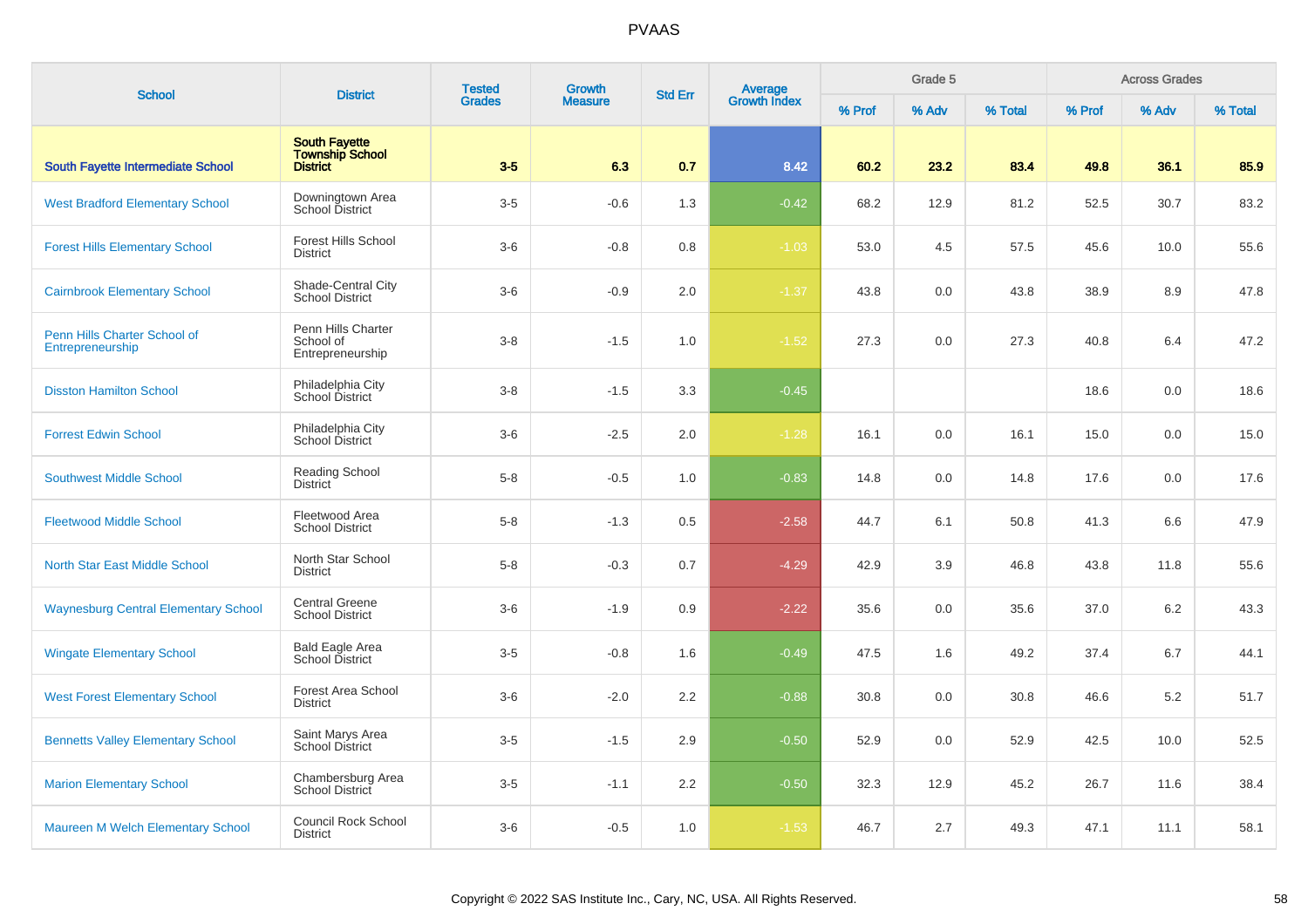| <b>School</b>                                    | <b>District</b>                                     | <b>Tested</b> | Growth         | <b>Std Err</b> |                                |        | Grade 5 |         |        | <b>Across Grades</b> |         |
|--------------------------------------------------|-----------------------------------------------------|---------------|----------------|----------------|--------------------------------|--------|---------|---------|--------|----------------------|---------|
|                                                  |                                                     | <b>Grades</b> | <b>Measure</b> |                | <b>Average</b><br>Growth Index | % Prof | % Adv   | % Total | % Prof | % Adv                | % Total |
| South Fayette Intermediate School                | <b>South Favette</b><br>Township School<br>District | $3-5$         | 6.3            | 0.7            | 8.42                           | 60.2   | 23.2    | 83.4    | 49.8   | 36.1                 | 85.9    |
| <b>Lehigh Elementary School</b>                  | Northampton Area<br>School District                 | $3-5$         | $-1.1$         | 2.1            | $-0.51$                        | 38.2   | 11.8    | 50.0    | 40.6   | 19.5                 | 60.2    |
| <b>Dallas Intermediate School</b>                | <b>Dallas School District</b>                       | $3-5$         | $-0.5$         | 1.0            | $-0.51$                        | 58.5   | 8.8     | 67.3    | 51.2   | 16.6                 | 67.8    |
| <b>Harris School</b>                             | Southeast Delco<br><b>School District</b>           | $3 - 8$       | $-0.6$         | 1.1            | $-2.32$                        | 26.9   | 0.0     | 26.9    | 23.9   | 2.7                  | 26.6    |
| <b>Loesche William H School</b>                  | Philadelphia City<br>School District                | $3-5$         | $-1.5$         | 3.0            | $-0.51$                        | 52.0   | 4.0     | 56.0    | 39.8   | 6.8                  | 46.6    |
| <b>Commodore Perry School</b>                    | Commodore Perry<br><b>School District</b>           | $3-6$         | $-0.8$         | 1.6            | $-0.83$                        | 64.5   | 12.9    | 77.4    | 51.3   | 11.8                 | 63.0    |
| Moffet John School                               | Philadelphia City<br>School District                | $3-5$         | $-1.8$         | 3.5            | $-0.52$                        | 41.7   | 0.0     | 41.7    | 25.6   | 0.0                  | 25.6    |
| <b>Wellsville Campus</b>                         | Northern York County<br><b>School District</b>      | $3-5$         | $-1.1$         | 2.1            | $-0.54$                        | 47.5   | 2.5     | 50.0    | 45.4   | 8.1                  | 53.5    |
| <b>Pleasant View Elementary School</b>           | Red Lion Area School<br><b>District</b>             | $3-6$         | $-0.6$         | 1.1            | $-0.63$                        | 53.2   | 6.4     | 59.6    | 43.7   | 9.9                  | 53.6    |
| <b>Colebrookdale Elementary School</b>           | Boyertown Area<br>School District                   | $3-5$         | $-1.3$         | 2.3            | $-0.55$                        | 44.8   | 3.4     | 48.3    | 38.0   | 7.1                  | 45.1    |
| <b>New Hanover-Upper Frederick</b><br>Elementary | Boyertown Area<br>School District                   | $3-5$         | $-0.8$         | 1.4            | $-0.56$                        | 49.3   | 12.3    | 61.6    | 46.8   | 13.6                 | 60.4    |
| <b>Quarryville Elementary School</b>             | Solanco School<br><b>District</b>                   | $3-5$         | $-0.9$         | 1.6            | $-0.56$                        | 53.3   | 5.0     | 58.3    | 43.2   | 10.8                 | 54.0    |
| <b>Vision Academy Charter School</b>             | Vision Academy<br>Charter School                    | $3-8$         | $-0.9$         | 1.2            | $-0.72$                        | 35.7   | 0.0     | 35.7    | 32.1   | 1.1                  | 33.2    |
| <b>Greater Johnstown Middle School</b>           | Greater Johnstown<br><b>School District</b>         | $5 - 7$       | $-1.4$         | 0.6            | $-2.49$                        | 21.9   | 0.0     | 21.9    | 23.3   | 1.1                  | 24.4    |
| <b>Shrewsbury Elementary School</b>              | Southern York County<br><b>School District</b>      | $3-6$         | $-0.7$         | 1.1            | $-4.32$                        | 37.3   | 6.8     | 44.1    | 38.0   | 21.6                 | 59.6    |
| <b>Dunmore Elementary Center</b>                 | Dunmore School<br><b>District</b>                   | $3-6$         | $-0.6$         | 1.0            | $-0.83$                        | 47.2   | 8.3     | 55.6    | 46.7   | 12.3                 | 59.1    |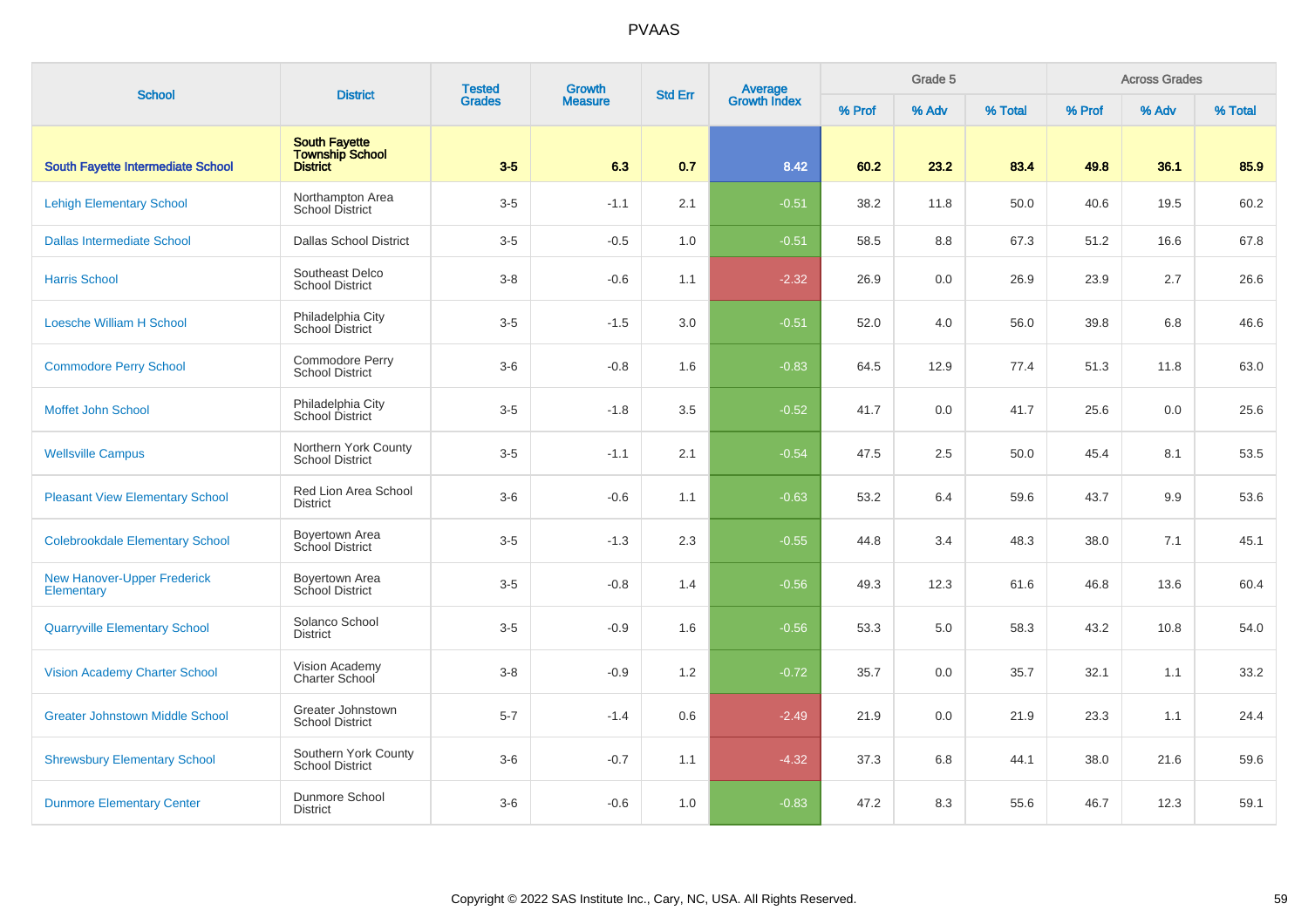| <b>School</b>                                                          | <b>District</b>                                                                            | <b>Tested</b> | Growth         |                |                                |        | Grade 5 |         |        | <b>Across Grades</b> |         |
|------------------------------------------------------------------------|--------------------------------------------------------------------------------------------|---------------|----------------|----------------|--------------------------------|--------|---------|---------|--------|----------------------|---------|
|                                                                        |                                                                                            | <b>Grades</b> | <b>Measure</b> | <b>Std Err</b> | <b>Average</b><br>Growth Index | % Prof | % Adv   | % Total | % Prof | % Adv                | % Total |
| <b>South Fayette Intermediate School</b>                               | <b>South Fayette</b><br><b>Township School</b><br><b>District</b>                          | $3-5$         | 6.3            | 0.7            | 8.42                           | 60.2   | 23.2    | 83.4    | 49.8   | 36.1                 | 85.9    |
| <b>Centre Learning Community Charter</b><br>School                     | Centre Learning<br><b>Community Charter</b><br>School                                      | $5 - 8$       | $-1.3$         | 2.1            | $-0.60$                        |        |         |         | 51.8   | 16.7                 | 68.5    |
| <b>Richland Elementary School</b>                                      | Quakertown<br><b>Community School</b><br><b>District</b>                                   | $3-5$         | $-1.0$         | 1.7            | $-0.61$                        | 51.8   | 1.8     | 53.6    | 39.0   | 7.4                  | 46.3    |
| <b>Shamona Creek Elementary School</b>                                 | Downingtown Area<br><b>School District</b>                                                 | $3-5$         | $-0.8$         | 1.2            | $-0.63$                        | 66.0   | 18.6    | 84.5    | 51.2   | 34.5                 | 85.8    |
| Penn Cambria Middle School                                             | Penn Cambria School<br><b>District</b>                                                     | $5 - 8$       | $-0.4$         | 0.6            | $-1.62$                        | 58.3   | 0.9     | 59.3    | 53.8   | 6.0                  | 59.8    |
| The Philadelphia Charter School for Arts<br>and Sciences at HR Edmunds | The Philadelphia<br><b>Charter School for</b><br>Arts and Sciences at<br><b>HR Edmunds</b> | $3 - 8$       | $-1.2$         | 0.7            | $-1.83$                        | 11.9   | 2.4     | 14.3    | 16.1   | 0.6                  | 16.7    |
| South Lebanon Elementary School                                        | Cornwall-Lebanon<br><b>School District</b>                                                 | $3-5$         | $-0.8$         | 1.3            | $-0.66$                        | 45.8   | 9.4     | 55.1    | 46.1   | 13.8                 | 59.9    |
| <b>Kissel Hill Elementary School</b>                                   | <b>Warwick School</b><br><b>District</b>                                                   | $3-6$         | $-0.7$         | 1.1            | $-0.75$                        | 48.4   | 8.1     | 56.4    | 42.9   | 14.6                 | 57.5    |
| <b>Clearview Elementary School</b>                                     | Bethlehem Area<br><b>School District</b>                                                   | $3-5$         | $-1.3$         | 1.9            | $-0.66$                        | 62.8   | 4.6     | 67.4    | 54.0   | 7.2                  | 61.3    |
| <b>Prospect Park School</b>                                            | Interboro School<br><b>District</b>                                                        | $3-8$         | $-0.6$         | 0.8            | $-1.25$                        | 54.0   | 6.4     | 60.3    | 42.6   | 8.5                  | 51.1    |
| <b>Chestnutwold Elementary School</b>                                  | Haverford Township<br><b>School District</b>                                               | $3-5$         | $-0.9$         | 1.3            | $-0.66$                        | 52.3   | 22.1    | 74.4    | 46.7   | 33.7                 | 80.5    |
| <b>Stony Creek Elementary School</b>                                   | Wissahickon School<br><b>District</b>                                                      | $3-5$         | $-1.0$         | 1.4            | $-0.67$                        | 62.7   | 18.7    | 81.3    | 52.0   | 36.5                 | 88.5    |
| <b>Fell D Newlin School</b>                                            | Philadelphia City<br>School District                                                       | $3 - 8$       | $-2.3$         | 3.4            | $-0.67$                        | 7.7    | 0.0     | 7.7     | 13.6   | 3.4                  | 17.0    |
| Maple Manor Elementary/Middle School                                   | Hazleton Area School<br><b>District</b>                                                    | $3 - 8$       | $-0.8$         | 1.1            | $-2.25$                        | 17.0   | 0.0     | 17.0    | 21.7   | 1.3                  | 23.0    |
| <b>Penn Wood Elementary School</b>                                     | West Chester Area<br><b>School District</b>                                                | $3-5$         | $-1.0$         | 1.5            | $-0.68$                        | 67.1   | 2.9     | 70.0    | 55.2   | 17.4                 | 72.6    |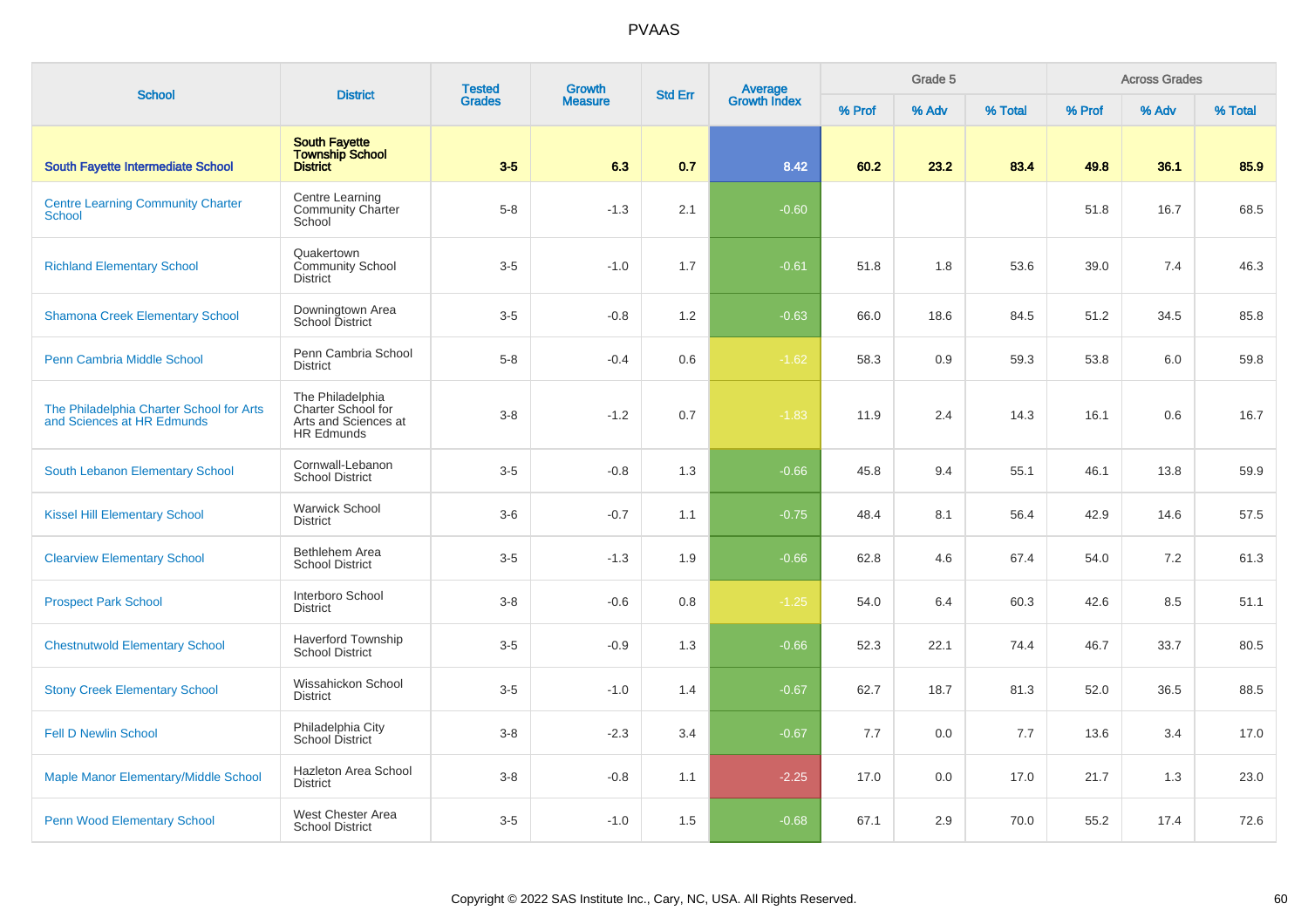| <b>School</b>                               | <b>District</b>                                                   | <b>Tested</b> | Growth<br><b>Grades</b><br><b>Measure</b> | <b>Std Err</b> | Average<br>Growth Index |        | Grade 5 |         |        | <b>Across Grades</b> |         |
|---------------------------------------------|-------------------------------------------------------------------|---------------|-------------------------------------------|----------------|-------------------------|--------|---------|---------|--------|----------------------|---------|
|                                             |                                                                   |               |                                           |                |                         | % Prof | % Adv   | % Total | % Prof | % Adv                | % Total |
| South Fayette Intermediate School           | <b>South Fayette</b><br><b>Township School</b><br><b>District</b> | $3-5$         | 6.3                                       | 0.7            | 8.42                    | 60.2   | 23.2    | 83.4    | 49.8   | 36.1                 | 85.9    |
| <b>Palmer Elementary School</b>             | Easton Area School<br><b>District</b>                             | $3-5$         | $-1.0$                                    | 1.5            | $-0.68$                 | 34.8   | 2.9     | 37.7    | 37.1   | 11.8                 | 48.9    |
| <b>Penn Valley Elementary School</b>        | Pennsbury School<br><b>District</b>                               | $3-5$         | $-1.2$                                    | 1.7            | $-0.69$                 | 42.9   | 3.6     | 46.4    | 33.2   | 9.6                  | 42.7    |
| <b>Red Mill Elementary School</b>           | West Shore School<br><b>District</b>                              | $3-5$         | $-0.9$                                    | 1.3            | $-0.69$                 | 53.2   | 17.0    | 70.2    | 47.7   | 21.1                 | 68.8    |
| <b>Avella Elementary Center</b>             | Avella Area School<br><b>District</b>                             | $3-6$         | $-1.0$                                    | 1.5            | $-3.18$                 | 42.5   | 2.5     | 45.0    | 40.2   | 13.1                 | 53.3    |
| <b>Hopewell Junior High School</b>          | <b>Hopewell Area School</b><br><b>District</b>                    | $5-8$         | $-0.4$                                    | 0.5            | $-3.28$                 | 54.2   | 2.3     | 56.5    | 49.3   | 9.7                  | 59.0    |
| <b>Lenkerville Elementary School</b>        | Millersburg Area<br><b>School District</b>                        | $3-5$         | $-1.3$                                    | 1.8            | $-0.71$                 | 48.0   | 4.0     | 52.0    | 43.8   | 13.7                 | 57.5    |
| <b>Manheim Central Middle School</b>        | Manheim Central<br><b>School District</b>                         | $5 - 8$       | $-0.3$                                    | 0.5            | $-2.67$                 | 35.4   | 6.2     | 41.5    | 40.6   | 8.2                  | 48.8    |
| <b>Russell C Struble Elementary School</b>  | <b>Bensalem Township</b><br><b>School District</b>                | $3-6$         | $-1.1$                                    | 1.2            | $-0.88$                 | 39.5   | 7.0     | 46.5    | 41.4   | 9.6                  | 51.0    |
| Upper Perkiomen 4th And 5th Grade<br>Center | <b>Upper Perkiomen</b><br>School District                         | $4 - 5$       | $-0.6$                                    | 0.9            | $-0.72$                 | 50.2   | 3.0     | 53.2    | 47.3   | 7.2                  | 54.6    |
| <b>Emlen Eleanor C School</b>               | Philadelphia City<br>School District                              | $3-5$         | $-2.3$                                    | 3.2            | $-0.72$                 | 18.8   | 0.0     | 18.8    | 25.6   | 0.0                  | 25.6    |
| <b>Mcintyre Elementary School</b>           | North Hills School<br><b>District</b>                             | $3-5$         | $-1.1$                                    | 1.5            | $-0.72$                 | 53.7   | 9.8     | 63.4    | 47.4   | 27.2                 | 74.6    |
| <b>J.E. Harrison Education Center</b>       | <b>Baldwin-Whitehall</b><br><b>School District</b>                | $3-6$         | $-0.5$                                    | 0.7            | $-1.76$                 | 47.7   | 2.8     | 50.5    | 46.3   | 10.7                 | 57.0    |
| <b>Neidig Elementary School</b>             | Quakertown<br><b>Community School</b><br><b>District</b>          | $3-5$         | $-1.1$                                    | 1.5            | $-0.73$                 | 39.4   | 0.0     | 39.4    | 39.4   | 9.8                  | 49.2    |
| <b>Forge Road Elementary School</b>         | Palmyra Area School<br><b>District</b>                            | $3-5$         | $-1.1$                                    | 1.5            | $-0.74$                 | 53.0   | 10.6    | 63.6    | 50.8   | 17.3                 | 68.1    |
| <b>Beaty-Warren Middle School</b>           | Warren County School<br><b>District</b>                           | $5-8$         | $-0.8$                                    | 0.6            | $-1.49$                 | 33.6   | 5.6     | 39.2    | 38.9   | 5.0                  | 43.9    |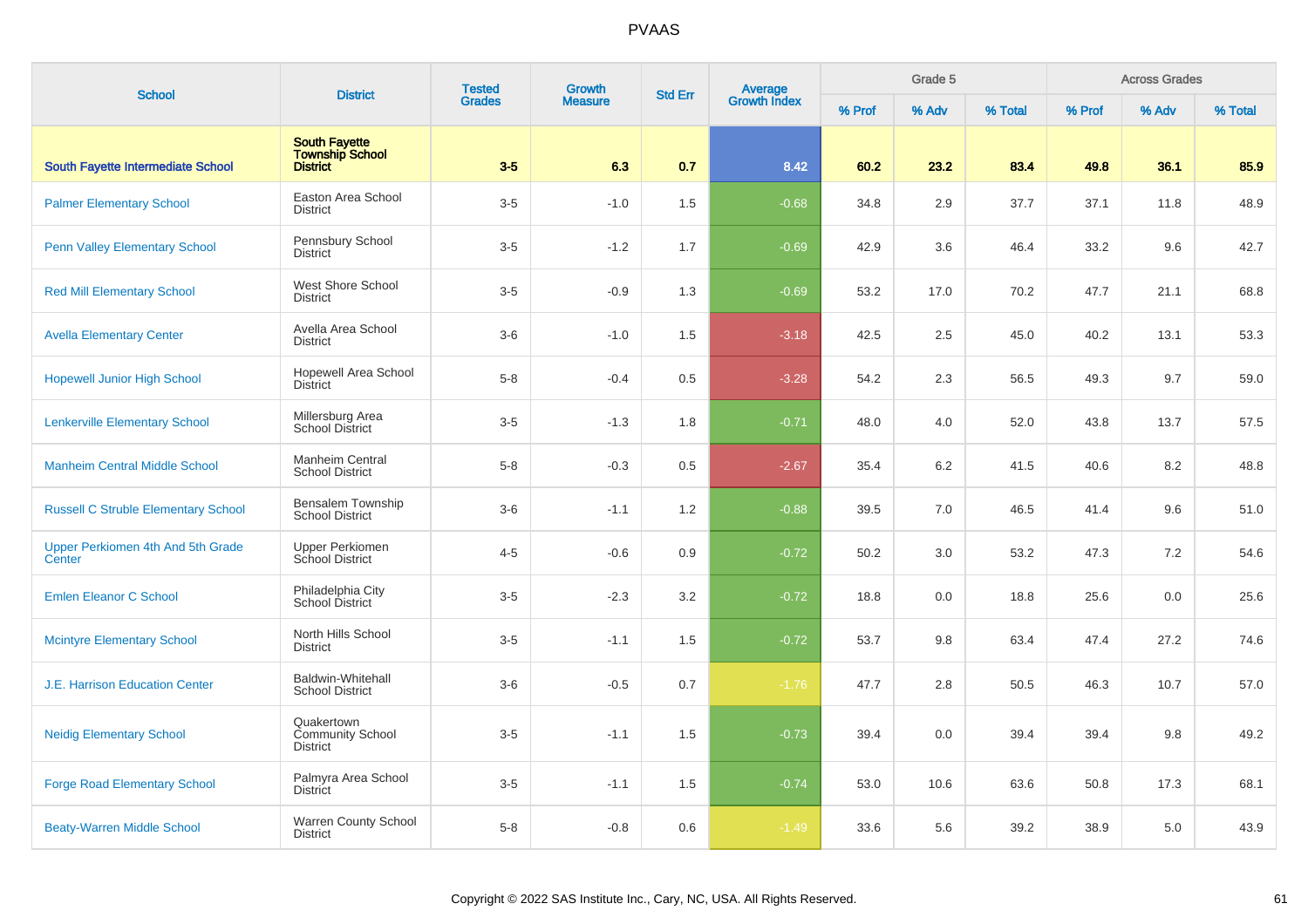| <b>School</b>                                            | <b>District</b>                                                   | <b>Tested</b> | Growth         | <b>Std Err</b> |                                |        | Grade 5 |         |        | <b>Across Grades</b> |         |
|----------------------------------------------------------|-------------------------------------------------------------------|---------------|----------------|----------------|--------------------------------|--------|---------|---------|--------|----------------------|---------|
|                                                          |                                                                   | <b>Grades</b> | <b>Measure</b> |                | <b>Average</b><br>Growth Index | % Prof | % Adv   | % Total | % Prof | % Adv                | % Total |
| South Fayette Intermediate School                        | <b>South Fayette</b><br><b>Township School</b><br><b>District</b> | $3-5$         | 6.3            | 0.7            | 8.42                           | 60.2   | 23.2    | 83.4    | 49.8   | 36.1                 | 85.9    |
| <b>Dorseyville Middle School</b>                         | Fox Chapel Area<br><b>School District</b>                         | $4 - 8$       | $-0.3$         | 0.5            | $-0.76$                        |        |         |         | 46.0   | 36.7                 | 82.6    |
| <b>Richboro Elementary School</b>                        | <b>Council Rock School</b><br><b>District</b>                     | $3-6$         | $-0.9$         | 1.2            | $-0.94$                        | 61.0   | 3.4     | 64.4    | 52.1   | 13.3                 | 65.4    |
| <b>Exton Elementary School</b>                           | West Chester Area<br><b>School District</b>                       | $3-5$         | $-1.3$         | 1.6            | $-0.77$                        | 55.2   | 15.5    | 70.7    | 48.5   | 24.8                 | 73.2    |
| <b>Charles Kelly Elementary School</b>                   | <b>Upper Darby School</b><br><b>District</b>                      | $3-5$         | $-2.0$         | 2.6            | $-0.77$                        | 26.1   | 0.0     | 26.1    | 26.6   | 3.1                  | 29.7    |
| <b>Salisbury Elementary School</b>                       | Pequea Valley School<br><b>District</b>                           | $3-6$         | $-1.1$         | 1.5            | $-1.36$                        | 41.9   | 0.0     | 41.9    | 36.9   | 9.4                  | 46.3    |
| <b>Garrettford Elementary School</b>                     | <b>Upper Darby School</b><br><b>District</b>                      | $3-5$         | $-1.1$         | 1.4            | $-0.79$                        | 38.8   | 3.8     | 42.5    | 37.2   | 9.2                  | 46.4    |
| <b>Trinity South Elementary School</b>                   | <b>Trinity Area School</b><br><b>District</b>                     | $3-5$         | $-1.3$         | 1.6            | $-0.80$                        | 57.1   | 9.5     | 66.7    | 48.6   | 21.0                 | 69.6    |
| <b>Goode School</b>                                      | <b>York City School</b><br><b>District</b>                        | $3 - 8$       | $-0.7$         | 0.9            | $-2.86$                        | 12.2   | 0.0     | 12.2    | 15.0   | 0.3                  | 15.3    |
| <b>Science Leadership Academy Middle</b><br>School       | Philadelphia City<br>School District                              | $5-8$         | $-2.9$         | 1.5            | $-2.00$                        | 39.1   | 0.0     | 39.1    | 26.3   | 1.3                  | 27.6    |
| <b>Stanton Edwin M School</b>                            | Philadelphia City<br>School District                              | $3 - 7$       | $-5.2$         | 2.3            | $-2.22$                        | 0.0    | 0.0     | 0.0     | 12.1   | 4.6                  | 16.7    |
| <b>Springfield Township Elementary</b><br>School-Erdenhm | Springfield Township<br>School District                           | $3-5$         | $-0.8$         | 0.9            | $-0.83$                        | 52.0   | 13.4    | 65.4    | 52.3   | 19.4                 | 71.7    |
| <b>Walt Disney Elementary School</b>                     | Pennsbury School<br><b>District</b>                               | $3-5$         | $-1.5$         | 1.8            | $-0.83$                        | 56.2   | 2.1     | 58.3    | 56.5   | 15.2                 | 71.7    |
| <b>Greenwood Elementary School</b>                       | Greenwood School<br><b>District</b>                               | $3-5$         | $-1.3$         | 1.5            | $-0.85$                        | 51.5   | 3.0     | 54.6    | 48.8   | 16.1                 | 64.9    |
| <b>Newville Elementary School</b>                        | <b>Big Spring School</b><br><b>District</b>                       | $3-5$         | $-1.6$         | 1.8            | $-0.85$                        | 45.4   | 9.1     | 54.6    | 40.9   | 18.2                 | 59.1    |
| <b>Mountain View Elementary School</b>                   | Greater Latrobe<br><b>School District</b>                         | $3-6$         | $-2.8$         | 1.0            | $-2.83$                        | 64.6   | 8.9     | 73.4    | 52.4   | 17.2                 | 69.6    |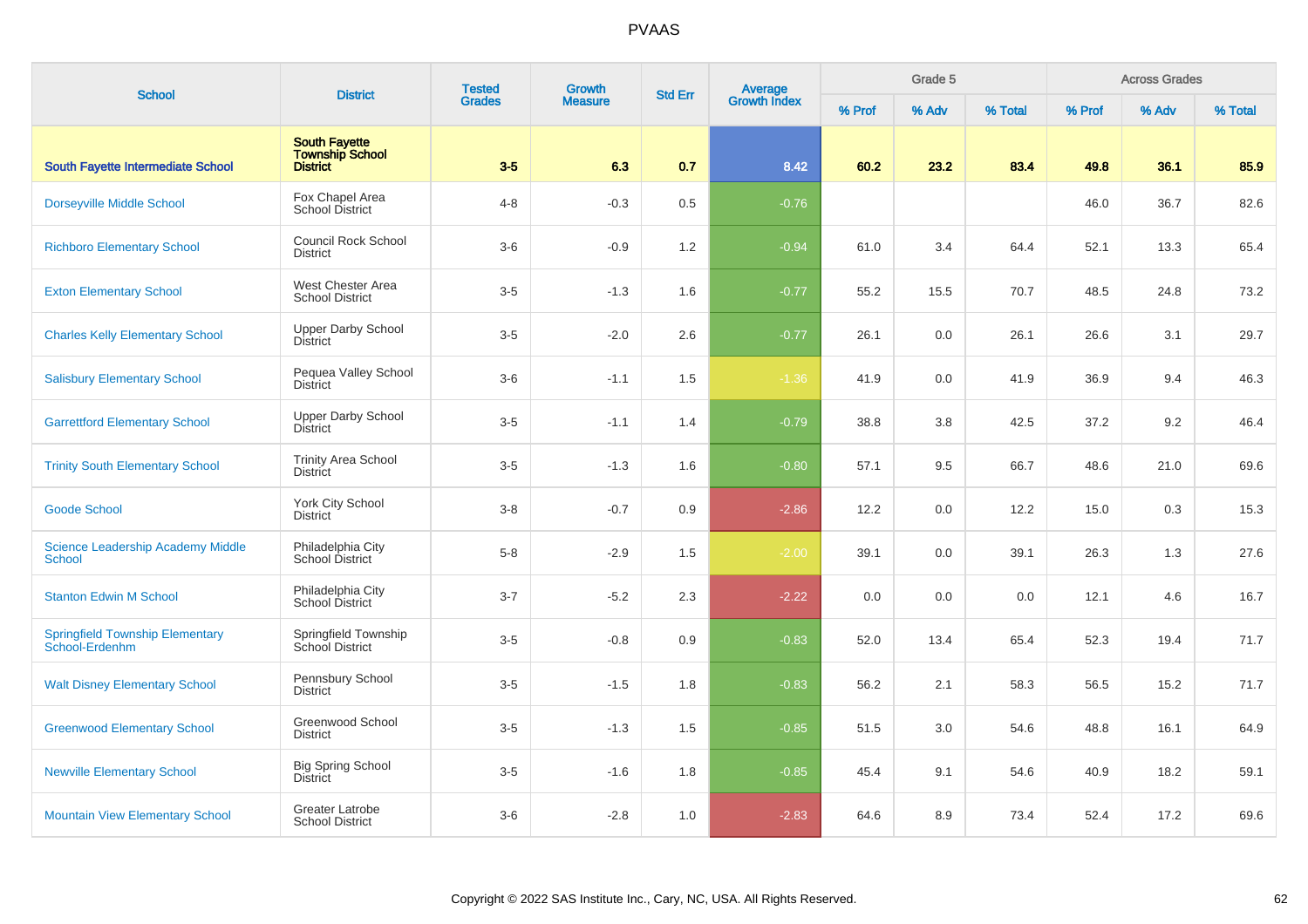| <b>School</b>                                                       | <b>District</b>                                                   | <b>Tested</b><br>Growth<br><b>Grades</b><br><b>Measure</b> | Average<br>Growth Index<br><b>Std Err</b> |     |         | Grade 5 |       |         | <b>Across Grades</b> |       |         |
|---------------------------------------------------------------------|-------------------------------------------------------------------|------------------------------------------------------------|-------------------------------------------|-----|---------|---------|-------|---------|----------------------|-------|---------|
|                                                                     |                                                                   |                                                            |                                           |     |         | % Prof  | % Adv | % Total | % Prof               | % Adv | % Total |
| South Fayette Intermediate School                                   | <b>South Fayette</b><br><b>Township School</b><br><b>District</b> | $3-5$                                                      | 6.3                                       | 0.7 | 8.42    | 60.2    | 23.2  | 83.4    | 49.8                 | 36.1  | 85.9    |
| <b>East Union Intermediate School</b>                               | Deer Lakes School<br><b>District</b>                              | $3-5$                                                      | $-0.9$                                    | 1.1 | $-0.85$ | 52.0    | 5.5   | 57.5    | 45.7                 | 15.3  | 61.0    |
| <b>Boyertown Elementary School</b>                                  | Boyertown Area<br>School District                                 | $3-5$                                                      | $-1.2$                                    | 1.3 | $-0.88$ | 52.9    | 3.5   | 56.5    | 45.1                 | 13.3  | 58.4    |
| <b>Avonworth Elementary School</b>                                  | Avonworth School<br><b>District</b>                               | $3-6$                                                      | $-0.9$                                    | 0.7 | $-1.21$ | 49.6    | 18.0  | 67.6    | 48.0                 | 24.6  | 72.6    |
| Pittsburgh Morrow K-8                                               | Pittsburgh School<br><b>District</b>                              | $3-8$                                                      | $-0.9$                                    | 1.0 | $-1.35$ | 20.8    | 1.9   | 22.6    | 24.2                 | 1.5   | 25.6    |
| Daniel J Flood Elementary School                                    | Wilkes-Barre Area<br><b>School District</b>                       | $3-6$                                                      | $-1.4$                                    | 1.5 | $-0.92$ | 23.3    | 0.0   | 23.3    | 25.6                 | 2.5   | 28.1    |
| <b>Iroquois Elementary School</b>                                   | Iroquois School<br><b>District</b>                                | $3-6$                                                      | $-0.9$                                    | 1.0 | $-0.92$ | 54.0    | 9.2   | 63.2    | 43.2                 | 15.6  | 58.8    |
| <b>Lake-Noxen Elementary School</b>                                 | Lake-Lehman School<br><b>District</b>                             | $3-6$                                                      | $-1.4$                                    | 1.5 | $-1.38$ | 37.5    | 3.1   | 40.6    | 42.2                 | 10.4  | 52.6    |
| <b>Calypso Elementary School</b>                                    | Bethlehem Area<br><b>School District</b>                          | $3 - 5$                                                    | $-3.0$                                    | 3.3 | $-0.91$ | 28.6    | 0.0   | 28.6    | 45.8                 | 12.5  | 58.3    |
| <b>Spring Forge Intermediate School</b>                             | Northeastern York<br><b>School District</b>                       | $4 - 6$                                                    | $-0.8$                                    | 0.9 | $-3.25$ | 49.6    | 7.0   | 56.5    | 43.9                 | 19.0  | 62.9    |
| <b>Rydal East School</b>                                            | Abington School<br><b>District</b>                                | $3-6$                                                      | $-1.0$                                    | 1.1 | $-2.75$ | 58.1    | 6.4   | 64.5    | 46.6                 | 28.0  | 74.6    |
| <b>Gilbertsville Elementary School</b>                              | Boyertown Area<br>School District                                 | $3-5$                                                      | $-1.3$                                    | 1.5 | $-0.91$ | 44.8    | 4.5   | 49.2    | 45.4                 | 7.2   | 52.6    |
| <b>Cheston Elementary School</b>                                    | Easton Area School<br><b>District</b>                             | $3-5$                                                      | $-1.6$                                    | 1.8 | $-0.92$ | 38.9    | 0.0   | 38.9    | 26.9                 | 3.0   | 29.8    |
| <b>Lafayette Elementary School</b>                                  | Lancaster School<br><b>District</b>                               | $3-5$                                                      | $-1.7$                                    | 1.8 | $-0.93$ | 17.4    | 0.0   | 17.4    | 18.0                 | 3.6   | 21.6    |
| <b>Young Scholars of Greater Allegheny</b><br><b>Charter School</b> | Young Scholars of<br>Greater Allegheny<br>Charter School          | $3 - 8$                                                    | $-1.6$                                    | 1.7 | $-1.89$ | 26.3    | 0.0   | 26.3    | 29.9                 | 0.8   | 30.8    |
| <b>Trinity North Elementary School</b>                              | <b>Trinity Area School</b><br><b>District</b>                     | $3-5$                                                      | $-1.5$                                    | 1.6 | $-0.94$ | 50.0    | 11.7  | 61.7    | 40.4                 | 12.4  | 52.8    |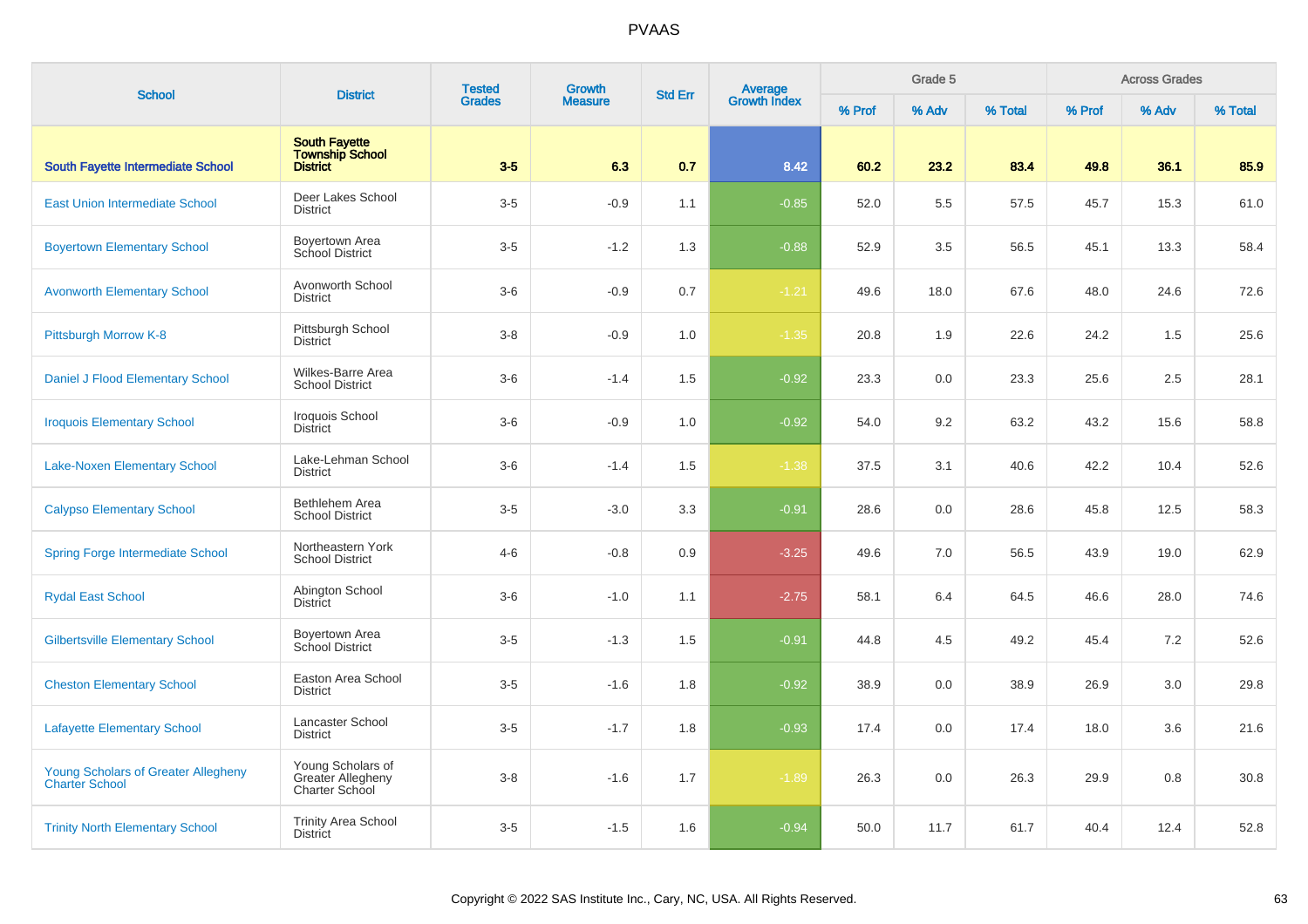| <b>School</b>                               | <b>District</b>                                                   | <b>Tested</b> | <b>Growth</b>  | <b>Std Err</b> | <b>Average</b><br>Growth Index |        | Grade 5 |         |        | <b>Across Grades</b> |         |
|---------------------------------------------|-------------------------------------------------------------------|---------------|----------------|----------------|--------------------------------|--------|---------|---------|--------|----------------------|---------|
|                                             |                                                                   | <b>Grades</b> | <b>Measure</b> |                |                                | % Prof | % Adv   | % Total | % Prof | % Adv                | % Total |
| <b>South Fayette Intermediate School</b>    | <b>South Fayette</b><br><b>Township School</b><br><b>District</b> | $3-5$         | 6.3            | 0.7            | 8.42                           | 60.2   | 23.2    | 83.4    | 49.8   | 36.1                 | 85.9    |
| <b>Mellon Elementary School</b>             | <b>Ligonier Valley School</b><br><b>District</b>                  | $3-5$         | $-1.5$         | 1.6            | $-0.95$                        | 47.5   | 10.2    | 57.6    | 42.1   | 21.0                 | 63.2    |
| <b>Moraine Elementary School</b>            | Slippery Rock Area<br>School District                             | $3-5$         | $-1.5$         | 1.6            | $-0.96$                        | 67.2   | 6.6     | 73.8    | 52.5   | 25.3                 | 77.8    |
| <b>Paxinosa Elementary School</b>           | Easton Area School<br><b>District</b>                             | $3-5$         | $-1.7$         | 1.8            | $-0.96$                        | 10.7   | 1.8     | 12.5    | 13.2   | 2.1                  | 15.3    |
| <b>Kreutz Creek Elementary School</b>       | Eastern York School<br><b>District</b>                            | $3-5$         | $-1.6$         | 1.7            | $-0.96$                        | 52.8   | 3.8     | 56.6    | 49.4   | 10.8                 | 60.1    |
| <b>Clearfield Area Elementary School</b>    | Clearfield Area School<br><b>District</b>                         | $3-6$         | $-0.7$         | 0.8            | $-1.91$                        | 37.9   | 3.2     | 41.1    | 35.0   | 7.4                  | 42.4    |
| <b>Glenolden School</b>                     | Interboro School<br><b>District</b>                               | $3 - 8$       | $-0.9$         | 0.8            | $-1.14$                        | 35.5   | 4.8     | 40.3    | 42.9   | 8.2                  | 51.1    |
| <b>Propel Charter School-Homestead</b>      | <b>Propel Charter</b><br>School-Homestead                         | $3 - 11$      | $-1.0$         | 1.0            | $-1.95$                        | 21.6   | 0.0     | 21.6    | 15.3   | 2.2                  | 17.6    |
| <b>Cranberry Elementary School</b>          | Cranberry Area<br><b>School District</b>                          | $3-6$         | $-0.9$         | 0.9            | $-2.03$                        | 48.7   | 9.2     | 57.9    | 45.0   | 8.9                  | 53.8    |
| <b>Level Green Elementary School</b>        | Penn-Trafford School<br><b>District</b>                           | $3-5$         | $-1.8$         | 1.9            | $-0.97$                        | 72.5   | 5.0     | 77.5    | 51.5   | 27.2                 | 78.6    |
| <b>Alliance For Progress Charter School</b> | Alliance For Progress<br><b>Charter School</b>                    | $3 - 8$       | $-1.1$         | 1.2            | $-3.25$                        | 12.5   | 0.0     | 12.5    | 19.4   | 0.0                  | 19.4    |
| <b>William Penn Elementary School</b>       | <b>Elizabeth Forward</b><br><b>School District</b>                | $3-5$         | $-1.5$         | 1.5            | $-0.98$                        | 52.2   | 7.5     | 59.7    | 52.1   | 13.6                 | 65.7    |
| <b>Wilkins Elementary STEAM Academy</b>     | Woodland Hills School<br><b>District</b>                          | $3-5$         | $-1.8$         | 1.9            | $-0.98$                        | 19.6   | 0.0     | 19.6    | 18.2   | 0.7                  | 19.0    |
| <b>Blossburg Elementary School</b>          | Southern Tioga<br><b>School District</b>                          | $3-6$         | $-1.9$         | 1.9            | $-2.12$                        | 19.0   | 4.8     | 23.8    | 32.1   | 2.8                  | 34.9    |
| <b>Willow Dale Elementary School</b>        | <b>Centennial School</b><br><b>District</b>                       | $3-5$         | $-1.1$         | 1.1            | $-0.99$                        | 43.4   | 1.6     | 45.1    | 41.1   | 11.7                 | 52.8    |
| <b>Conneaut Valley Middle School</b>        | <b>Conneaut School</b><br><b>District</b>                         | $5-8$         | $-1.1$         | 0.8            | $-1.38$                        | 48.2   | 8.9     | 57.1    | 50.2   | 8.3                  | 58.5    |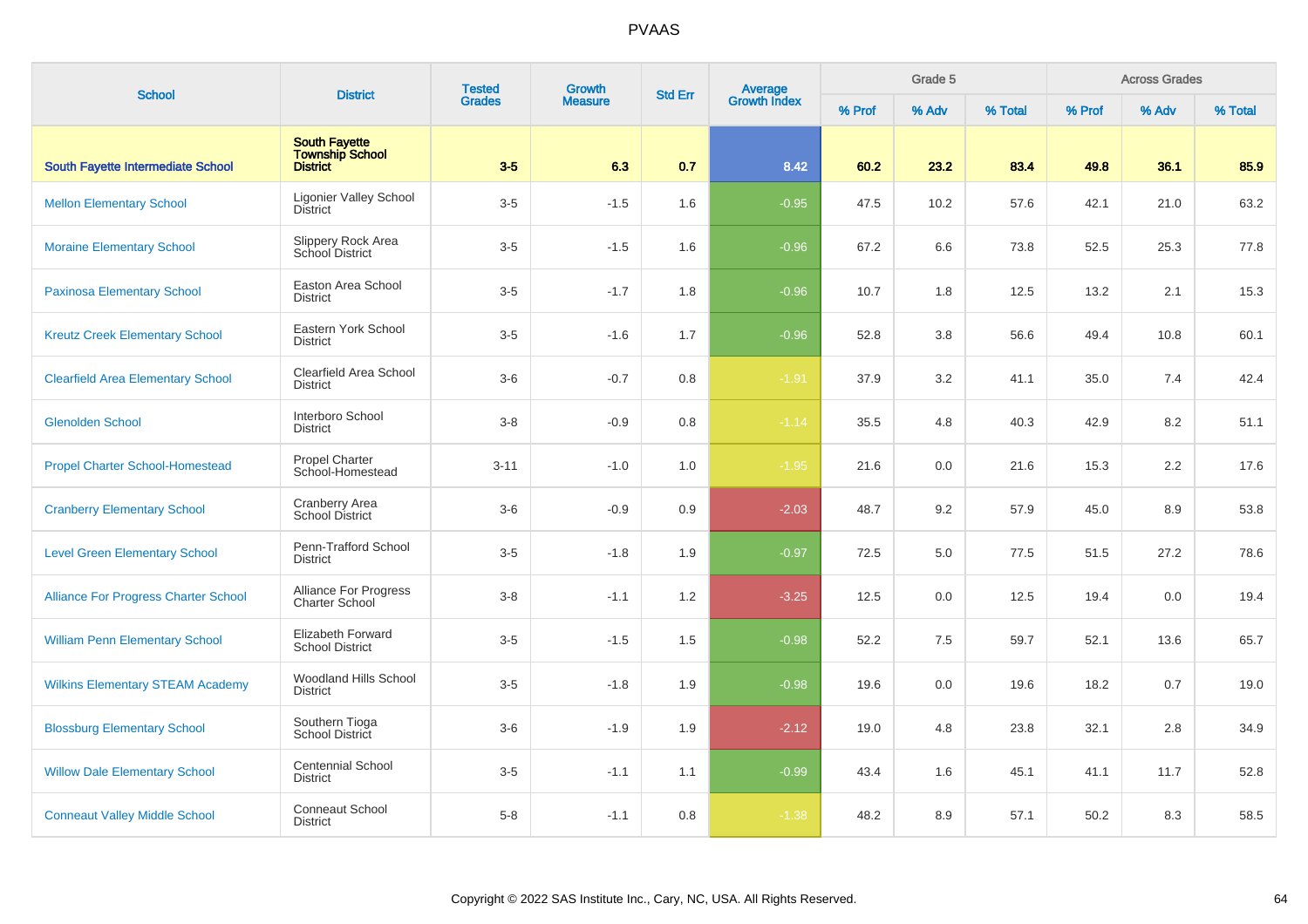| <b>School</b>                                                        | <b>District</b>                                                  | <b>Tested</b> | Growth         | <b>Std Err</b> | Average<br>Growth Index |        | Grade 5 |         |        | <b>Across Grades</b> |         |
|----------------------------------------------------------------------|------------------------------------------------------------------|---------------|----------------|----------------|-------------------------|--------|---------|---------|--------|----------------------|---------|
|                                                                      |                                                                  | <b>Grades</b> | <b>Measure</b> |                |                         | % Prof | % Adv   | % Total | % Prof | % Adv                | % Total |
| South Fayette Intermediate School                                    | <b>South Fayette</b><br><b>Township School</b><br>District       | $3-5$         | 6.3            | 0.7            | 8.42                    | 60.2   | 23.2    | 83.4    | 49.8   | 36.1                 | 85.9    |
| <b>Howard Gardner Multiple Intelligence</b><br><b>Charter School</b> | <b>Howard Gardner</b><br>Multiple Intelligence<br>Charter School | $3 - 8$       | $-1.2$         | 1.2            | $-1.03$                 | 41.4   | 10.3    | 51.7    | 48.8   | 7.1                  | 55.9    |
| <b>Ironton School</b>                                                | Parkland School<br><b>District</b>                               | $3-5$         | $-1.9$         | 1.9            | $-1.00$                 | 65.8   | 4.9     | 70.7    | 54.0   | 14.6                 | 68.6    |
| <b>Washington Heights Elementary School</b>                          | West Shore School<br><b>District</b>                             | $3-5$         | $-1.7$         | 1.7            | $-1.00$                 | 29.3   | 1.7     | 31.0    | 29.9   | 6.8                  | 36.7    |
| <b>Grover Cleveland Elementary School</b>                            | Erie City School<br><b>District</b>                              | $3-5$         | $-1.6$         | 1.5            | $-1.01$                 | 27.3   | 0.0     | 27.3    | 26.2   | 3.7                  | 29.8    |
| Pittsburgh Arlington K-8                                             | Pittsburgh School<br><b>District</b>                             | $3 - 8$       | $-1.7$         | 1.2            | $-1.40$                 | 19.2   | 0.0     | 19.2    | 10.2   | 1.1                  | 11.4    |
| <b>Springfield Elementary School</b>                                 | Palisades School<br><b>District</b>                              | $3-5$         | $-2.5$         | 2.4            | $-1.03$                 | 48.3   | 6.9     | 55.2    | 42.0   | 18.2                 | 60.2    |
| <b>Earl Elementary School</b>                                        | Boyertown Area<br>School District                                | $3-5$         | $-1.8$         | 1.8            | $-1.04$                 | 43.8   | 10.4    | 54.2    | 39.9   | 9.5                  | 49.3    |
| Pittsburgh Manchester K-8                                            | Pittsburgh School<br><b>District</b>                             | $3-8$         | $-3.0$         | 2.8            | $-1.05$                 |        |         |         | 15.2   | 3.0                  | 18.2    |
| <b>Willow Hill School</b>                                            | Abington School<br><b>District</b>                               | $3-6$         | $-3.2$         | 1.4            | $-2.26$                 | 62.0   | 8.0     | 70.0    | 47.8   | 12.4                 | 60.2    |
| <b>Westbrook Park Elementary School</b>                              | <b>Upper Darby School</b><br><b>District</b>                     | $3-5$         | $-1.9$         | 1.7            | $-1.07$                 | 33.3   | 5.6     | 38.9    | 33.3   | 4.8                  | 38.1    |
| <b>Maxwell Elementary School</b>                                     | Hempfield Area<br>School District                                | $3-5$         | $-1.7$         | 1.6            | $-1.07$                 | 56.7   | 13.3    | 70.0    | 47.5   | 25.5                 | 73.0    |
| <b>Perry Elementary School</b>                                       | Erie City School<br><b>District</b>                              | $3-5$         | $-2.0$         | 1.9            | $-1.08$                 | 11.4   | 0.0     | 11.4    | 14.3   | 6.0                  | 20.3    |
| <b>Oakview Elementary School</b>                                     | Lakeview School<br><b>District</b>                               | $3-5$         | $-1.9$         | 1.8            | $-1.08$                 | 63.3   | 10.2    | 73.5    | 50.3   | 20.5                 | 70.9    |
| David Leech Elementary School                                        | Leechburg Area<br>School District                                | $3-5$         | $-2.0$         | 1.9            | $-1.08$                 | 47.7   | 2.3     | 50.0    | 50.4   | 11.4                 | 61.8    |
| <b>Allison Park Elementary School</b>                                | Chartiers-Houston<br><b>School District</b>                      | $3-6$         | $-3.3$         | 1.0            | $-3.40$                 | 58.4   | 10.1    | 68.5    | 54.0   | 17.6                 | 71.6    |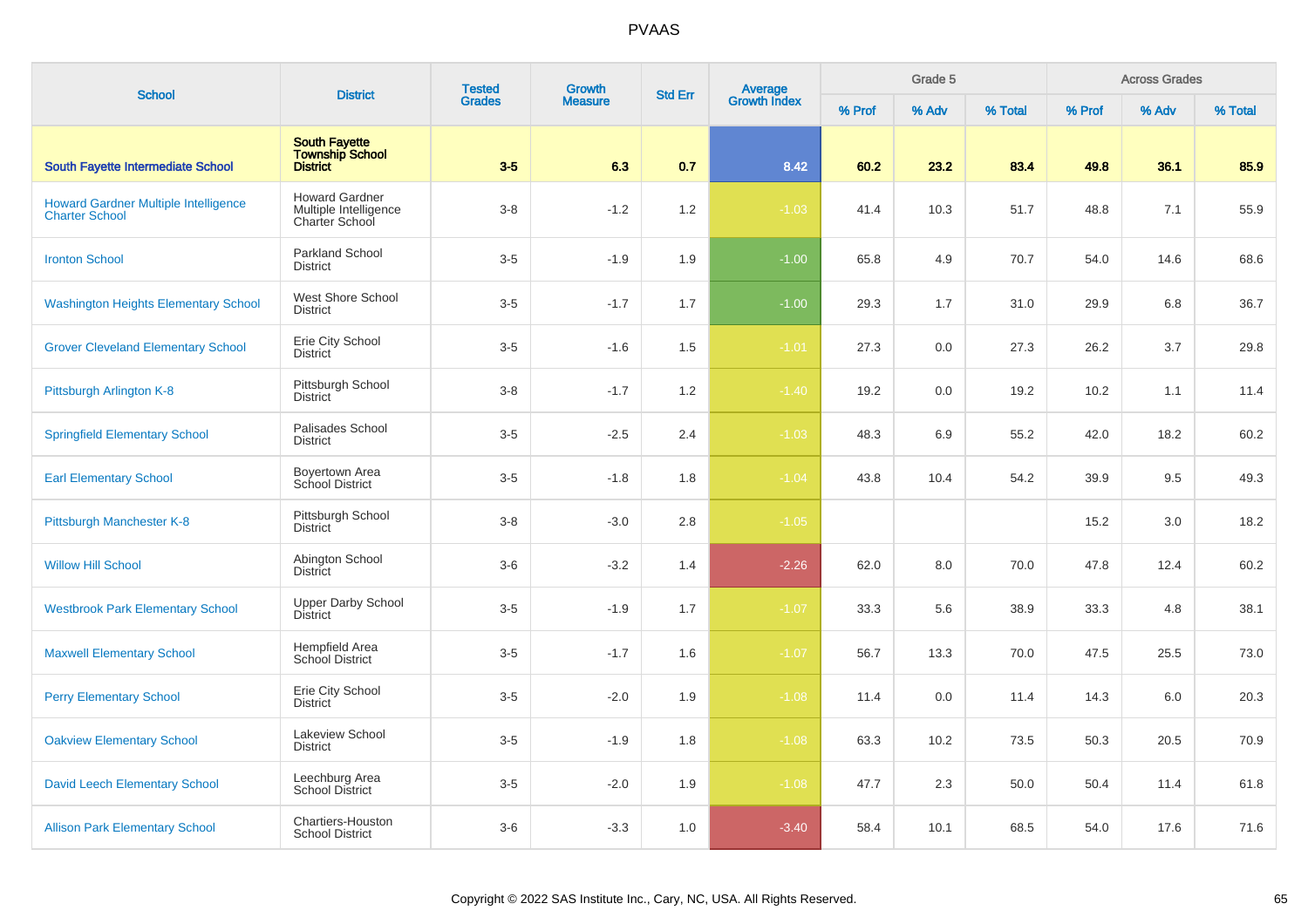| <b>School</b>                                             | <b>District</b>                                                   | <b>Tested</b> | <b>Growth</b><br><b>Measure</b> |     | Average<br>Growth Index<br><b>Std Err</b> |        | Grade 5 |         |        | <b>Across Grades</b> |         |
|-----------------------------------------------------------|-------------------------------------------------------------------|---------------|---------------------------------|-----|-------------------------------------------|--------|---------|---------|--------|----------------------|---------|
|                                                           |                                                                   | <b>Grades</b> |                                 |     |                                           | % Prof | % Adv   | % Total | % Prof | % Adv                | % Total |
| <b>South Fayette Intermediate School</b>                  | <b>South Fayette</b><br><b>Township School</b><br><b>District</b> | $3-5$         | 6.3                             | 0.7 | 8.42                                      | 60.2   | 23.2    | 83.4    | 49.8   | 36.1                 | 85.9    |
| <b>Grandview Elementary School</b>                        | Chambersburg Area<br>School District                              | $3-5$         | $-2.2$                          | 2.0 | $-1.10$                                   | 44.7   | 10.5    | 55.3    | 37.9   | 12.1                 | 50.0    |
| <b>Highlands Middle School</b>                            | <b>Highlands School</b><br><b>District</b>                        | $5-8$         | $-0.6$                          | 0.5 | $-2.75$                                   | 47.8   | 0.0     | 47.8    | 41.5   | 6.2                  | 47.7    |
| <b>Indian Lane Elementary School</b>                      | Rose Tree Media<br><b>School District</b>                         | $3-5$         | $-1.5$                          | 1.4 | $-1.11$                                   | 58.8   | 12.9    | 71.8    | 53.3   | 22.5                 | 75.8    |
| <b>Propel Charter School-Pitcairn</b>                     | <b>Propel Charter</b><br>School-Pitcairn                          | $3 - 8$       | $-5.3$                          | 1.2 | $-4.63$                                   | 12.1   | 0.0     | 12.1    | 17.3   | 2.5                  | 19.8    |
| <b>Carter And Macrae Elementary School</b>                | Lancaster School<br><b>District</b>                               | $3-5$         | $-2.7$                          | 2.3 | $-1.13$                                   | 20.6   | 2.9     | 23.5    | 16.1   | 1.8                  | 17.9    |
| <b>Hopkinson Francis School</b>                           | Philadelphia City<br>School District                              | $3 - 8$       | $-4.1$                          | 3.6 | $-1.13$                                   | 23.1   | 0.0     | 23.1    | 15.2   | 2.2                  | 17.4    |
| <b>Greenfield Albert M School</b>                         | Philadelphia City<br>School District                              | $3 - 8$       | $-3.2$                          | 1.2 | $-2.63$                                   | 64.5   | 19.4    | 83.9    | 46.6   | 35.1                 | 81.7    |
| <b>Appleman Elementary School</b>                         | Benton Area School<br><b>District</b>                             | $3-6$         | $-1.4$                          | 1.2 | $-1.73$                                   | 47.5   | 1.6     | 49.2    | 43.4   | 10.4                 | 53.8    |
| <b>Bell Avenue School</b>                                 | William Penn School<br><b>District</b>                            | $3-6$         | $-2.0$                          | 1.8 | $-1.43$                                   | 6.1    | 0.0     | 6.1     | 12.4   | 1.0                  | 13.3    |
| <b>New Foundations Charter School</b>                     | New Foundations<br><b>Charter School</b>                          | $3 - 11$      | $-0.9$                          | 0.8 | $-1.98$                                   | 37.0   | 9.3     | 46.3    | 41.1   | 6.7                  | 47.8    |
| <b>Conemaugh Valley Elementary School</b>                 | Conemaugh Valley<br>School District                               | $3-6$         | $-1.4$                          | 1.2 | $-2.04$                                   | 52.9   | 3.9     | 56.9    | 41.6   | 15.0                 | 56.5    |
| <b>Turkeyfoot Valley Area Elementary</b><br><b>School</b> | Turkeyfoot Valley Area<br>School District                         | $3 - 11$      | $-2.2$                          | 1.9 | $-3.05$                                   | 27.3   | 4.6     | 31.8    | 34.8   | 4.4                  | 39.1    |
| <b>Hutchinson Elementary School</b>                       | Laurel Highlands<br><b>School District</b>                        | $3-5$         | $-2.2$                          | 1.8 | $-1.18$                                   | 35.4   | 8.3     | 43.8    | 35.3   | 10.7                 | 46.0    |
| <b>Gna Elementary Center</b>                              | <b>Greater Nanticoke</b><br>Area School District                  | $3-5$         | $-1.4$                          | 1.2 | $-1.18$                                   | 43.1   | 2.8     | 45.9    | 30.9   | 6.2                  | 37.1    |
| <b>Reamstown Elementary School</b>                        | Cocalico School<br><b>District</b>                                | $3-5$         | $-1.9$                          | 1.6 | $-1.18$                                   | 45.8   | 10.2    | 55.9    | 48.6   | 15.4                 | 64.0    |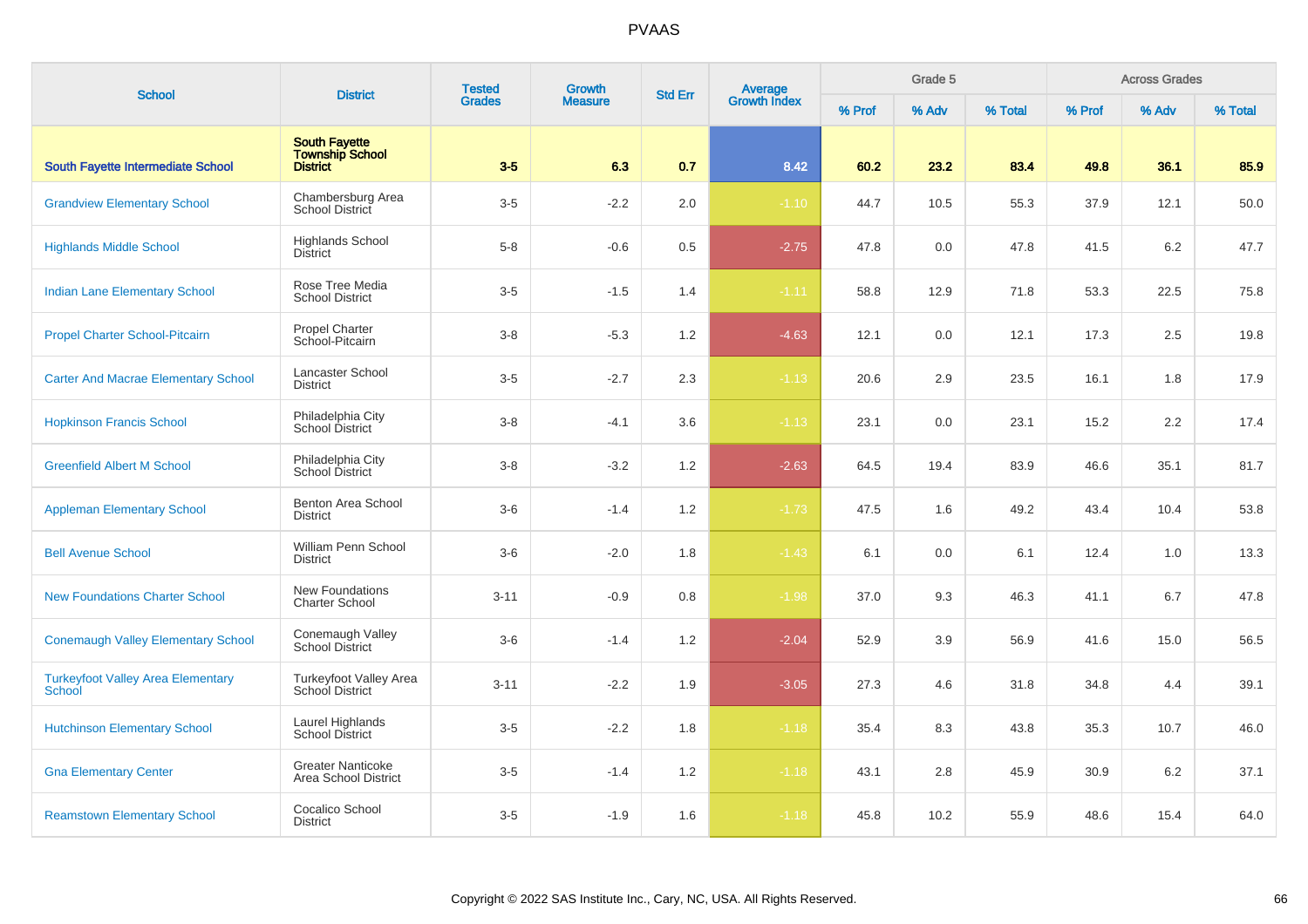| <b>School</b>                           | <b>District</b>                                                   | <b>Tested</b> | Growth         | <b>Std Err</b> |                                |        | Grade 5 |         |        | <b>Across Grades</b> |         |
|-----------------------------------------|-------------------------------------------------------------------|---------------|----------------|----------------|--------------------------------|--------|---------|---------|--------|----------------------|---------|
|                                         |                                                                   | <b>Grades</b> | <b>Measure</b> |                | <b>Average</b><br>Growth Index | % Prof | % Adv   | % Total | % Prof | % Adv                | % Total |
| South Fayette Intermediate School       | <b>South Fayette</b><br><b>Township School</b><br><b>District</b> | $3-5$         | 6.3            | 0.7            | 8.42                           | 60.2   | 23.2    | 83.4    | 49.8   | 36.1                 | 85.9    |
| <b>Fredericksburg Elementary School</b> | Northern Lebanon<br><b>School District</b>                        | $3-5$         | $-2.3$         | 1.9            | $-1.19$                        | 52.5   | 2.5     | 55.0    | 46.3   | 9.9                  | 56.2    |
| <b>Tilden Elementary Center</b>         | Hamburg Area School<br><b>District</b>                            | $3-5$         | $-1.6$         | 1.3            | $-1.19$                        | 39.3   | 2.2     | 41.6    | 40.6   | 4.4                  | 45.0    |
| <b>Berwick Area Middle School</b>       | Berwick Area School<br><b>District</b>                            | $5-8$         | $-0.6$         | 0.5            | $-3.44$                        | 44.7   | 6.8     | 51.6    | 44.6   | 12.5                 | 57.1    |
| St Marys Area Middle School             | Saint Marys Area<br><b>School District</b>                        | $5 - 8$       | $-0.7$         | 0.6            | $-1.19$                        |        |         |         | 43.5   | 9.6                  | 53.1    |
| <b>Cook-Wissahickon School</b>          | Philadelphia City<br>School District                              | $3 - 8$       | $-3.8$         | 3.2            | $-1.20$                        |        |         |         | 44.8   | 12.5                 | 57.3    |
| <b>East Pennsboro Elementary School</b> | East Pennsboro Area<br><b>School District</b>                     | $3-5$         | $-1.6$         | 1.3            | $-1.20$                        | 50.6   | 4.6     | 55.2    | 44.7   | 9.8                  | 54.5    |
| <b>Evergreen Elementary School</b>      | Western Wayne<br>School District                                  | $3-5$         | $-1.8$         | 1.4            | $-1.21$                        | 58.1   | 5.4     | 63.5    | 47.3   | 20.9                 | 68.2    |
| Fern Hill Elementary School             | West Chester Area<br><b>School District</b>                       | $3-5$         | $-2.0$         | 1.7            | $-1.21$                        | 59.3   | 11.1    | 70.4    | 49.1   | 24.0                 | 73.1    |
| <b>Dassa Mckinney Elementary School</b> | Moniteau School<br><b>District</b>                                | $3-6$         | $-1.1$         | 0.9            | $-2.03$                        | 43.4   | 7.2     | 50.6    | 42.0   | 13.8                 | 55.8    |
| Pittsburgh Montessori K-5               | Pittsburgh School<br><b>District</b>                              | $3-5$         | $-2.9$         | 2.4            | $-1.22$                        | 69.2   | 15.4    | 84.6    | 53.3   | 22.8                 | 76.1    |
| <b>Cornwells Elementary School</b>      | Bensalem Township<br><b>School District</b>                       | $3-6$         | $-3.3$         | 1.3            | $-2.58$                        | 30.2   | 4.6     | 34.9    | 27.7   | 6.1                  | 33.8    |
| Lackawanna Trail Elementary Center      | Lackawanna Trail<br><b>School District</b>                        | $3-6$         | $-1.9$         | 1.1            | $-1.68$                        | 50.9   | 3.6     | 54.6    | 47.0   | 13.2                 | 60.2    |
| <b>Mcconnellsburg Elementary School</b> | <b>Central Fulton School</b><br><b>District</b>                   | $3-5$         | $-1.7$         | 1.4            | $-1.23$                        | 43.4   | 7.9     | 51.3    | 47.9   | 7.7                  | 55.7    |
| <b>Ebenezer Elementary School</b>       | Cornwall-Lebanon<br><b>School District</b>                        | $3-5$         | $-1.5$         | 1.2            | $-1.23$                        | 45.0   | 1.0     | 46.0    | 36.4   | 6.1                  | 42.5    |
| <b>Fairfield Area Middle School</b>     | Fairfield Area School<br><b>District</b>                          | $5 - 8$       | $-1.0$         | 0.8            | $-2.21$                        | 51.7   | 3.3     | 55.0    | 44.8   | 4.4                  | 49.1    |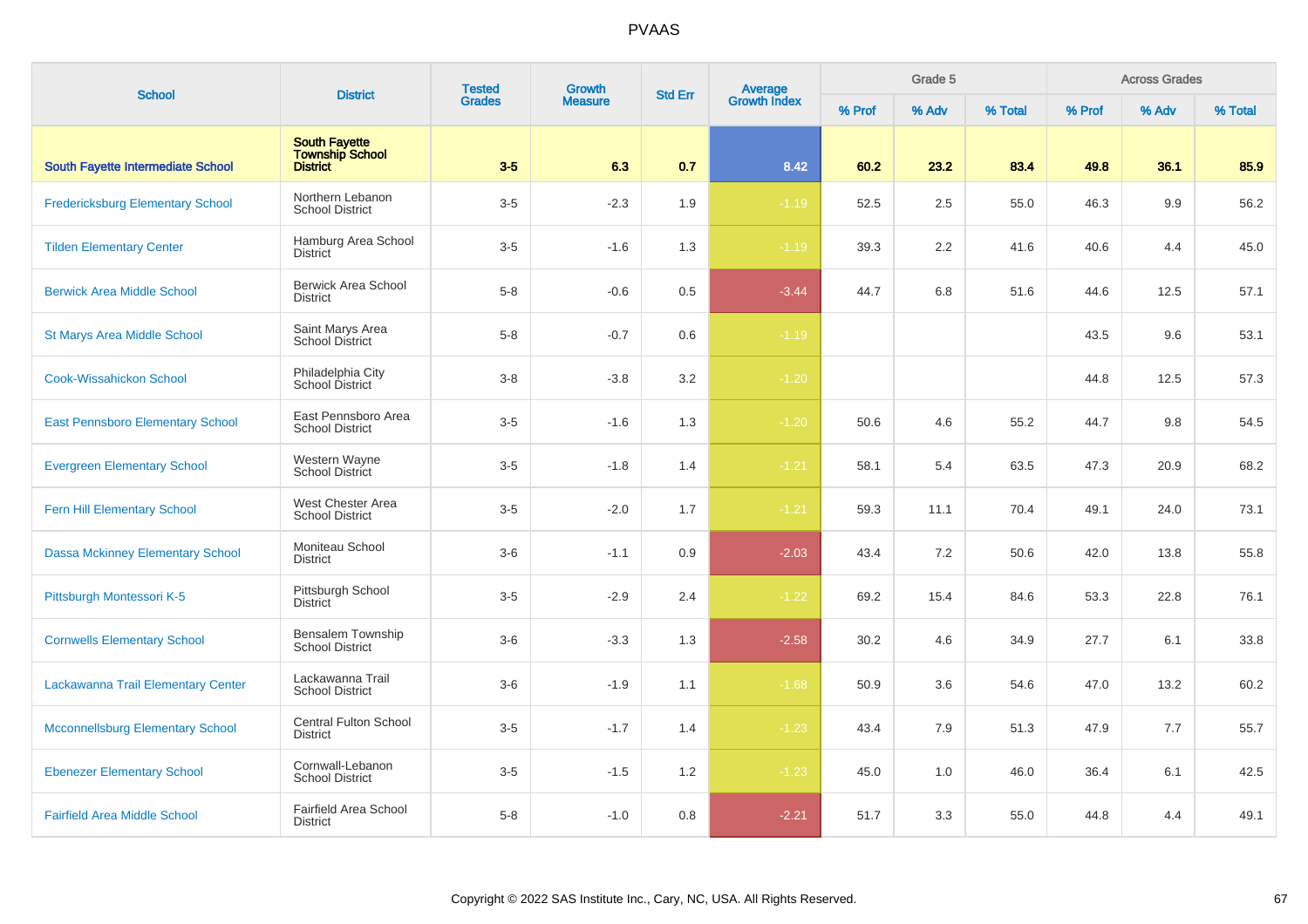| <b>School</b>                                          |                                                                   | <b>Tested</b>                    | Growth         | <b>Std Err</b> |                                |        | Grade 5 |         |        | <b>Across Grades</b> |         |
|--------------------------------------------------------|-------------------------------------------------------------------|----------------------------------|----------------|----------------|--------------------------------|--------|---------|---------|--------|----------------------|---------|
|                                                        |                                                                   | <b>District</b><br><b>Grades</b> | <b>Measure</b> |                | <b>Average</b><br>Growth Index | % Prof | % Adv   | % Total | % Prof | % Adv                | % Total |
| <b>South Fayette Intermediate School</b>               | <b>South Fayette</b><br><b>Township School</b><br><b>District</b> | $3-5$                            | 6.3            | 0.7            | 8.42                           | 60.2   | 23.2    | 83.4    | 49.8   | 36.1                 | 85.9    |
| Dallastown Area Intermediate School                    | Dallastown Area<br><b>School District</b>                         | $4 - 6$                          | $-0.6$         | 0.5            | $-4.33$                        | 53.1   | 7.3     | 60.3    | 44.5   | 23.6                 | 68.1    |
| <b>Hillcrest Elementary School</b>                     | <b>Council Rock School</b><br><b>District</b>                     | $3-6$                            | $-1.4$         | 1.1            | $-1.56$                        | 53.7   | 4.5     | 58.2    | 50.2   | 20.1                 | 70.3    |
| <b>Neshannock Memorial Elementary</b><br><b>School</b> | Neshannock Township<br><b>School District</b>                     | $3-6$                            | $-4.3$         | 1.0            | $-4.35$                        | 56.7   | 8.9     | 65.6    | 54.4   | 15.0                 | 69.4    |
| <b>New Franklin Elementary School</b>                  | Chambersburg Area<br>School District                              | $3-5$                            | $-3.0$         | 2.4            | $-1.25$                        | 44.0   | 4.0     | 48.0    | 31.8   | 14.1                 | 45.9    |
| Pittsburgh West Liberty K-5                            | Pittsburgh School<br><b>District</b>                              | $3-5$                            | $-4.1$         | 3.2            | $-1.25$                        | 73.3   | 6.7     | 80.0    | 54.6   | 4.6                  | 59.1    |
| Pittsburgh Banksville K-5                              | Pittsburgh School<br><b>District</b>                              | $3-5$                            | $-3.4$         | 2.7            | $-1.26$                        | 27.3   | 4.6     | 31.8    | 28.4   | 3.4                  | 31.8    |
| <b>Ross Elementary School</b>                          | Lancaster School<br><b>District</b>                               | $3-5$                            | $-3.2$         | 2.5            | $-1.26$                        | 20.8   | 4.2     | 25.0    | 39.5   | 11.6                 | 51.2    |
| <b>Seylar Elementary School</b>                        | Pennridge School<br><b>District</b>                               | $3-5$                            | $-1.9$         | 1.5            | $-1.26$                        | 68.7   | 7.5     | 76.1    | 58.2   | 16.5                 | 74.7    |
| <b>Newport Elementary School</b>                       | Newport School<br><b>District</b>                                 | $3-5$                            | $-2.3$         | 1.8            | $-1.26$                        | 42.2   | 11.1    | 53.3    | 36.7   | 10.7                 | 47.5    |
| Pittsburgh Carmalt K-8                                 | Pittsburgh School<br><b>District</b>                              | $3 - 8$                          | $-2.3$         | 0.9            | $-2.50$                        | 39.6   | 1.9     | 41.5    | 33.7   | 7.8                  | 41.5    |
| <b>Dormont Elementary School</b>                       | Keystone Oaks School<br><b>District</b>                           | $3-5$                            | $-2.1$         | 1.7            | $-1.27$                        | 47.2   | 22.6    | 69.8    | 44.0   | 28.3                 | 72.3    |
| <b>Fort Allen Elementary School</b>                    | Hempfield Area<br><b>School District</b>                          | $3-5$                            | $-2.0$         | 1.6            | $-1.28$                        | 55.9   | 2.9     | 58.8    | 50.0   | 11.9                 | 61.9    |
| Kirkbride Eliza B School                               | Philadelphia City<br>School District                              | $3 - 8$                          | $-4.7$         | 2.4            | $-1.97$                        | 37.5   | 0.0     | 37.5    | 22.7   | 2.3                  | 25.0    |
| <b>Trimmer Elementary School</b>                       | West York Area<br><b>School District</b>                          | $4 - 5$                          | $-1.3$         | $1.0$          | $-1.30$                        | 36.0   | 4.4     | 40.4    | 35.0   | 11.5                 | 46.5    |
| <b>Woodlyn Elementary School</b>                       | <b>Ridley School District</b>                                     | $3-5$                            | $-2.3$         | 1.8            | $-1.30$                        | 37.0   | 4.4     | 41.3    | 34.0   | 9.9                  | 44.0    |
| <b>Frazier Elementary School</b>                       | <b>Frazier School District</b>                                    | $3-5$                            | $-2.3$         | 1.7            | $-1.31$                        | 49.0   | 3.9     | 52.9    | 42.3   | 9.3                  | 51.6    |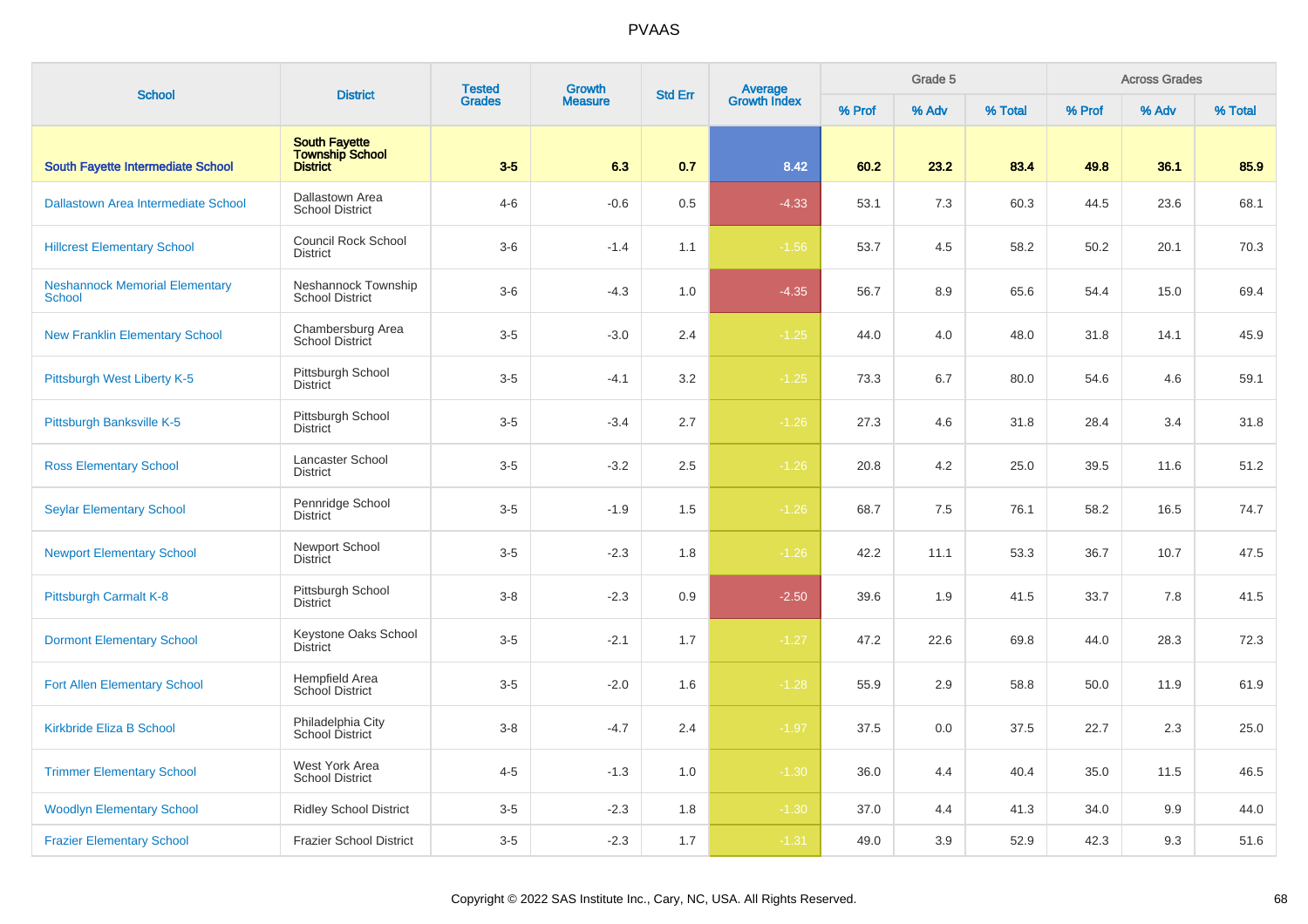| <b>School</b>                                   | <b>District</b>                                                   | <b>Tested</b> | <b>Growth</b>  | <b>Std Err</b> | <b>Average</b><br>Growth Index |        | Grade 5 |         |        | <b>Across Grades</b> |         |
|-------------------------------------------------|-------------------------------------------------------------------|---------------|----------------|----------------|--------------------------------|--------|---------|---------|--------|----------------------|---------|
|                                                 |                                                                   | <b>Grades</b> | <b>Measure</b> |                |                                | % Prof | % Adv   | % Total | % Prof | % Adv                | % Total |
| South Fayette Intermediate School               | <b>South Fayette</b><br><b>Township School</b><br><b>District</b> | $3-5$         | 6.3            | 0.7            | 8.42                           | 60.2   | 23.2    | 83.4    | 49.8   | 36.1                 | 85.9    |
| <b>Martin School</b>                            | Lancaster School<br><b>District</b>                               | $3 - 8$       | $-3.0$         | 0.9            | $-3.24$                        | 30.0   | 2.5     | 32.5    | 25.1   | 3.3                  | 28.4    |
| <b>Smith-Wade Elementary School</b>             | Lancaster School<br><b>District</b>                               | $3-5$         | $-2.8$         | 2.1            | $-1.32$                        | 31.6   | 10.5    | 42.1    | 24.6   | 11.0                 | 35.6    |
| <b>Eisenhower Elementary School</b>             | Camp Hill School<br>District                                      | $3-5$         | $-1.9$         | 1.4            | $-1.32$                        | 65.4   | 17.3    | 82.7    | 49.8   | 28.4                 | 78.2    |
| <b>Ross Elementary School</b>                   | Lake-Lehman School<br><b>District</b>                             | $3-6$         | $-2.2$         | 1.7            | $-1.37$                        | 48.6   | 5.7     | 54.3    | 40.7   | 11.1                 | 51.8    |
| <b>Kings Highway Elementary School</b>          | Coatesville Area<br><b>School District</b>                        | $3-5$         | $-2.0$         | 1.5            | $-1.33$                        | 23.9   | 2.8     | 26.8    | 29.1   | 5.8                  | 34.9    |
| <b>Charlestown Elementary School</b>            | <b>Great Valley School</b><br><b>District</b>                     | $3-5$         | $-2.5$         | 1.8            | $-1.34$                        | 66.7   | 15.6    | 82.2    | 54.9   | 25.7                 | 80.6    |
| Fort Washington Elementary School               | <b>Upper Dublin School</b><br><b>District</b>                     | $3-5$         | $-2.4$         | 1.7            | $-1.34$                        | 62.8   | 23.5    | 86.3    | 51.1   | 35.5                 | 86.6    |
| <b>Solomon/Plains Elementary School</b>         | <b>Wilkes-Barre Area</b><br><b>School District</b>                | $3-6$         | $-2.3$         | 1.1            | $-1.98$                        | 45.6   | 2.9     | 48.5    | 40.4   | 11.7                 | 52.1    |
| Abington Heights Middle School                  | Abington Heights<br>School District                               | $5 - 11$      | $-0.6$         | 0.5            | $-3.59$                        | 57.0   | 8.7     | 65.6    | 57.6   | 12.6                 | 70.2    |
| <b>Centerville Elementary School</b>            | <b>Hempfield School</b><br>District                               | $3-6$         | $-2.7$         | 1.2            | $-2.21$                        | 57.4   | 19.2    | 76.6    | 55.7   | 17.2                 | 72.8    |
| Pittsburgh King K-8                             | Pittsburgh School<br><b>District</b>                              | $3 - 8$       | $-1.6$         | 1.2            | $-2.22$                        | 6.9    | 0.0     | 6.9     | 21.4   | 0.6                  | 22.0    |
| <b>Chadds Ford Elementary School</b>            | Unionville-Chadds<br><b>Ford School District</b>                  | $3-5$         | $-2.0$         | 1.5            | $-1.35$                        | 63.8   | 18.8    | 82.6    | 43.4   | 41.4                 | 84.9    |
| <b>Grasse Elementary School</b>                 | Pennridge School<br><b>District</b>                               | $3-5$         | $-2.0$         | 1.5            | $-1.35$                        | 59.4   | 2.9     | 62.3    | 54.6   | 11.6                 | 66.3    |
| <b>Mastery Charter School-Smedley</b><br>Campus | Mastery Charter<br>School - Smedley<br>Campus                     | $3-6$         | $-4.0$         | 1.3            | $-3.18$                        | 19.2   | 1.9     | 21.2    | 21.4   | 2.2                  | 23.6    |
| Fred J. Jaindl Elementary School                | Parkland School<br><b>District</b>                                | $3-5$         | $-1.8$         | 1.3            | $-1.36$                        | 59.1   | 15.9    | 75.0    | 49.3   | 29.3                 | 78.6    |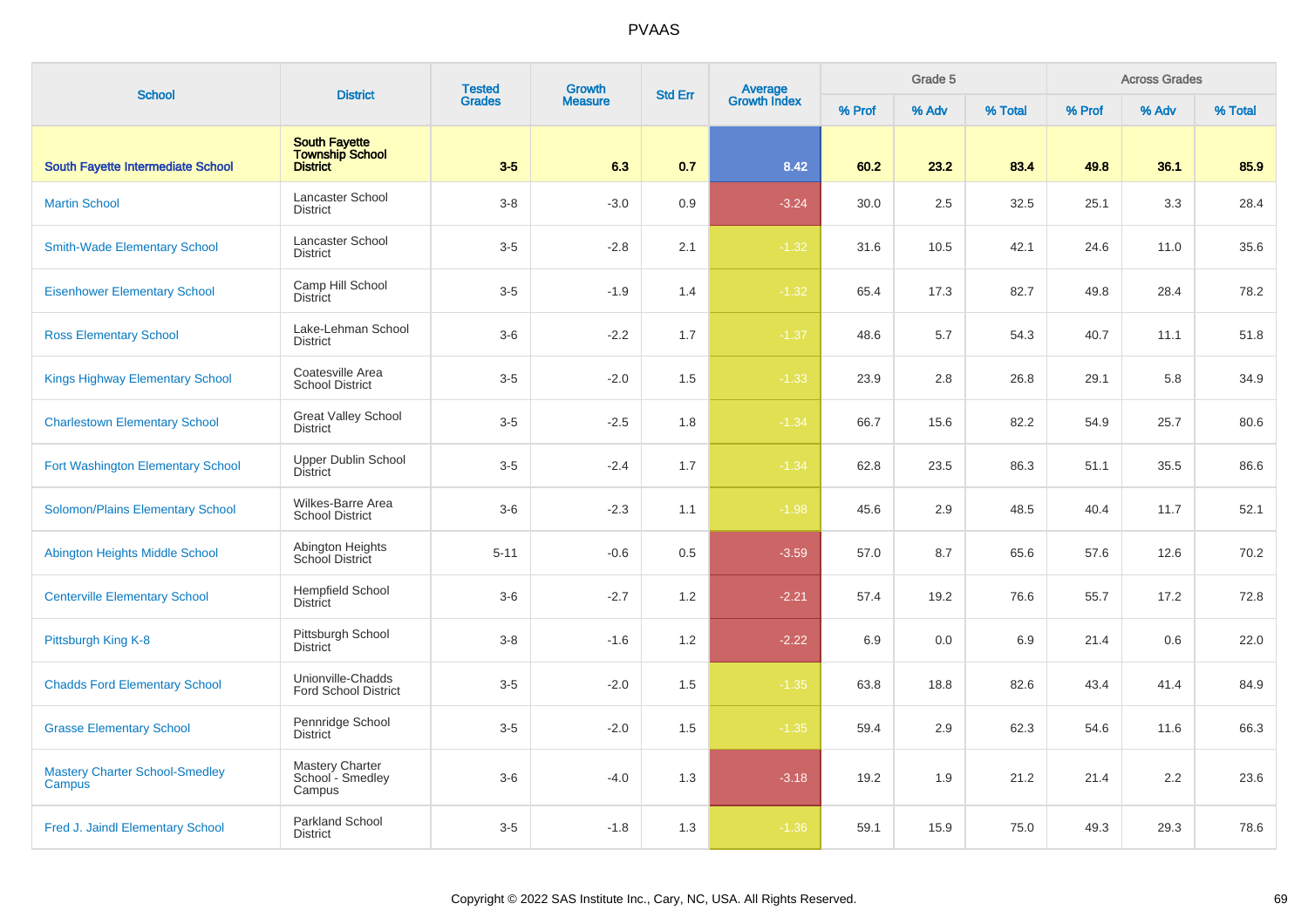| <b>School</b>                            | <b>District</b>                                            | <b>Tested</b> | Growth         | <b>Std Err</b> | <b>Average</b><br>Growth Index |        | Grade 5 |         |        | <b>Across Grades</b> |         |
|------------------------------------------|------------------------------------------------------------|---------------|----------------|----------------|--------------------------------|--------|---------|---------|--------|----------------------|---------|
|                                          |                                                            | <b>Grades</b> | <b>Measure</b> |                |                                | % Prof | % Adv   | % Total | % Prof | % Adv                | % Total |
| <b>South Fayette Intermediate School</b> | <b>South Fayette</b><br><b>Township School</b><br>District | $3-5$         | 6.3            | 0.7            | 8.42                           | 60.2   | 23.2    | 83.4    | 49.8   | 36.1                 | 85.9    |
| South Hamilton Elementary School         | Chambersburg Area<br>School District                       | $3-5$         | $-2.6$         | 1.9            | $-1.37$                        | 45.4   | 6.8     | 52.3    | 48.0   | 8.8                  | 56.9    |
| <b>Comly Watson School</b>               | Philadelphia City<br>School District                       | $3-5$         | $-3.6$         | 2.7            | $-1.37$                        | 59.1   | 4.6     | 63.6    | 48.0   | 10.7                 | 58.7    |
| <b>Propel Charter School-Northside</b>   | Propel Charter<br>School-Northside                         | $3 - 8$       | $-1.3$         | 1.0            | $-2.83$                        | 7.0    | 0.0     | 7.0     | 9.0    | 0.0                  | 9.0     |
| Schuylkill Haven Middle School           | Schuylkill Haven Area<br>School District                   | $5 - 7$       | $-1.1$         | 0.8            | $-4.58$                        | 43.9   | 1.2     | 45.1    | 47.2   | 5.5                  | 52.8    |
| <b>Penrose School</b>                    | Philadelphia City<br>School District                       | $3 - 8$       | $-4.5$         | 3.2            | $-1.39$                        | 6.7    | 0.0     | 6.7     | 14.8   | 0.0                  | 14.8    |
| <b>Schuyler Avenue Elementary School</b> | <b>Wyoming Valley West</b><br>School District              | $3-5$         | $-3.2$         | 2.3            | $-1.39$                        | 33.3   | 3.0     | 36.4    | 35.4   | 3.7                  | 39.0    |
| <b>Adamstown Elementary School</b>       | Cocalico School<br><b>District</b>                         | $3-5$         | $-2.2$         | 1.6            | $-1.40$                        | 61.7   | 3.3     | 65.0    | 49.4   | 10.9                 | 60.3    |
| <b>Rhawnhurst School</b>                 | Philadelphia City<br>School District                       | $3-5$         | $-4.0$         | 2.8            | $-1.40$                        | 31.6   | 0.0     | 31.6    | 22.0   | 0.0                  | 22.0    |
| <b>Dubois Area Middle School</b>         | Dubois Area School<br><b>District</b>                      | $5 - 8$       | $-0.5$         | 0.4            | $-4.55$                        | 47.0   | 5.7     | 52.6    | 41.7   | 10.0                 | 51.7    |
| <b>Bridesburg School</b>                 | Philadelphia City<br>School District                       | $3 - 8$       | $-6.7$         | 1.4            | $-4.63$                        | 15.0   | 0.0     | 15.0    | 24.4   | 1.6                  | 26.0    |
| <b>Davis School</b>                      | York City School<br><b>District</b>                        | $3 - 8$       | $-1.9$         | 1.0            | $-1.78$                        | 13.8   | 0.0     | 13.8    | 9.2    | 0.4                  | 9.7     |
| <b>Forks Elementary School</b>           | Easton Area School<br><b>District</b>                      | $3-5$         | $-3.3$         | 2.3            | $-1.41$                        | 56.2   | 0.0     | 56.2    | 41.6   | 8.9                  | 50.5    |
| <b>Skyview Upper Elementary School</b>   | Methacton School<br><b>District</b>                        | $5-6$         | $-0.7$         | 0.5            | $-4.16$                        | 64.7   | 8.3     | 73.0    | 59.6   | 14.9                 | 74.5    |
| <b>Evergreen Elementary School</b>       | Perkiomen Valley<br><b>School District</b>                 | $3-5$         | $-1.9$         | 1.3            | $-1.42$                        | 59.3   | 16.3    | 75.6    | 58.7   | 15.2                 | 74.0    |
| <b>Darby Township School</b>             | Southeast Delco<br><b>School District</b>                  | $3 - 8$       | $-1.4$         | 1.0            | $-2.49$                        | 22.5   | 0.0     | 22.5    | 31.3   | 2.6                  | 33.9    |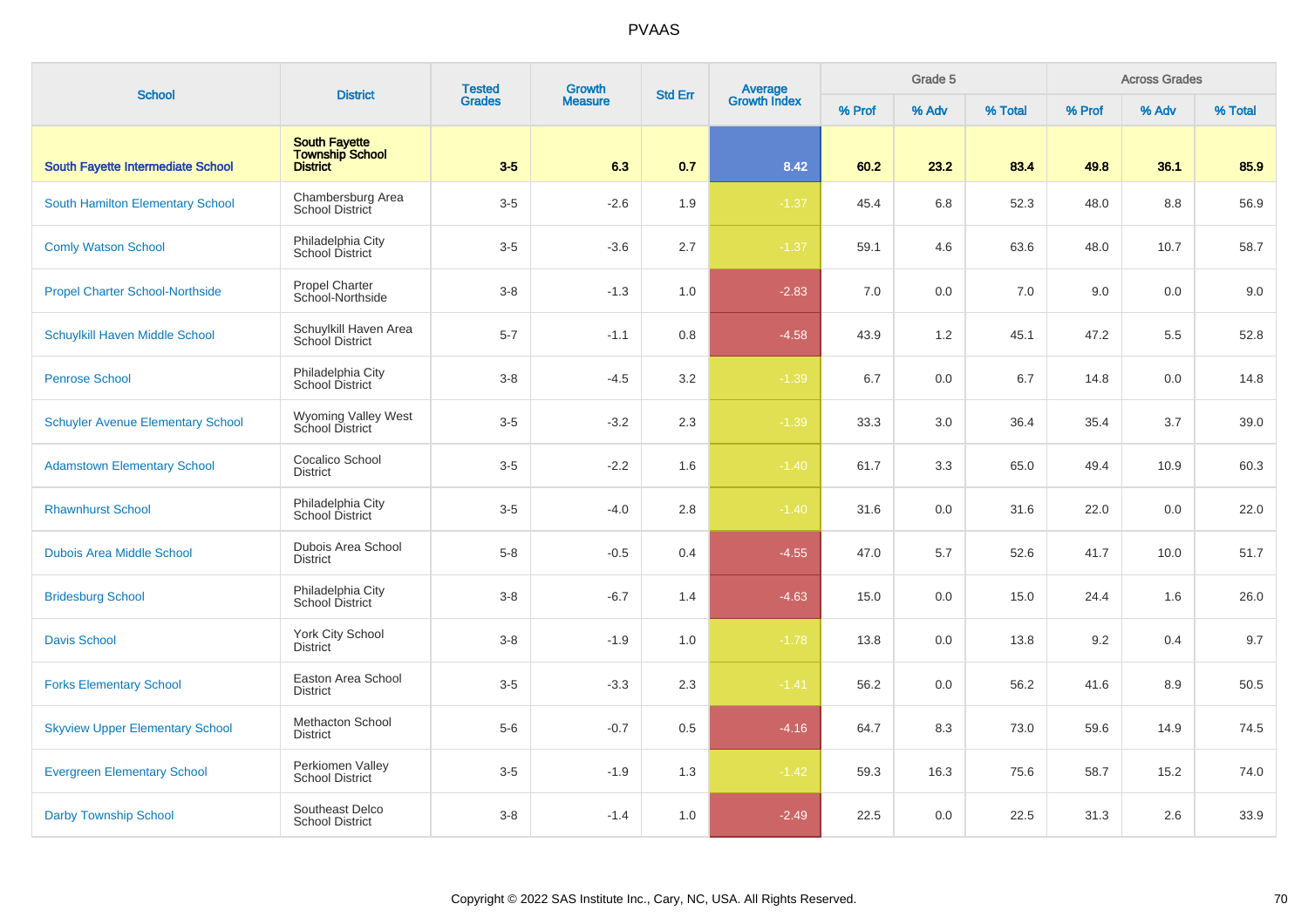| <b>School</b>                                    | <b>District</b>                                                   | <b>Tested</b> | Growth         | <b>Std Err</b> |                                |        | Grade 5 |         |        | <b>Across Grades</b> |         |
|--------------------------------------------------|-------------------------------------------------------------------|---------------|----------------|----------------|--------------------------------|--------|---------|---------|--------|----------------------|---------|
|                                                  |                                                                   | <b>Grades</b> | <b>Measure</b> |                | <b>Average</b><br>Growth Index | % Prof | % Adv   | % Total | % Prof | % Adv                | % Total |
| <b>South Fayette Intermediate School</b>         | <b>South Fayette</b><br><b>Township School</b><br><b>District</b> | $3-5$         | 6.3            | 0.7            | 8.42                           | 60.2   | 23.2    | 83.4    | 49.8   | 36.1                 | 85.9    |
| Roy A. Hunt Elementary School                    | New Kensington-<br><b>Arnold School District</b>                  | $3-6$         | $-1.2$         | 0.9            | $-2.04$                        | 22.7   | 0.9     | 23.6    | 27.4   | 5.2                  | 32.6    |
| <b>Widener Partnership Charter School</b>        | <b>Widener Partnership</b><br><b>Charter School</b>               | $3 - 7$       | $-1.6$         | 1.1            | $-2.26$                        | 4.6    | 0.0     | 4.6     | 9.6    | 1.4                  | 11.0    |
| <b>Hamilton Andrew School</b>                    | Philadelphia City<br>School District                              | $3 - 8$       | $-5.0$         | 3.5            | $-1.43$                        |        |         |         | 7.8    | 2.0                  | 9.8     |
| <b>Shaull Elementary School</b>                  | <b>Cumberland Valley</b><br><b>School District</b>                | $3-5$         | $-2.2$         | 1.5            | $-1.43$                        | 58.9   | 21.9    | 80.8    | 43.4   | 36.8                 | 80.2    |
| <b>Paxtang Elementary School</b>                 | Central Dauphin<br><b>School District</b>                         | $3-5$         | $-3.3$         | 2.3            | $-1.44$                        | 28.6   | 0.0     | 28.6    | 24.7   | 10.3                 | 35.0    |
| <b>Jackson Elementary School</b>                 | Central Cambria<br><b>School District</b>                         | $3-5$         | $-3.0$         | 2.1            | $-1.44$                        | 58.3   | 11.1    | 69.4    | 53.1   | 16.3                 | 69.4    |
| <b>Spruance Gilbert School</b>                   | Philadelphia City<br>School District                              | $3 - 8$       | $-4.0$         | 2.8            | $-1.46$                        | 10.0   | 0.0     | 10.0    | 12.5   | 1.4                  | 13.9    |
| Thomas W Holtzman Jr Elementary<br><b>School</b> | Susquehanna<br>Township School<br><b>District</b>                 | $3-5$         | $-1.4$         | 1.0            | $-1.46$                        | 43.1   | 1.2     | 44.3    | 39.4   | 6.1                  | 45.6    |
| <b>Highland Elementary School</b>                | Ambridge Area School<br><b>District</b>                           | $3-5$         | $-3.3$         | 2.2            | $-1.46$                        | 25.8   | 0.0     | 25.8    | 22.9   | 3.1                  | 26.0    |
| <b>Weatherly Area Elementary School</b>          | <b>Weatherly Area</b><br>School District                          | $3-5$         | $-3.5$         | 2.4            | $-1.47$                        | 53.8   | 0.0     | 53.8    | 40.8   | 2.9                  | 43.7    |
| <b>Crestview Elementary School</b>               | Carlisle Area School<br><b>District</b>                           | $3-5$         | $-2.4$         | 1.6            | $-1.47$                        | 41.7   | 10.0    | 51.7    | 45.2   | 16.7                 | 61.8    |
| <b>William Prescott #38</b>                      | Scranton School<br><b>District</b>                                | $3-5$         | $-4.0$         | 2.7            | $-1.47$                        | 31.6   | 10.5    | 42.1    | 35.1   | 8.1                  | 43.2    |
| <b>Marshall Elementary School</b>                | Laurel Highlands<br>School District                               | $3-5$         | $-3.1$         | 2.1            | $-1.48$                        | 48.6   | 5.7     | 54.3    | 43.9   | 15.9                 | 59.8    |
| <b>Spring Ridge Elementary School</b>            | <b>Wilson School District</b>                                     | $3-5$         | $-2.5$         | 1.7            | $-1.48$                        | 48.3   | 1.7     | 50.0    | 41.5   | 20.2                 | 61.7    |
| <b>West Creek Hills Elementary School</b>        | East Pennsboro Area<br><b>School District</b>                     | $3-5$         | $-2.1$         | 1.4            | $-1.49$                        | 42.5   | 5.0     | 47.5    | 42.8   | 11.9                 | 54.7    |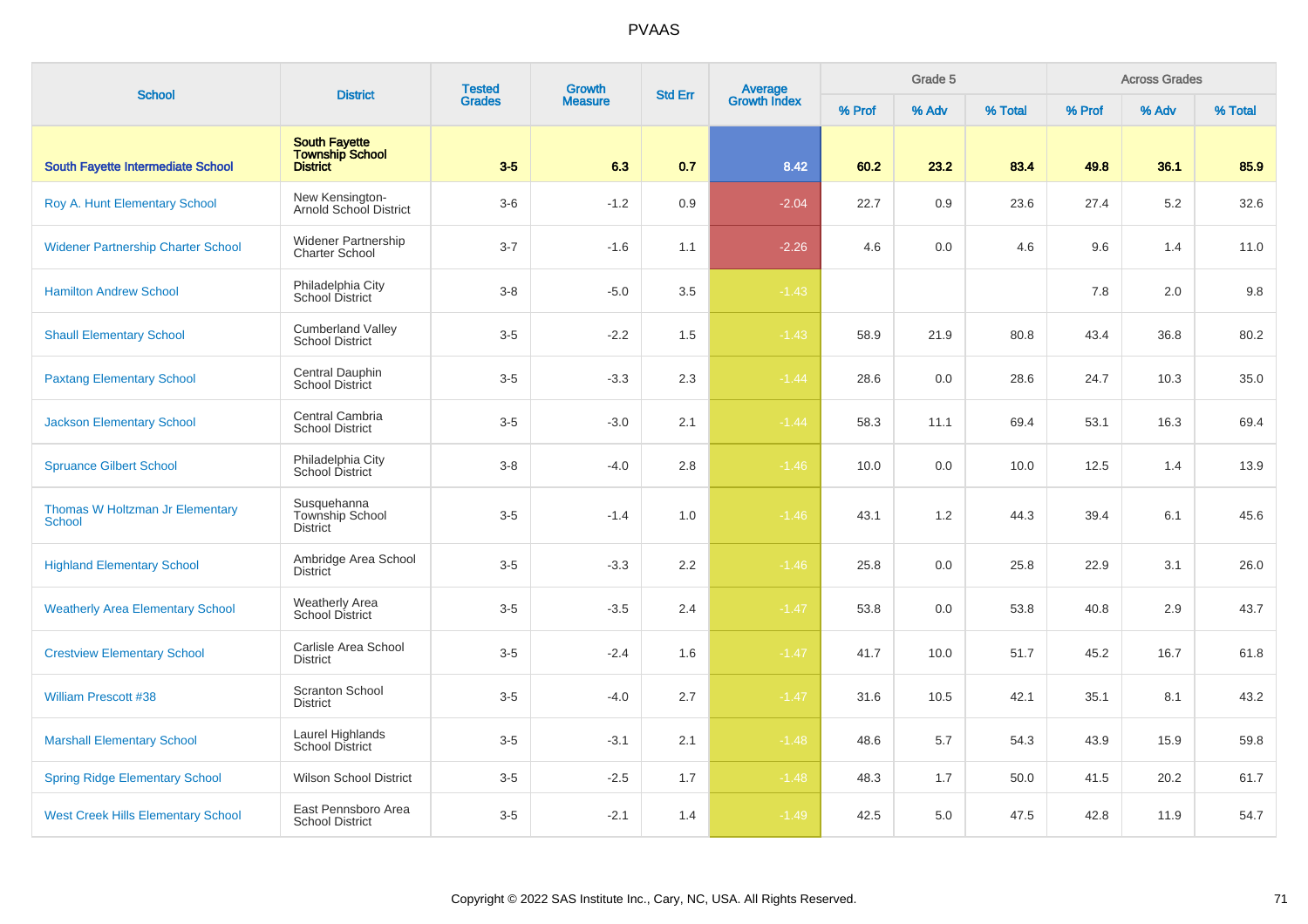| <b>School</b>                                             | <b>District</b>                                                   | <b>Tested</b> | <b>Growth</b>  | <b>Std Err</b> | Average<br>Growth Index |        | Grade 5 |         |        | <b>Across Grades</b> |         |
|-----------------------------------------------------------|-------------------------------------------------------------------|---------------|----------------|----------------|-------------------------|--------|---------|---------|--------|----------------------|---------|
|                                                           |                                                                   | <b>Grades</b> | <b>Measure</b> |                |                         | % Prof | % Adv   | % Total | % Prof | % Adv                | % Total |
| South Fayette Intermediate School                         | <b>South Fayette</b><br><b>Township School</b><br><b>District</b> | $3-5$         | 6.3            | 0.7            | 8.42                    | 60.2   | 23.2    | 83.4    | 49.8   | 36.1                 | 85.9    |
| <b>Bethlehem-Center Elementary School</b>                 | Bethlehem-Center<br><b>School District</b>                        | $3-5$         | $-2.3$         | 1.5            | $-1.49$                 | 41.4   | 2.9     | 44.3    | 42.3   | 7.0                  | 49.2    |
| <b>Bullskin Elementary School</b>                         | <b>Connellsville Area</b><br><b>School District</b>               | $3-5$         | $-2.4$         | 1.6            | $-1.50$                 | 46.7   | 1.7     | 48.3    | 46.6   | 6.3                  | 52.9    |
| <b>Hackett Horatio B School</b>                           | Philadelphia City<br>School District                              | $3-5$         | $-3.9$         | 2.6            | $-1.51$                 | 30.8   | 0.0     | 30.8    | 30.5   | 13.4                 | 43.9    |
| <b>Lengel Middle School</b>                               | Pottsville Area School<br><b>District</b>                         | $5-8$         | $-1.5$         | 0.5            | $-2.84$                 | 43.0   | 3.7     | 46.7    | 39.0   | 5.1                  | 44.0    |
| <b>Caln Elementary School</b>                             | Coatesville Area<br><b>School District</b>                        | $3-5$         | $-2.6$         | 1.7            | $-1.54$                 | 29.3   | 1.7     | 31.0    | 25.5   | 2.1                  | 27.7    |
| <b>Acmetonia Elementary School</b>                        | Allegheny Valley<br>School District                               | $3-6$         | $-3.9$         | 1.2            | $-3.31$                 | 56.1   | 7.0     | 63.2    | 48.1   | 8.6                  | 56.6    |
| <b>Verner Elementary School</b>                           | <b>Riverview School</b><br><b>District</b>                        | $3-6$         | $-3.0$         | 1.9            | $-2.80$                 | 56.2   | 6.2     | 62.5    | 47.3   | 16.1                 | 63.4    |
| Morrisville Intermediate School (8380)                    | Morrisville Borough<br><b>School District</b>                     | $3-5$         | $-2.6$         | 1.7            | $-1.58$                 | 28.3   | 3.3     | 31.7    | 28.7   | 3.0                  | 31.7    |
| <b>Hanover Area Memorial Elementary</b><br>School         | Hanover Area School<br><b>District</b>                            | $4 - 5$       | $-2.6$         | 1.6            | $-1.59$                 | 29.8   | 0.0     | 29.8    | 23.4   | 1.6                  | 25.0    |
| <b>Lickdale Elementary School</b>                         | Northern Lebanon<br><b>School District</b>                        | $3-5$         | $-3.3$         | 2.1            | $-1.59$                 | 51.4   | 5.7     | 57.1    | 47.2   | 15.1                 | 62.3    |
| <b>Shanksville-Stonycreek Elementary</b><br><b>School</b> | Shanksville-<br>Stonycreek School<br><b>District</b>              | $3-5$         | $-5.1$         | 3.2            | $-1.59$                 | 28.6   | 0.0     | 28.6    | 55.4   | 7.1                  | 62.5    |
| Pittsburgh Beechwood K-5                                  | Pittsburgh School<br><b>District</b>                              | $3-5$         | $-3.3$         | 2.1            | $-1.59$                 | 26.2   | 0.0     | 26.2    | 27.3   | 3.1                  | 30.5    |
| <b>Robert Morris #27</b>                                  | <b>Scranton School</b><br><b>District</b>                         | $3-5$         | $-4.4$         | 2.8            | $-1.59$                 | 47.8   | 0.0     | 47.8    | 49.2   | 3.3                  | 52.5    |
| <b>Friendship Elementary School</b>                       | Southern York County<br><b>School District</b>                    | $3-6$         | $-2.3$         | 1.4            | $-4.00$                 | 32.6   | 2.2     | 34.8    | 40.9   | 10.9                 | 51.8    |
| <b>Martinsburg Elementary School</b>                      | Spring Cove School<br><b>District</b>                             | $3-5$         | $-1.8$         | 1.1            | $-1.60$                 | 41.7   | 5.0     | 46.7    | 39.0   | 11.1                 | 50.1    |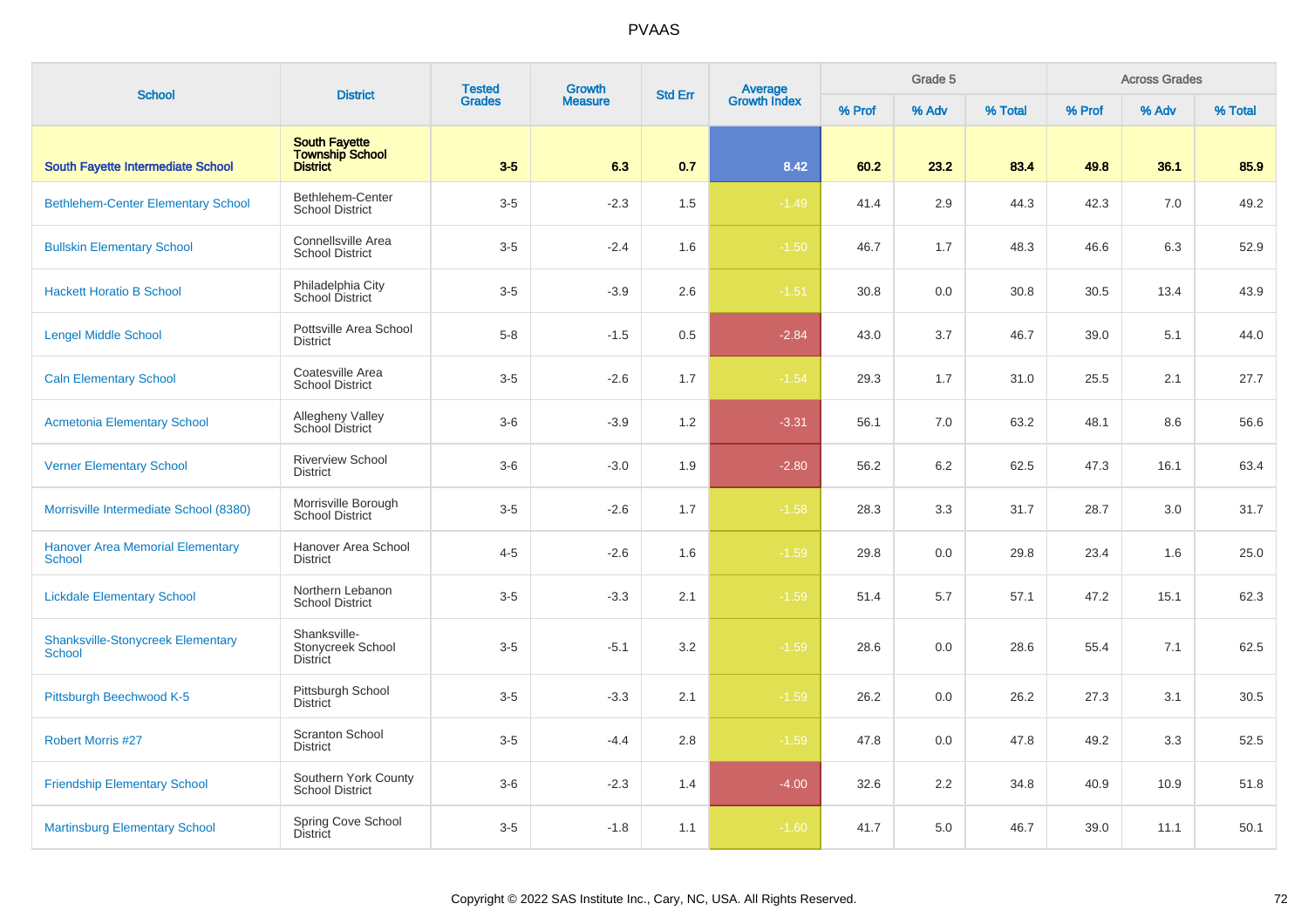| <b>School</b>                               | <b>District</b>                                     | <b>Tested</b><br><b>Grades</b> | Growth<br><b>Std Err</b> |     | <b>Average</b><br>Growth Index |        | Grade 5 |         |        | <b>Across Grades</b> |         |
|---------------------------------------------|-----------------------------------------------------|--------------------------------|--------------------------|-----|--------------------------------|--------|---------|---------|--------|----------------------|---------|
|                                             |                                                     |                                | <b>Measure</b>           |     |                                | % Prof | % Adv   | % Total | % Prof | % Adv                | % Total |
| South Fayette Intermediate School           | <b>South Fayette</b><br>Township School<br>District | $3-5$                          | 6.3                      | 0.7 | 8.42                           | 60.2   | 23.2    | 83.4    | 49.8   | 36.1                 | 85.9    |
| <b>Mastery Charter School - Mann Campus</b> | Mastery Charter<br>School-Mann Campus               | $3-6$                          | $-2.7$                   | 1.7 | $-1.86$                        | 16.7   | 0.0     | 16.7    | 18.4   | 0.0                  | 18.4    |
| <b>Laurel Elementary School</b>             | <b>Laurel School District</b>                       | $3-6$                          | $-2.0$                   | 1.0 | $-1.93$                        | 54.0   | 6.8     | 60.8    | 47.9   | 16.8                 | 64.7    |
| <b>State Elementary Center</b>              | Wyoming Valley West<br>School District              | $3-5$                          | $-2.0$                   | 1.2 | $-1.63$                        | 31.5   | 0.9     | 32.4    | 30.3   | 2.6                  | 32.9    |
| <b>Nye Elementary School</b>                | Lower Dauphin School<br><b>District</b>             | $3-5$                          | $-2.5$                   | 1.5 | $-1.64$                        | 57.4   | 13.2    | 70.6    | 50.6   | 12.8                 | 63.4    |
| <b>Hatfield Elementary School</b>           | Laurel Highlands<br>School District                 | $3-5$                          | $-3.2$                   | 1.9 | $-1.65$                        | 55.0   | 2.5     | 57.5    | 49.6   | 15.4                 | 65.0    |
| <b>Bedminster Elementary School</b>         | Pennridge School<br><b>District</b>                 | $3-5$                          | $-2.2$                   | 1.3 | $-1.65$                        | 62.2   | 12.2    | 74.4    | 62.5   | 10.6                 | 73.1    |
| Salisbury-Elk Lick Elementary School        | Salisbury-Elk Lick<br>School District               | $3-6$                          | $-3.6$                   | 1.8 | $-2.02$                        | 50.0   | 8.3     | 58.3    | 48.8   | 3.8                  | 52.5    |
| <b>Fox Chase School</b>                     | Philadelphia City<br>School District                | $3-5$                          | $-4.2$                   | 2.5 | $-1.67$                        | 25.8   | 3.2     | 29.0    | 34.0   | 3.2                  | 37.2    |
| <b>Key Francis Scott School</b>             | Philadelphia City<br>School District                | $3-6$                          | $-6.5$                   | 1.7 | $-3.75$                        | 10.7   | 0.0     | 10.7    | 11.7   | 0.0                  | 11.7    |
| <b>Jarrettown Elementary School</b>         | <b>Upper Dublin School</b><br><b>District</b>       | $3-5$                          | $-2.5$                   | 1.5 | $-1.68$                        | 67.6   | 11.8    | 79.4    | 53.9   | 26.4                 | 80.3    |
| <b>Aliquippa Elementary School</b>          | Aliquippa School<br><b>District</b>                 | $3-6$                          | $-3.0$                   | 1.2 | $-2.54$                        | 14.7   | 0.0     | 14.7    | 14.3   | 0.8                  | 15.1    |
| <b>Pocopson Elementary School</b>           | Unionville-Chadds<br><b>Ford School District</b>    | $3-5$                          | $-2.0$                   | 1.2 | $-1.70$                        | 56.0   | 28.4    | 84.4    | 47.6   | 40.3                 | 87.9    |
| <b>Edison Elementary School</b>             | Erie City School<br><b>District</b>                 | $3-5$                          | $-3.2$                   | 1.8 | $-1.71$                        | 10.6   | 0.0     | 10.6    | 8.0    | 0.0                  | 8.0     |
| <b>Elkins Park School</b>                   | Cheltenham School<br><b>District</b>                | $5-6$                          | $-2.4$                   | 0.8 | $-2.83$                        | 43.9   | 13.0    | 56.9    | 46.7   | 15.3                 | 62.0    |
| Pittsburgh Brookline K-8                    | Pittsburgh School<br><b>District</b>                | $3-8$                          | $-1.8$                   | 1.0 | $-3.40$                        | 52.5   | 0.0     | 52.5    | 38.5   | 7.8                  | 46.3    |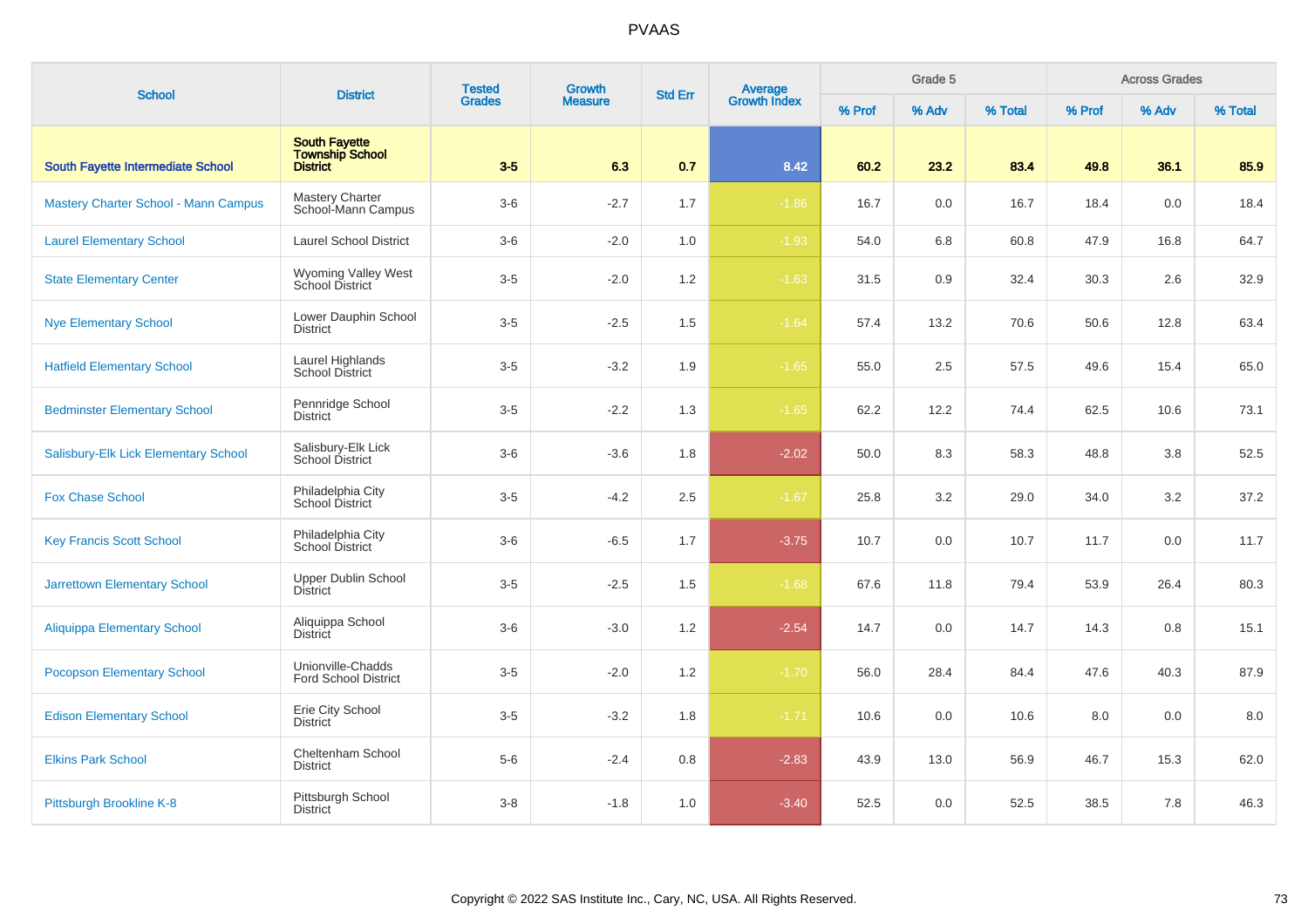| <b>School</b>                             | <b>District</b>                                                   | <b>Tested</b> | Growth         | <b>Std Err</b> |                                |        | Grade 5 |         |        | <b>Across Grades</b> |         |
|-------------------------------------------|-------------------------------------------------------------------|---------------|----------------|----------------|--------------------------------|--------|---------|---------|--------|----------------------|---------|
|                                           |                                                                   | <b>Grades</b> | <b>Measure</b> |                | <b>Average</b><br>Growth Index | % Prof | % Adv   | % Total | % Prof | % Adv                | % Total |
| South Fayette Intermediate School         | <b>South Fayette</b><br><b>Township School</b><br><b>District</b> | $3-5$         | 6.3            | 0.7            | 8.42                           | 60.2   | 23.2    | 83.4    | 49.8   | 36.1                 | 85.9    |
| Renaissance Academy Charter School        | Renaissance<br>Academy Charter<br>School                          | $3 - 11$      | $-1.3$         | 0.7            | $-2.40$                        | 36.6   | 5.6     | 42.2    | 41.0   | 10.8                 | 51.8    |
| <b>Deep Roots Charter School</b>          | Deep Roots Charter<br>School                                      | $3-6$         | $-2.5$         | 1.4            | $-2.18$                        | 18.2   | 0.0     | 18.2    | 19.2   | 0.7                  | 19.9    |
| Esperanza Cyber Charter School            | Esperanza Cyber<br>Charter School                                 | $3 - 11$      | $-2.3$         | 1.3            | $-2.35$                        | 11.8   | 0.0     | 11.8    | 9.4    | 0.8                  | 10.2    |
| <b>Zephyr Elementary School</b>           | Whitehall-Coplay<br><b>School District</b>                        | $4 - 5$       | $-1.3$         | 0.8            | $-1.73$                        | 47.1   | 4.6     | 51.7    | 43.8   | 10.0                 | 53.8    |
| <b>Sharpsville Area Elementary School</b> | Sharpsville Area<br>School District                               | $3-5$         | $-2.7$         | 1.6            | $-1.73$                        | 54.8   | 4.8     | 59.7    | 49.4   | 14.8                 | 64.2    |
| <b>Buchanan Elementary School</b>         | Chambersburg Area<br>School District                              | $3-5$         | $-3.8$         | 2.2            | $-1.74$                        | 52.9   | 2.9     | 55.9    | 41.1   | 2.8                  | 43.9    |
| George J Plava Elementary School          | Albert Gallatin Area<br><b>School District</b>                    | $3-5$         | $-3.2$         | 1.8            | $-1.74$                        | 31.8   | 0.0     | 31.8    | 38.4   | 3.6                  | 42.0    |
| <b>Buffalo Elementary School</b>          | <b>Freeport Area School</b><br>District                           | $3-5$         | $-2.4$         | 1.3            | $-1.76$                        | 64.0   | 9.3     | 73.3    | 54.6   | 16.4                 | 71.0    |
| <b>Frank Anne School</b>                  | Philadelphia City<br>School District                              | $3-5$         | $-3.3$         | 1.9            | $-1.76$                        | 44.2   | 3.8     | 48.1    | 46.3   | 3.3                  | 49.6    |
| <b>Olney Elementary School</b>            | Philadelphia City<br>School District                              | $3-8$         | $-3.1$         | 1.8            | $-2.22$                        | 18.8   | 0.0     | 18.8    | 14.0   | 0.0                  | 14.0    |
| <b>Freedom Area Middle School</b>         | Freedom Area School<br><b>District</b>                            | $5 - 8$       | $-1.9$         | 0.7            | $-2.86$                        | 36.0   | 2.3     | 38.4    | 37.7   | 4.5                  | 42.2    |
| <b>Independence Charter School West</b>   | Independence Charter<br>School West                               | $3 - 7$       | $-3.2$         | 1.8            | $-2.35$                        | 14.3   | 0.0     | 14.3    | 15.0   | 2.6                  | 17.7    |
| <b>South Elementary School</b>            | Perkiomen Valley<br><b>School District</b>                        | $3-5$         | $-2.4$         | 1.3            | $-1.81$                        | 49.4   | 11.5    | 60.9    | 45.2   | 23.4                 | 68.6    |
| <b>East Hanover Elementary School</b>     | Northern Lebanon<br><b>School District</b>                        | $3-5$         | $-4.3$         | 2.4            | $-1.82$                        | 61.5   | 3.8     | 65.4    | 49.4   | 11.8                 | 61.2    |
| <b>Metzgar Elementary School</b>          | Greensburg Salem<br><b>School District</b>                        | $3-5$         | $-3.8$         | 2.1            | $-1.82$                        | 62.9   | 11.4    | 74.3    | 42.4   | 17.6                 | 60.0    |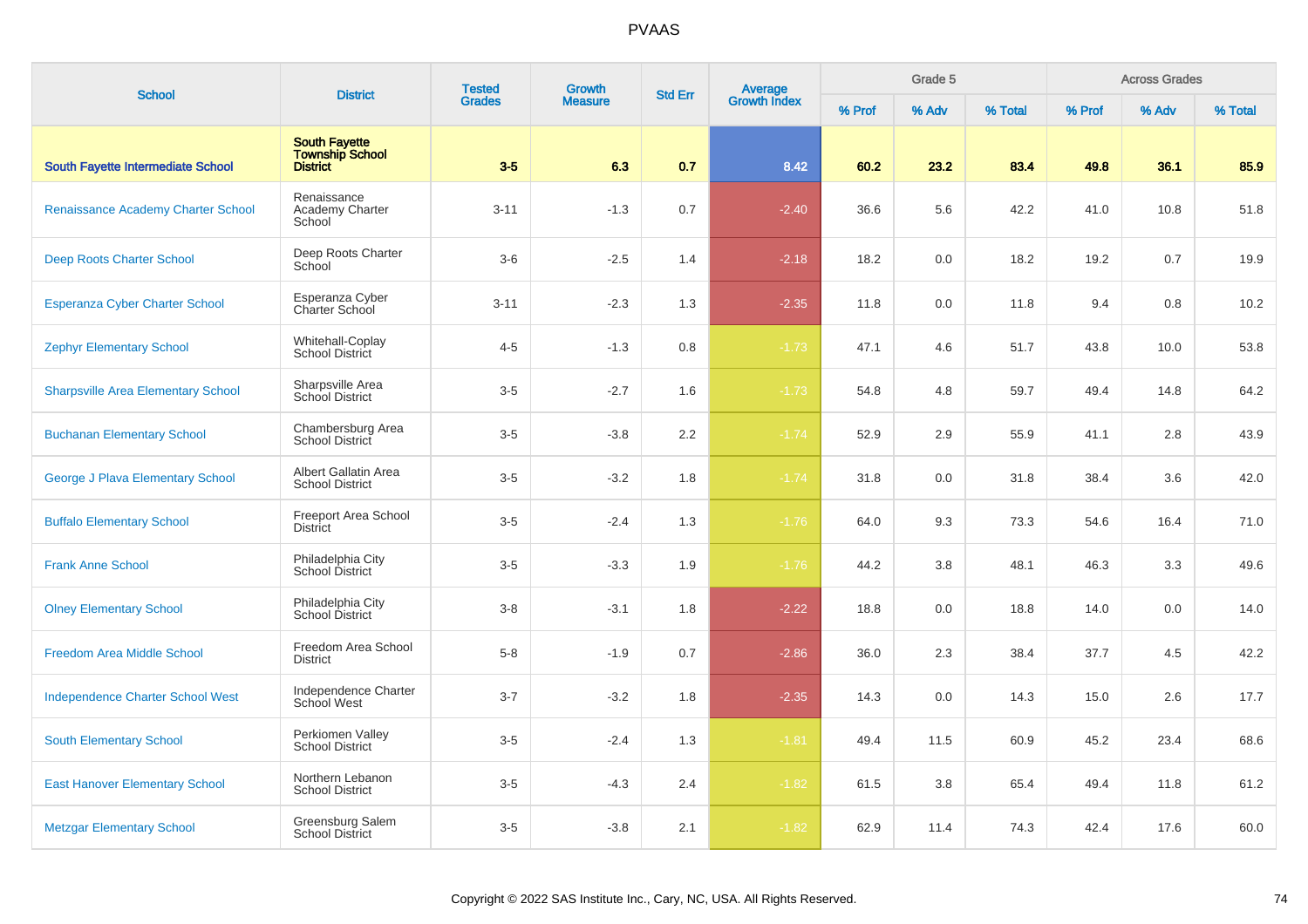| <b>School</b>                              | <b>District</b>                                                   | <b>Tested</b> | Growth         | <b>Average</b><br>Growth Index<br><b>Std Err</b> |         |        | Grade 5 |         |        | <b>Across Grades</b> |         |
|--------------------------------------------|-------------------------------------------------------------------|---------------|----------------|--------------------------------------------------|---------|--------|---------|---------|--------|----------------------|---------|
|                                            |                                                                   | <b>Grades</b> | <b>Measure</b> |                                                  |         | % Prof | % Adv   | % Total | % Prof | % Adv                | % Total |
| South Fayette Intermediate School          | <b>South Fayette</b><br><b>Township School</b><br><b>District</b> | $3-5$         | 6.3            | 0.7                                              | 8.42    | 60.2   | 23.2    | 83.4    | 49.8   | 36.1                 | 85.9    |
| <b>Media Elementary School</b>             | Rose Tree Media<br><b>School District</b>                         | $3-5$         | $-2.8$         | 1.5                                              | $-1.85$ | 65.7   | 13.4    | 79.1    | 58.0   | 20.7                 | 78.7    |
| <b>Londonderry Elementary School</b>       | Lower Dauphin School<br><b>District</b>                           | $3-5$         | $-3.7$         | 2.0                                              | $-1.86$ | 35.1   | 2.7     | 37.8    | 35.3   | 13.8                 | 49.1    |
| <b>Rice Elementary School</b>              | Crestwood School<br><b>District</b>                               | $3-6$         | $-1.6$         | 0.9                                              | $-2.82$ | 51.4   | 4.6     | 56.0    | 48.2   | 16.7                 | 64.9    |
| <b>Pittsburgh Grandview K-5</b>            | Pittsburgh School<br><b>District</b>                              | $3-5$         | $-5.3$         | $2.8\,$                                          | $-1.86$ | 27.8   | 0.0     | 27.8    | 12.3   | 0.0                  | 12.3    |
| Pittsburgh Phillips K-5                    | Pittsburgh School<br><b>District</b>                              | $3-5$         | $-4.2$         | 2.3                                              | $-1.86$ | 35.7   | 3.6     | 39.3    | 37.0   | 5.4                  | 42.4    |
| <b>Parkside Elementary School</b>          | Penn-Delco School<br><b>District</b>                              | $3-5$         | $-3.5$         | 1.9                                              | $-1.87$ | 59.5   | 4.8     | 64.3    | 48.3   | 6.8                  | 55.1    |
| <b>Mount Carmel Area Elementary School</b> | Mount Carmel Area<br><b>School District</b>                       | $3-6$         | $-1.6$         | 0.8                                              | $-2.42$ | 36.9   | 1.8     | 38.7    | 34.6   | 6.1                  | 40.7    |
| <b>Keystone Elementary School</b>          | <b>Bristol Township</b><br><b>School District</b>                 | $3-5$         | $-2.4$         | 1.2                                              | $-1.89$ | 27.6   | 1.0     | 28.6    | 31.0   | 2.6                  | 33.7    |
| <b>Hillsdale Elementary School</b>         | West Chester Area<br><b>School District</b>                       | $3-5$         | $-3.0$         | 1.5                                              | $-1.95$ | 53.1   | 12.5    | 65.6    | 52.0   | 26.0                 | 78.1    |
| <b>Carbondale Elementary School</b>        | Carbondale Area<br><b>School District</b>                         | $3-6$         | $-3.3$         | 0.9                                              | $-3.50$ | 34.5   | 0.0     | 34.5    | 26.4   | 2.4                  | 28.7    |
| <b>Dobson James School</b>                 | Philadelphia City<br>School District                              | $3 - 8$       | $-6.5$         | 3.3                                              | $-1.98$ | 50.0   | 7.1     | 57.1    | 47.5   | 10.0                 | 57.5    |
| Daniel Boone Area Intermediate Center      | Daniel Boone Area<br><b>School District</b>                       | $3-5$         | $-1.8$         | 0.9                                              | $-1.99$ | 54.9   | 4.0     | 58.9    | 45.4   | 8.9                  | 54.3    |
| <b>Delaware Valley Elementary School</b>   | Delaware Valley<br><b>School District</b>                         | $3-5$         | $-3.4$         | 1.7                                              | $-2.02$ | 54.4   | 7.0     | 61.4    | 51.1   | 15.0                 | 66.1    |
| Catasauqua Middle School                   | Catasauqua Area<br>School District                                | $5-8$         | $-1.3$         | 0.7                                              | $-5.00$ | 31.1   | 0.0     | 31.1    | 35.4   | 4.8                  | 40.2    |
| <b>Harding School</b>                      | Erie City School<br><b>District</b>                               | $3-5$         | $-3.2$         | 1.6                                              | $-2.05$ | 21.2   | 0.0     | 21.2    | 22.7   | 2.2                  | 24.9    |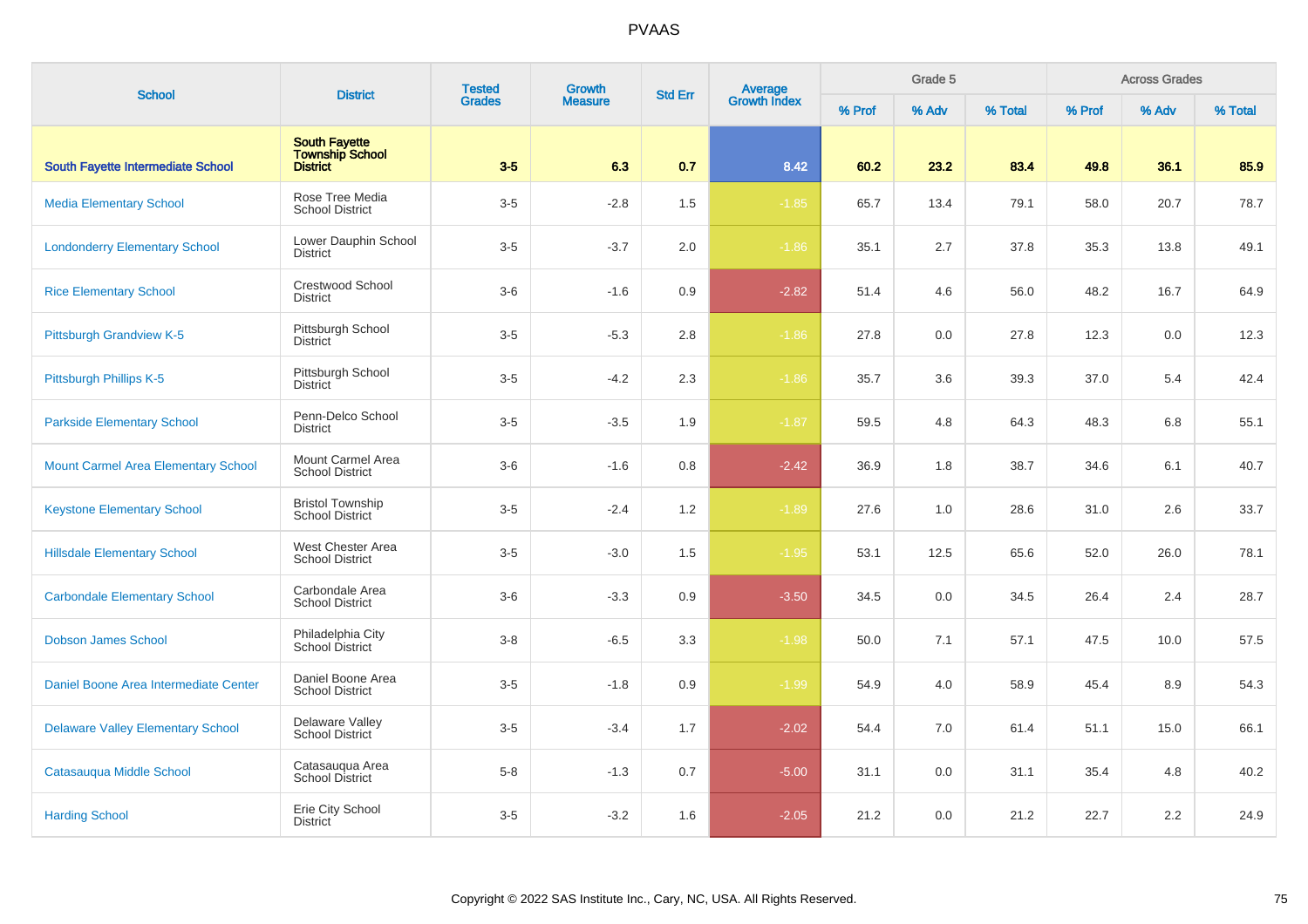| <b>School</b>                            | <b>District</b>                                                   | <b>Tested</b> | Growth         | <b>Std Err</b> | <b>Average</b><br>Growth Index |        |       | Grade 5 |        |       | <b>Across Grades</b> |  |
|------------------------------------------|-------------------------------------------------------------------|---------------|----------------|----------------|--------------------------------|--------|-------|---------|--------|-------|----------------------|--|
|                                          |                                                                   | <b>Grades</b> | <b>Measure</b> |                |                                | % Prof | % Adv | % Total | % Prof | % Adv | % Total              |  |
| South Fayette Intermediate School        | <b>South Fayette</b><br><b>Township School</b><br><b>District</b> | $3-5$         | 6.3            | 0.7            | 8.42                           | 60.2   | 23.2  | 83.4    | 49.8   | 36.1  | 85.9                 |  |
| <b>Laurel Valley Elementary School</b>   | Ligonier Valley School<br><b>District</b>                         | $3-5$         | $-5.5$         | 2.7            | $-2.05$                        | 33.3   | 0.0   | 33.3    | 51.2   | 3.8   | 55.0                 |  |
| <b>Shiloh Hills Elementary School</b>    | <b>Wilson School District</b>                                     | $3-5$         | $-3.1$         | 1.5            | $-2.06$                        | 52.2   | 7.2   | 59.4    | 47.3   | 12.9  | 60.2                 |  |
| <b>Bushkill Elementary School</b>        | East Stroudsburg Area<br><b>School District</b>                   | $3-5$         | $-4.6$         | 2.2            | $-2.07$                        | 38.9   | 8.3   | 47.2    | 31.6   | 9.4   | 41.0                 |  |
| <b>Lafayette Elementary School</b>       | Uniontown Area<br><b>School District</b>                          | $3-5$         | $-6.0$         | 2.9            | $-2.08$                        | 15.0   | 5.0   | 20.0    | 17.6   | 2.7   | 20.3                 |  |
| <b>Hickory Grove Elementary School</b>   | <b>Brookville Area School</b><br><b>District</b>                  | $3-6$         | $-2.0$         | 0.9            | $-2.24$                        | 41.6   | 5.9   | 47.5    | 41.0   | 11.6  | 52.6                 |  |
| <b>Central Manor Elementary School</b>   | Penn Manor School<br><b>District</b>                              | $3-6$         | $-2.6$         | 0.9            | $-2.80$                        | 53.6   | 10.7  | 64.3    | 47.6   | 20.2  | 67.8                 |  |
| <b>North Pocono Intmd School</b>         | North Pocono School<br><b>District</b>                            | $4 - 5$       | $-2.3$         | 1.1            | $-2.10$                        | 56.2   | 7.8   | 64.1    | 50.8   | 18.0  | 68.8                 |  |
| Northwest Area Intermediate School       | Northwest Area<br><b>School District</b>                          | $3-6$         | $-2.7$         | 1.2            | $-2.23$                        | 39.5   | 0.0   | 39.5    | 32.9   | 3.8   | 36.6                 |  |
| <b>Upper Dauphin Area Middle School</b>  | Upper Dauphin Area<br>School District                             | $5-8$         | $-1.6$         | 0.7            | $-4.97$                        | 40.3   | 1.6   | 41.9    | 43.2   | 9.0   | 52.2                 |  |
| <b>Bobtown Elementary School</b>         | Southeastern Greene<br><b>School District</b>                     | $3-6$         | $-6.1$         | 1.6            | $-3.88$                        | 44.8   | 17.2  | 62.1    | 40.3   | 20.9  | 61.2                 |  |
| <b>Rostraver Elementary School</b>       | <b>Belle Vernon Area</b><br><b>School District</b>                | $3-6$         | $-4.3$         | 1.2            | $-3.56$                        | 57.7   | 5.8   | 63.5    | 50.2   | 8.1   | 58.3                 |  |
| <b>Washington Elementary School</b>      | Lancaster School<br><b>District</b>                               | $3-5$         | $-3.9$         | 1.9            | $-2.12$                        | 10.9   | 0.0   | 10.9    | 16.8   | 0.6   | 17.3                 |  |
| Pittsburgh Faison K-5                    | Pittsburgh School<br><b>District</b>                              | $3-5$         | $-3.8$         | 1.8            | $-2.15$                        | 2.0    | 0.0   | 2.0     | 11.1   | 0.7   | 11.8                 |  |
| <b>Manavon Elementary School</b>         | Phoenixville Area<br><b>School District</b>                       | $3-5$         | $-2.7$         | 1.2            | $-2.15$                        | 62.5   | 6.2   | 68.8    | 50.3   | 19.9  | 70.3                 |  |
| <b>Springton Manor Elementary School</b> | Downingtown Area<br>School District                               | $3-5$         | $-3.2$         | 1.5            | $-2.16$                        | 58.3   | 16.7  | 75.0    | 50.9   | 28.2  | 79.1                 |  |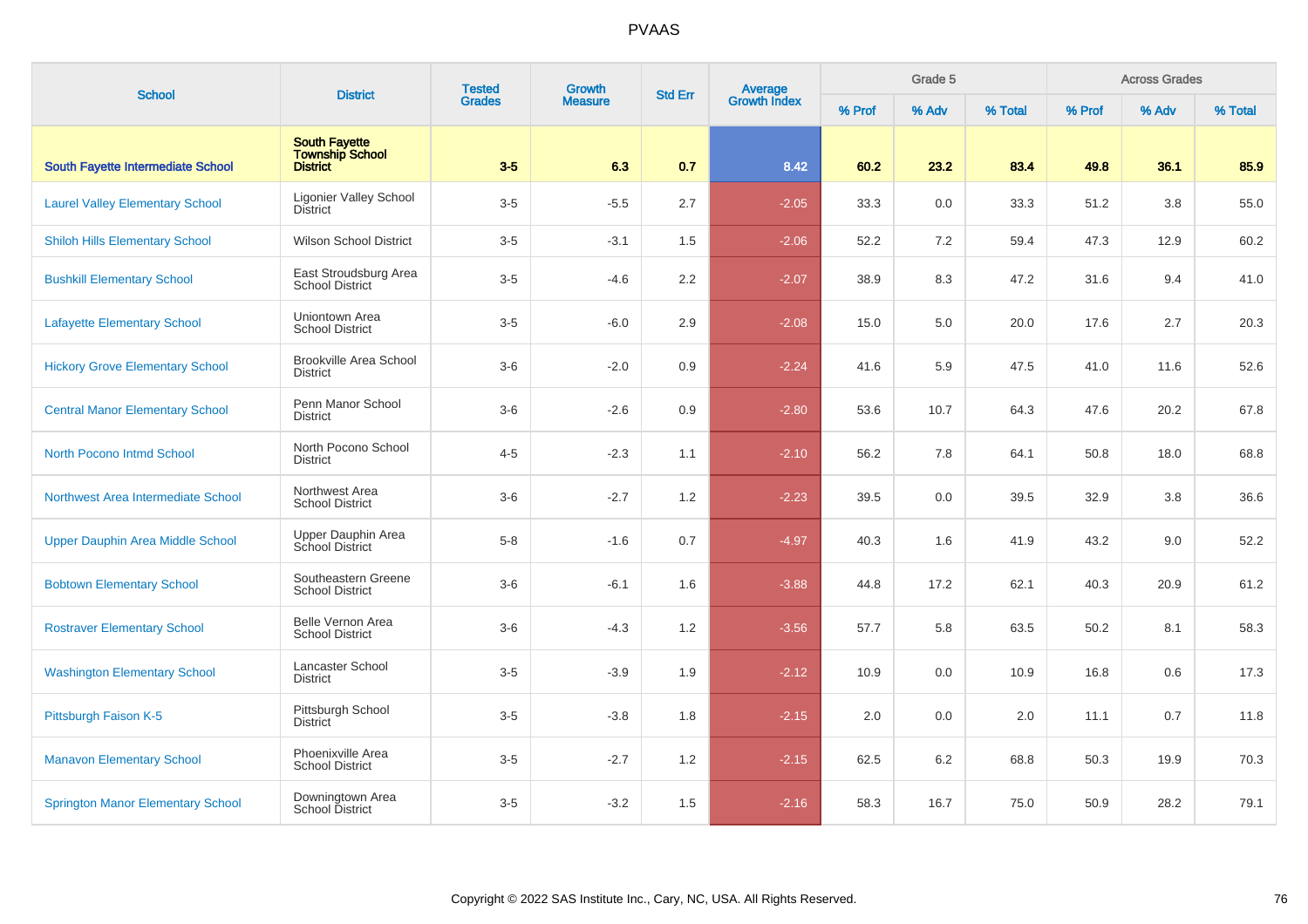| <b>School</b>                                          | <b>District</b>                                                   | <b>Tested</b> | Growth<br><b>Grades</b><br><b>Measure</b> | <b>Average</b><br>Growth Index<br><b>Std Err</b> |         |        | Grade 5 |         |        | <b>Across Grades</b> |         |
|--------------------------------------------------------|-------------------------------------------------------------------|---------------|-------------------------------------------|--------------------------------------------------|---------|--------|---------|---------|--------|----------------------|---------|
|                                                        |                                                                   |               |                                           |                                                  |         | % Prof | % Adv   | % Total | % Prof | % Adv                | % Total |
| South Fayette Intermediate School                      | <b>South Fayette</b><br><b>Township School</b><br><b>District</b> | $3-5$         | 6.3                                       | 0.7                                              | 8.42    | 60.2   | 23.2    | 83.4    | 49.8   | 36.1                 | 85.9    |
| <b>Stetser Elementary School</b>                       | Chester-Upland<br><b>School District</b>                          | $3-6$         | $-6.0$                                    | 2.8                                              | $-2.16$ |        |         |         | 25.0   | 3.1                  | 28.1    |
| <b>Jamison Elementary School</b>                       | Central Bucks School<br><b>District</b>                           | $3-6$         | $-6.0$                                    | 1.0                                              | $-5.75$ | 62.1   | 6.1     | 68.2    | 55.0   | 16.0                 | 71.0    |
| <b>Fox Township Elementary School</b>                  | Saint Marys Area<br><b>School District</b>                        | $3-5$         | $-5.8$                                    | 2.7                                              | $-2.16$ | 39.1   | 4.4     | 43.5    | 44.6   | 16.2                 | 60.8    |
| <b>Propel Charter School-Montour</b>                   | <b>Propel Charter</b><br>School-Montour                           | $3 - 10$      | $-1.8$                                    | 0.8                                              | $-2.37$ | 18.0   | 0.0     | 18.0    | 21.5   | 3.2                  | 24.7    |
| <b>West Greene Elementary Center</b>                   | West Greene School<br><b>District</b>                             | $3-6$         | $-4.2$                                    | 1.5                                              | $-2.88$ | 46.2   | 10.3    | 56.4    | 50.3   | 12.6                 | 62.9    |
| <b>Wissahickon Charter School</b>                      | Wissahickon Charter<br>School                                     | $3 - 8$       | $-1.5$                                    | 0.7                                              | $-4.94$ | 22.2   | 0.0     | 22.2    | 22.4   | 2.8                  | 25.2    |
| <b>Manoa Elementary School</b>                         | <b>Haverford Township</b><br><b>School District</b>               | $3-5$         | $-2.6$                                    | 1.2                                              | $-2.19$ | 58.7   | 16.5    | 75.2    | 51.1   | 27.8                 | 79.0    |
| <b>Scotland Elementary School</b>                      | Chambersburg Area<br>School District                              | $3-5$         | $-3.8$                                    | 1.7                                              | $-2.21$ | 48.2   | 3.6     | 51.8    | 41.1   | 13.7                 | 54.8    |
| <b>Oley Valley Elementary School</b>                   | Oley Valley School<br><b>District</b>                             | $3-5$         | $-2.7$                                    | 1.2                                              | $-2.23$ | 53.5   | 5.0     | 58.4    | 51.2   | 7.0                  | 58.2    |
| <b>Lakeland Elementary School - Mayfield</b><br>Campus | Lakeland School<br><b>District</b>                                | $3-6$         | $-3.4$                                    | 1.5                                              | $-3.69$ | 29.0   | 3.2     | 32.3    | 35.1   | 6.0                  | 41.0    |
| <b>Valley Elementary School</b>                        | Bensalem Township<br><b>School District</b>                       | $3-6$         | $-3.1$                                    | 1.0                                              | $-3.06$ | 14.1   | 0.0     | 14.1    | 24.5   | 4.8                  | 29.3    |
| <b>Universal Bluford Charter School</b>                | Universal Bluford<br><b>Charter School</b>                        | $3-6$         | $-2.8$                                    | 1.2                                              | $-2.37$ | 19.0   | 0.0     | 19.0    | 22.3   | 1.8                  | 24.1    |
| Wyoming Area Intermediate Center                       | Wyoming Area School<br><b>District</b>                            | $4 - 6$       | $-2.5$                                    | 0.9                                              | $-2.87$ | 58.6   | 6.0     | 64.7    | 43.1   | 6.3                  | 49.4    |
| <b>Lincoln Elementary School</b>                       | Gettysburg Area<br>School District                                | $3-5$         | $-3.4$                                    | 1.5                                              | $-2.25$ | 41.4   | 7.1     | 48.6    | 39.5   | 14.6                 | 54.0    |
| <b>Smithfield Elementary School</b>                    | Albert Gallatin Area<br><b>School District</b>                    | $3-5$         | $-4.5$                                    | 2.0                                              | $-2.26$ | 62.2   | 10.8    | 73.0    | 46.3   | 19.5                 | 65.8    |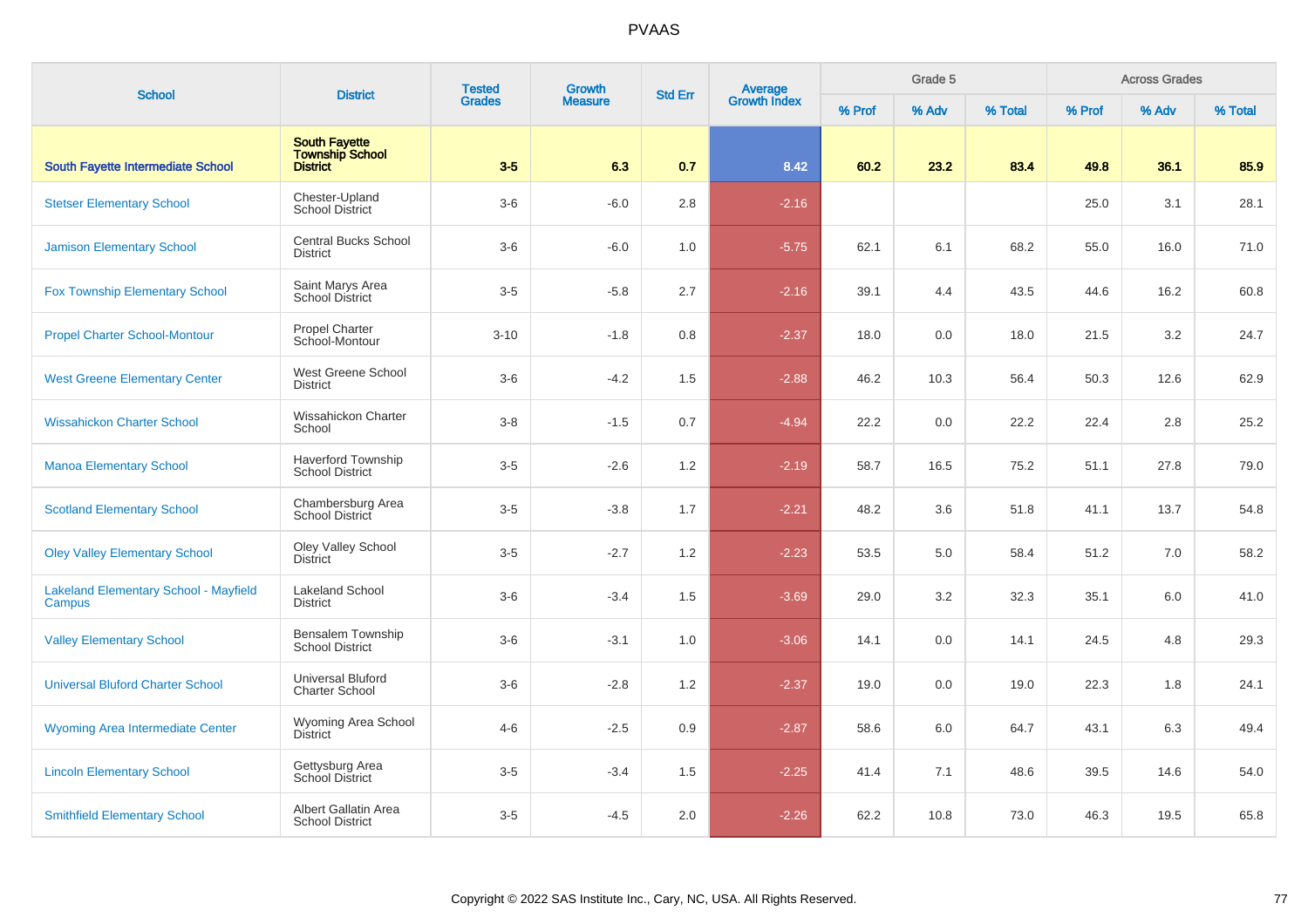| <b>School</b>                                                  | <b>District</b>                                                   | <b>Tested</b> | <b>Growth</b>  | <b>Std Err</b> | Average<br>Growth Index |        | Grade 5 |         |        | <b>Across Grades</b> |         |
|----------------------------------------------------------------|-------------------------------------------------------------------|---------------|----------------|----------------|-------------------------|--------|---------|---------|--------|----------------------|---------|
|                                                                |                                                                   | <b>Grades</b> | <b>Measure</b> |                |                         | % Prof | % Adv   | % Total | % Prof | % Adv                | % Total |
| <b>South Fayette Intermediate School</b>                       | <b>South Fayette</b><br><b>Township School</b><br><b>District</b> | $3-5$         | 6.3            | 0.7            | 8.42                    | 60.2   | 23.2    | 83.4    | 49.8   | 36.1                 | 85.9    |
| <b>Port Allegany Elementary School</b>                         | Port Allegany School<br><b>District</b>                           | $3-6$         | $-2.4$         | 1.0            | $-2.85$                 | 34.3   | 2.9     | 37.1    | 34.2   | 6.5                  | 40.8    |
| <b>Apollo-Ridge Elementary School</b>                          | Apollo-Ridge School<br><b>District</b>                            | $3-5$         | $-3.4$         | 1.5            | $-2.28$                 | 45.6   | 1.5     | 47.1    | 43.5   | 8.3                  | 51.8    |
| <b>Maple Point Middle School</b>                               | Neshaminy School<br><b>District</b>                               | $5 - 8$       | $-2.4$         | 0.4            | $-5.49$                 | 50.2   | 6.9     | 57.1    | 46.4   | 10.7                 | 57.0    |
| <b>Belmont Hills Elementary School</b>                         | Bensalem Township<br><b>School District</b>                       | $3-6$         | $-2.7$         | 1.2            | $-3.18$                 | 29.5   | 6.6     | 36.1    | 33.3   | 7.4                  | 40.7    |
| <b>Mckinley School</b>                                         | Abington School<br><b>District</b>                                | $3-6$         | $-2.4$         | 1.0            | $-5.65$                 | 51.1   | 10.2    | 61.4    | 43.9   | 17.6                 | 61.5    |
| <b>Schwenksville Elementary School</b>                         | Perkiomen Valley<br><b>School District</b>                        | $3-5$         | $-3.7$         | 1.5            | $-2.35$                 | 50.8   | 19.0    | 69.8    | 49.0   | 24.7                 | 73.7    |
| Pittsburgh Whittier K-5                                        | Pittsburgh School<br><b>District</b>                              | $3-5$         | $-6.9$         | 2.9            | $-2.36$                 | 36.8   | 5.3     | 42.1    | 33.3   | 4.6                  | 37.9    |
| <b>C E Mccall Middle School</b>                                | Montoursville Area<br><b>School District</b>                      | $5 - 8$       | $-1.3$         | 0.5            | $-4.84$                 | 54.6   | 10.8    | 65.4    | 51.5   | 11.4                 | 62.9    |
| <b>Turtle Creek Elementary Steam</b><br>Academy                | Woodland Hills School<br><b>District</b>                          | $3-5$         | $-3.8$         | 1.6            | $-2.39$                 | 53.4   | 1.7     | 55.2    | 40.2   | 9.5                  | 49.7    |
| <b>Carmichaels Area Elementary Center</b>                      | Carmichaels Area<br><b>School District</b>                        | $3-5$         | $-3.3$         | 1.4            | $-2.40$                 | 35.0   | 1.2     | 36.2    | 33.5   | 3.3                  | 36.8    |
| <b>Copper Beech School</b>                                     | Abington School<br><b>District</b>                                | $3-6$         | $-2.0$         | 0.8            | $-3.42$                 | 41.0   | 6.0     | 47.0    | 41.7   | 21.3                 | 63.0    |
| <b>First Philadelphia Preparatory Charter</b><br><b>School</b> | First Philadelphia<br><b>Preparatory Charter</b><br>School        | $3 - 8$       | $-3.5$         | 0.7            | $-5.28$                 | 13.7   | 1.0     | 14.7    | 16.4   | 1.6                  | 17.9    |
| <b>Monroe Elementary School</b>                                | <b>Cumberland Valley</b><br><b>School District</b>                | $3-5$         | $-3.8$         | 1.6            | $-2.43$                 | 66.7   | 9.5     | 76.2    | 47.0   | 21.5                 | 68.5    |
| <b>Claysville Elementary School</b>                            | Mcguffey School<br><b>District</b>                                | $3 - 5$       | $-3.5$         | 1.4            | $-2.43$                 | 48.6   | 1.4     | 50.0    | 45.6   | 8.4                  | 54.0    |
| <b>Washington Park Elementary School</b>                       | Washington School<br><b>District</b>                              | $3-6$         | $-2.2$         | 0.9            | $-4.07$                 | 44.7   | 0.0     | 44.7    | 39.0   | 3.8                  | 42.8    |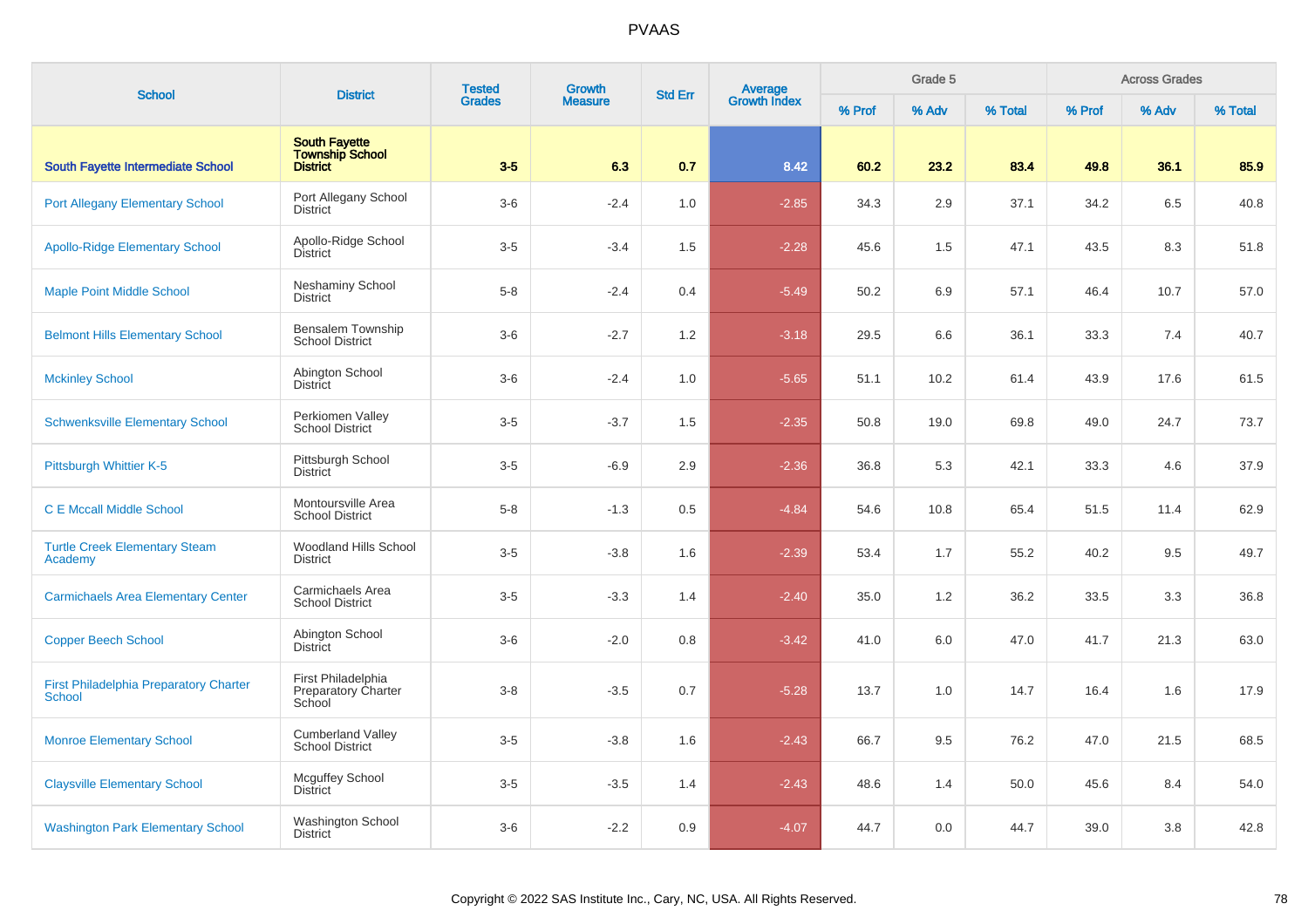| <b>School</b>                                      | <b>District</b>                                                   | <b>Tested</b> | <b>Growth</b>  | <b>Std Err</b> | Average<br>Growth Index |        | Grade 5 |         |        | <b>Across Grades</b> |         |
|----------------------------------------------------|-------------------------------------------------------------------|---------------|----------------|----------------|-------------------------|--------|---------|---------|--------|----------------------|---------|
|                                                    |                                                                   | <b>Grades</b> | <b>Measure</b> |                |                         | % Prof | % Adv   | % Total | % Prof | % Adv                | % Total |
| South Fayette Intermediate School                  | <b>South Fayette</b><br><b>Township School</b><br><b>District</b> | $3-5$         | 6.3            | 0.7            | 8.42                    | 60.2   | 23.2    | 83.4    | 49.8   | 36.1                 | 85.9    |
| <b>Hanover Elementary School</b>                   | Bethlehem Area<br><b>School District</b>                          | $3-5$         | $-6.2$         | 2.6            | $-2.44$                 | 62.5   | 20.8    | 83.3    | 51.4   | 35.7                 | 87.1    |
| <b>Logan Elementary School</b>                     | East Allegheny School<br><b>District</b>                          | $3-6$         | $-3.3$         | 0.9            | $-3.45$                 | 41.6   | 3.4     | 44.9    | 27.4   | 4.4                  | 31.8    |
| <b>Mill Village Elementary School</b>              | Fort Leboeuf School<br><b>District</b>                            | $3-5$         | $-6.4$         | 2.6            | $-2.45$                 | 56.5   | 13.0    | 69.6    | 54.8   | 16.1                 | 71.0    |
| <b>Franklin Towne Charter Elementary</b><br>School | Franklin Towne<br><b>Charter Elementary</b><br>School             | $3 - 8$       | $-3.1$         | 1.2            | $-2.56$                 | 46.4   | 7.1     | 53.6    | 50.6   | 6.8                  | 57.4    |
| <b>Todd Lane Elementary School</b>                 | <b>Central Valley School</b><br><b>District</b>                   | $3-5$         | $-2.6$         | 1.1            | $-2.47$                 | 44.1   | 4.2     | 48.2    | 48.5   | 13.7                 | 62.2    |
| <b>Main Street Elementary School</b>               | <b>Titusville Area School</b><br><b>District</b>                  | $3-5$         | $-4.5$         | 1.8            | $-2.49$                 | 52.2   | 8.7     | 60.9    | 41.0   | 16.4                 | 57.5    |
| South St Marys Street Elementary<br><b>School</b>  | Saint Marys Area<br><b>School District</b>                        | $3-5$         | $-3.6$         | 1.4            | $-2.51$                 | 49.3   | 2.7     | 52.0    | 46.3   | 12.0                 | 58.3    |
| <b>Goodnoe Elementary School</b>                   | Council Rock School<br><b>District</b>                            | $3-6$         | $-2.1$         | 0.8            | $-3.56$                 | 56.7   | 18.6    | 75.3    | 53.0   | 27.5                 | 80.5    |
| <b>Reach Cyber Charter School</b>                  | Reach Cyber Charter<br>School                                     | $3 - 11$      | $-2.6$         | 0.9            | $-2.78$                 | 52.4   | 4.8     | 57.1    | 46.8   | 5.5                  | 52.3    |
| Dingman-Delaware Elementary School                 | Delaware Valley<br><b>School District</b>                         | $3-5$         | $-2.9$         | 1.1            | $-2.52$                 | 58.9   | 4.0     | 62.9    | 50.6   | 17.5                 | 68.0    |
| Kathryn D. Markley Elementary School               | <b>Great Valley School</b><br><b>District</b>                     | $3-5$         | $-3.6$         | 1.4            | $-2.56$                 | 51.9   | 15.2    | 67.1    | 48.0   | 21.0                 | 69.0    |
| <b>Westmont Hilltop Elementary School</b>          | <b>Westmont Hilltop</b><br><b>School District</b>                 | $3-6$         | $-6.4$         | 0.9            | $-7.22$                 | 40.6   | 3.0     | 43.6    | 37.2   | 12.4                 | 49.6    |
| <b>Hamilton Elementary School</b>                  | Lancaster School<br><b>District</b>                               | $3-5$         | $-4.6$         | 1.8            | $-2.59$                 | 16.7   | 0.0     | 16.7    | 18.3   | 1.3                  | 19.6    |
| <b>Fulton Elementary School</b>                    | Lancaster School<br><b>District</b>                               | $3-5$         | $-5.8$         | 2.2            | $-2.59$                 | 19.4   | 0.0     | 19.4    | 16.5   | 3.9                  | 20.4    |
| <b>Wilson Area Intermediate School</b>             | <b>Wilson Area School</b><br><b>District</b>                      | $5 - 8$       | $-5.9$         | 0.5            | $-11.16$                | 53.9   | 11.7    | 65.6    | 40.5   | 11.0                 | 51.4    |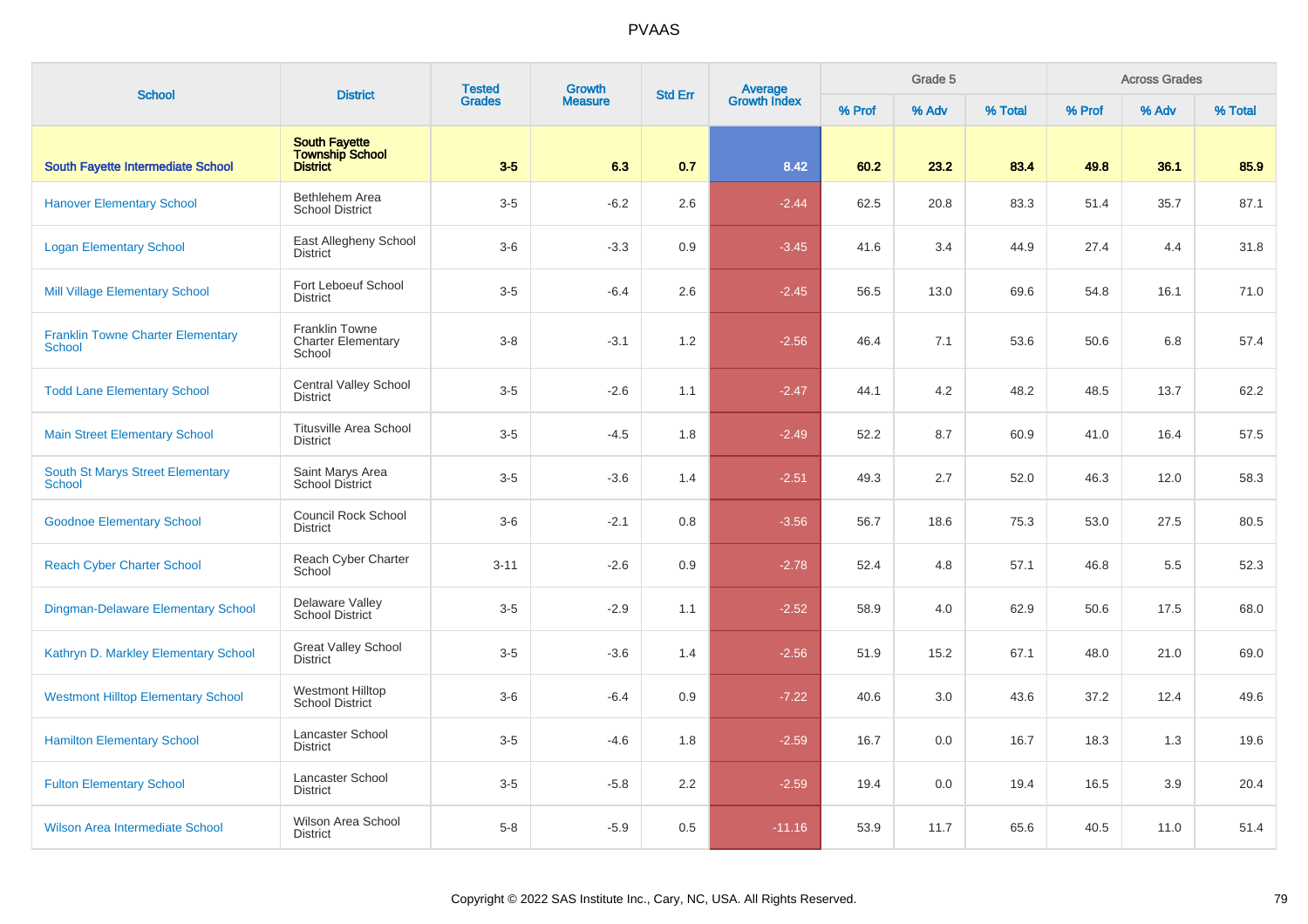| <b>School</b>                              | <b>District</b>                                     | <b>Tested</b> | Growth         | <b>Std Err</b> |                                |        | Grade 5 |         |        | <b>Across Grades</b> |         |
|--------------------------------------------|-----------------------------------------------------|---------------|----------------|----------------|--------------------------------|--------|---------|---------|--------|----------------------|---------|
|                                            |                                                     | <b>Grades</b> | <b>Measure</b> |                | <b>Average</b><br>Growth Index | % Prof | % Adv   | % Total | % Prof | % Adv                | % Total |
| South Fayette Intermediate School          | <b>South Fayette</b><br>Township School<br>District | $3-5$         | 6.3            | 0.7            | 8.42                           | 60.2   | 23.2    | 83.4    | 49.8   | 36.1                 | 85.9    |
| <b>Salisbury Middle School</b>             | Salisbury Township<br>School District               | $5 - 8$       | $-1.7$         | 0.6            | $-3.30$                        | 38.3   | 7.4     | 45.7    | 38.2   | 11.5                 | 49.7    |
| Pittsburgh Westwood K-8                    | Pittsburgh School<br><b>District</b>                | $3-5$         | $-7.2$         | 2.7            | $-2.64$                        | 30.0   | 0.0     | 30.0    | 41.3   | 1.3                  | 42.7    |
| <b>Ramsay Elementary School</b>            | Mount Pleasant Area<br><b>School District</b>       | $4 - 6$       | $-2.1$         | 0.8            | $-4.94$                        | 45.9   | 0.0     | 45.9    | 42.4   | 9.3                  | 51.7    |
| Montessori Regional Charter School         | Montessori Regional<br>Charter School               | $3-6$         | $-3.8$         | 1.1            | $-3.39$                        | 33.3   | 0.0     | 33.3    | 32.2   | 4.5                  | 36.7    |
| <b>Lower Pottsgrove Elementary School</b>  | Pottsgrove School<br><b>District</b>                | $3-5$         | $-2.5$         | 0.9            | $-2.69$                        | 39.7   | 5.4     | 45.1    | 40.9   | 9.0                  | 49.9    |
| Pittsburgh Colfax K-8                      | Pittsburgh School<br><b>District</b>                | $3 - 8$       | $-2.1$         | 0.8            | $-4.09$                        | 45.8   | 25.0    | 70.8    | 36.0   | 34.6                 | 70.6    |
| Octorara Intermediate School               | Octorara Area School<br><b>District</b>             | $5-6$         | $-5.5$         | 0.8            | $-6.63$                        | 45.8   | 9.4     | 55.1    | 50.0   | 8.8                  | 58.8    |
| <b>Anderson Add B School</b>               | Philadelphia City<br>School District                | $3 - 8$       | $-8.8$         | 1.8            | $-4.94$                        | 6.7    | 0.0     | 6.7     | 8.0    | 1.3                  | 9.3     |
| <b>King Elementary School</b>              | Lancaster School<br><b>District</b>                 | $3-5$         | $-5.6$         | 2.1            | $-2.72$                        | 13.5   | 2.7     | 16.2    | 19.0   | 2.1                  | 21.1    |
| Joanna Connell School                      | Erie City School<br><b>District</b>                 | $3-5$         | $-3.9$         | 1.4            | $-2.72$                        | 27.2   | 4.9     | 32.1    | 31.7   | 4.8                  | 36.5    |
| Joe Walker Elementary School               | Mcguffey School<br><b>District</b>                  | $3-5$         | $-5.6$         | 2.0            | $-2.73$                        | 33.3   | 2.8     | 36.1    | 43.5   | 15.7                 | 59.3    |
| <b>Manor Elementary School</b>             | Pennsbury School<br><b>District</b>                 | $3-5$         | $-4.5$         | 1.6            | $-2.74$                        | 41.8   | 5.4     | 47.3    | 42.6   | 15.4                 | 58.0    |
| <b>Monessen Elementary Center</b>          | Monessen City School<br><b>District</b>             | $3-5$         | $-5.6$         | 2.0            | $-2.77$                        | 20.0   | 0.0     | 20.0    | 17.2   | 0.0                  | 17.2    |
| Pittsburgh Lincoln K-5                     | Pittsburgh School<br><b>District</b>                | $3-5$         | $-6.6$         | 2.4            | $-2.79$                        | 11.5   | 0.0     | 11.5    | 8.8    | 1.2                  | 10.0    |
| <b>Veterans Memorial Elementary School</b> | Parkland School<br><b>District</b>                  | $3-5$         | $-4.6$         | 1.6            | $-2.79$                        | 56.1   | 21.0    | 77.2    | 46.8   | 28.8                 | 75.6    |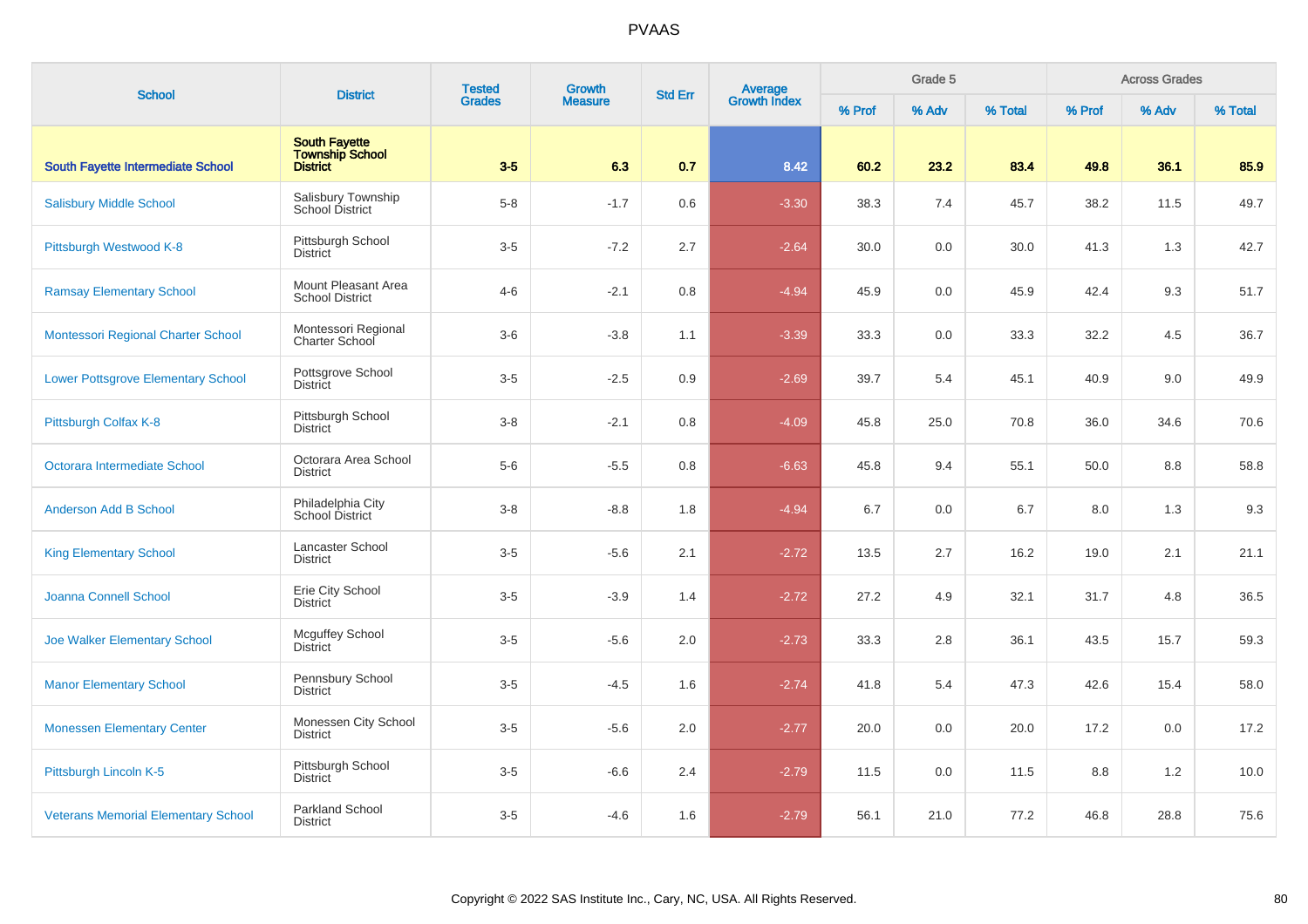| <b>School</b>                              | <b>District</b>                                                   | <b>Tested</b> | Growth         |     | <b>Average</b><br>Growth Index<br><b>Std Err</b> |        | Grade 5 |         |        | <b>Across Grades</b> |         |
|--------------------------------------------|-------------------------------------------------------------------|---------------|----------------|-----|--------------------------------------------------|--------|---------|---------|--------|----------------------|---------|
|                                            |                                                                   | <b>Grades</b> | <b>Measure</b> |     |                                                  | % Prof | % Adv   | % Total | % Prof | % Adv                | % Total |
| South Fayette Intermediate School          | <b>South Fayette</b><br><b>Township School</b><br><b>District</b> | $3-5$         | 6.3            | 0.7 | 8.42                                             | 60.2   | 23.2    | 83.4    | 49.8   | 36.1                 | 85.9    |
| <b>Brookwood Elementary School</b>         | <b>Bristol Township</b><br><b>School District</b>                 | $3-5$         | $-3.7$         | 1.3 | $-2.80$                                          | 25.3   | 0.0     | 25.3    | 26.2   | 1.9                  | 28.2    |
| <b>Lincoln Elementary School</b>           | Erie City School<br><b>District</b>                               | $3-5$         | $-4.4$         | 1.6 | $-2.82$                                          | 21.3   | 1.6     | 23.0    | 27.2   | 3.3                  | 30.5    |
| <b>Fairview Elementary School</b>          | Western Beaver<br><b>County School District</b>                   | $3-5$         | $-9.1$         | 3.2 | $-2.85$                                          | 40.0   | 13.3    | 53.3    | 44.8   | 21.8                 | 66.7    |
| <b>Indian Rock Elementary School</b>       | York Suburban School<br><b>District</b>                           | $3-5$         | $-4.0$         | 1.4 | $-2.85$                                          | 66.3   | 11.6    | 77.9    | 50.8   | 26.7                 | 77.5    |
| Pittsburgh Greenfield K-8                  | Pittsburgh School<br><b>District</b>                              | $3 - 8$       | $-3.2$         | 1.1 | $-4.09$                                          | 40.7   | 11.1    | 51.8    | 45.2   | 16.1                 | 61.3    |
| <b>Lurgan Elementary School</b>            | Chambersburg Area<br><b>School District</b>                       | $3-5$         | $-9.3$         | 3.2 | $-2.89$                                          | 42.9   | 0.0     | 42.9    | 29.8   | 0.0                  | 29.8    |
| <b>Troy Intermediate School</b>            | Troy Area School<br><b>District</b>                               | $3-6$         | $-3.1$         | 0.9 | $-3.57$                                          | 45.0   | 1.0     | 46.0    | 37.2   | 5.6                  | 42.8    |
| Larry J. Macaluso Elementary School        | Red Lion Area School<br><b>District</b>                           | $3-6$         | $-3.0$         | 1.0 | $-3.93$                                          | 42.2   | 1.2     | 43.4    | 41.0   | 7.4                  | 48.4    |
| <b>Independence Charter School</b>         | Independence Charter<br>School                                    | $3 - 8$       | $-2.1$         | 0.7 | $-3.23$                                          | 28.8   | 9.6     | 38.4    | 35.6   | 11.9                 | 47.5    |
| <b>Memorial Elementary School</b>          | <b>Bloomsburg Area</b><br>School District                         | $3-5$         | $-4.7$         | 1.6 | $-2.93$                                          | 40.0   | 3.3     | 43.3    | 45.9   | 11.6                 | 57.6    |
| Pittsburgh Fulton K-5                      | Pittsburgh School<br><b>District</b>                              | $3-5$         | $-5.9$         | 2.0 | $-2.93$                                          | 21.6   | 5.4     | 27.0    | 33.9   | 7.0                  | 40.9    |
| Pittsburgh Miller K-5                      | Pittsburgh School<br><b>District</b>                              | $3-5$         | $-9.0$         | 3.1 | $-2.94$                                          | 13.3   | 0.0     | 13.3    | 14.3   | 0.0                  | 14.3    |
| <b>Ross Elementary School</b>              | North Hills School<br><b>District</b>                             | $3-5$         | $-4.2$         | 1.4 | $-2.94$                                          | 62.2   | 16.2    | 78.4    | 54.0   | 24.4                 | 78.4    |
| <b>North Salem Elementary School</b>       | Dover Area School<br><b>District</b>                              | $3-6$         | $-4.6$         | 1.5 | $-2.94$                                          | 53.0   | 3.0     | 56.1    | 50.0   | 10.7                 | 60.7    |
| <b>Amos K Hutchinson Elementary School</b> | Greensburg Salem<br><b>School District</b>                        | $3-5$         | $-4.2$         | 1.4 | $-2.94$                                          | 48.7   | 0.0     | 48.7    | 38.8   | 10.2                 | 49.0    |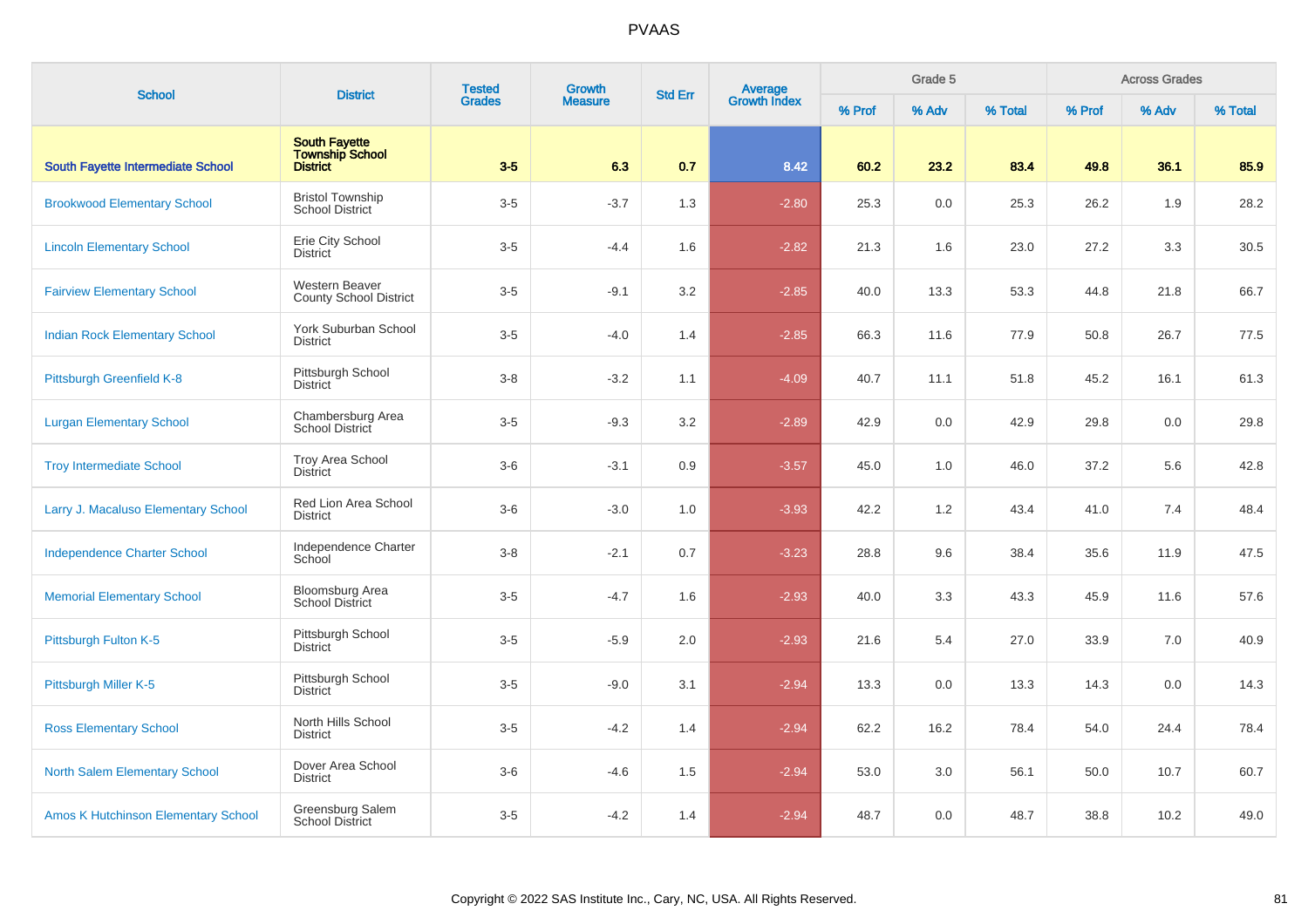| <b>School</b>                                               | <b>District</b>                                                   | <b>Tested</b> | Growth         | <b>Std Err</b> | Average<br>Growth Index |        | Grade 5 |         |        | <b>Across Grades</b> |         |
|-------------------------------------------------------------|-------------------------------------------------------------------|---------------|----------------|----------------|-------------------------|--------|---------|---------|--------|----------------------|---------|
|                                                             |                                                                   | <b>Grades</b> | <b>Measure</b> |                |                         | % Prof | % Adv   | % Total | % Prof | % Adv                | % Total |
| South Fayette Intermediate School                           | <b>South Fayette</b><br><b>Township School</b><br><b>District</b> | $3-5$         | 6.3            | 0.7            | 8.42                    | 60.2   | 23.2    | 83.4    | 49.8   | 36.1                 | 85.9    |
| <b>Mill Creek Elementary School</b>                         | <b>Central Bucks School</b><br><b>District</b>                    | $3-6$         | $-2.6$         | 0.9            | $-3.72$                 | 57.1   | 9.2     | 66.3    | 48.2   | 17.2                 | 65.4    |
| South Allegheny Elementary School                           | South Allegheny<br>School District                                | $3-5$         | $-5.1$         | 1.7            | $-3.04$                 | 45.4   | 0.0     | 45.4    | 43.4   | 6.0                  | 49.4    |
| <b>Agora Cyber Charter School</b>                           | Agora Cyber Charter<br>School                                     | $3 - 11$      | $-2.5$         | 0.6            | $-4.31$                 | 31.7   | 1.0     | 32.7    | 30.7   | 4.8                  | 35.5    |
| <b>Executive Education Academy Charter</b><br><b>School</b> | <b>Executive Education</b><br>Academy Charter<br>School           | $3 - 10$      | $-5.5$         | 1.6            | $-3.40$                 | 10.0   | 0.0     | 10.0    | 31.4   | 2.9                  | 34.3    |
| Pittsburgh Linden K-5                                       | Pittsburgh School<br><b>District</b>                              | $3-5$         | $-7.0$         | 2.3            | $-3.05$                 | 21.4   | 7.1     | 28.6    | 30.9   | 5.2                  | 36.1    |
| <b>Wickersham Elementary School</b>                         | Lancaster School<br><b>District</b>                               | $3-5$         | $-5.9$         | 1.9            | $-3.05$                 | 30.0   | 5.0     | 35.0    | 29.5   | 7.2                  | 36.7    |
| Frances Willard #32                                         | <b>Scranton School</b><br><b>District</b>                         | $3-5$         | $-10.2$        | 3.3            | $-3.06$                 | 15.4   | 0.0     | 15.4    | 34.4   | 0.0                  | 34.4    |
| <b>Smithfield Elementary School</b>                         | East Stroudsburg Area<br><b>School District</b>                   | $3-5$         | $-6.2$         | 2.0            | $-3.06$                 | 66.7   | 0.0     | 66.7    | 42.1   | 3.2                  | 45.3    |
| <b>Newtown Elementary School</b>                            | Council Rock School<br><b>District</b>                            | $3-6$         | $-2.8$         | 0.9            | $-4.34$                 | 61.4   | 5.9     | 67.3    | 55.3   | 20.9                 | 76.2    |
| Neil Armstrong 5-6 Middle School                            | <b>Bethel Park School</b><br><b>District</b>                      | $5-6$         | $-1.9$         | 0.6            | $-3.42$                 | 59.3   | 14.8    | 74.2    | 51.8   | 22.7                 | 74.5    |
| Mcclure Alexander K School                                  | Philadelphia City<br>School District                              | $3-5$         | $-9.2$         | 3.0            | $-3.10$                 | 0.0    | 0.0     | 0.0     | 7.1    | 2.4                  | 9.5     |
| Pittsburgh Liberty K-5                                      | Pittsburgh School<br><b>District</b>                              | $3-5$         | $-5.8$         | 1.9            | $-3.11$                 | 31.0   | 0.0     | 31.0    | 24.0   | 3.3                  | 27.3    |
| <b>Fallsington Elementary School</b>                        | Pennsbury School<br><b>District</b>                               | $3-5$         | $-5.3$         | 1.7            | $-3.11$                 | 56.9   | 7.8     | 64.7    | 52.9   | 17.4                 | 70.2    |
| <b>Sandburg Middle School</b>                               | Neshaminy School<br><b>District</b>                               | $5 - 8$       | $-3.3$         | 0.6            | $-5.88$                 | 41.1   | 3.2     | 44.4    | 43.2   | 8.3                  | 51.5    |
| <b>Pfeiffer-Burleigh School</b>                             | Erie City School<br><b>District</b>                               | $3-5$         | $-4.6$         | 1.5            | $-3.13$                 | 8.2    | 1.4     | 9.6     | 12.0   | 1.0                  | 13.0    |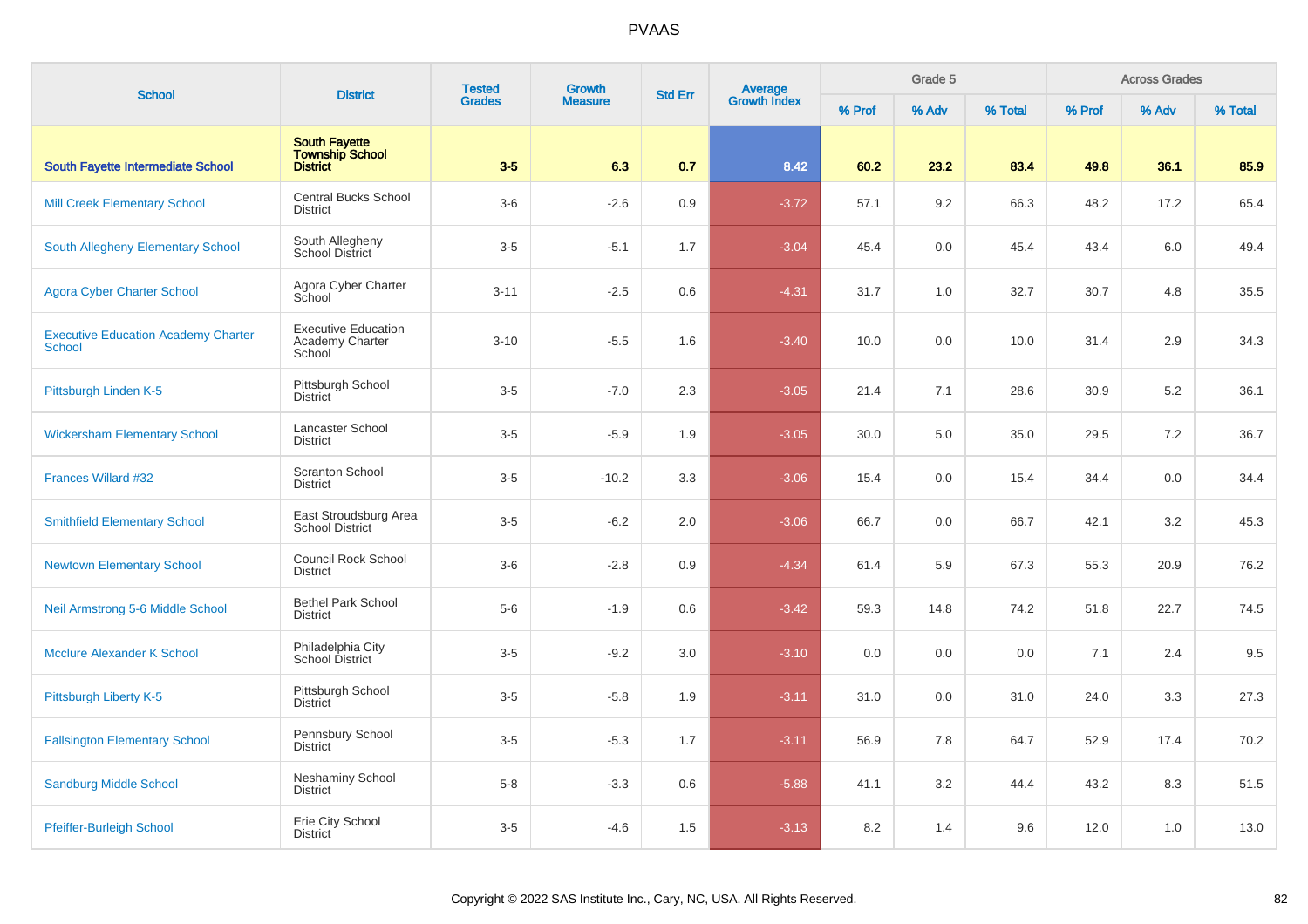|                                                                   |                                                                      | <b>Tested</b> | Growth         |                |                                |        | Grade 5 |         |        | <b>Across Grades</b> |         |
|-------------------------------------------------------------------|----------------------------------------------------------------------|---------------|----------------|----------------|--------------------------------|--------|---------|---------|--------|----------------------|---------|
| <b>School</b>                                                     | <b>District</b>                                                      | <b>Grades</b> | <b>Measure</b> | <b>Std Err</b> | <b>Average</b><br>Growth Index | % Prof | % Adv   | % Total | % Prof | % Adv                | % Total |
| <b>South Fayette Intermediate School</b>                          | <b>South Fayette</b><br><b>Township School</b><br><b>District</b>    | $3-5$         | 6.3            | 0.7            | 8.42                           | 60.2   | 23.2    | 83.4    | 49.8   | 36.1                 | 85.9    |
| <b>Eisenhower Elementary School</b>                               | Warren County School<br><b>District</b>                              | $3-5$         | $-5.9$         | 1.9            | $-3.14$                        | 46.5   | 4.6     | 51.2    | 38.4   | 8.0                  | 46.4    |
| <b>Mountain View Elementary School</b>                            | <b>Tuscarora School</b><br><b>District</b>                           | $3-5$         | $-6.4$         | 2.0            | $-3.14$                        | 43.2   | 5.4     | 48.6    | 46.3   | 16.5                 | 62.8    |
| <b>Washington Elementary School</b>                               | Boyertown Area<br><b>School District</b>                             | $3-5$         | $-4.9$         | 1.6            | $-3.15$                        | 36.5   | 1.6     | 38.1    | 37.2   | 4.8                  | 42.0    |
| <b>Haine Middle School</b>                                        | Seneca Valley School<br><b>District</b>                              | $5-6$         | $-3.9$         | 0.6            | $-7.13$                        | 51.2   | 16.1    | 67.3    | 47.6   | 24.1                 | 71.7    |
| <b>Community Academy Of Philadelphia</b><br><b>Charter School</b> | <b>Community Academy</b><br>Of Philadelphia<br><b>Charter School</b> | $3 - 11$      | $-4.1$         | 1.0            | $-4.16$                        | 22.5   | 0.0     | 22.5    | 24.9   | 1.4                  | 26.3    |
| <b>Whitfield Elementary School</b>                                | <b>Wilson School District</b>                                        | $3-5$         | $-4.3$         | 1.3            | $-3.25$                        | 41.1   | 2.2     | 43.3    | 46.1   | 10.8                 | 56.8    |
| Penn-Kidder Campus                                                | Jim Thorpe Area<br><b>School District</b>                            | $3 - 8$       | $-3.4$         | 0.9            | $-3.74$                        | 42.9   | 2.4     | 45.2    | 38.1   | 6.9                  | 45.0    |
| <b>Poquessing Middle School</b>                                   | Neshaminy School<br><b>District</b>                                  | $5 - 8$       | $-2.7$         | 0.5            | $-5.65$                        | 54.1   | 7.0     | 61.2    | 45.4   | 7.8                  | 53.2    |
| Pittsburgh Roosevelt K-5                                          | Pittsburgh School<br><b>District</b>                                 | $3-5$         | $-8.4$         | 2.6            | $-3.29$                        | 27.3   | 0.0     | 27.3    | 29.9   | 2.6                  | 32.5    |
| <b>State Street Elementary School</b>                             | Ambridge Area School<br><b>District</b>                              | $3-5$         | $-7.1$         | 2.2            | $-3.30$                        | 43.8   | 0.0     | 43.8    | 35.5   | 12.2                 | 47.7    |
| Sullivan Co Elementary School (8180)                              | <b>Sullivan County</b><br><b>School District</b>                     | $3-6$         | $-5.3$         | 1.3            | $-4.00$                        | 23.8   | 2.4     | 26.2    | 39.8   | 6.6                  | 46.4    |
| <b>Fort Cherry Elementary Center</b>                              | Fort Cherry School<br><b>District</b>                                | $3-6$         | $-3.9$         | 1.1            | $-3.41$                        | 61.4   | 8.8     | 70.2    | 48.1   | 15.0                 | 63.1    |
| <b>Fairview Avenue Elementary School</b>                          | Waynesboro Area<br>School District                                   | $3-5$         | $-4.2$         | 1.2            | $-3.40$                        | 46.7   | 1.9     | 48.6    | 46.8   | 5.7                  | 52.5    |
| <b>Fairview Middle School</b>                                     | <b>Fairview School</b><br><b>District</b>                            | $5 - 8$       | $-1.8$         | 0.5            | $-4.28$                        | 61.9   | 9.5     | 71.4    | 52.8   | 21.2                 | 74.0    |
| <b>Leedom Elementary School</b>                                   | <b>Ridley School District</b>                                        | $3-5$         | $-6.5$         | 1.9            | $-3.42$                        | 47.8   | 6.5     | 54.4    | 43.3   | 11.8                 | 55.1    |
| <b>Inquiry Charter School</b>                                     | Inquiry Charter School                                               | $3-5$         | $-7.5$         | 2.2            | $-3.42$                        | 30.3   | 0.0     | 30.3    | 25.9   | 4.6                  | 30.6    |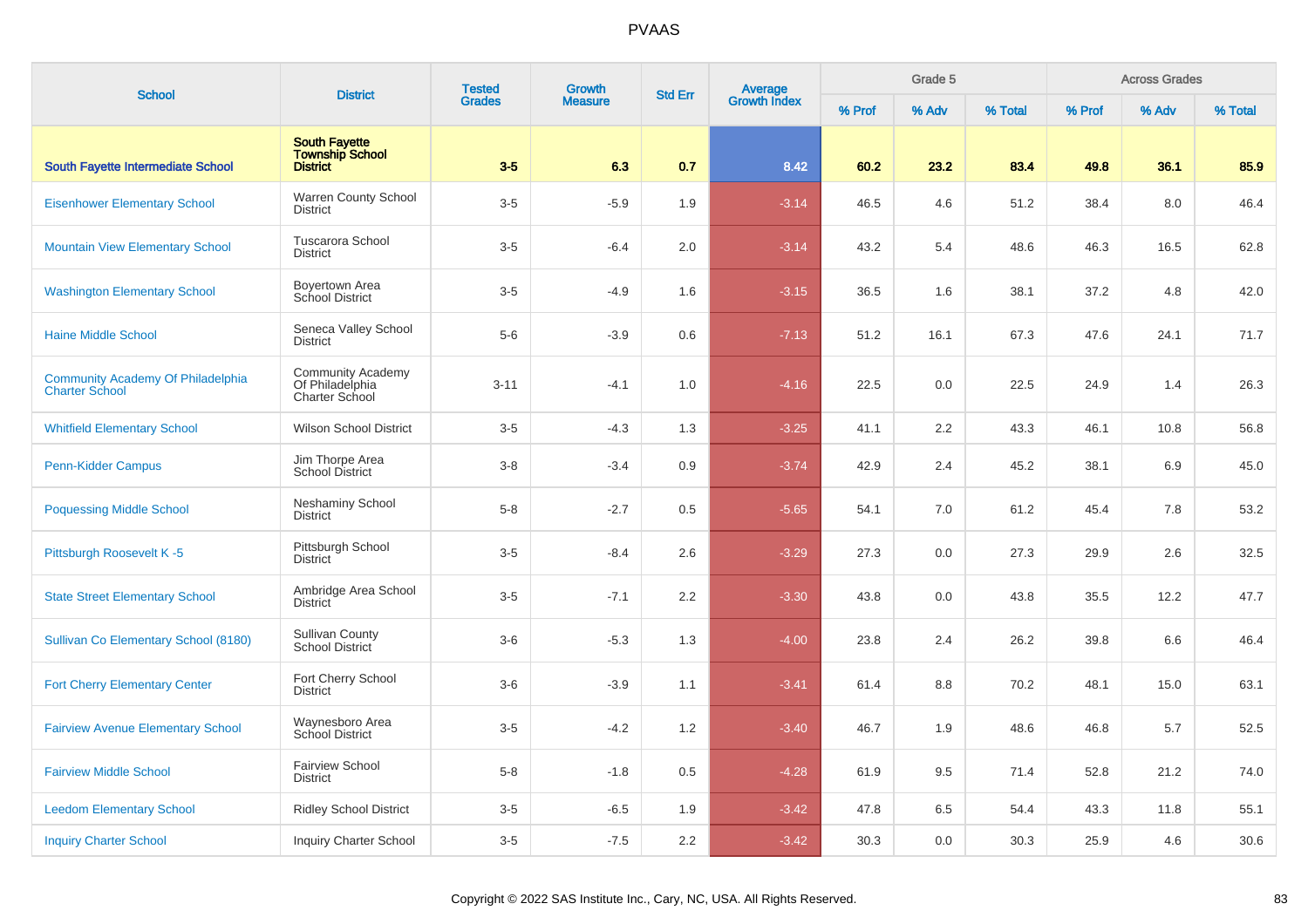| <b>School</b>                                                | <b>District</b>                                                 | <b>Tested</b> | Growth         | <b>Std Err</b> | Average<br>Growth Index |        | Grade 5 |         |        | <b>Across Grades</b> |         |
|--------------------------------------------------------------|-----------------------------------------------------------------|---------------|----------------|----------------|-------------------------|--------|---------|---------|--------|----------------------|---------|
|                                                              |                                                                 | <b>Grades</b> | <b>Measure</b> |                |                         | % Prof | % Adv   | % Total | % Prof | % Adv                | % Total |
| South Fayette Intermediate School                            | <b>South Favette</b><br>Township School<br>District             | $3-5$         | 6.3            | 0.7            | 8.42                    | 60.2   | 23.2    | 83.4    | 49.8   | 36.1                 | 85.9    |
| <b>New Brighton Area Elementary School</b>                   | New Brighton Area<br>School District                            | $3-5$         | $-4.5$         | 1.3            | $-3.42$                 | 37.1   | 4.5     | 41.6    | 32.2   | 4.4                  | 36.6    |
| <b>Commonwealth Charter Academy</b><br><b>Charter School</b> | Commonwealth<br><b>Charter Academy</b><br><b>Charter School</b> | $3 - 10$      | $-3.1$         | 0.9            | $-3.75$                 | 49.2   | 1.7     | 50.8    | 45.3   | 10.1                 | 55.4    |
| <b>Cornwall Elementary School</b>                            | Cornwall-Lebanon<br><b>School District</b>                      | $3-5$         | $-4.9$         | 1.4            | $-3.47$                 | 50.0   | 9.2     | 59.2    | 46.7   | 22.0                 | 68.6    |
| <b>Forest City Regional Elementary School</b>                | Forest City Regional<br>School District                         | $3-6$         | $-5.0$         | 1.3            | $-3.88$                 | 55.6   | 4.4     | 60.0    | 42.8   | 9.6                  | 52.4    |
| <b>Environmental Charter School At Frick</b><br>Park         | <b>Environmental Charter</b><br>School At Frick Park            | $3-9$         | $-2.5$         | 0.7            | $-4.24$                 | 46.0   | 5.3     | 51.3    | 43.3   | 14.6                 | 57.9    |
| <b>Windber Elementary School</b>                             | Windber Area School<br><b>District</b>                          | $3-5$         | $-4.9$         | 1.4            | $-3.53$                 | 49.4   | 13.9    | 63.3    | 48.0   | 12.0                 | 60.0    |
| <b>Tyrone Area Middle School</b>                             | <b>Tyrone Area School</b><br>District                           | $5 - 8$       | $-2.0$         | 0.6            | $-6.93$                 | 50.4   | 3.0     | 53.3    | 45.7   | 6.0                  | 51.7    |
| <b>George Wolf Elementary School</b>                         | Northampton Area<br>School District                             | $3-5$         | $-7.1$         | 2.0            | $-3.61$                 | 36.8   | 5.3     | 42.1    | 45.9   | 8.2                  | 54.1    |
| <b>Asa Packer Elementary School</b>                          | Bethlehem Area<br><b>School District</b>                        | $3-5$         | $-12.6$        | 3.5            | $-3.62$                 | 75.0   | 16.7    | 91.7    | 54.2   | 20.3                 | 74.6    |
| <b>Moss Side Middle School</b>                               | Gateway School<br><b>District</b>                               | $5-6$         | $-3.9$         | 0.6            | $-6.64$                 | 49.8   | 5.7     | 55.5    | 46.5   | 8.2                  | 54.6    |
| <b>Rochester Area Elementary School</b>                      | Rochester Area<br><b>School District</b>                        | $3-5$         | $-6.5$         | 1.8            | $-3.62$                 | 51.1   | 0.0     | 51.1    | 49.7   | 9.4                  | 59.1    |
| <b>West View Elementary School</b>                           | North Hills School<br><b>District</b>                           | $3-5$         | $-5.6$         | 1.5            | $-3.63$                 | 57.1   | 9.5     | 66.7    | 56.0   | 15.4                 | 71.4    |
| <b>Middle Smithfield Elementary School</b>                   | East Stroudsburg Area<br><b>School District</b>                 | $3-5$         | $-7.6$         | 2.1            | $-3.65$                 | 46.2   | 0.0     | 46.2    | 40.2   | 6.8                  | 47.0    |
| <b>Northwestern Elementary School</b>                        | Northwestern School<br><b>District</b>                          | $3-5$         | $-5.9$         | 1.6            | $-3.66$                 | 44.8   | 3.4     | 48.3    | 37.6   | 7.9                  | 45.4    |
| <b>Burgettstown Elementary Center</b>                        | <b>Burgettstown Area</b><br>School District                     | $3-5$         | $-5.2$         | 1.4            | $-3.67$                 | 35.1   | 6.5     | 41.6    | 39.7   | 12.5                 | 52.2    |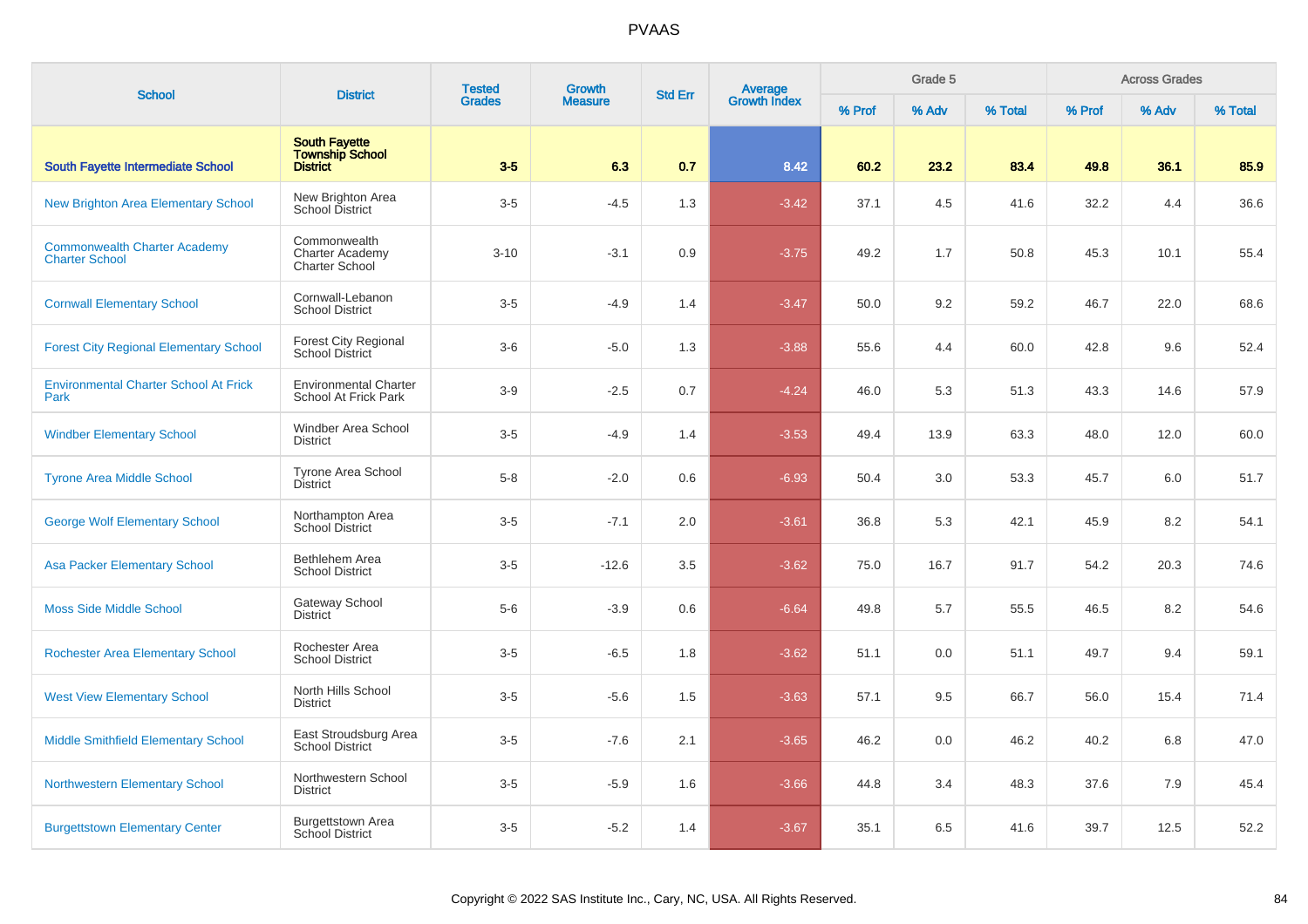| <b>School</b>                            | <b>District</b>                                                   | <b>Tested</b> | <b>Growth</b>  | <b>Std Err</b> |                                |        | Grade 5 |         |        | <b>Across Grades</b> |         |
|------------------------------------------|-------------------------------------------------------------------|---------------|----------------|----------------|--------------------------------|--------|---------|---------|--------|----------------------|---------|
|                                          |                                                                   | <b>Grades</b> | <b>Measure</b> |                | <b>Average</b><br>Growth Index | % Prof | % Adv   | % Total | % Prof | % Adv                | % Total |
| <b>South Fayette Intermediate School</b> | <b>South Fayette</b><br><b>Township School</b><br><b>District</b> | $3-5$         | 6.3            | 0.7            | 8.42                           | 60.2   | 23.2    | 83.4    | 49.8   | 36.1                 | 85.9    |
| <b>Avis Elementary School</b>            | Jersey Shore Area<br><b>School District</b>                       | $3-5$         | $-8.4$         | 2.3            | $-3.69$                        | 56.7   | 3.3     | 60.0    | 63.4   | 12.2                 | 75.6    |
| Selinsgrove Intermediate School          | Selinsgrove Area<br>School District                               | $3-5$         | $-3.4$         | 0.9            | $-3.70$                        | 51.9   | 4.4     | 56.4    | 44.9   | 14.6                 | 59.5    |
| <b>Dover Area Elementary School</b>      | Dover Area School<br><b>District</b>                              | $3-5$         | $-5.4$         | 1.5            | $-3.70$                        | 42.0   | 7.2     | 49.3    | 44.7   | 13.4                 | 58.1    |
| Lehman Intermediate School               | East Stroudsburg Area<br><b>School District</b>                   | $5 - 8$       | $-3.2$         | 0.9            | $-3.71$                        |        |         |         | 39.6   | 5.0                  | 44.6    |
| <b>Summitview Elementary School</b>      | Waynesboro Area<br>School District                                | $3-5$         | $-5.6$         | 1.5            | $-3.71$                        | 45.4   | 7.6     | 53.0    | 46.3   | 14.4                 | 60.7    |
| <b>Jonestown Elementary School</b>       | Northern Lebanon<br><b>School District</b>                        | $3-5$         | $-5.5$         | 1.5            | $-3.72$                        | 48.0   | 2.7     | 50.7    | 45.0   | 7.7                  | 52.8    |
| <b>J M Hill Elementary School</b>        | East Stroudsburg Area<br><b>School District</b>                   | $3-5$         | $-7.4$         | 2.0            | $-3.72$                        | 23.1   | 0.0     | 23.1    | 23.3   | 8.3                  | 31.7    |
| <b>Southmoreland Elementary School</b>   | Southmoreland School<br><b>District</b>                           | $3-5$         | $-4.7$         | 1.2            | $-3.74$                        | 39.6   | 2.1     | 41.7    | 44.6   | 7.7                  | 52.2    |
| <b>Tacony Academy Charter School</b>     | <b>Tacony Academy</b><br>Charter School                           | $3 - 11$      | $-3.1$         | 0.8            | $-5.48$                        | 26.5   | 1.5     | 27.9    | 25.6   | 2.4                  | 28.0    |
| <b>Washington Intermediate School</b>    | New Castle Area<br><b>School District</b>                         | $3-5$         | $-3.3$         | 0.9            | $-3.81$                        | 19.6   | 0.5     | 20.1    | 15.9   | 2.1                  | 18.0    |
| <b>Moore School</b>                      | Brentwood Borough<br>School District                              | $3-5$         | $-7.3$         | 1.9            | $-3.83$                        | 51.2   | 14.6    | 65.8    | 45.7   | 16.2                 | 61.9    |
| Pittsburgh Dilworth K-5                  | Pittsburgh School<br><b>District</b>                              | $3-5$         | $-7.1$         | 1.9            | $-3.85$                        | 33.3   | 4.8     | 38.1    | 38.2   | 12.1                 | 50.3    |
| <b>Sellersville Elementary School</b>    | Pennridge School<br><b>District</b>                               | $3-5$         | $-6.7$         | 1.7            | $-3.89$                        | 60.7   | 3.6     | 64.3    | 53.2   | 11.4                 | 64.5    |
| <b>Mill Creek Elementary School</b>      | <b>Bristol Township</b><br><b>School District</b>                 | $3-5$         | $-4.2$         | 1.0            | $-3.97$                        | 20.3   | 1.4     | 21.7    | 21.5   | 2.6                  | 24.1    |
| <b>Guilford Hills Elementary School</b>  | Chambersburg Area<br>School District                              | $3-5$         | $-8.0$         | 2.0            | $-4.01$                        | 55.3   | 10.5    | 65.8    | 42.7   | 16.2                 | 59.0    |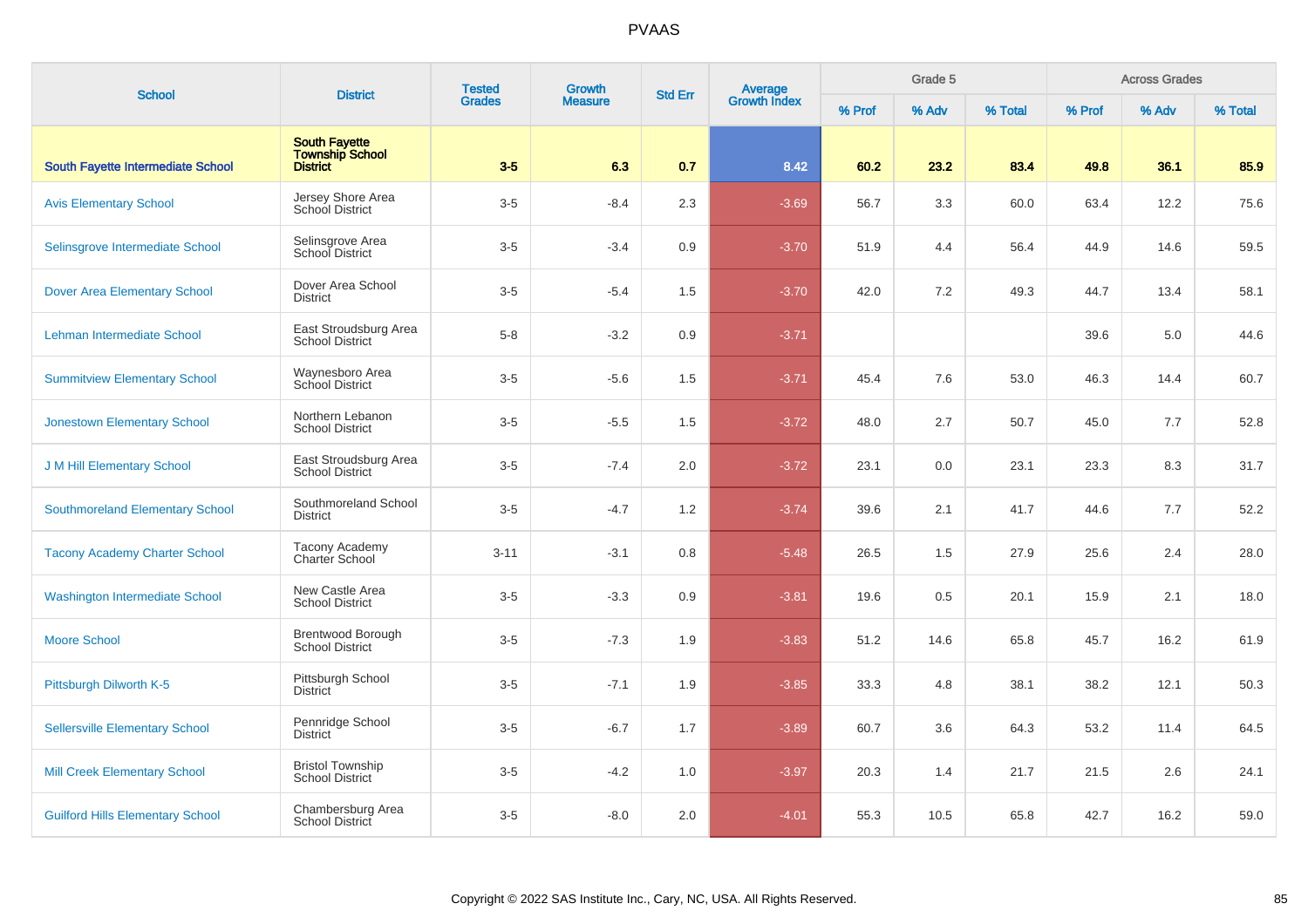| <b>School</b>                                                | <b>District</b>                                                   | <b>Tested</b> | <b>Growth</b>  | <b>Std Err</b> | Average<br>Growth Index |        | Grade 5 |         | <b>Across Grades</b> |       |         |  |
|--------------------------------------------------------------|-------------------------------------------------------------------|---------------|----------------|----------------|-------------------------|--------|---------|---------|----------------------|-------|---------|--|
|                                                              |                                                                   | <b>Grades</b> | <b>Measure</b> |                |                         | % Prof | % Adv   | % Total | % Prof               | % Adv | % Total |  |
| <b>South Fayette Intermediate School</b>                     | <b>South Fayette</b><br><b>Township School</b><br><b>District</b> | $3-5$         | 6.3            | 0.7            | 8.42                    | 60.2   | 23.2    | 83.4    | 49.8                 | 36.1  | 85.9    |  |
| <b>Mowrey Elementary School</b>                              | Waynesboro Area<br>School District                                | $3-5$         | $-6.2$         | 1.5            | $-4.06$                 | 33.3   | 12.0    | 45.3    | 39.6                 | 17.3  | 56.9    |  |
| <b>Bethel Springs Elementary School</b>                      | <b>Garnet Valley School</b><br><b>District</b>                    | $3-5$         | $-5.1$         | 1.3            | $-4.06$                 | 54.3   | 11.7    | 66.0    | 51.6                 | 20.8  | 72.4    |  |
| <b>Steel Valley Middle School</b>                            | <b>Steel Valley School</b><br><b>District</b>                     | $5 - 8$       | $-3.0$         | 0.7            | $-6.88$                 | 38.8   | 1.2     | 40.0    | 32.6                 | 6.0   | 38.5    |  |
| <b>Conrad Weiser Middle School</b>                           | Conrad Weiser Area<br><b>School District</b>                      | $5 - 8$       | $-2.3$         | 0.5            | $-4.93$                 | 45.1   | 0.6     | 45.7    | 34.7                 | 3.7   | 38.4    |  |
| Pittsburgh Woolslair K-5                                     | Pittsburgh School<br><b>District</b>                              | $3-5$         | $-11.3$        | 2.6            | $-4.29$                 | 20.8   | 4.2     | 25.0    | 23.5                 | 2.9   | 26.5    |  |
| <b>East Norriton Middle School</b>                           | Norristown Area<br><b>School District</b>                         | $5 - 8$       | $-2.8$         | 0.6            | $-5.99$                 | 28.7   | 0.0     | 28.7    | 30.9                 | 3.7   | 34.6    |  |
| <b>Fogelsville School</b>                                    | Parkland School<br><b>District</b>                                | $3-5$         | $-6.4$         | 1.5            | $-4.31$                 | 54.2   | 19.4    | 73.6    | 47.4                 | 27.9  | 75.4    |  |
| Landis Run Intermediate School                               | Manheim Township<br><b>School District</b>                        | $5-6$         | $-2.7$         | 0.4            | $-6.04$                 | 48.2   | 17.7    | 65.9    | 44.0                 | 26.5  | 70.5    |  |
| <b>Dunbar Township Elementary School</b>                     | Connellsville Area<br><b>School District</b>                      | $3-5$         | $-5.9$         | 1.3            | $-4.34$                 | 30.0   | 3.3     | 33.3    | 40.2                 | 10.2  | 50.4    |  |
| Urban Academy of Greater Pittsburgh<br><b>Charter School</b> | Urban Academy Of<br>Greater Pittsburgh<br><b>Charter School</b>   | $3-5$         | $-8.2$         | 1.9            | $-4.39$                 | 21.4   | 2.4     | 23.8    | 20.6                 | 1.6   | 22.2    |  |
| <b>Maritime Academy Charter School</b>                       | Maritime Academy<br><b>Charter School</b>                         | $3 - 10$      | $-6.3$         | 0.7            | $-9.48$                 | 16.3   | 0.0     | 16.3    | 19.4                 | 1.9   | 21.3    |  |
| <b>Osceola Mills Elementary School</b>                       | Philipsburg-Osceola<br>Area School District                       | $3-5$         | $-7.0$         | 1.6            | $-4.44$                 | 50.8   | 6.8     | 57.6    | 45.1                 | 13.1  | 58.2    |  |
| <b>Loomis Elementary School</b>                              | Marple Newtown<br><b>School District</b>                          | $3-5$         | $-6.8$         | 1.5            | $-4.45$                 | 58.5   | 7.7     | 66.2    | 56.5                 | 19.4  | 75.9    |  |
| Pittsburgh Weil K-8                                          | Pittsburgh School<br><b>District</b>                              | $3-5$         | $-11.4$        | 2.5            | $-4.50$                 | 0.0    | 0.0     | 0.0     | 7.6                  | 3.0   | 10.6    |  |
| <b>Mcmurray Elementary School</b>                            | Peters Township<br><b>School District</b>                         | $4 - 6$       | $-2.7$         | 0.5            | $-5.10$                 | 62.9   | 24.3    | 87.3    | 48.4                 | 37.4  | 85.8    |  |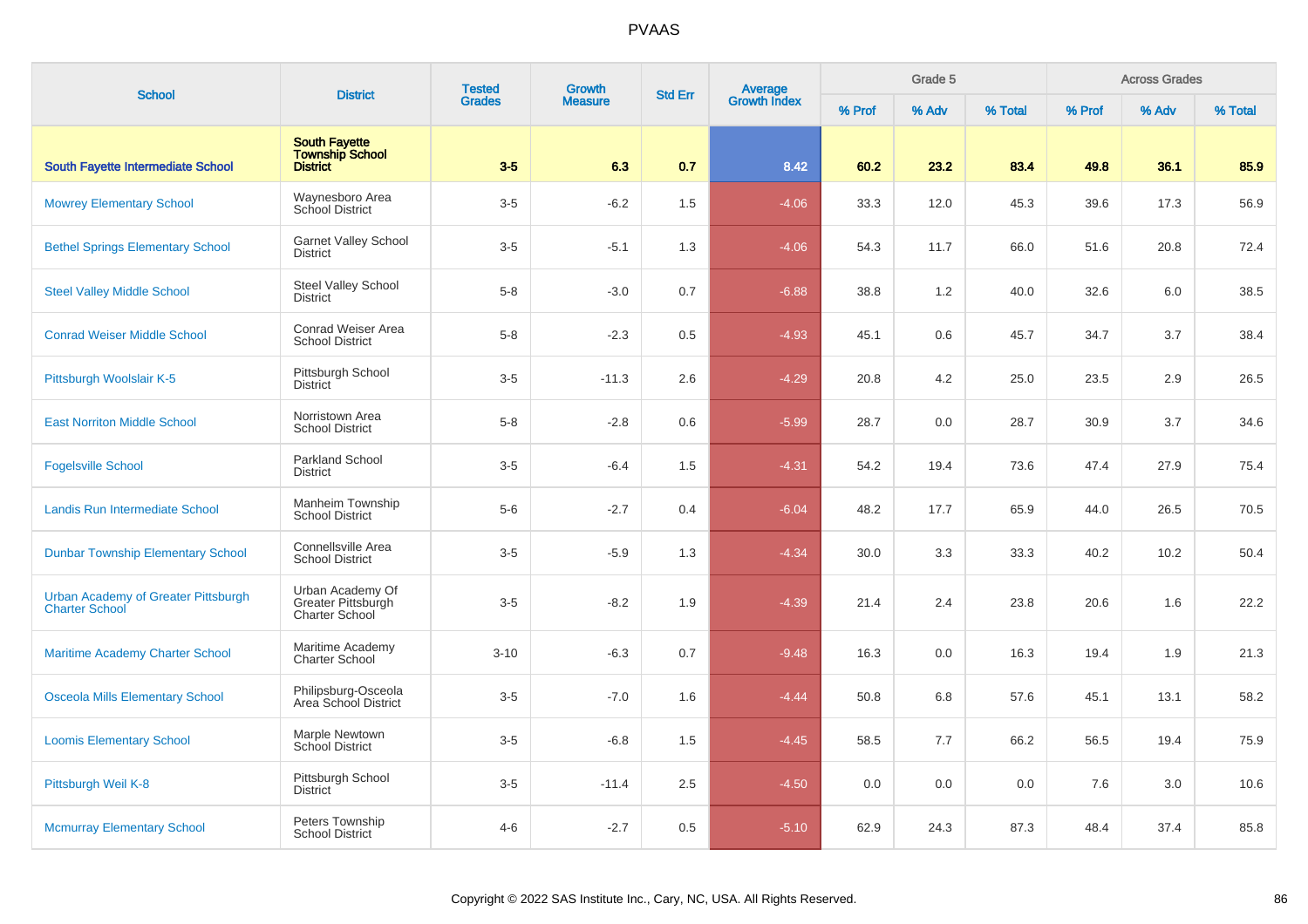| <b>School</b>                               | <b>District</b>                                     | <b>Tested</b> | Growth         | <b>Std Err</b> | <b>Average</b><br>Growth Index | Grade 5 |       |         | <b>Across Grades</b> |       |         |  |  |
|---------------------------------------------|-----------------------------------------------------|---------------|----------------|----------------|--------------------------------|---------|-------|---------|----------------------|-------|---------|--|--|
|                                             |                                                     | <b>Grades</b> | <b>Measure</b> |                |                                | % Prof  | % Adv | % Total | % Prof               | % Adv | % Total |  |  |
| South Fayette Intermediate School           | <b>South Fayette</b><br>Township School<br>District | $3-5$         | 6.3            | 0.7            | 8.42                           | 60.2    | 23.2  | 83.4    | 49.8                 | 36.1  | 85.9    |  |  |
| <b>Intermediate School</b>                  | Governor Mifflin<br><b>School District</b>          | $5-6$         | $-2.7$         | 0.6            | $-5.12$                        | 38.4    | 3.2   | 41.7    | 34.7                 | 7.7   | 42.4    |  |  |
| <b>Green Valley Elementary School</b>       | <b>Wilson School District</b>                       | $3-5$         | $-6.4$         | 1.4            | $-4.62$                        | 53.1    | 6.2   | 59.3    | 48.4                 | 16.3  | 64.6    |  |  |
| <b>Propel Charter School-Braddock Hills</b> | Propel Charter School<br>- Braddock Hills           | $3 - 11$      | $-3.7$         | 0.8            | $-5.22$                        | 19.6    | 1.8   | 21.4    | 15.6                 | 1.9   | 17.5    |  |  |
| <b>Kernsville School</b>                    | Parkland School<br><b>District</b>                  | $3-5$         | $-7.8$         | 1.7            | $-4.64$                        | 51.9    | 25.0  | 76.9    | 47.2                 | 29.4  | 76.7    |  |  |
| Kiski Area Upper Elementary School          | Kiski Area School<br><b>District</b>                | $5-6$         | $-3.3$         | 0.6            | $-5.51$                        | 50.7    | 4.3   | 55.0    | 45.9                 | 11.5  | 57.4    |  |  |
| <b>Latrobe Elementary School</b>            | Greater Latrobe<br><b>School District</b>           | $3-6$         | $-5.3$         | 1.0            | $-5.41$                        | 47.6    | 4.8   | 52.4    | 42.9                 | 15.1  | 58.0    |  |  |
| Nazareth Area Intermediate School           | Nazareth Area School<br><b>District</b>             | $4 - 6$       | $-3.3$         | 0.5            | $-6.13$                        | 49.6    | 5.6   | 55.2    | 44.6                 | 19.3  | 63.9    |  |  |
| <b>Pittston Area Middle School</b>          | Pittston Area School<br><b>District</b>             | $5-8$         | $-3.7$         | 0.8            | $-7.17$                        | 36.6    | 1.4   | 38.0    | 34.2                 | 2.8   | 36.9    |  |  |
| <b>Cetronia School</b>                      | <b>Parkland School</b><br><b>District</b>           | $3-5$         | $-7.1$         | 1.5            | $-4.89$                        | 54.2    | 19.4  | 73.6    | 47.3                 | 30.9  | 78.2    |  |  |
| <b>Holme Thomas School</b>                  | Philadelphia City<br>School District                | $3-6$         | $-14.3$        | 2.8            | $-5.02$                        | 11.1    | 0.0   | 11.1    | 21.5                 | 4.6   | 26.2    |  |  |
| Pittsburgh Concord K-5                      | Pittsburgh School<br><b>District</b>                | $3-5$         | $-8.5$         | 1.7            | $-5.09$                        | 34.6    | 1.9   | 36.5    | 34.8                 | 5.1   | 39.9    |  |  |
| <b>Russell Elementary School</b>            | Marple Newtown<br>School District                   | $3-5$         | $-9.0$         | 1.8            | $-5.09$                        | 52.0    | 6.0   | 58.0    | 53.9                 | 17.0  | 70.9    |  |  |
| <b>Sol Feinstone Elementary School</b>      | Council Rock School<br><b>District</b>              | $3-6$         | $-4.8$         | 0.9            | $-5.60$                        | 68.1    | 12.9  | 81.0    | 56.1                 | 24.2  | 80.3    |  |  |
| <b>Propel Charter School-Mckeesport</b>     | <b>Propel Charter</b><br>School-Mckeesport          | $3 - 8$       | $-7.2$         | 1.0            | $-7.15$                        | 36.1    | 0.0   | 36.1    | 32.1                 | 1.4   | 33.5    |  |  |
| <b>MaST Community Charter School II</b>     | <b>MaST Community</b><br>Charter School II          | $3 - 10$      | $-4.6$         | 0.7            | $-6.45$                        | 41.0    | 3.0   | 44.0    | 44.5                 | 7.0   | 51.5    |  |  |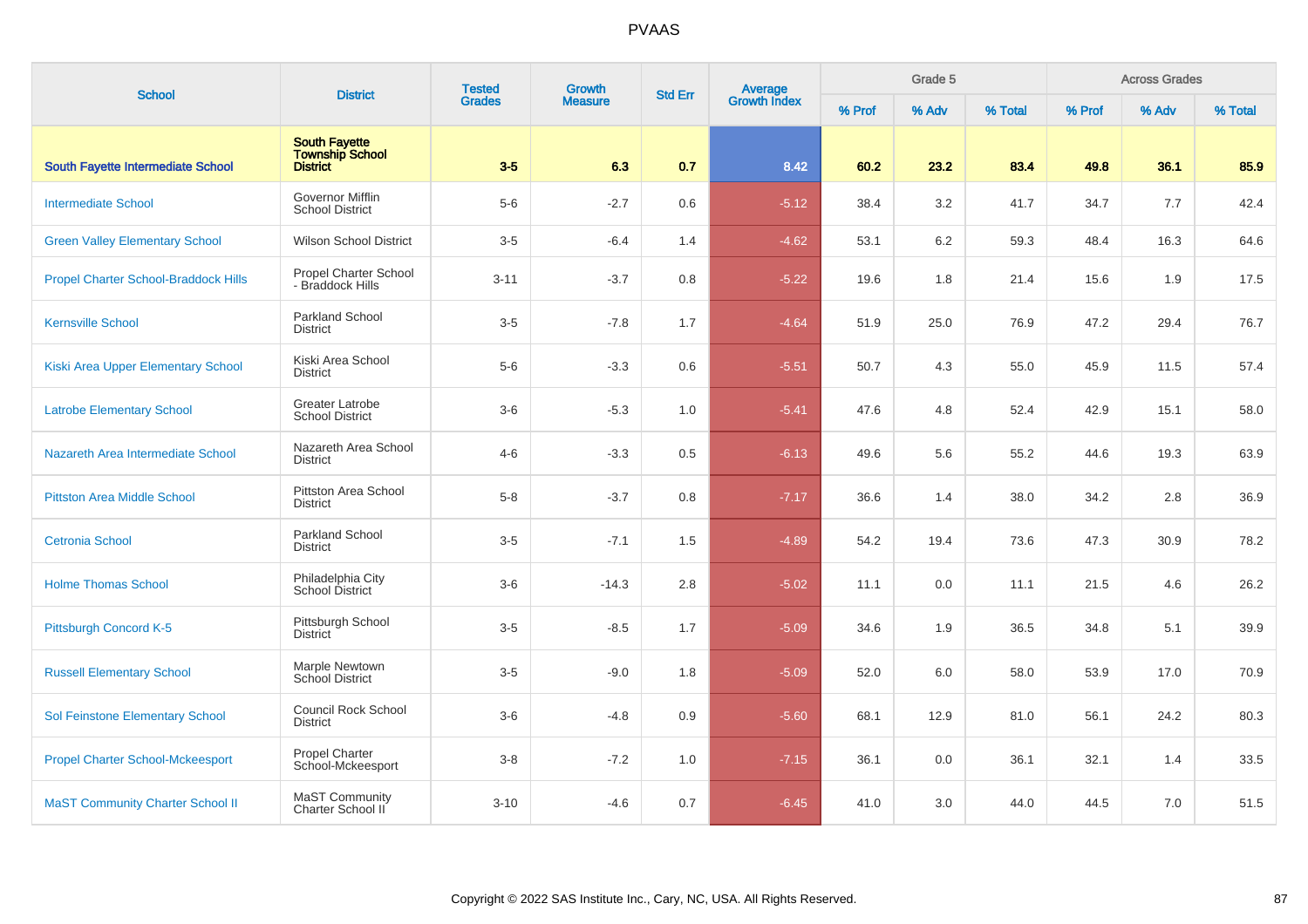| <b>School</b>                            | <b>District</b>                                             | <b>Tested</b> | <b>Growth</b>  | <b>Std Err</b> | Average<br>Growth Index |        | Grade 5 |         |        |       | <b>Across Grades</b> |  |  |
|------------------------------------------|-------------------------------------------------------------|---------------|----------------|----------------|-------------------------|--------|---------|---------|--------|-------|----------------------|--|--|
|                                          |                                                             | <b>Grades</b> | <b>Measure</b> |                |                         | % Prof | % Adv   | % Total | % Prof | % Adv | % Total              |  |  |
| South Fayette Intermediate School        | <b>South Fayette</b><br><b>Township School</b><br>District  | $3-5$         | 6.3            | 0.7            | 8.42                    | 60.2   | 23.2    | 83.4    | 49.8   | 36.1  | 85.9                 |  |  |
| <b>Charleroi Area Elementary Center</b>  | Charleroi School<br><b>District</b>                         | $3-5$         | $-6.7$         | 1.3            | $-5.33$                 | 45.1   | 2.0     | 47.1    | 44.7   | 6.4   | 51.1                 |  |  |
| Masterman Julia R Sec School             | Philadelphia City<br>School District                        | $5 - 10$      | $-7.1$         | 1.3            | $-5.36$                 | 64.1   | 33.3    | 97.4    | 41.1   | 55.1  | 96.3                 |  |  |
| <b>Pottstown Middle School</b>           | Pottstown School<br><b>District</b>                         | $5 - 8$       | $-5.4$         | 0.5            | $-10.65$                | 22.5   | 1.2     | 23.7    | 19.2   | 1.4   | 20.5                 |  |  |
| <b>Worrall Elementary School</b>         | Marple Newtown<br>School District                           | $3-5$         | $-8.4$         | 1.5            | $-5.44$                 | 73.4   | 10.9    | 84.4    | 52.7   | 27.7  | 80.3                 |  |  |
| <b>Scenic Hills Elementary School</b>    | Springfield School<br><b>District</b>                       | $3-5$         | $-5.3$         | 1.0            | $-5.44$                 | 67.3   | 8.8     | 76.1    | 50.8   | 28.8  | 79.6                 |  |  |
| <b>Pine Road Elementary School</b>       | Lower Moreland<br><b>Township School</b><br><b>District</b> | $3-5$         | $-5.7$         | 1.0            | $-5.81$                 | 53.0   | 10.2    | 63.2    | 51.3   | 18.7  | 70.1                 |  |  |
| <b>Reynolds Elementary School</b>        | Reynolds School<br><b>District</b>                          | $3-6$         | $-7.6$         | 1.0            | $-7.34$                 | 46.3   | 0.0     | 46.3    | 41.3   | 3.3   | 44.6                 |  |  |
| <b>Chichester Middle School</b>          | Chichester School<br><b>District</b>                        | $5 - 8$       | $-4.2$         | 0.7            | $-5.89$                 | 27.6   | 1.2     | 28.7    | 34.3   | 3.9   | 38.2                 |  |  |
| <b>Highland Middle School</b>            | <b>Blackhawk School</b><br><b>District</b>                  | $5 - 8$       | $-3.2$         | 0.5            | $-6.42$                 | 58.7   | 1.4     | 60.1    | 48.0   | 7.5   | 55.5                 |  |  |
| <b>West Mifflin Area Middle School</b>   | West Mifflin Area<br><b>School District</b>                 | $4 - 11$      | $-3.0$         | 0.5            | $-8.55$                 | 36.2   | 4.3     | 40.4    | 38.1   | 4.3   | 42.4                 |  |  |
| <b>Collegium Charter School</b>          | Collegium Charter<br>School                                 | $3 - 10$      | $-4.5$         | 0.5            | $-9.56$                 | 32.0   | 1.0     | 33.0    | 31.5   | 3.2   | 34.7                 |  |  |
| <b>Holiday Park Elementary School</b>    | Plum Borough School<br><b>District</b>                      | $5-6$         | $-4.7$         | 0.6            | $-8.20$                 | 53.7   | 6.3     | 60.0    | 49.3   | 16.6  | 65.9                 |  |  |
| <b>Deibler Elementary School</b>         | Pennridge School<br><b>District</b>                         | $3-5$         | $-10.8$        | 1.7            | $-6.46$                 | 43.6   | 1.8     | 45.4    | 48.6   | 12.7  | 61.3                 |  |  |
| <b>Eden Hall Upper Elementary School</b> | Pine-Richland School<br><b>District</b>                     | $4 - 6$       | $-4.6$         | 0.5            | $-9.45$                 | 58.2   | 19.8    | 78.0    | 51.2   | 28.5  | 79.8                 |  |  |
| <b>Penn Hills Elementary School</b>      | Penn Hills School<br><b>District</b>                        | $3-5$         | $-6.5$         | 1.0            | $-6.80$                 | 22.3   | 0.0     | 22.3    | 24.6   | 2.0   | 26.6                 |  |  |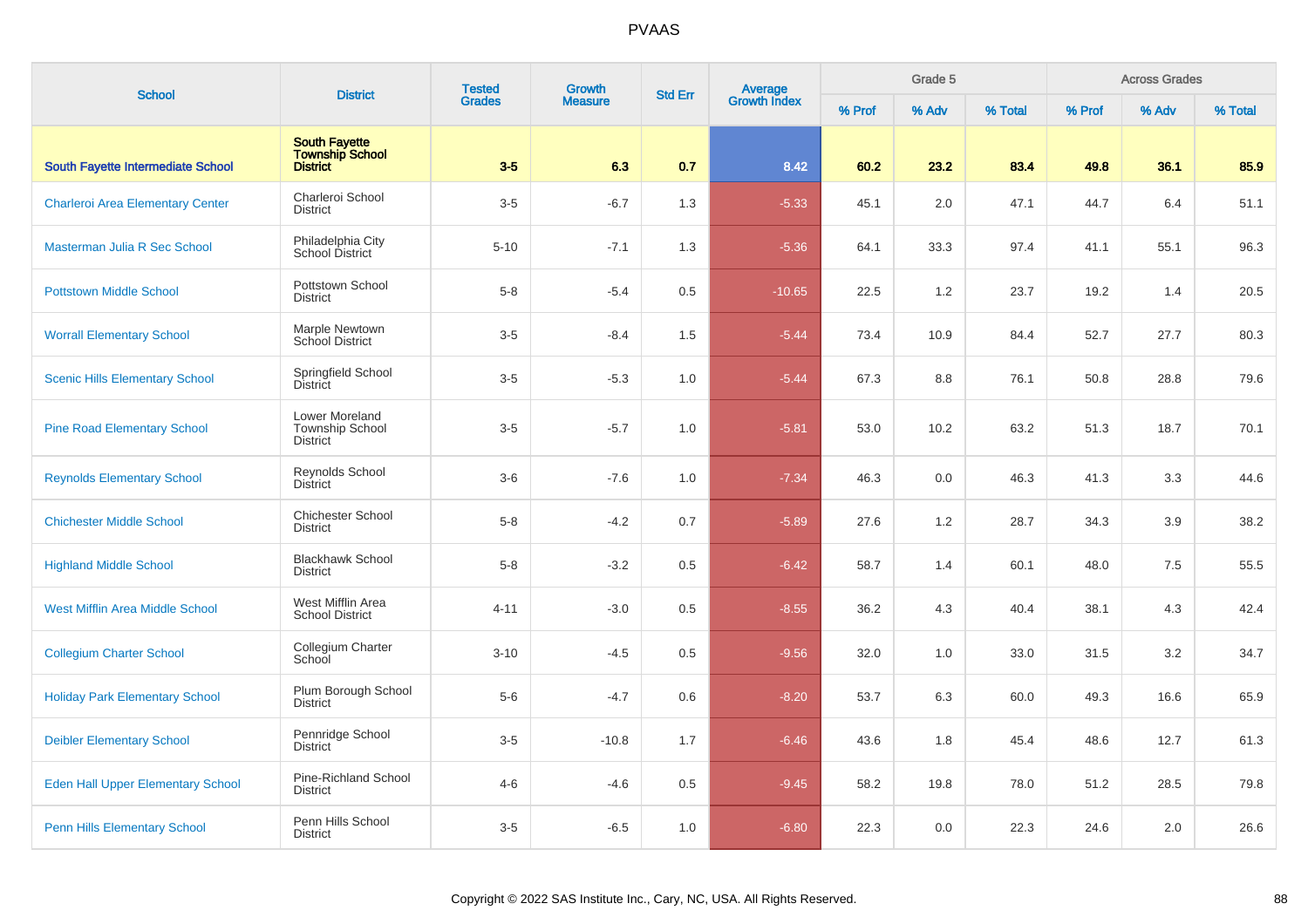| <b>School</b>                               | <b>District</b>                                                   | <b>Tested</b> | <b>Growth</b><br><b>Measure</b> | <b>Std Err</b> |                                |        | Grade 5 |         |        | <b>Across Grades</b> |         |
|---------------------------------------------|-------------------------------------------------------------------|---------------|---------------------------------|----------------|--------------------------------|--------|---------|---------|--------|----------------------|---------|
|                                             |                                                                   | Grades        |                                 |                | <b>Average</b><br>Growth Index | % Prof | % Adv   | % Total | % Prof | % Adv                | % Total |
| <b>South Fayette Intermediate School</b>    | <b>South Fayette</b><br><b>Township School</b><br>District        | $3-5$         | 6.3                             | 0.7            | 8.42                           | 60.2   | 23.2    | 83.4    | 49.8   | 36.1                 | 85.9    |
| <b>Philipsburg Elementary School</b>        | Philipsburg-Osceola<br>Area School District                       | $3-5$         | $-10.6$                         | 1.5            | $-6.89$                        | 40.6   | 6.2     | 46.9    | 44.8   | 17.5                 | 62.3    |
| <b>Tunkhannock Area Intermediate School</b> | Tunkhannock Area<br><b>School District</b>                        | $3-6$         | $-5.3$                          | 0.8            | $-7.07$                        | 29.2   | 2.9     | 32.1    | 35.9   | 7.3                  | 43.2    |
| <b>MaST Community Charter School</b>        | MaST Community<br><b>Charter School</b>                           | $3 - 10$      | $-4.3$                          | 0.6            | $-7.34$                        | 56.4   | 9.9     | 66.3    | 51.0   | 14.1                 | 65.2    |
| <b>Edgewood Elementary STEAM</b><br>Academy | <b>Woodland Hills School</b><br><b>District</b>                   | $3-5$         | $-11.6$                         | 1.6            | $-7.17$                        | 28.8   | 0.0     | 28.8    | 27.5   | 2.7                  | 30.2    |
| Pittsburgh Allegheny K-5                    | Pittsburgh School<br><b>District</b>                              | $3-5$         | $-10.8$                         | 1.5            | $-7.29$                        | 39.4   | 4.6     | 43.9    | 41.7   | 6.4                  | 48.2    |
| <b>Chartiers Valley Intermediate School</b> | <b>Chartiers Valley</b><br>School District                        | $3-5$         | $-6.3$                          | 0.8            | $-7.72$                        | 51.3   | 6.5     | 57.8    | 49.5   | 9.7                  | 59.2    |
| <b>Evans City Middle School</b>             | Seneca Valley School<br><b>District</b>                           | $5-6$         | $-4.6$                          | 0.6            | $-8.08$                        | 54.1   | 3.0     | 57.1    | 49.5   | 13.6                 | 63.0    |
| Yough Intermediate/Middle School            | Yough School District                                             | $5 - 8$       | $-4.7$                          | 0.6            | $-10.01$                       | 38.2   | 1.5     | 39.7    | 39.0   | 7.9                  | 46.9    |
| <b>Baggaley Elementary School</b>           | Greater Latrobe<br><b>School District</b>                         | $3-6$         | $-8.2$                          | 1.0            | $-8.78$                        | 55.8   | 3.9     | 59.7    | 44.9   | 14.9                 | 59.8    |
| <b>East Stroudsburg Elementary School</b>   | East Stroudsburg Area<br><b>School District</b>                   | $3-5$         | $-14.7$                         | 1.6            | $-9.15$                        | 36.7   | 1.7     | 38.3    | 37.6   | 12.4                 | 50.0    |
| <b>Shaler Area Elementary School</b>        | Shaler Area School<br><b>District</b>                             | $4 - 6$       | $-8.9$                          | 0.5            | $-16.61$                       | 52.7   | 5.4     | 58.1    | 44.2   | 12.2                 | 56.4    |
| <b>Ringgold Middle School</b>               | Ringgold School<br><b>District</b>                                | $5 - 8$       | $-6.9$                          | $0.5\,$        | $-14.61$                       | 22.7   | 1.2     | 23.9    | 26.6   | 2.5                  | 29.0    |
|                                             |                                                                   |               |                                 |                |                                |        |         |         |        |                      |         |
|                                             | Significant evidence that the school exceeded the growth standard |               |                                 |                |                                |        |         |         |        |                      |         |
|                                             | Moderate evidence that the school exceeded the growth standard    |               |                                 |                |                                |        |         |         |        |                      |         |
|                                             | Evidence that the school met the growth standard                  |               |                                 |                |                                |        |         |         |        |                      |         |